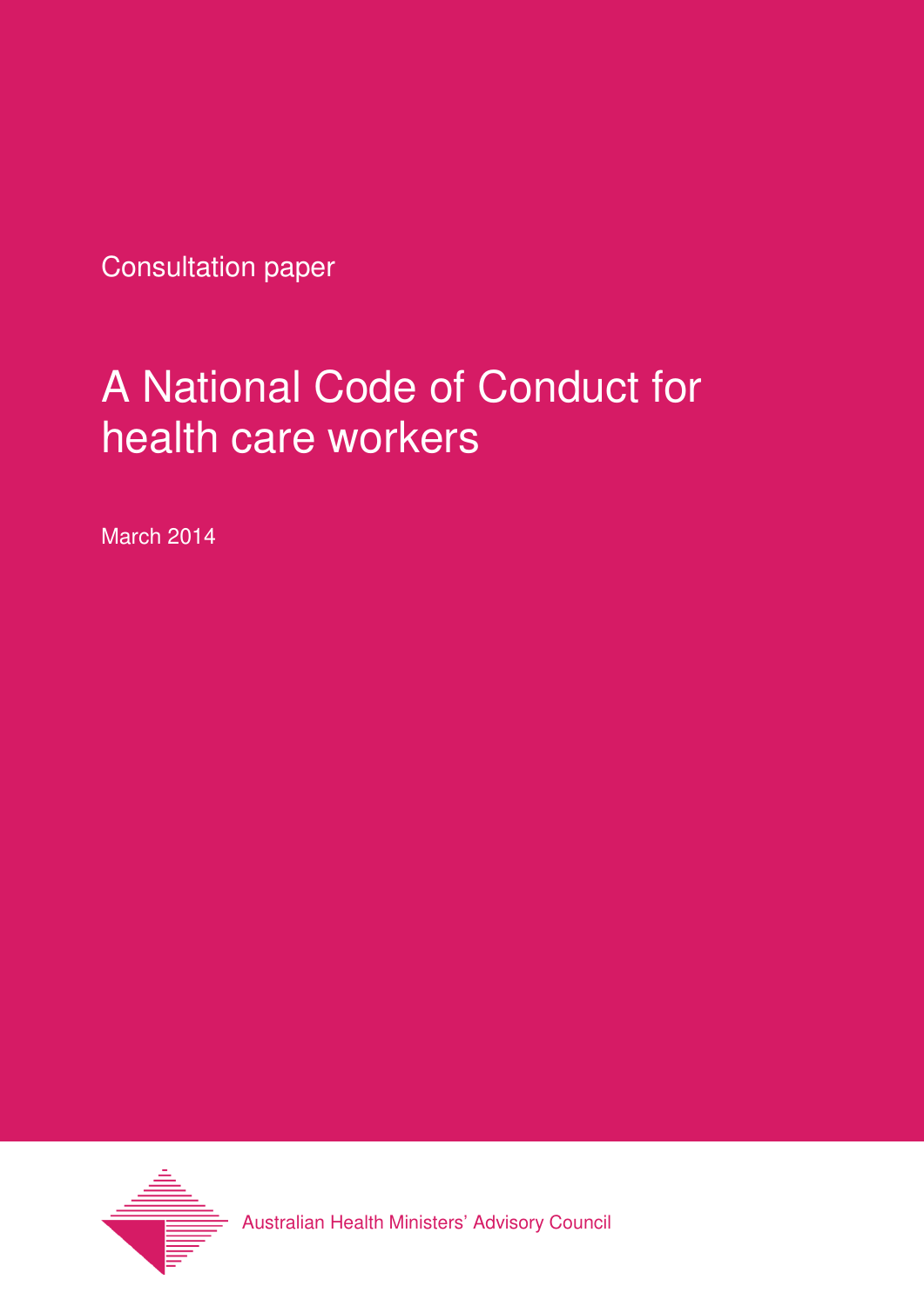This paper was prepared by the Victorian Department of Health, on behalf of the Australian Health Ministers' Advisory Council

© Australian Health Ministers' Advisory Council 2014

This publication is copyright, no part may be reproduced by any process except in accordance with the provisions of the *Copyright Act 1968*.

This document may be downloaded from the Australian Health Ministers' Advisory Council website at: [www.ahmac.gov.au](http://www.ahmac.gov.au/)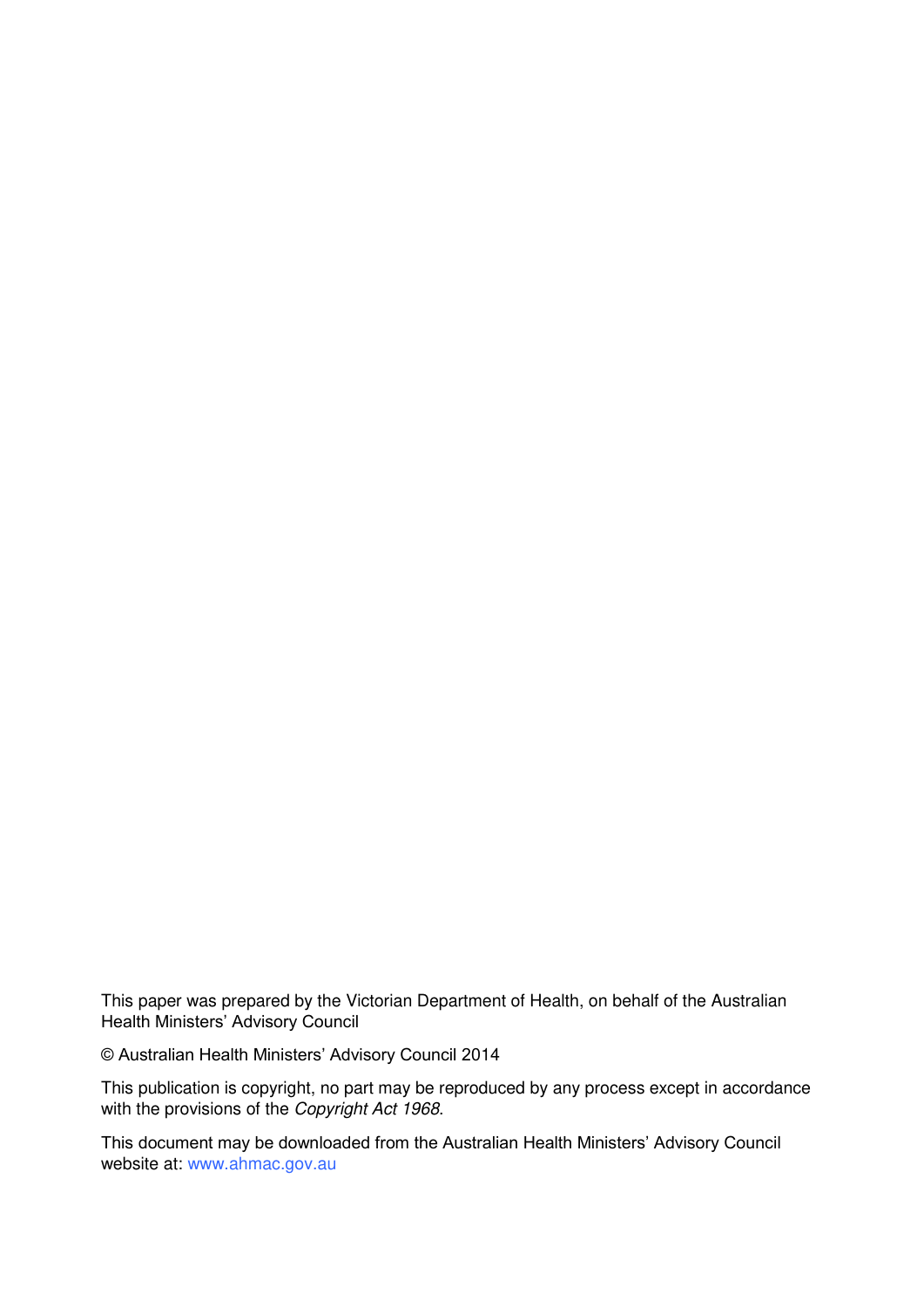## **Contents**

| 1.                                                        |                                                                                                                                                                                                                                                                                                                                                                                                                                                                                                                                                                                                                                                                                                                                                                                                                                                                                                                                                                                                                                                                                                                                                                                                                                            |                                                                                                                |
|-----------------------------------------------------------|--------------------------------------------------------------------------------------------------------------------------------------------------------------------------------------------------------------------------------------------------------------------------------------------------------------------------------------------------------------------------------------------------------------------------------------------------------------------------------------------------------------------------------------------------------------------------------------------------------------------------------------------------------------------------------------------------------------------------------------------------------------------------------------------------------------------------------------------------------------------------------------------------------------------------------------------------------------------------------------------------------------------------------------------------------------------------------------------------------------------------------------------------------------------------------------------------------------------------------------------|----------------------------------------------------------------------------------------------------------------|
| 1.1                                                       |                                                                                                                                                                                                                                                                                                                                                                                                                                                                                                                                                                                                                                                                                                                                                                                                                                                                                                                                                                                                                                                                                                                                                                                                                                            |                                                                                                                |
| 1.2                                                       |                                                                                                                                                                                                                                                                                                                                                                                                                                                                                                                                                                                                                                                                                                                                                                                                                                                                                                                                                                                                                                                                                                                                                                                                                                            |                                                                                                                |
| 1.3                                                       |                                                                                                                                                                                                                                                                                                                                                                                                                                                                                                                                                                                                                                                                                                                                                                                                                                                                                                                                                                                                                                                                                                                                                                                                                                            |                                                                                                                |
| 2.                                                        |                                                                                                                                                                                                                                                                                                                                                                                                                                                                                                                                                                                                                                                                                                                                                                                                                                                                                                                                                                                                                                                                                                                                                                                                                                            |                                                                                                                |
| 2.1                                                       |                                                                                                                                                                                                                                                                                                                                                                                                                                                                                                                                                                                                                                                                                                                                                                                                                                                                                                                                                                                                                                                                                                                                                                                                                                            |                                                                                                                |
| 2.2                                                       |                                                                                                                                                                                                                                                                                                                                                                                                                                                                                                                                                                                                                                                                                                                                                                                                                                                                                                                                                                                                                                                                                                                                                                                                                                            |                                                                                                                |
| 1.<br>2.<br>3.<br>4.<br>5.<br>6.<br>7.<br>8.<br>9.<br>2.3 | Definitions<br>Application of this Code<br>Health care workers to provide services in a safe and ethical manner<br>Health care workers to obtain consent<br>Appropriate conduct in relation to treatment advice<br>Health care workers to report concerns about treatment or care provided by other health care<br>workers<br>Health care workers to take appropriate action in response to adverse events<br>Health care workers to adopt standard precautions for infection control<br>Health care workers diagnosed with infectious medical conditions<br>Health care workers not to make claims to cure certain serious illnesses<br>Health care workers not to misinform their clients<br>10. Health care workers not to practise under the influence of alcohol or drugs<br>11. Health care workers with certain mental or physical impairment<br>12. Health care workers not to financially exploit clients<br>13. Health care workers not to engage in sexual misconduct<br>14. Health care workers to comply with relevant privacy laws<br>15. Health care workers to keep appropriate records<br>16. Health care workers to be covered by appropriate insurance<br>17. Health care workers to display code and other information | 12<br>13<br>14<br>16<br>17<br>18<br>19<br>20<br>21<br>22<br>23<br>24<br>25<br>26<br>27<br>28<br>29<br>30<br>31 |
| 3.                                                        |                                                                                                                                                                                                                                                                                                                                                                                                                                                                                                                                                                                                                                                                                                                                                                                                                                                                                                                                                                                                                                                                                                                                                                                                                                            |                                                                                                                |
| 3.1                                                       |                                                                                                                                                                                                                                                                                                                                                                                                                                                                                                                                                                                                                                                                                                                                                                                                                                                                                                                                                                                                                                                                                                                                                                                                                                            |                                                                                                                |
| 3.2                                                       |                                                                                                                                                                                                                                                                                                                                                                                                                                                                                                                                                                                                                                                                                                                                                                                                                                                                                                                                                                                                                                                                                                                                                                                                                                            |                                                                                                                |
| 3.3                                                       |                                                                                                                                                                                                                                                                                                                                                                                                                                                                                                                                                                                                                                                                                                                                                                                                                                                                                                                                                                                                                                                                                                                                                                                                                                            |                                                                                                                |
| 3.4                                                       |                                                                                                                                                                                                                                                                                                                                                                                                                                                                                                                                                                                                                                                                                                                                                                                                                                                                                                                                                                                                                                                                                                                                                                                                                                            |                                                                                                                |
| 3.5                                                       |                                                                                                                                                                                                                                                                                                                                                                                                                                                                                                                                                                                                                                                                                                                                                                                                                                                                                                                                                                                                                                                                                                                                                                                                                                            |                                                                                                                |
| 3.6                                                       |                                                                                                                                                                                                                                                                                                                                                                                                                                                                                                                                                                                                                                                                                                                                                                                                                                                                                                                                                                                                                                                                                                                                                                                                                                            |                                                                                                                |
| 3.7                                                       |                                                                                                                                                                                                                                                                                                                                                                                                                                                                                                                                                                                                                                                                                                                                                                                                                                                                                                                                                                                                                                                                                                                                                                                                                                            |                                                                                                                |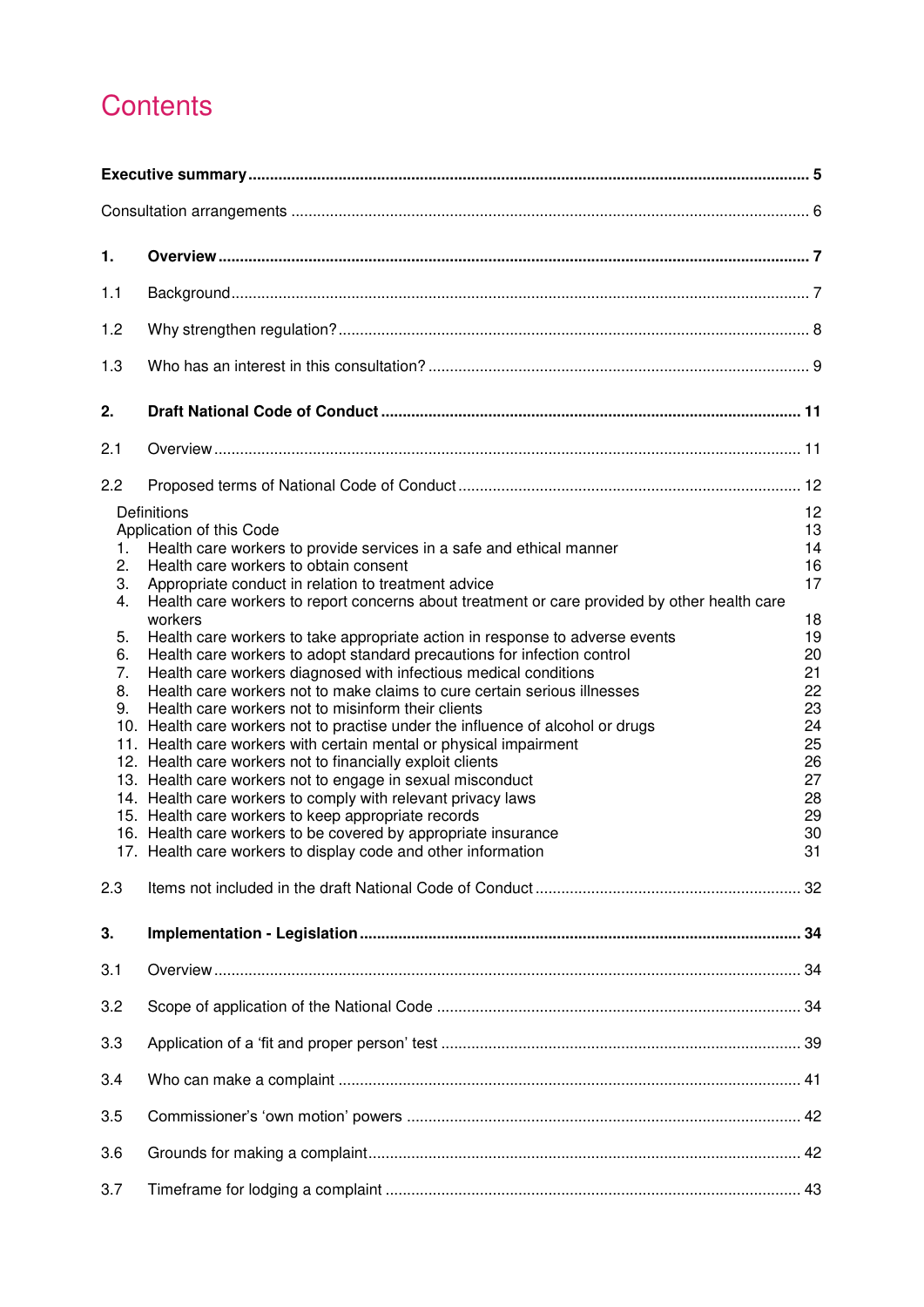| 3.8  |                                                                                                |  |  |
|------|------------------------------------------------------------------------------------------------|--|--|
| 3.9  |                                                                                                |  |  |
| 3.10 |                                                                                                |  |  |
| 3.11 |                                                                                                |  |  |
| 3.12 |                                                                                                |  |  |
| 3.13 |                                                                                                |  |  |
| 3.14 |                                                                                                |  |  |
| 3.15 |                                                                                                |  |  |
| 3.16 |                                                                                                |  |  |
| 4.   |                                                                                                |  |  |
| 4.1  |                                                                                                |  |  |
|      |                                                                                                |  |  |
|      | Appendix 2.1 - State and Territory health complaints legislation - comparison of provisions 58 |  |  |
|      |                                                                                                |  |  |
|      |                                                                                                |  |  |
|      |                                                                                                |  |  |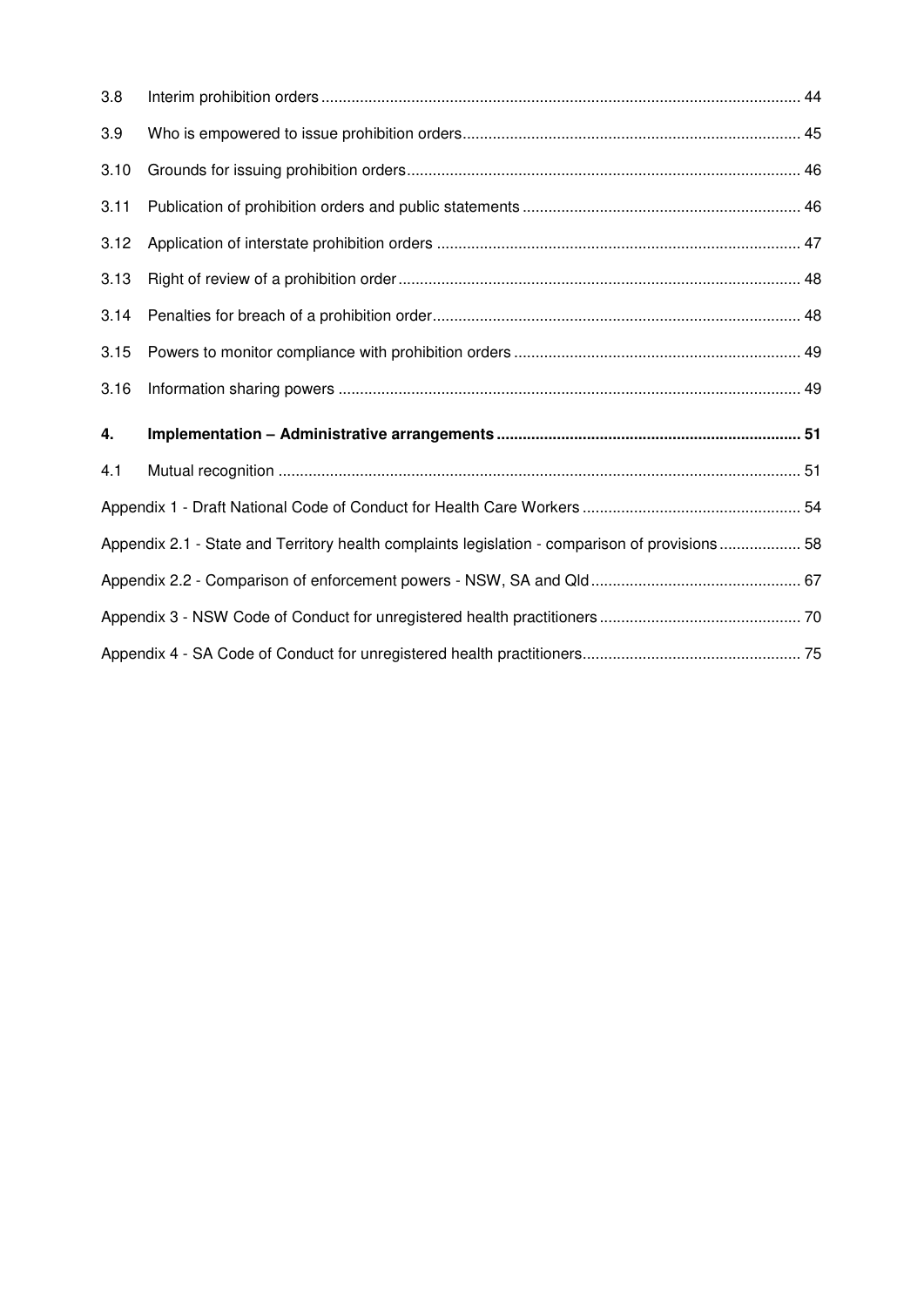## <span id="page-4-0"></span>Executive summary

In 2011, the Australian Health Ministers' Advisory Council (AHMAC) undertook a national consultation on *Options for the regulation of unregistered health practitioners*. The term 'unregistered health practitioner' is defined to include any person who provides a health service and who is not registered in one of the 14 professions regulated under the Health Practitioner Regulation National Law, as in force in each state and territory (the National Law) or registered under another state or territory registration regime.

The final report of the 2011 consultation was released in August 2013. The report found that the option of a single national Code of Conduct for unregistered health practitioners, with enforcement powers for breach of the Code was likely to deliver the greatest net public benefit to the community. The consultation found strong community and practitioner support for this option. An enforceable statutory code of conduct scheme already operates in NSW and South Australia and has been enacted in Queensland but not yet commenced.

In response to the report of the 2011 consultation, the Standing Council on Health (SCoH) agreed in principle on 14 June 2013 to strengthen state and territory health complaints mechanisms via a single national Code of Conduct to be made by regulation in each state and territory, and statutory powers to enforce the code by investigating breaches and issuing prohibition orders. Ministers also agreed to a nationally accessible register of prohibition orders and mutual recognition arrangements between states and territories to support national enforcement of the code.

To give effect to these decisions, Ministers asked AHMAC to undertake a public consultation on the terms of the first national Code of Conduct and proposed policy parameters to underpin nationally consistent implementation of the code, for consideration by Ministers.

The purpose of this consultation paper is to seek public comment on:

- the terms of a draft national Code of Conduct (National Code) for health care workers
- the legislative provisions necessary to apply and enforce the National Code, and the extent to which national uniformity is considered necessary or desirable
- proposed administrative arrangements for public access to information on prohibition orders issued by the state and territory health complaints entities that in future may be responsible for enforcing the National Code.

A draft National Code has been prepared for discussion, based on the codes that already apply in New South Wales and South Australia, with the term 'health care worker' used in place of 'unregistered health practitioner'.

Interested parties are invited to make submissions addressing the issues raised in the paper. Questions have been placed throughout the paper to assist with submissions and a Quick Response form is available to assist with framing responses. Use of this form is optional.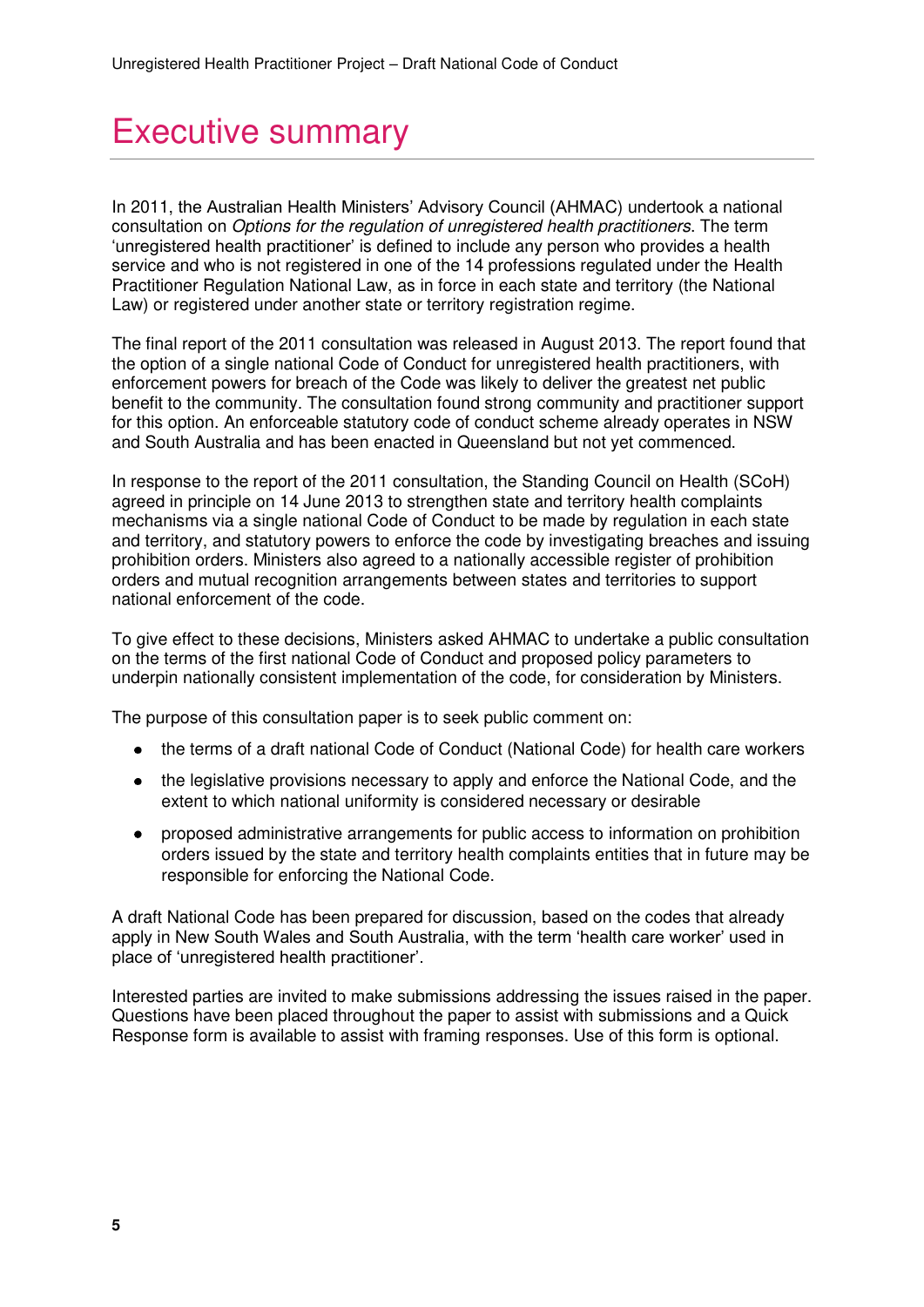### <span id="page-5-0"></span>Consultation arrangements

#### *Information*

This consultation is being conducted under the auspices of AHMAC on behalf of state, territory and Commonwealth health ministers.

Further information on this consultation is available from:

Ms Anne-Louise Carlton Manager, Health Practitioner Regulation Unit Department of Health Victoria Tel: 03 9096 7610 Email: [Anne-Louise.Carlton@health.vic.gov.au](mailto:Anne-Louise.Carlton@health.vic.gov.au)

#### *Copies of this consultation paper*

This consultation paper is available online at the following address: [www.ahmac.gov.au](http://www.ahmac.gov.au/)

If you are unable to access the website and would like a copy of the paper, contact:

Ms Clare Hawthorne Senior Policy Officer Health Practitioner Regulation Unit Department of Health Victoria Tel: 03 9096 0834 Email: [Clare.Hawthorne@health.vic.gov.au](mailto:Clare.Hawthorne@health.vic.gov.au)

#### *Submissions*

Written submissions commenting on the proposals in the consultation paper may be emailed to: [practitioner.regulation@health.vic.gov.au](mailto:practitioner.regulation@health.vic.gov.au) 

or mailed to:

Anne-Louise Carlton Manager, Health Practitioner Regulation Unit Department of Health Victoria GPO Box 4541 Melbourne 3001

Submissions should be received by: **Wednesday 30 April 2014**

To assist you in preparing your submission, a Quick Response form can be downloaded at: [www.ahmac.gov.au](http://www.ahmac.gov.au/) 

**Note: All submissions will be considered public documents and will be posted on the AHMAC website above, unless marked 'private and confidential'.**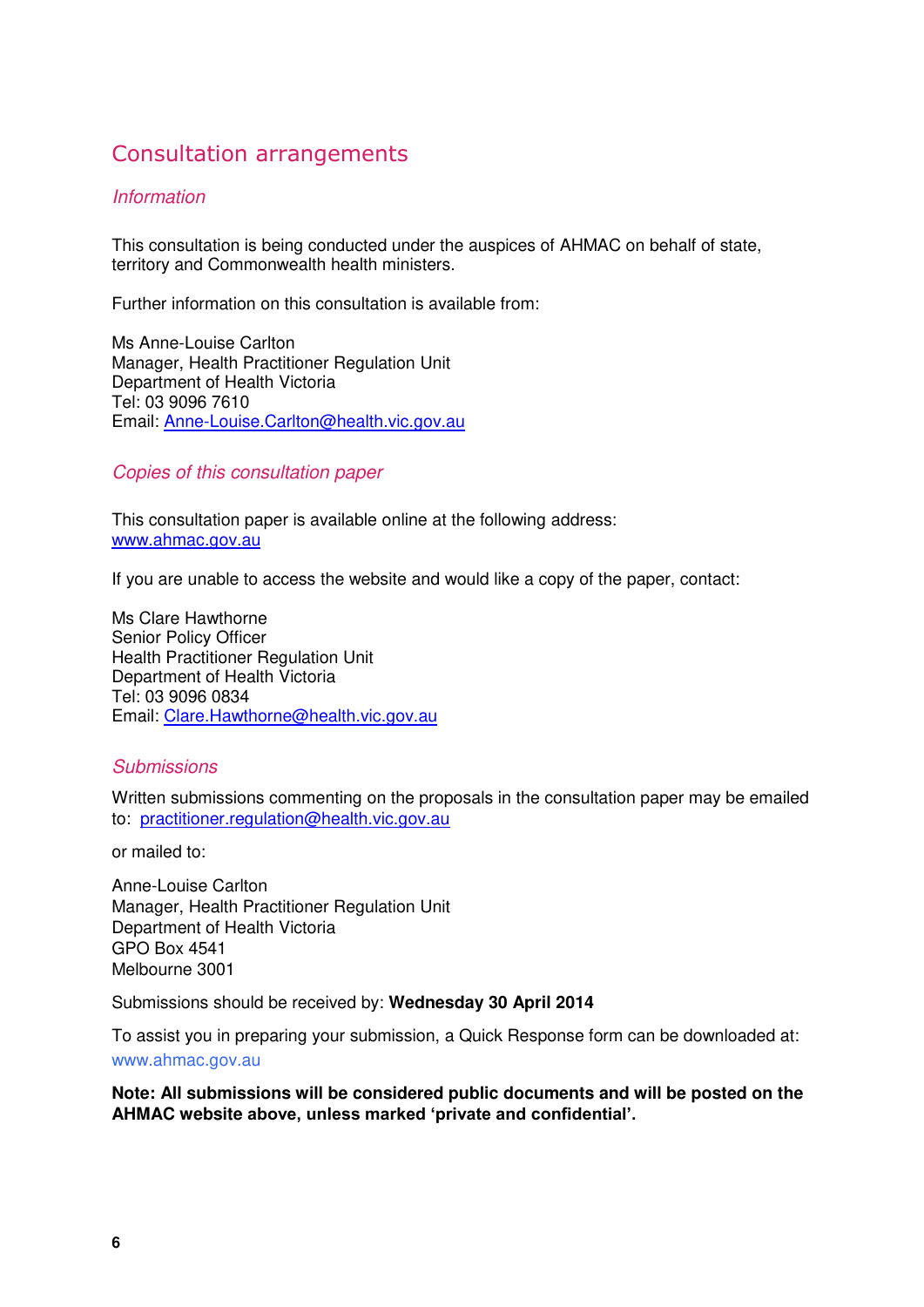# <span id="page-6-0"></span>1. Overview

## <span id="page-6-1"></span>1.1 Background

This is the second stage of a project that commenced in 2011 when AHMAC undertook a national consultation on options for the regulation of unregistered health practitioners.

In 2007, the NSW Parliament enacted legislation to strengthen public protection of health consumers who use the services of unregistered health practitioners. The NSW scheme established an enforceable Code of Conduct for unregistered health practitioners, with powers for the NSW Health Care Complaints Commission to investigate breaches of the Code and issue prohibition orders when there is a risk to public health or safety.

The objective of the 2011 AHMAC consultation was to consider:

- whether there is a need for strengthened regulatory protections for consumers with respect to the services provided by unregistered health practitioners in those states and territories without a statutory code of conduct for unregistered health practitioners; and
- if further public protection measures are required, what these should be, how they should be structured and administered, and the extent to which national uniformity in the regulatory arrangements is necessary and desirable.

The final report of the 2011 consultation was released in August 2013 under the title *Final Report: Options for regulation of unregistered health practitioners* (the Final Report). The Final Report found that the option of a single national Code of Conduct for unregistered health practitioners, with enforcement powers for breach of the Code is likely to deliver the greatest net public benefit to the community. The consultation found strong community and practitioner support for this option. In addition to the regime in operation in NSW, an enforceable statutory code of conduct regime commenced operation in South Australia in 2013, and has been enacted in Queensland and is expected to commence in 2014.

On releasing the Final Report, all state, territory and Commonwealth health ministers sitting as the Standing Council on Health (SCoH) agreed in principle to strengthen state and territory health complaints mechanisms via:

- a single national Code of Conduct for unregistered health practitioners, to be made by regulation in each state and territory, and statutory powers to enforce the Code by investigating breaches and issuing prohibition orders:
- a nationally accessible web based register of prohibition orders; and
- mutual recognition of state and territory issued prohibition orders.

Ministers agreed that under the proposed arrangements, each state and territory would be responsible for:

- $\bullet$ enacting new (or amending existing) legislation and regulations to give effect to the national Code of Conduct, the national register of prohibition orders, and mutual recognition of prohibition orders across state boundaries;
- determining a suitable local body to receive and investigate breaches of the Code of Conduct and issue prohibition orders, noting that existing health complaints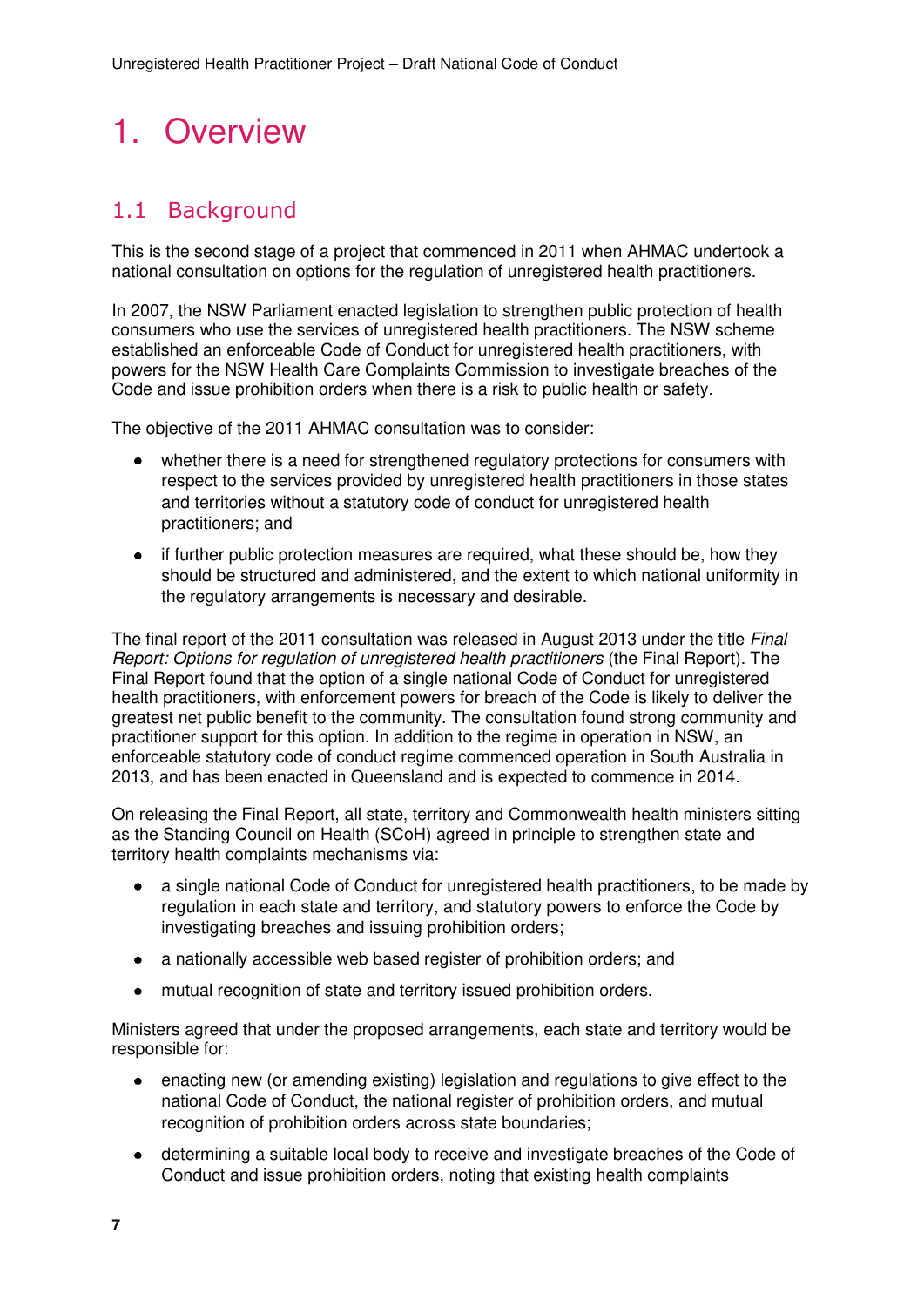commissions already have statutory roles to investigate complaints about unregistered health practitioners but only NSW and South Australia have a code of conduct and prohibition order powers.

To give effect to these decisions, SCoH asked AHMAC to undertake a public consultation on the terms of the first national Code of Conduct and proposed policy parameters to underpin nationally consistent implementation of the Code, for consideration by Ministers.

### <span id="page-7-0"></span>1.2 Why strengthen regulation?

The term 'unregistered health practitioner' is taken to refer to any person who provides a health service and is not a registered health practitioner in one of the 14 professions regulated under the National Law. These practitioners are subject to a range of other regulations, including consumer laws, therapeutic goods laws and drugs and poisons regulations. Many of these practitioners also voluntarily belong to professional associations or voluntary professional registers, which may impose sanctions for unprofessional conduct or refuse membership to practitioners who do not meet their professional or ethical standards. In some cases, 'co-regulatory' arrangements also apply to their practice, such as the provider recognition requirements under Medicare Australia, private health insurers, workers compensation and transport accident insurance arrangements.

Although the vast majority of unregistered health practitioners practise in a safe, competent and ethical manner, the Final Report concluded that there is a small but significant number of practitioners who engage in unprofessional conduct of a serious nature, thereby placing their clients at risk. If such practitioners were registered, their conduct might result in the cancellation or suspension of their registration. These practitioners often are not members of professional associations and therefore mechanisms to discipline or provided guidance in the case of less serious ethical or professional breaches are not available.

There have been a number of cases where formerly registered health practitioners have been deregistered, or let their registration lapse, but have 'rebranded' their practise and continued to offer services which are not subject to regulation under the National Law. There is also some evidence to suggest that recidivist practitioners move between jurisdictions in order to avoid regulatory scrutiny.

Although all instances of harm to health service users cannot be prevented, the Final Report concluded that a nationally consistent Code of Conduct applied to unregistered health practitioners, with enforcement powers for breach of the code in each state and territory, was likely to deliver a net public benefit to the community. The key benefits of such a system are:

- It captures all practitioners whether or not they choose to be members of selfregulating professional associations
- It sets common minimum standards of practice, regardless of the profession, occupation or nature of the practice
- It targets enforcement action to those practitioners who avoid their ethical or professional responsibilities
- It presents a relatively cost-effective method of addressing the most harmful conduct and, over time, is expected to lead to an overall improvement in standards of practice and a better informed public.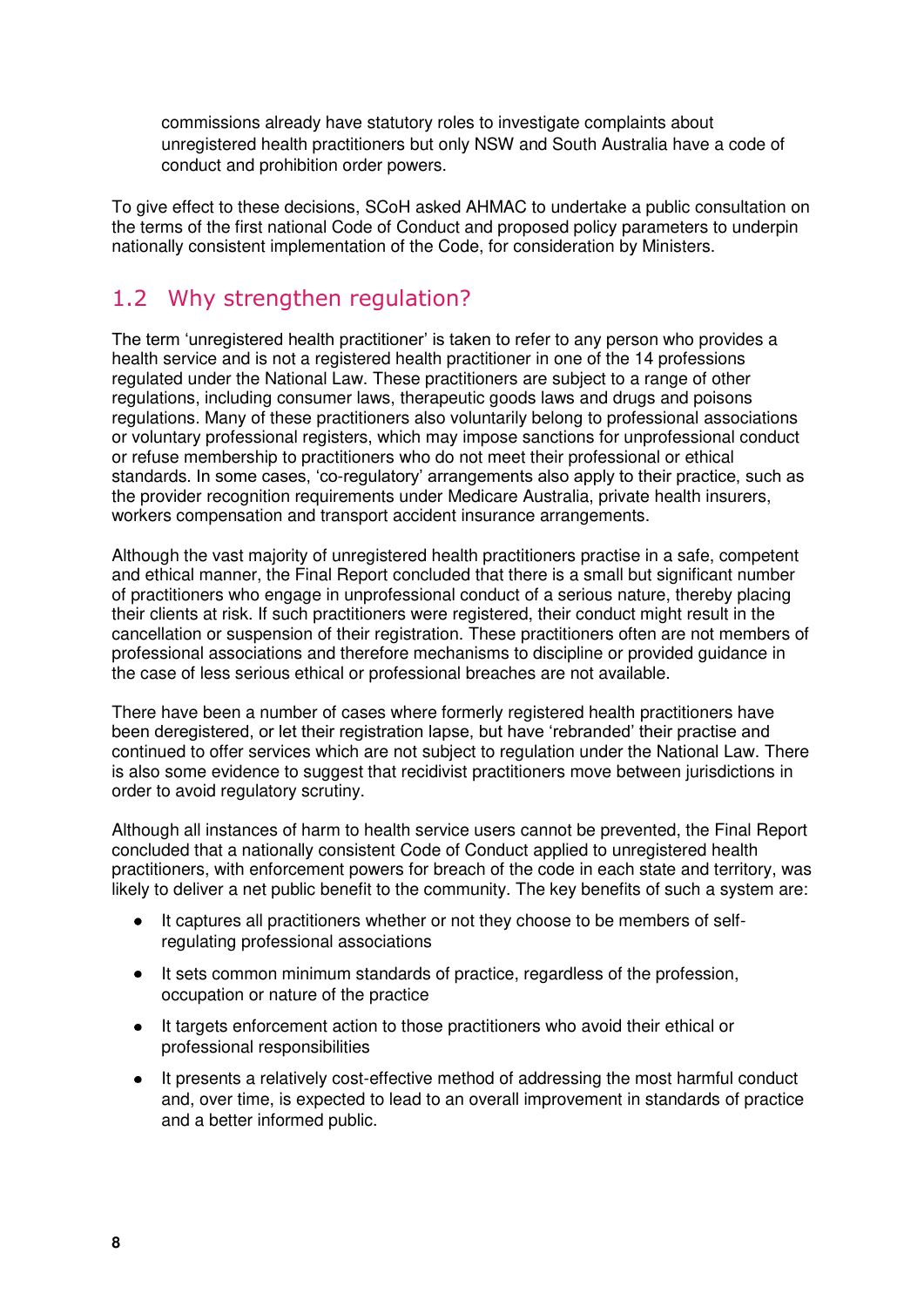### <span id="page-8-0"></span>1.3 Who has an interest in this consultation?

This consultation paper has been prepared to assist community consultation on the proposed terms for the first National Code of Conduct for health care workers (the National Code).

The National Code, once implemented in each state and territory, is expected to prescribe minimum standards of professional conduct for any person who provides a health service which is not subject to regulation under the National Law. In some circumstances this will include health practitioners registered under the National Law, to the extent that they provide services that are unrelated to or outside the typical scope of practice of their registration as a health practitioner.

Interested parties are invited to comment on the proposed terms for the National Code, and related policy and implementation issues. Interested parties include:

- health care workers and health practitioners
- health consumers and consumer representative groups
- health service provider organisations  $\bullet$
- education providers  $\bullet$
- other regulatory bodies.

The term 'health care worker' is used here to describe any person who provides a 'health service' within the meaning of a state or territory's health complaints legislation. A discussion of terminology used in the draft National Code, including use of the term 'health care worker' is in section 3.3 of this paper.

Occupational groups that are expected to be subject to the National Code include, **but are not limited to**:

- allied health assistants
- anaesthetic technicians  $\blacksquare$
- audiologists and audiometrists  $\bullet$
- birth attendants, doulas and others who provide labour/birth support, antenatal and  $\bullet$ post-natal care
- clinical perfusionists
- complementary and alternative medicine (CAM) practitioners
- counsellors and psychotherapists
- dental technicians and dental assistants
- dermal therapists
- dietitians
- homoeopaths  $\bullet$
- hypnotherapists
- massage therapists
- music therapists, art, dance and drama therapists  $\bullet$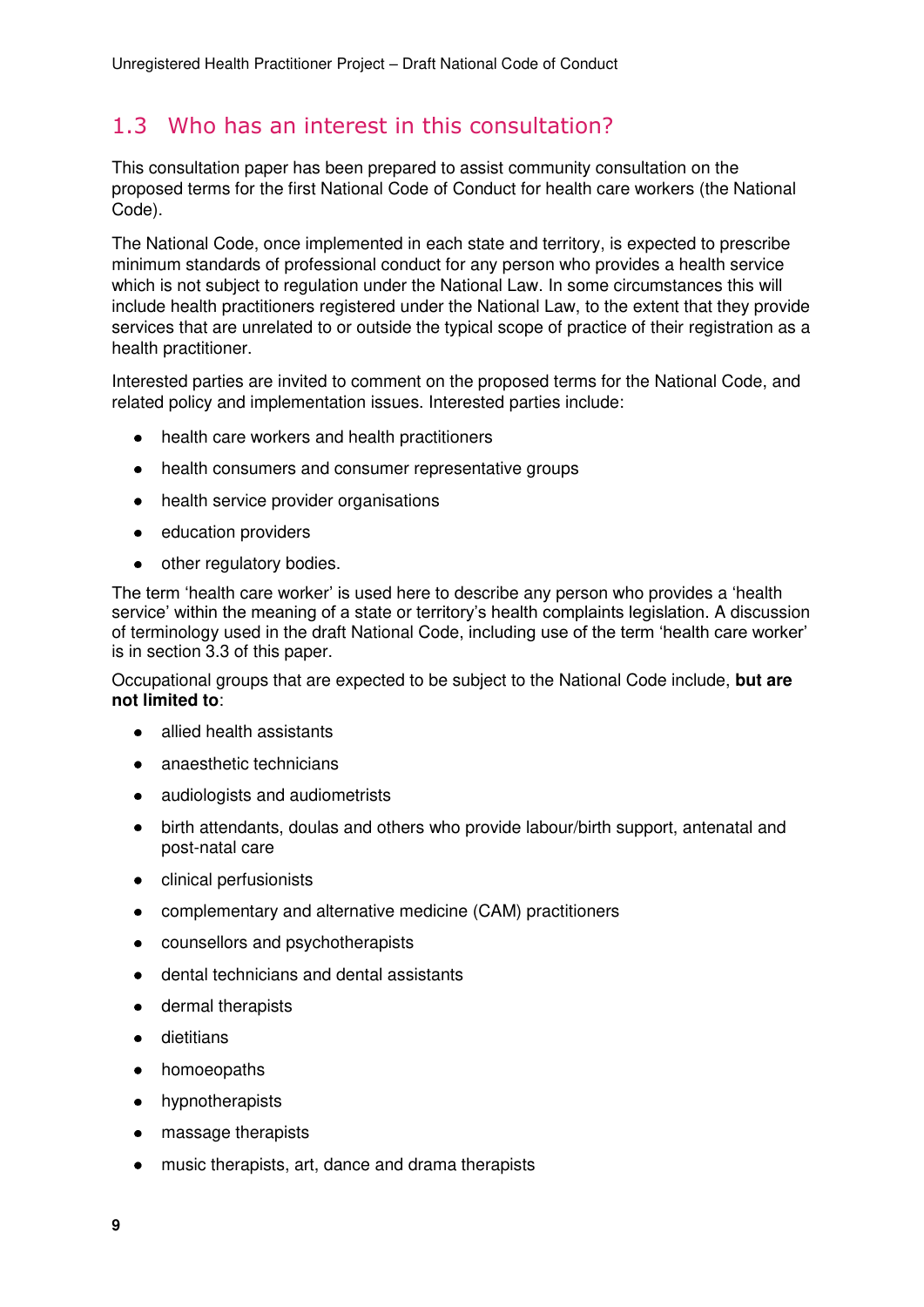- naturopaths and herbalists  $\bullet$
- nursing assistants and personal care workers
- optical dispensers
- orthoptists
- orthotists and prosthetists  $\bullet$
- paramedics, ambulance officers and first aid providers
- pharmacy assistants
- phlebotomists  $\bullet$
- reiki practitioners  $\bullet$
- sonographers
- speech pathologists

This is not an exhaustive list.

#### *Registered health practitioners*

Health practitioners who are registered in a profession under the National Law may also have an interest in this proposal. It is expected that registered health practitioners will be subject to the National Code in limited circumstances, where a registered health practitioner provides a health service that is unrelated to his or her registration. For example, a registered nurse who works as a massage therapist, or a registered chiropractor who works as a naturopath. De-registered and previously registered practitioners who continue to provide health services will also be subject to the National Code.

The professions regulated under the National Law are:

- Aboriginal and Torres Strait Islander health practice
- Chinese medicine
- chiropractic
- dental (including the profession of a dentist, dental therapist, dental hygienist, dental  $\bullet$ prosthetist and oral health therapist)
- medical  $\bullet$
- medical radiation practice
- nursing and midwifery
- occupational therapy
- optometry  $\bullet$
- osteopathy
- pharmacy  $\bullet$
- physiotherapy  $\bullet$
- podiatry  $\bullet$
- psychology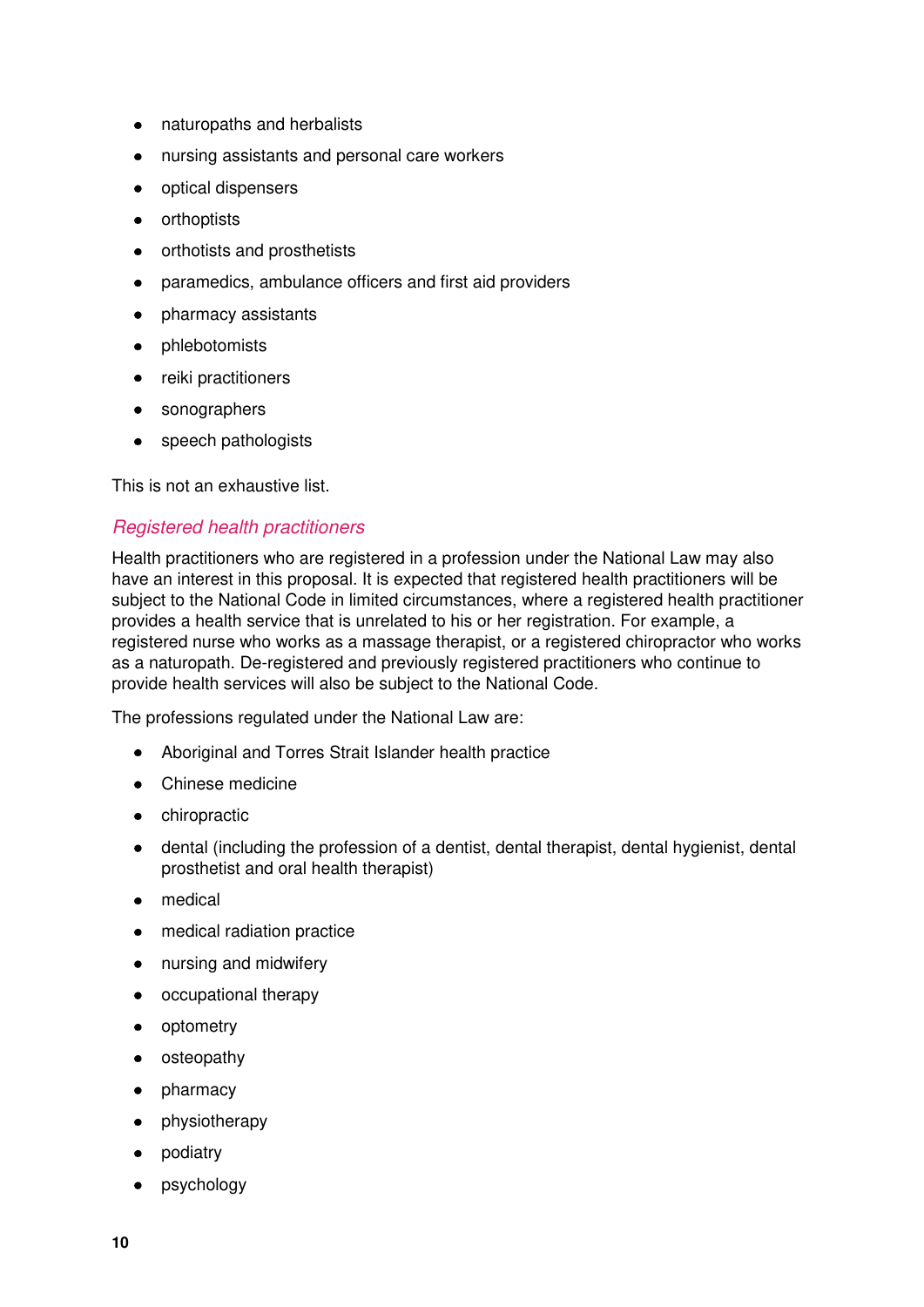## <span id="page-10-0"></span>2. Draft National Code of Conduct

## <span id="page-10-1"></span>2.1 Overview

The draft National Code of Conduct is based on those Codes of Conduct that apply under statute in New South Wales and South Australia. A full version of the draft National Code is at Appendix 1. The NSW Code is at Appendix 3 and the SA Code is at Appendix 4.

In preparing this draft National Code, a number of other local and international codes have been reviewed, including codes of ethics and practice guides for both statutorily registered and self-regulating health professions, in Australia, New Zealand and the United Kingdom.

Although this draft National Code addresses many of the areas included in other codes of practice, it is different from other non-statutory codes in several key respects:

#### This National Code of Conduct is to set generally applicable minimum standards of professional conduct

Many codes of practice adopted by professional bodies are aspirational in nature, that is, they incorporate 'best practice' principles that are intended to guide practitioners in attaining the highest professional standards of practice. Such codes are often tailored to the requirements of the profession concerned, and contain guidance on areas such as qualifications, continuing professional development and other profession specific matters.

By contrast, this draft National Code is designed to protect the public by specifying minimum acceptable professional standards that are generally applicable to all health care workers, and below which they must not fall. As such, this draft National Code has been framed to be broadly applicable to all persons who provide health services, by capturing all the most important professional obligations.

#### This National Code of Conduct is to be enforceable under law

It is intended that once the terms of this National Code are settled, it will be made by regulation in each state and territory. Once this occurs, the National Code will be legally enforceable.

The purpose of a prohibition order is to protect the public from future harm, rather than to punish the individual. This means that the provisions of the National Code must be clear and able to be enforced. While there may be some variation in how each state and territory applies the National Code, it is anticipated that where a health care worker is found to have breached the National Code, and his or her conduct presents a serious risk to public health and safety, then a prohibition order will be issued.

#### Discretion is expected to be exercised with application of this National Code of Conduct

It is not intended that this National Code provide an exhaustive list of every specific professional obligation. Rather it sets broadly applicable standards which allow for a Commissioner, Ombudsman or tribunal to exercise discretion when considering the circumstances of a particular case. For this reason, terms such as 'reasonable' and 'appropriate' have been used in place of a prescribed timeframe or set of conditions.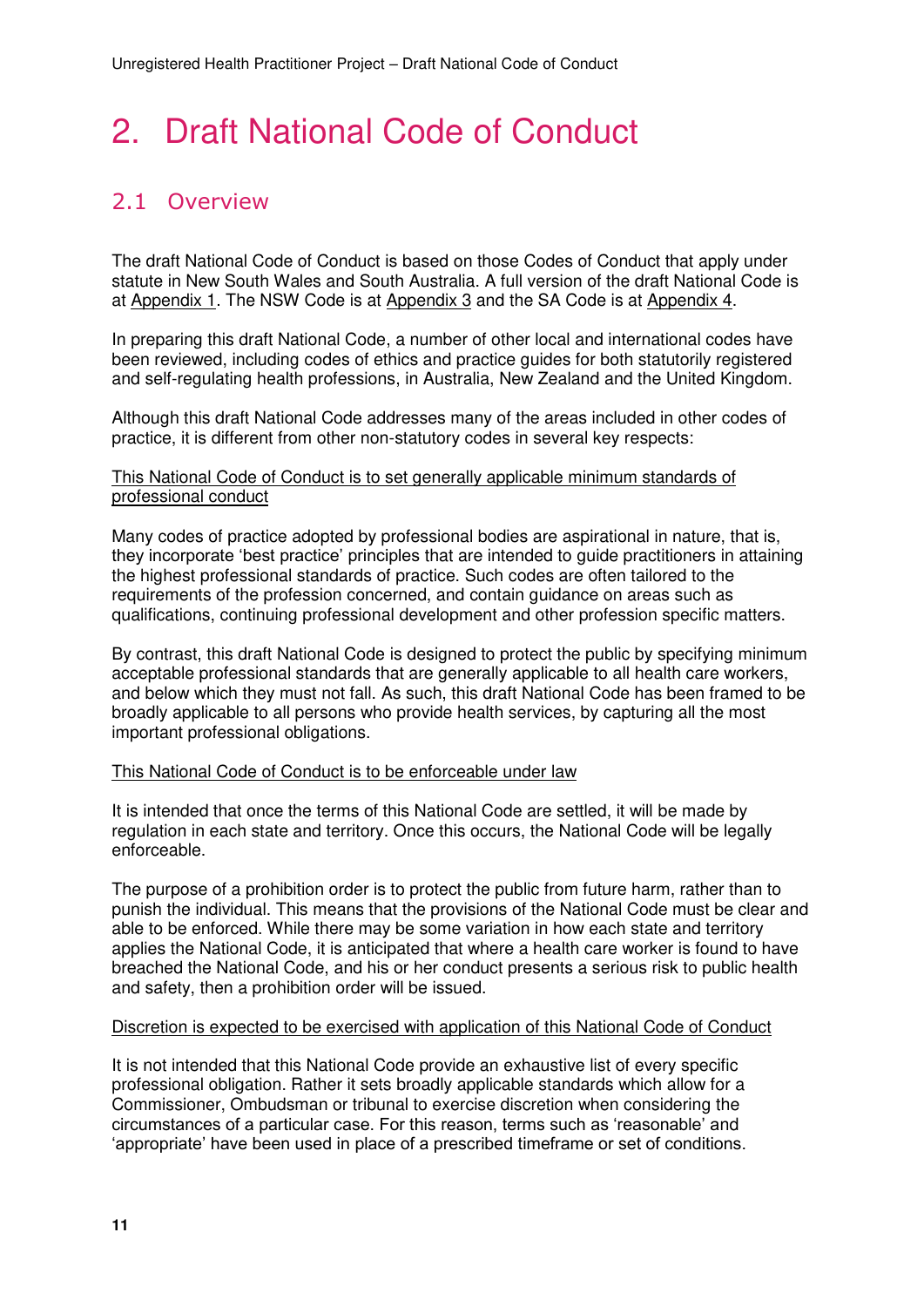## <span id="page-11-0"></span>2.2 Proposed terms of National Code of Conduct

This section sets out for consultation purposes the clauses proposed for inclusion in the National Code. Comments are provided on each clause in the boxed sections, along with questions to assist with submissions. A Quick Response form is available electronically on the AHMAC website.

Appendix 1 sets out the full text of the draft National Code of Conduct, with the explanatory information contained in this section removed.

#### <span id="page-11-1"></span>*Definitions*

*health care worker* means a natural person who provides a health service, whether or not the person is registered under the *Health Practitioner Regulation National Law*.

*health service* is a service that is defined as a health service under relevant state or territory law for the purposes of applying this Code of Conduct.

*health complaints entity* means an entity established under state or territory legislation whose functions include conciliating, investigating and resolving complaints made against health service providers and investigating failures in the health system.

#### **Discussion:**

It is intended that the National Code apply to individuals who provide health services, but not to corporate bodies. However, not all individual health care workers will be subject to the National Code of Conduct (see 'Application of this Code' below).

The definition of what constitutes a health service is expected to be set out in each state and territory's health complaints legislation. A discussion of options for defining 'health service' is in section 3.2 of this paper.

The terminology 'health care worker' has been used in place of other terms such as 'unregistered health practitioner' or 'health service provider'. For a discussion of terminology, see section 3.3 of this paper.

#### **What are your views?**

How should the class or classes of person that are to be subject to this National Code be identified?

Is the term 'health care worker' an acceptable term to use to describe to whom the National Code of Conduct applies, or is another term such as 'unregistered health practitioner' or 'health practitioner' preferable, as currently used in NSW and South Australia?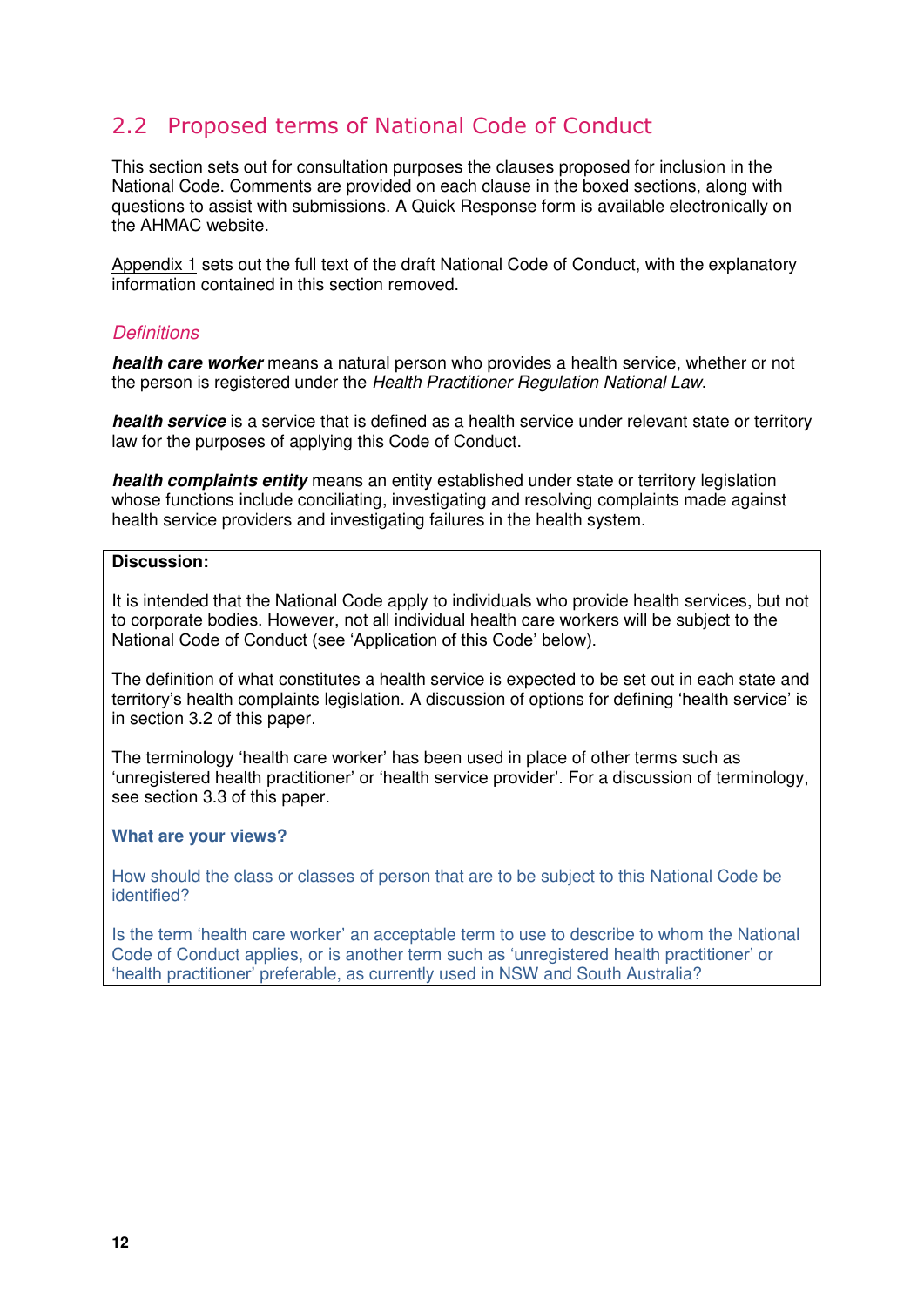#### <span id="page-12-0"></span>*Application of this Code*

This Code applies to the provision of health services by:

- 1. health care workers who are not subject to the scheme for registration under the *Health Practitioner Regulation National Law*, including de-registered practitioners; and
- 2. health care workers who are registered health practitioners under the Health Practitioner Regulation National Law and who provide health services that are unrelated to their registration.

#### **Discussion:**

The intent of this clause is to make clear the classes of health care worker that are to be subject to the National Code as it applies in each state and territory. The clause is based on Clause 2 of the NSW Code of Conduct except that the term 'health care worker' is used in place of 'unregistered health practitioner' (see discussion of terminology in section 3.2 of this paper).

The NSW Code applies to two classes of practitioner – those who are not registered under the National Law, and those who are registered, but who are providing health services unrelated to their registration. This is the approach adopted above.

However, an alternative approach would be for the National Code to apply to all persons who provide health services, regardless of whether they are registered under the National Law. Then when a complaint is lodged about a registered practitioner, with either the relevant Health Complaints Entity (HCE) or the National Board, as occurs under current arrangements, the HCE and the National Board would liaise and agree on which entity is best placed to handle the complaint. If they agreed for the National Board deal with the matter, then the provisions of the National Law would apply. If they agree for the HCE to deal with the matter, then the provisions of the relevant state or territory HCE legislation would apply, and the Commissioner would have available the power to issue a prohibition order for breach of the National Code. Such an approach would enable the National Board and the HCE to agree on the quickest and most effective course of action for addressing the risk to public health and safety.

#### **What are your views?**

Is the proposed scope of application of the National Code acceptable?

Is it preferable that the Code of Conduct apply to all health care workers whether registered or not? If so, what are the potential advantages and disadvantages of this approach?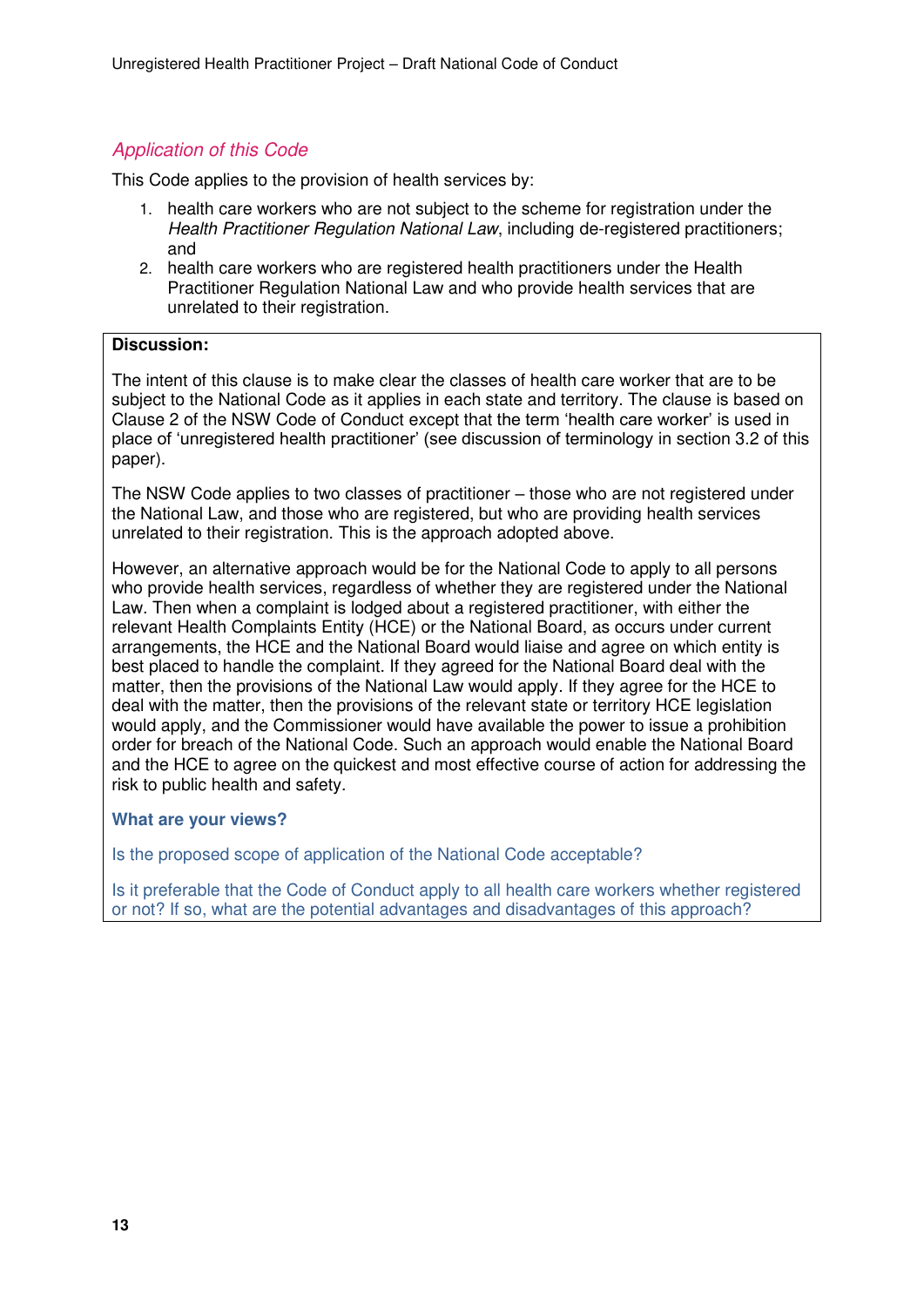#### <span id="page-13-0"></span>*1. Health care workers to provide services in a safe and ethical manner*

- 1. A health care worker must provide health services in a safe and ethical manner.
- 2. Without limiting subclause 1, health care workers must comply with the following:
	- a) A health care worker must maintain the necessary competence in his or her field of practice
	- b) A health care worker must not provide health care of a type that is outside his or her experience or training, or provide services that he or she is not qualified to provide
	- c) A health care worker must only prescribe treatments or appliances that serve the needs of clients
	- d) A health care worker must recognise the limitations of the treatment he or she can provide and refer clients to other competent health care workers in appropriate circumstances
	- e) A health care worker must recommend to clients that additional opinions and services be sought, where appropriate
	- f) A health care worker must assist a client to find other appropriate health care services, if required and practicable
	- g) A health care worker must encourage clients to inform their treating medical practitioner (if any) of the treatments or care being provided
	- h) A health care worker must have a sound understanding of any possible adverse interactions between the therapies and treatments being provided or prescribed and any other medications or treatments, whether prescribed or not, that he or she is, or should be, aware that a client is taking or receiving, and advise the client of these interactions.

#### **Discussion:**

The intent of this clause is to make clear that health care workers must practise in a safe and ethical manner. It sets out a number of overarching requirements with respect to professional conduct, some of which are expanded upon in other sections of the draft National Code.

This clause is based largely on the NSW Code (Clause 3) and the South Australian Code (Clause 2) except that the last two subclauses in the NSW and SA Codes that deal with the provision of first aid and emergency assistance are instead dealt with in Clause 5 of this draft National Code. This is in order to give these matters more prominence.

This clause requires that health care workers provide treatment or care in a manner that does not harm their clients, in accordance with the professional and behavioural standards that both their colleagues and the broader community regard as acceptable.

Subclauses 2(a) and (b): When clients seek health care services, they expect health care workers to have expertise in treating illness or providing care. It is therefore essential that health care workers maintain competence in their field and recognise the limits of their competence.

Subclause 2(c): Clients expect that health care workers will place the interests and health care needs of their patients first and ahead of their own financial interests.

Subclauses 2(d): Clients expect that health care workers will refer to other appropriate practitioners in circumstances where they are unable to provide the necessary treatment or care, or where the treatment or care they provide proves ineffective.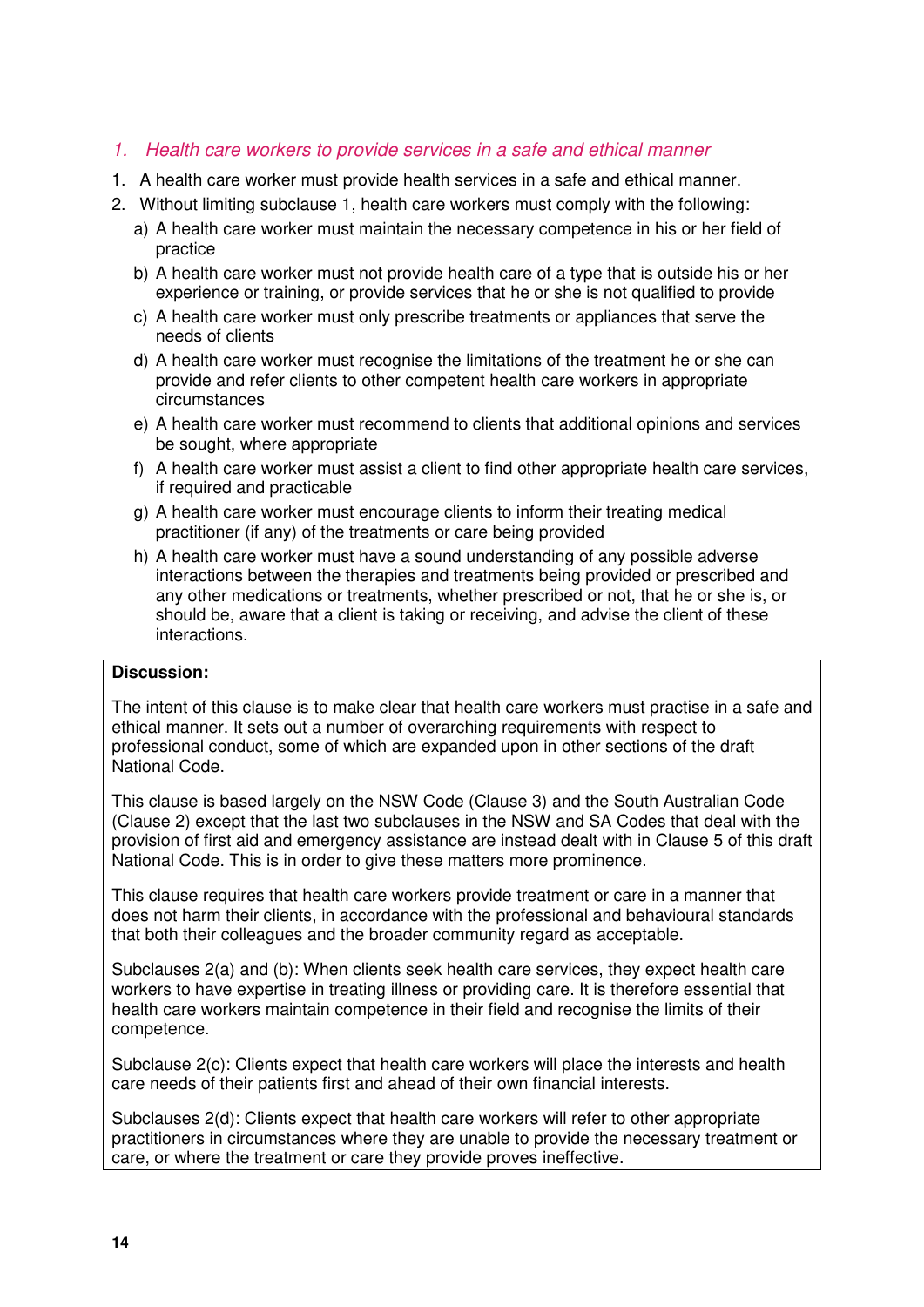Subclauses 2(e) and (f): A client's best interests may be served by obtaining alternate opinions from other health care workers, and that in circumstances where a health care worker is unable to treat or care for a client due to lack of skills or expertise, or other ethical matters, they should assist the client in finding alternative competent treatment or care.

Subclause 2(g): Where a person is under the regular care of a medical practitioner for a serious and/or chronic complaint and also receiving other forms of treatment from an unregistered health practitioner, this additional treatment may not be disclosed to their treating medical practitioner. There are concerns in particular about the risk of adverse interactions between some types of unorthodox treatments and orthodox pharmaceutical medicines or treatments. The risk of adverse interactions is expected to be reduced if clients make their treating medical practitioners or other health practitioners aware of the full range of treatments they are receiving.

While health care workers cannot ensure that their clients do inform their treating medical practitioner of any unorthodox treatments they are receiving, they can encourage their clients to do so. Providing this encouragement, along with an explanation of the importance of avoiding adverse reactions can be an important step in overcoming any reluctance the client may have.

Subclause 2(h): This clause relates to the previous clause, and addresses the need for health care workers to take responsibility for becoming informed of any other treatments a client may be receiving, and any possible interactions those treatments may have with the treatments they prescribe.

Note that in response to feedback from the NSW Health Care Complaints Commissioner (NSW HCCC), this subclause has been modified from the NSW Code to add the words 'or should be'.

#### **What are your views?**

Should the National Code include a minimum enforceable standard that addresses the provision of services in a safe and ethical manner?

If so, do these subclauses cover all the principal professional obligations that should apply to any health care worker, regardless of the type of treatment or care they provide?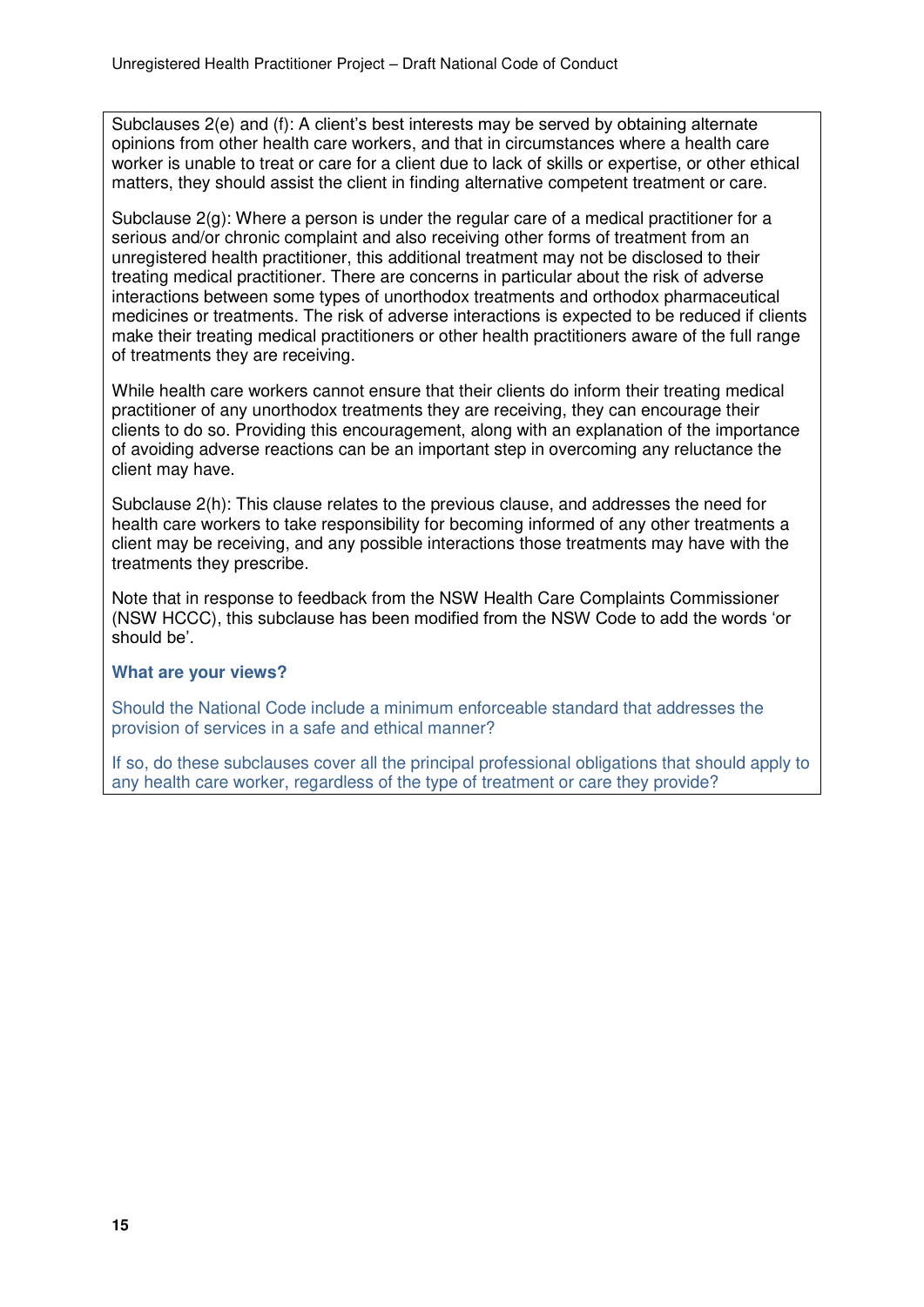#### <span id="page-15-0"></span>*2. Health care workers to obtain consent*

Prior to commencing a treatment or service, a health care worker must explain to a client the treatments or services he or she is planning to provide, including any risks involved, and obtain the consent of the client, guardian or other relevant person.

#### **Discussion:**

The intent of this clause is to make clear the legal requirement that all health care workers must obtain the consent of the client before providing any treatment or care.

This is a new clause that is not contained in either the NSW or South Australian Codes and has been included in response to feedback from stakeholders.

Consent to treatment and the requirement to warn of material risk prior to treatment (sometimes referred to as informed consent) is dealt with in the common law. There is a substantial amount of case law in this area. As part of the duty of care, health care workers are obliged to provide such information as is necessary for the client to give consent to treatment, including information on all material risks of the proposed treatment.

Without the informed consent of a client, the health care worker risks legal liability for a complication or adverse outcome, even if it was not caused by his or her negligence.

The issue of consent to health care is complex. The law recognises that there are circumstance where an individual may not be capable of giving informed consent (for example, due to diminished capacity), or where consent to treatment may not be required (for example, in an emergency).

The law does not set an age at which an individual is capable of giving consent. In considering whether a minor is a capable of consenting to treatment, health care workers need to consider the circumstances of each case and seek advice if necessary.

Most state and territory Health Departments issue guidelines on consent to health care.

This clause addresses what some view as a gap in the NSW/SA Codes. Given the complexities of the common law with respect to consent to treatment, the question arises whether this area can be adequately addressed as a minimum enforceable standard within the Code, or is best left to the common law, government issued guidelines and professional association codes of practice.

#### **What are your views?**

Should the National Code include a minimum enforceable standard that addresses consent to health care?

If so, is this clause expressed in a way that will best capture the conduct of concern?

Should this clause also address the complexities of consent in situations in which an individual is not able to give consent, or in which consent is not required?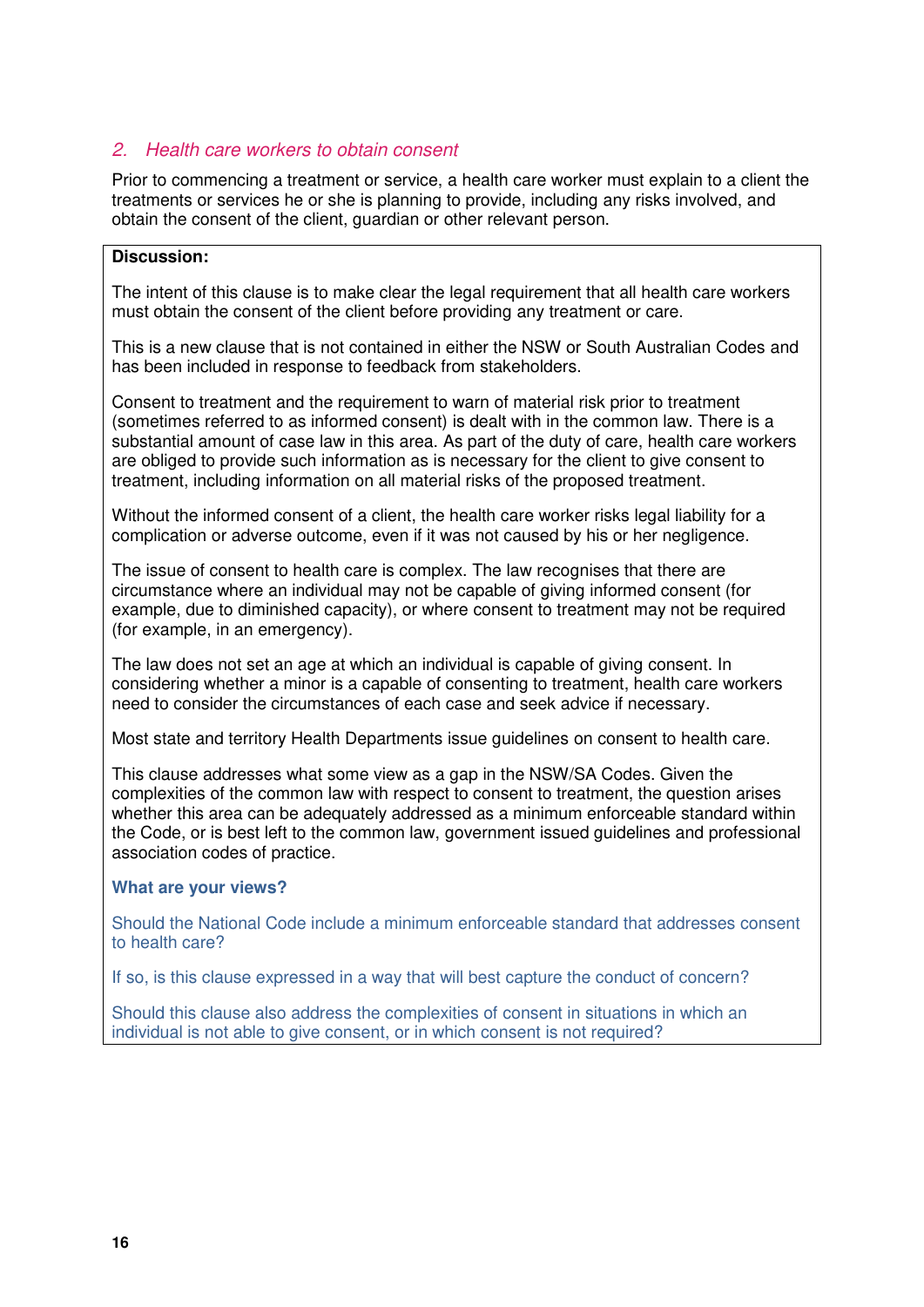#### <span id="page-16-0"></span>*3. Appropriate conduct in relation to treatment advice*

- 1. A health care worker must accept the right of his or her clients to make informed choices in relation to their health care, including the right to refuse treatment.
- 2. A health care worker must not attempt to dissuade a client from seeking or continuing medical treatment.
- 3. A health care worker must communicate and co-operate with colleagues and other health care workers and agencies in the best interests of their clients.

#### **Discussion:**

The intent of this clause is to make clear the obligations on all Code-regulated health care workers to act appropriately when providing treatment advice to their clients. It is based on the NSW Code (Clause 7) and the SA Code (Clause 6) except that subclause 7(4) of the NSW Code (subclause 6(4) of the SA Code) is dealt with separately as Clause 4 of the draft National Code, to give the matters it addresses more prominence.

The final report of the 2011 consultation on *Options for the regulation of unregistered health practitioners* documented a number of cases where unregistered health practitioners had either failed to refer clients to a medical practitioner when necessary, or had actively discouraged clients from seeking or continuing medical treatment, resulting in poor health outcomes and, in at least one case, a preventable death.

Subclause 1 makes clear the obligation of all Code-regulated health care workers to respect the right of clients to make informed choices in relation to their health care, including the right to obtain a second opinion, to seek additional treatment from other health care workers, or to refuse treatment.

Subclause 2 is intended to impose an obligation on all Code-regulated health care workers not to dissuade or discourage clients from seeking or continuing conventional medical treatment. This clause has been modified from the NSW Code, with 'treatment by a registered medical practitioner' replaced with 'medical treatment' in order to broaden its application to recognise that other health practitioners may provide medical treatment. In the *Guardianship and Administration Act 1986* (Vic) 'medical treatment' is defined as *'*medical treatment (including any medical or surgical procedure, operation or examination and any prophylactic, palliative or rehabilitative care) normally carried out by, or under, the supervision of a [registered practitioner](http://www.austlii.edu.au/au/legis/vic/consol_act/gaaa1986304/s3.html#registered_practitioner)'. This definition is broader than 'treatment by a registered medical practitioner', capturing treatment by a wider range of health care workers.

Subclause 3 recognises that treatment is often cooperative and that health outcomes are improved when there are good relationships between treating health care workers.

#### **What are your views?**

Should the National Code include a minimum enforceable standard that addresses the provision of treatment advice?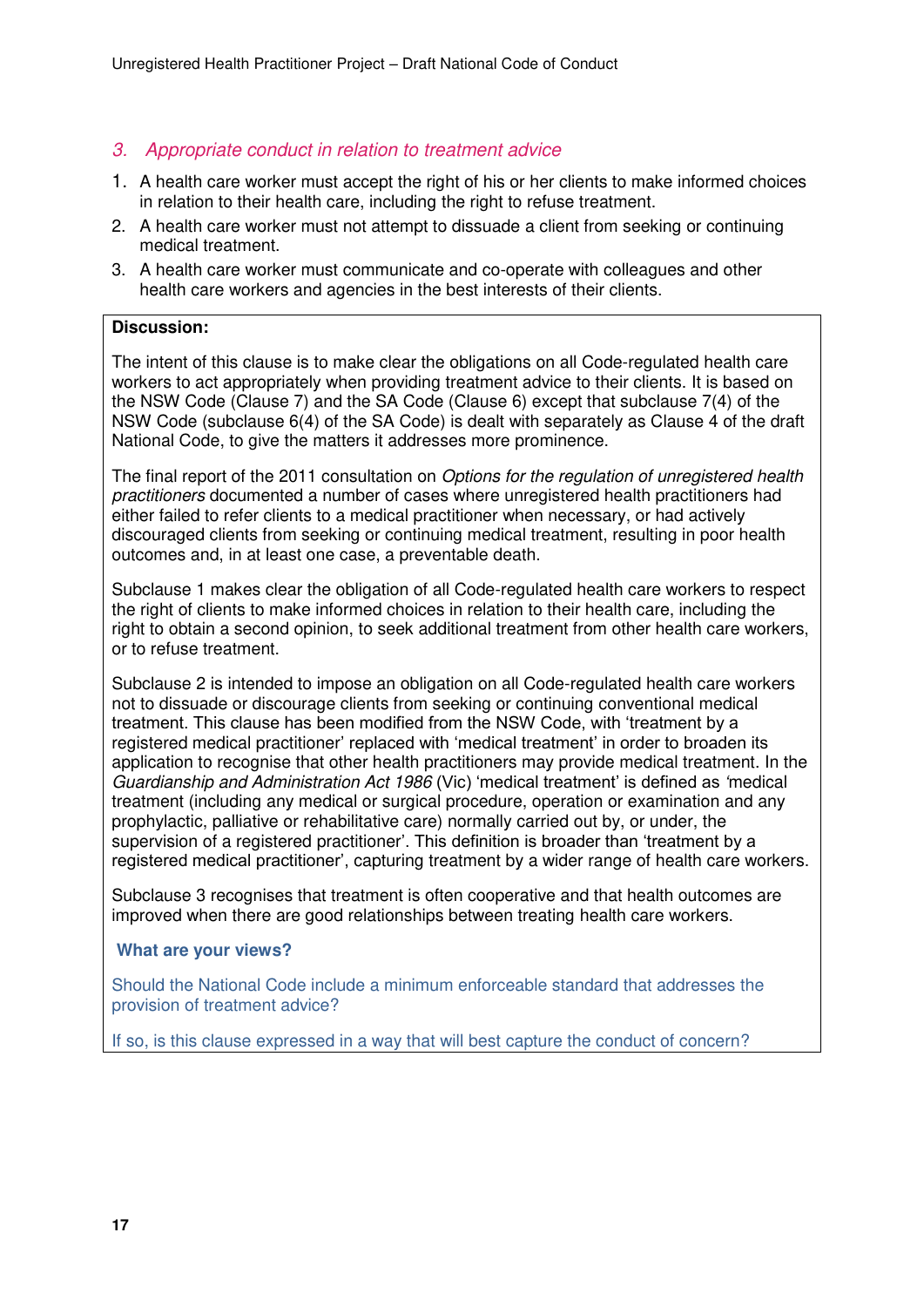#### <span id="page-17-0"></span>*4. Health care workers to report concerns about treatment or care provided by other health care workers*

A health care worker who reasonably believes that another health care worker has placed or is placing clients at serious risk of harm in the course of providing treatment or care must refer the matter to [Insert name of relevant state or territory health complaints entity].

#### **Discussion:**

The intent of this clause is to impose a mandatory reporting obligation on all Code-regulated health care workers to report to the responsible health complaints entity when they become aware that another health care worker is placing clients at serious risk of harm in the health care context. This clause expands upon subclause (4) of Clause 7 of the NSW Code (subclause 6 (4) of the SA Code), 'Appropriate conduct in relation to treatment advice'.

A mandatory reporting obligation applies to registered health practitioners under the National Law, however the provisions are worded differently. Under the National Law, all registered health practitioners are required to notify the Australian Health Practitioner Regulation Agency (AHPRA) if they become aware that another registered health practitioner has behaved in a way that constitutes 'notifiable conduct'. In the National Law, notifiable conduct is defined as follows:

*notifiable conduct*, in relation to a registered health practitioner, means the practitioner has—

- (a) practised the practitioner's profession while intoxicated by alcohol or drugs; or
- (b) engaged in sexual misconduct in connection with the practice of the practitioner's profession; or
- (c) placed the public at risk of substantial harm in the practitioner's practice of the profession because the practitioner has an impairment; or
- (d) placed the public at risk of harm because the practitioner has practised the profession in a way that constitutes a significant departure from accepted professional standards.

Concerns have been raised about whether this clause may generate complaints that are motivated less by the desire to protect the public and more by personal interest (for example, by competing business interests). While all health complaints entities have powers to dismiss complaints that are frivolous, vexatious or lacking in substance, some stakeholders are of the view that the Code should include a clause that prohibits the making of complaints that are frivolous, vexatious or lacking in substance. Others have argued that this is not a matter that should be addressed in the Code since it not an issue of public protection.

#### **What are your views?**

Should the National Code include as a minimum enforceable standard a mandatory reporting obligation for all health care workers to report other health care workers who in the course of providing treatment or care place clients at serious risk of harm?

If so, is this clause expressed in a way that will best capture the conduct of concern?

Should the wording more closely reflect the mandatory reporting provisions imposed on registered health practitioners under the National Law?

Should the National Code include a subclause which prohibits health care workers from making complaints that are frivolous, vexatious or lacking in substance?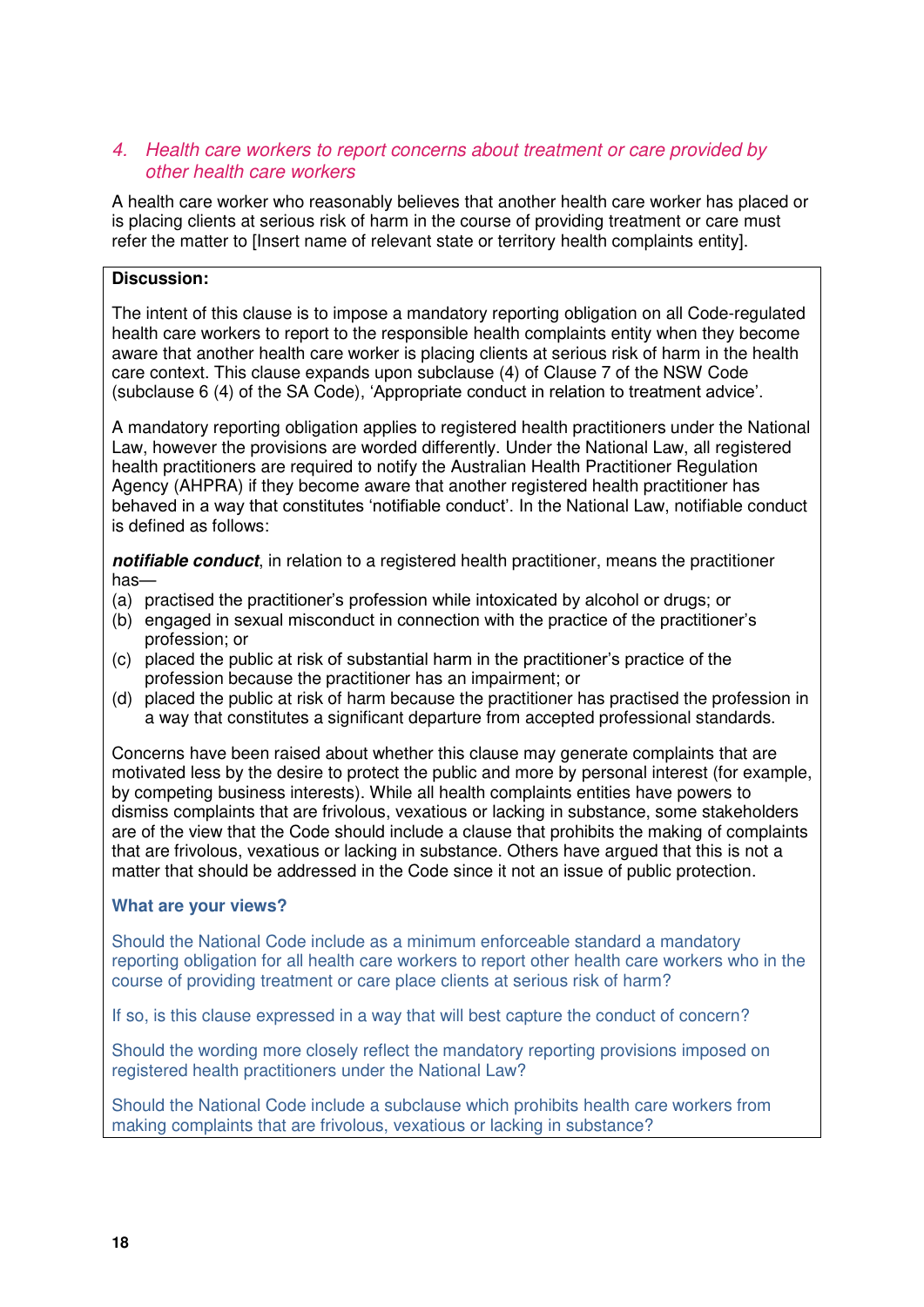#### <span id="page-18-0"></span>*5. Health care workers to take appropriate action in response to adverse events*

- 1. A health care worker must take appropriate and timely measures to minimise harm to clients when an adverse event occurs in the course of providing treatment or care.
- 2. Without limiting subclause (1), a health care worker must:
	- a) ensure that appropriate first aid is available to deal with any adverse event
	- b) obtain appropriate emergency assistance in the event of any serious adverse event
	- c) promptly disclose the adverse event to the client and take appropriate remedial steps to reduce the risk of recurrence
	- d) report the adverse event to the relevant authority, where appropriate.

#### **Discussion:**

The intent of this clause is to impose a minimum enforceable standard on Code-regulated health care workers to deal with adverse events that occur during treatment or care in a way that ensures that clients and others are suitably protected.

This clause expands upon the content of subclauses 3 (2) (i) and (j) of the NSW Code (subclauses 2 (j) and (k) of the SA Code). It includes two new subclauses 2(c) and (d) which are intended to impose minimum enforceable standards on Code-regulated health care workers to deal with adverse events in a way that minimises the harm to the client and the risk of recurrence, and discharges the health care worker's obligations with respect to reporting adverse events.

#### **What are your views?**

Should the National Code include a minimum enforceable standard that addresses appropriate conduct in dealing with emergencies and adverse events?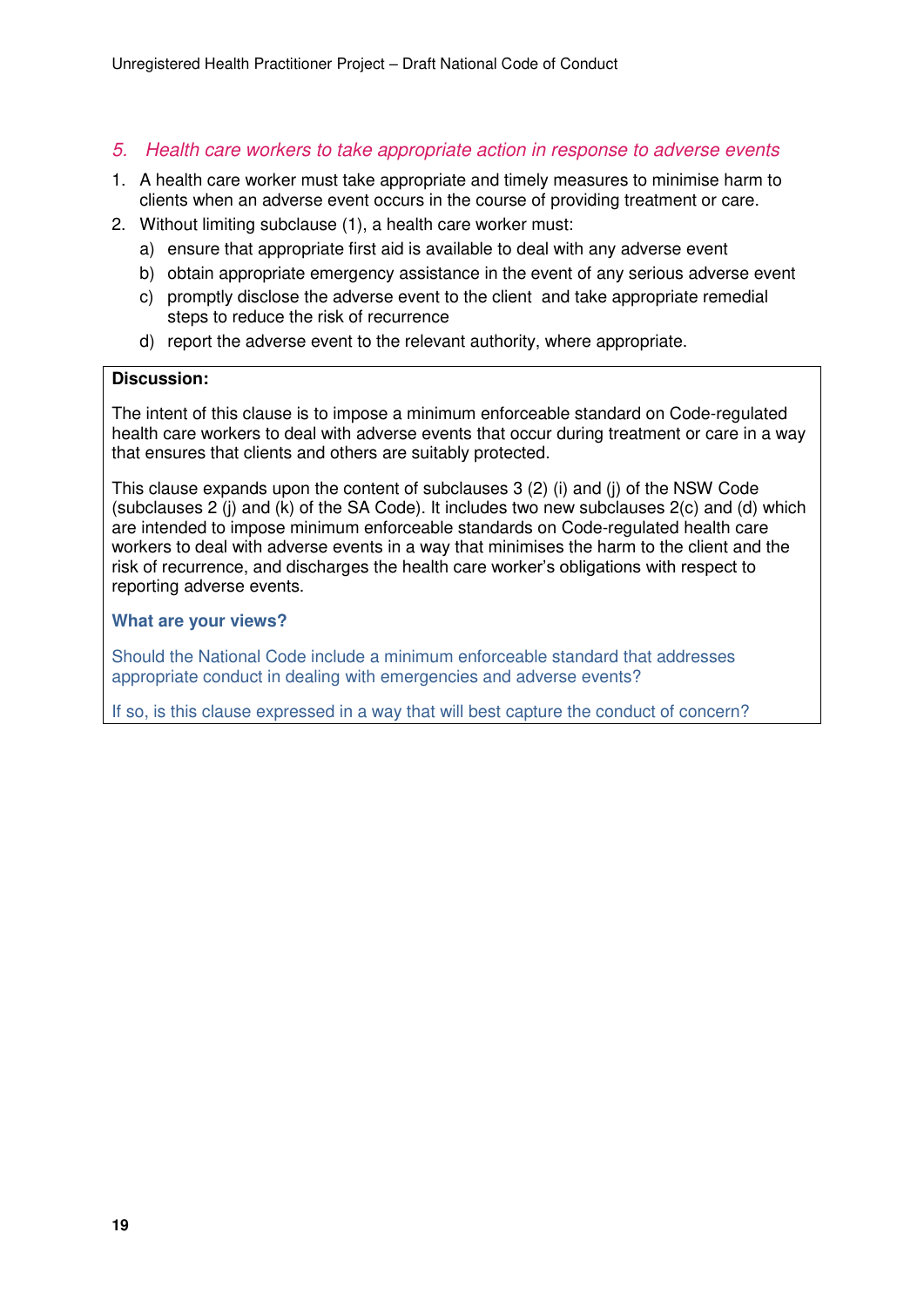#### <span id="page-19-0"></span>*6. Health care workers to adopt standard precautions for infection control*

- 1. A health care worker must adopt standard precautions for the control of infection in the course of providing treatment or care.
- 2. Without limiting subclause (1), a health care worker who carries out skin penetration or other invasive procedure must comply with the [insert reference to the relevant state or territory law] under which such procedures are regulated.

#### **Discussion:**

The intent of this clause is to make clear the legal requirement that applies to all health care workers to prevent the transmission of infectious diseases by adopting universal infection control procedures.

Any health care worker who carries out skin penetration or other invasive procedures, including dry needling or colonic irrigation, is required to comply with the relevant laws that apply in the state or territory within which they provide services. While health care workers can be prosecuted for failure to comply with such laws, inclusion of this subclause in the National Code provides an additional regulatory tool to protect against future harm and deal with health care workers who demonstrate a pattern of poor practice.

This clause is based on the NSW Code (Clause 6) and the SA Code (Clause 5) with the addition of a reference to 'other invasive procedure'.

The term 'standard precautions' is widely used to describe infection control measures that include:

- hand hygiene, before and after every episode of client contact
- the use of personal protective equipment
- the safe use and disposal of sharps
- routine environmental cleaning
- reprocessing of reusable medical equipment and instruments
- **Fig. 2** respiratory hygiene and cough etiquette
- aseptic non-touch technique
- waste management
- appropriate handling of linen.

These 'standard precautions' are contained in the National Health and Medical Research Council (NHMRC) *Australian Guidelines for the Prevention and Control of Infection in Healthcare*. Similar guidelines are issued by state and territory health departments and health employers.

#### **What are your views?**

Should the National Code include a minimum enforceable standard that addresses the adoption of infection control procedures?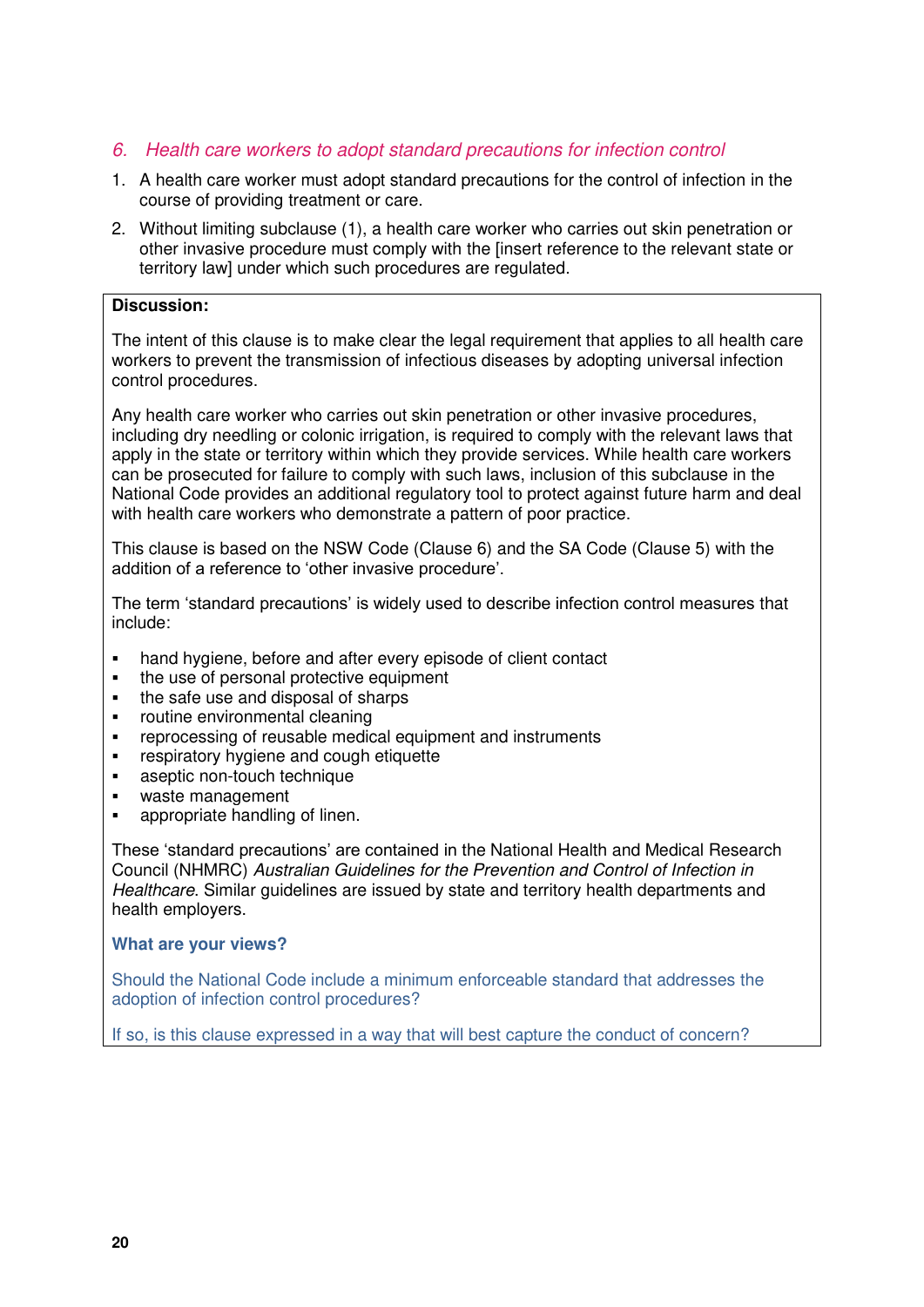#### <span id="page-20-0"></span>*7. Health care workers diagnosed with infectious medical conditions*

- 1. A health care worker who has been diagnosed with a medical condition that can be passed on to clients must ensure that he or she practises in a manner that does not put clients at risk.
- 2. Without limiting subclause (1), a health care worker who has been diagnosed with a medical condition that can be passed on to clients should take and follow advice from an appropriate medical practitioner on the necessary steps to be taken to modify his or her practice to avoid the possibility of transmitting that condition to clients.

#### **Discussion:**

The intent of this clause is to strengthen public protection where Code-regulated health care workers with infectious diseases are treating or caring for clients, in order to minimise the risk of transmission.

This clause is based on the NSW (Clause 4) and SA Code (Clause 3).

#### **What are your views?**

Should the National Code include a minimum enforceable standard that addresses health care workers diagnosed with infectious medical conditions?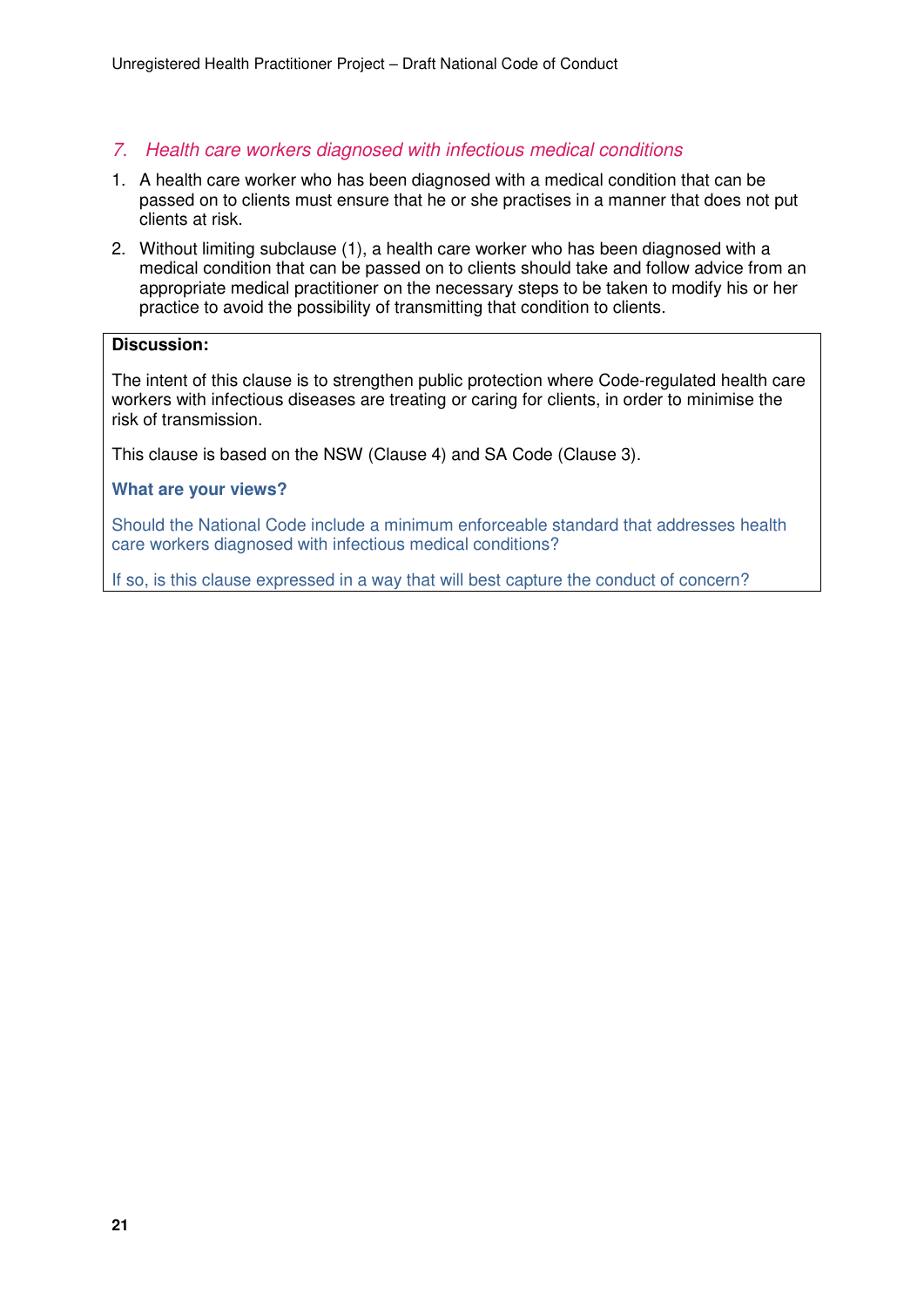#### <span id="page-21-0"></span>*8. Health care workers not to make claims to cure certain serious illnesses*

- 1. A health care worker must not claim or represent that he or she is qualified, able or willing to cure cancer or other life threatening or terminal illnesses.
- 2. A health care worker who claims to be able to treat or alleviate the symptoms of cancer or other life threatening or terminal illnesses must be able to substantiate such claims.

#### **Discussion:**

The intent of this clause is to provide additional protection for individuals with life threatening illnesses who may be particularly vulnerable to exploitation by unscrupulous health care workers who claim to cure cancer and other terminal illnesses.

This clause is based on the NSW Code (Clause 5) and SA Code (Clause 4) but has been expanded to include a reference to 'life threatening' illnesses.

As detailed in the final report on *Options for the regulation of unregulated health practitioners*, there have been a number of high profile cases of harm in Australia involving health care workers who have advertised that they are able to cure cancer. In some cases the health care workers concerned have been prosecuted under consumer complaints legislation for false, misleading or deceptive advertising. However this process has been lengthy, and has not adequately protected the public from 'repeat offenders'.

Subclause 1 is intended to set a minimum enforceable standard that advertising cures for cancer and other terminal illnesses is unacceptable and will allow the responsible HCE to take effective action to prevent the health care worker from continuing to do so.

Subclause 2 is intended to set a minimum enforceable standard that acknowledges that Code-regulated health care workers may legitimately make claims as to their ability to treat or alleviate the symptoms of cancer and other terminal illnesses. As with all claims made by health care workers, any claim to be able to treat and alleviate the symptoms of such illnesses must be able to be substantiated.

These subclauses deal with a specific kind of misrepresentation. General issues concerning misrepresentation are dealt with in clause 9 below.

#### **What are your views?**

Should the National Code include a minimum enforceable standard that addresses claims to cure or treat life threatening and terminal illnesses?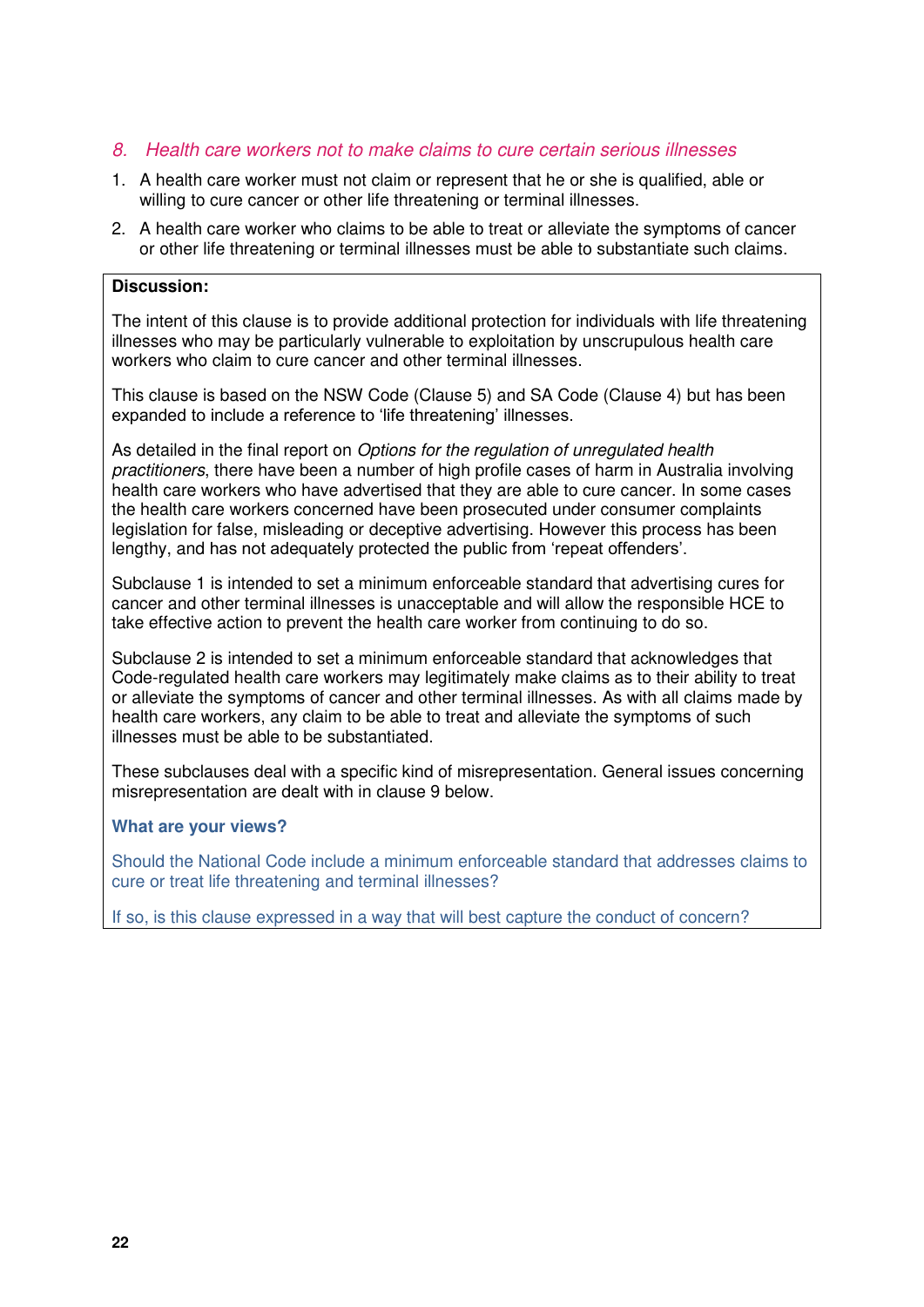#### <span id="page-22-0"></span>*9. Health care workers not to misinform their clients*

- 1. A health care worker must not engage in any form of misinformation or misrepresentation in relation to the products or services he or she provides or the qualifications, training or professional affiliations he or she holds.
- 2. Without limiting subclause (1):
	- a. a health care worker must not use his or her possession of a particular qualification to mislead or deceive clients or the public as to his or her competence in a field of practice or ability to provide treatment
	- b. a health care worker must provide truthful information as to his or her qualifications, training or professional affiliations
	- c. a health care worker must not make claims either directly to clients or in advertising or promotional materials about the efficacy of treatment or services he or she provides if those claims cannot be substantiated.

#### **Discussion:**

The intent of this clause is to support health service users to make informed choices about their health care. Members of the public have a right to accurate and timely information about the efficacy of a treatment, along with any other information which may assist them in making an informed decision, such as the qualifications, training or professional affiliations of a health care worker. This clause brings together Clause 3(2)(b)(b2) and Clause 12 of the NSW Code (Clause 11 of the SA Code) except that the words 'if asked about those matters by clients' have been removed from subclause 2b, to broaden its scope, following preliminary consultation with health complaints entities.

Some stakeholders have argued that the National Code should specifically prohibit health care workers from using particular professional titles that may mislead or deceive clients as to their competence, for example, courtesy titles such as 'Professor' or 'Doctor'. However, use of professional titles is already regulated under the National Law<sup>1</sup> and there are offences for unauthorised use of protected titles. These offences do not restrict the use of courtesy titles and it is proposed that the National Code adopt a similar approach, that is, to capture in a general way, misrepresentation as to qualifications.

#### **What are your views?**

Should the National Code include a minimum enforceable standard that addresses misinformation and misrepresentation in the provision of health products and services?

<sup>-</sup><sup>1</sup> Under s116 of the *Health Practitioner Regulation National Law 2009*, it is an offence for a person who is not a registered health practitioner to take or use a title which could be reasonably understood to mean that the person is a registered health practitioner.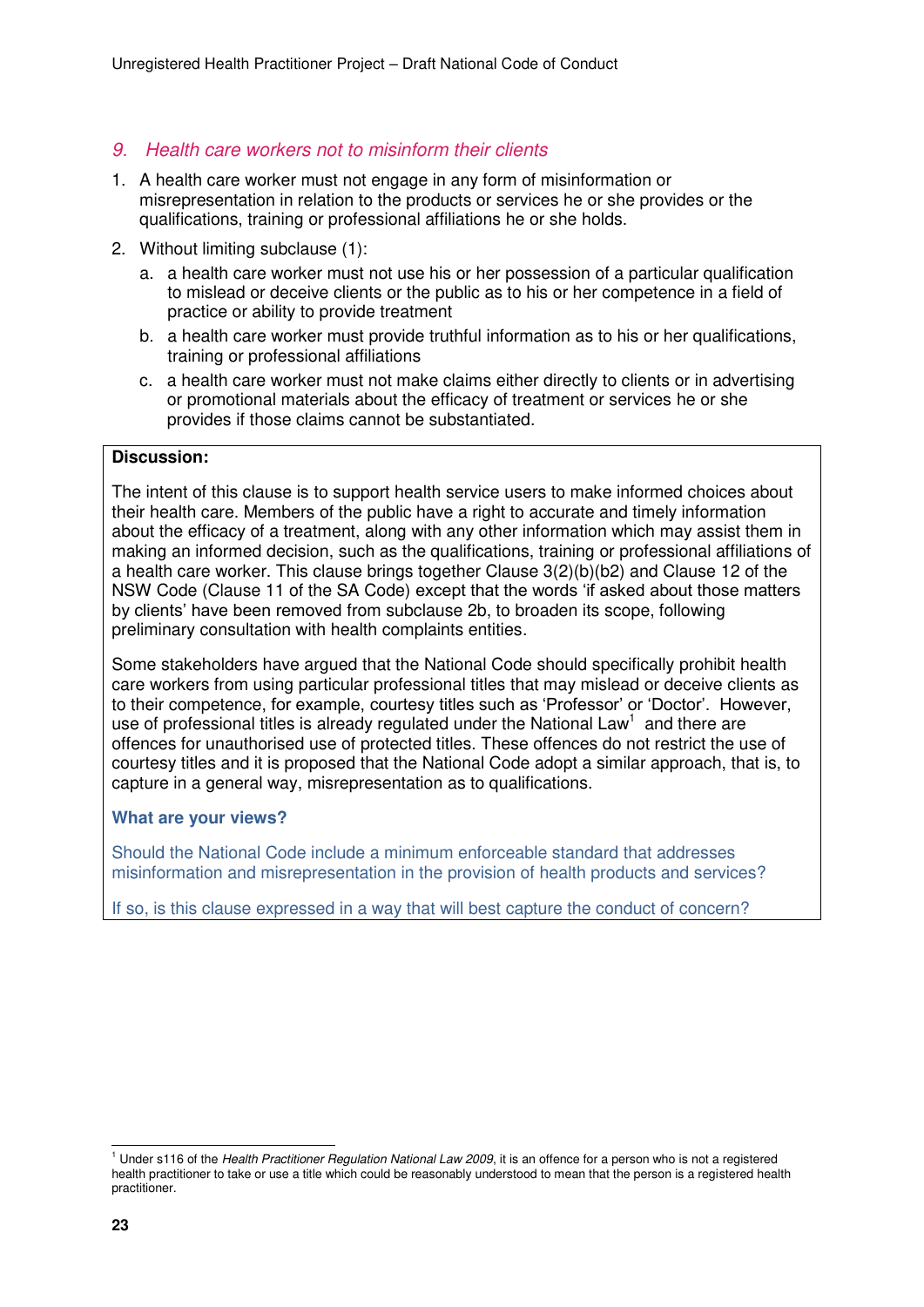#### <span id="page-23-0"></span>*10. Health care workers not to practise under the influence of alcohol or drugs*

- 1. A health care worker must not provide treatment or care to clients while under the influence of alcohol or unlawful drugs.
- 2. A health care worker who is taking prescribed medication must obtain advice from the prescribing health practitioner or dispensing pharmacist on the impact of the medication on his or her ability to practise and must refrain from treating or caring for clients in circumstances where his or her capacity is or may be impaired.

#### **Discussion:**

The intent of this clause is self-explanatory. A health care worker who provides treatment or care while under the influence of drugs or alcohol places the safety of his or her clients at risk. Also, there are a number of prescription and over the counter medicines that may individually or in combination with other medicines impair the ability of a health care worker to safely provide services to their clients.

Health care workers who are taking prescription drugs that may affect their ability to treat or care for clients are advised to obtain advice from the prescribing practitioner or dispensing pharmacist.

This clause is based on NSW Code (Clause 8) and the South Australian Code (Clause 7).

#### **What are your views?**

Should the National Code include a minimum enforceable standard that addresses the provision of treatment or care to clients while under the influence of alcohol or drugs?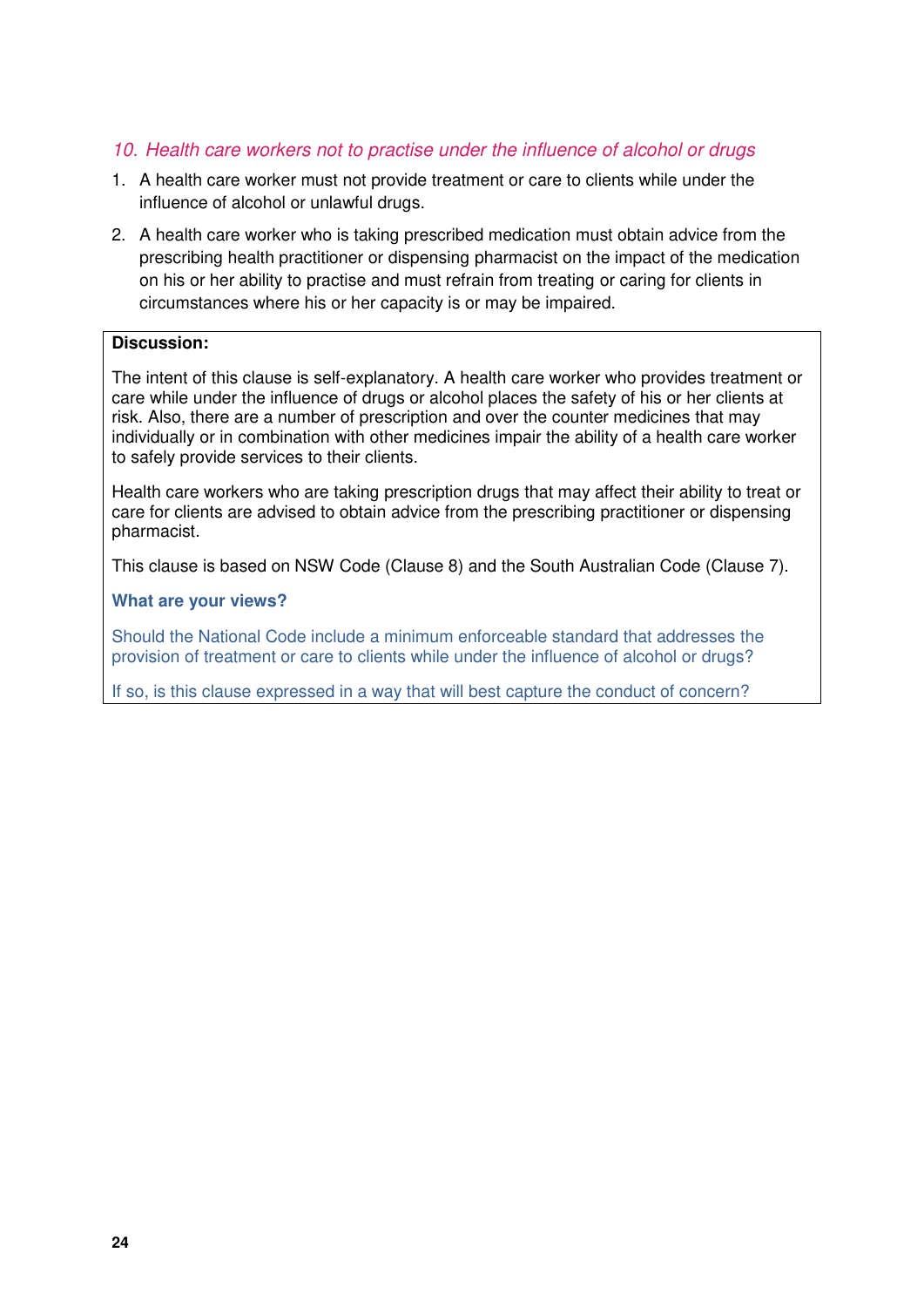#### <span id="page-24-0"></span>*11. Health care workers with certain mental or physical impairment*

- 1. A health care worker must not provide treatment or care to clients while suffering from a physical or mental impairment, disability, condition or disorder (including an addiction to alcohol or a drug, whether or not prescribed) that places or is likely to place clients at risk of harm.
- 2. Without limiting subclause (1), if a health care worker has a mental or physical impairment that could place clients at risk, the health care worker must seek advice from a suitably qualified health practitioner to determine whether, and in what ways, he or she should modify his or her practice, including stopping practice if necessary.

#### **Discussion:**

The intent of this clause is to protect the health and safety of clients by requiring a Coderegulated health care worker who suffers from a physical or mental impairment to consider whether their impairment may impact adversely on their capacity to provide safe and competent treatment or care to clients, and if it does, to take appropriate steps cease or modify their practice. Impairment includes addiction to alcohol or other drugs, including prescription medicines.

Subclause 1 is based on the NSW Code (Clause 9) and the SA Code (Clause 8), but has been expanded to capture impairments that 'are likely to place' clients at risk of harm.

Subclause 2 is a new clause that is intended to set a minimum enforceable standard with respect to the actions expected of Code-regulated health care workers who have impairments that adversely affect their capacity to provide treatment or care.

#### **What are your views?**

Should the National Code include a minimum enforceable standard that addresses health care workers who suffer from physical or mental impairments that may impact their provision of treatment or care to their clients?

If so, is this clause expressed in a way that will best capture the conduct of concern?

Is subclause 2 necessary, or does subclause 1 sufficiently capture the behaviour of concern?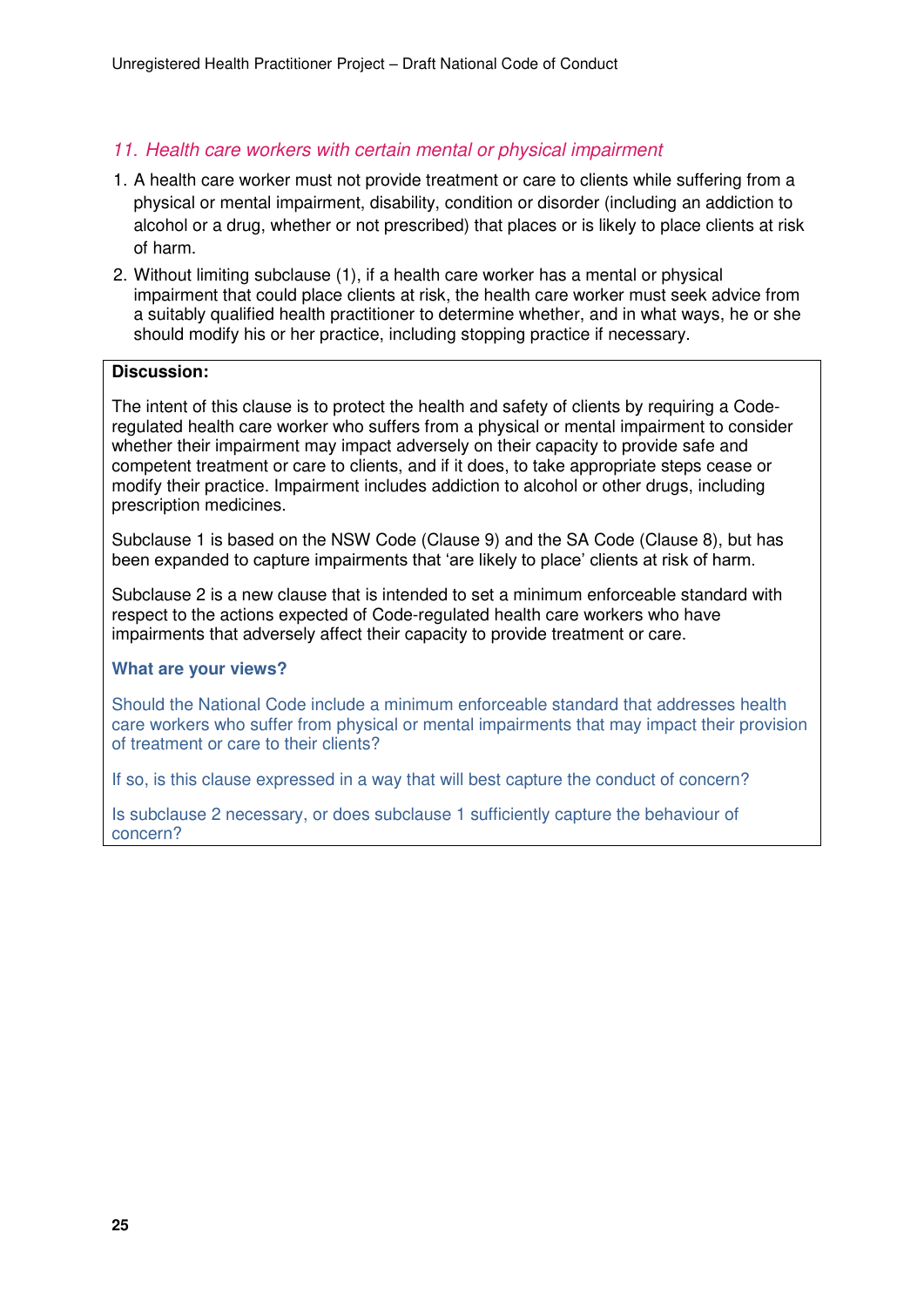#### <span id="page-25-0"></span>*12. Health care workers not to financially exploit clients*

- 1. A health care worker must not financially exploit their clients.
- 2. Without limiting subclause (1):
	- a) a health care worker must only provide services or treatments to clients that are designed to maintain or improve clients' health or wellbeing
	- b) a health care worker must not accept or offer financial inducements or gifts as a part of client referral arrangements with other health care workers
	- c) a health care worker must not accept financial inducements or gifts from the suppliers of medicines or other therapeutic goods or devices
	- d) a health care worker must not ask clients to give, lend or bequeath money or gifts that will benefit the health care worker directly or indirectly.

#### **Discussion:**

The intent of this clause is to set a minimum enforceable standard that protects clients from financial exploitation by health care workers.

This clause is based on NSW Code (Clause 10) and the SA Code (Clause 9), but has been expanded with the addition of subclause 2(d) to capture specific types of financial exploitation that may not be captured by the NSW or SA Codes. This additional clause is drawn from the Medical Board of Australia's Code of Conduct.

There are a number of ways in which health care workers may exploit their clients for financial gain. The most obvious is in the supply of services, medications and equipment which are for purposes other than for the benefit of the client. Particularly vulnerable to this type of exploitation are clients with terminal or other serious illnesses and those in situations of long term dependence or care. Anecdotal evidence suggests there are cases where clients have been pressured, either tacitly or otherwise, to bequeath money either directly to their health care worker, or to other individuals or organisations recommended by the health care worker. A serious conflict of interest occurs where a health care worker stands to gain financially from the death of a client.

Offering or accepting financial inducements for referring clients to particular practitioners or suppliers of goods or medicines may indicate that the health care worker is motivated by self-interest to make those recommendations or referrals, rather than the interests of the client.

#### **What are your views?**

Should the National Code include a minimum enforceable standard that addresses financial exploitation of clients?

If so, is this clause expressed in a way that will best capture the conduct of concern, particularly in relation to the treatment or care of elderly, disabled and seriously or terminally ill clients?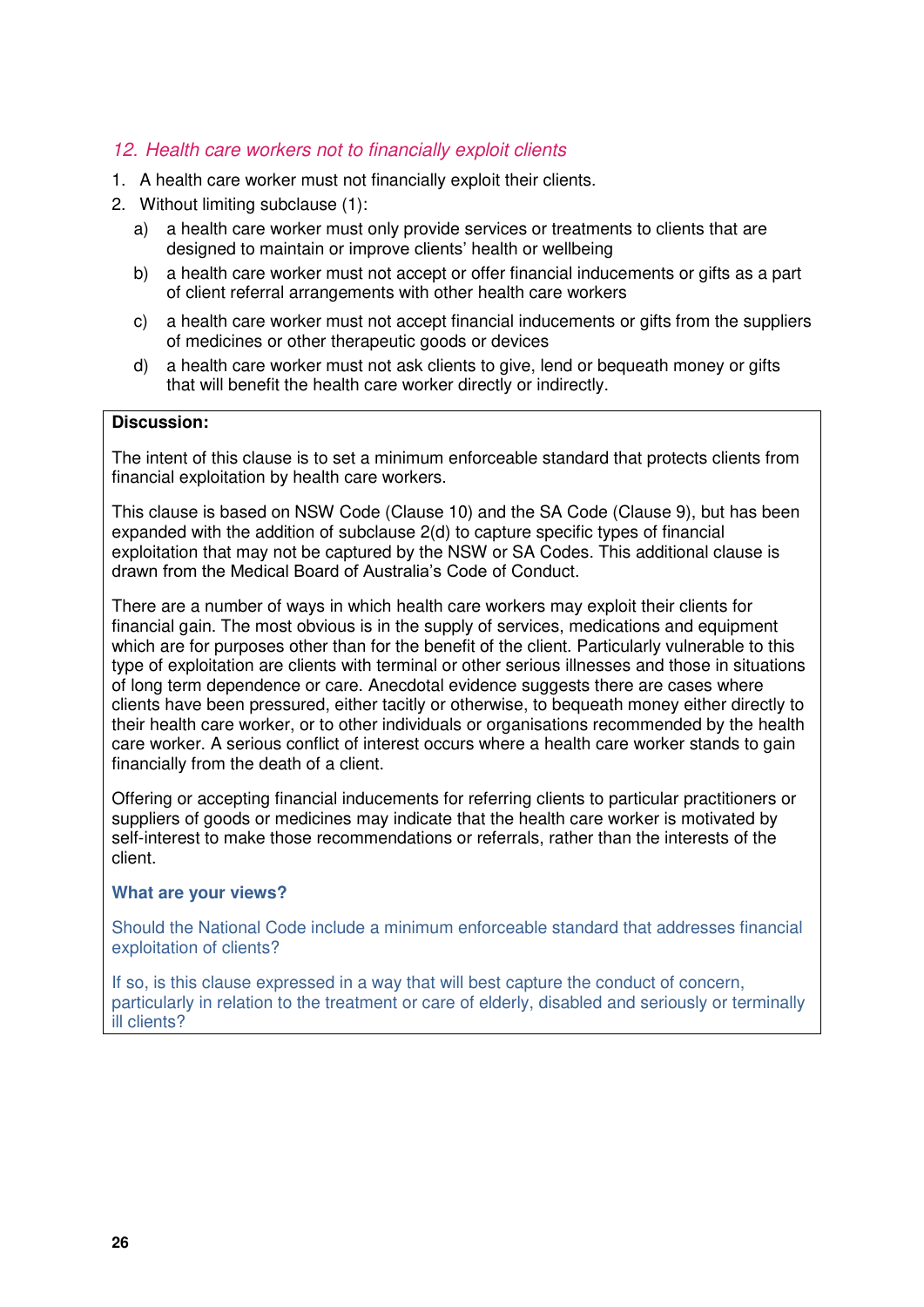#### <span id="page-26-0"></span>*13. Health care workers not to engage in sexual misconduct*

- 1. A health care worker must not engage in behaviour of a sexual or close personal nature with a client.
- 2. A health care worker must not engage in a sexual or other close personal, physical or emotional relationship with a client.
- 3. Before engaging in a sexual or other close personal, physical or emotional relationship with a former client, a health care worker should ensure that a reasonable period of time has elapsed since the conclusion of the therapeutic relationship.

#### **Discussion:**

The intent of this clause is to set a minimum enforceable standard in relation to sexual misconduct by health care workers.

This clause is based on the NSW Code (Clause 13) and the SA Code (Clause 12). However it has been expanded with the addition of subclause 1, in order to capture boundary violations such as unwelcome sexual advances made by the health care worker that cannot be characterised as a 'relationship' with the client. Such conduct is not explicitly referred to in the NSW or SA Codes.

Subclauses (1) and (2): The community expects the highest level of integrity from health care workers. Any Code-regulated health care worker who engages in sexual activity with a current client would be guilty of sexual misconduct. The treatment or caring relationship between a health care worker and their client relies on a high degree of trust. Clients are often in a vulnerable position, and personal involvement with a client betrays that trust and clouds the worker's judgement.

Examples of sexual behaviour are:

- sexual, personal or erotic comments
- comments about a person's private life, sexuality or the way they look
- sexually suggestive comments or jokes
- repeated requests to go out
- requests for sex
- sexually explicit emails, text messages or posts on social networking sites
- inappropriate touching, including with the implication that is has a therapeutic benefit
- not charging or billing for treatment, unrelated to financial hardship.

These subclauses do not specifically refer to sexual or physical assault. These are criminal offences, which should be captured by Clause 1 of this draft National Code. It is proposed that expanding the definition of 'prescribed offences' would also enable Health Complaints Commissioners to deal with Code-regulated health care workers who are charged with or found guilty of such offences – see discussion in section 3.3 of this paper.

Subclause (3): It is not possible to specify a particular period of time that must elapse between the end of a treatment or caring relationship and the commencement of a personal or sexual relationship. A Code-regulate health care worker who finds him or herself contemplating a personal relationship with a former client should seek the advice of senior colleagues to address the important ethical issues.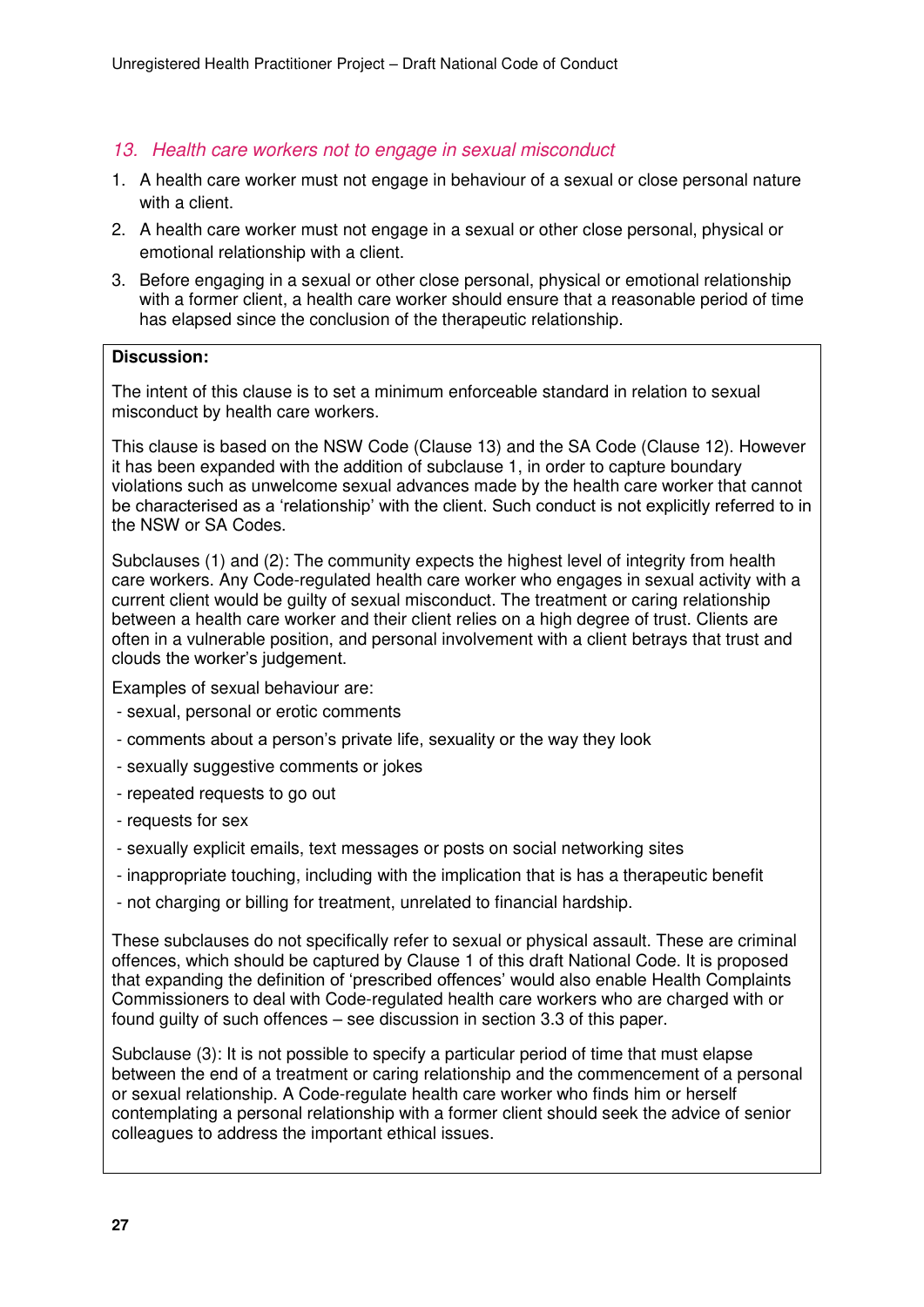#### **What are your views?**

Should the National Code include a minimum enforceable standard that prohibits sexual misconduct by health care workers?

If so, is this clause expressed in a way that will best capture the conduct of concern?

Should the draft National Code be strengthened to specifically address sexual or physical assault in the health care setting, or is the preferred approach to rely on Clause 1 and subclause 13(1) above and/or expand the definition of 'prescribed offences'?

#### <span id="page-27-0"></span>*14. Health care workers to comply with relevant privacy laws*

A health care worker must comply with the relevant privacy laws that apply to clients' health information, including the *Privacy Act 1988* (Cth) and the [insert name of relevant state or territory legislation].

#### **Discussion:**

The intent of this clause is to make clear the legal requirement that applies to all health care workers to comply with relevant state and territory privacy laws that protect the privacy and confidentiality of client information.

This clause is based on the NSW Code (Clause 14) and the SA Code (Clause 13).

Although all health care workers are legally required to comply with privacy laws, inclusion of this clause is expected to provide additional safeguards for the public, in the event that a health care worker repeatedly breaches privacy laws. Including this clause in the draft National Code would allow the responsible health complaints entity to take action against Code-regulated health care workers to prevent further breaches.

#### **What are your views?**

Should the National Code include a minimum enforceable standard in relation to breaches of client privacy by health care workers?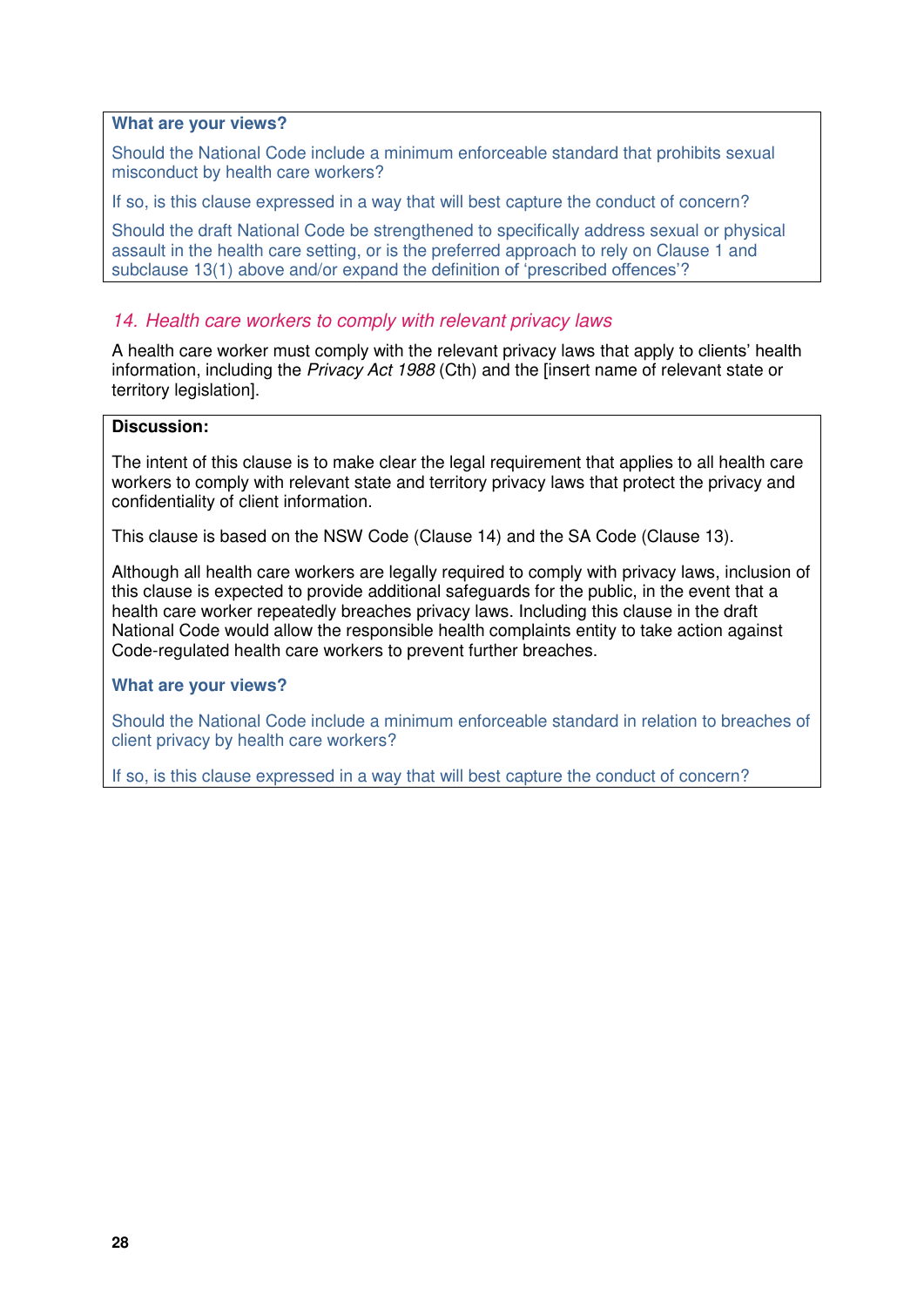#### <span id="page-28-0"></span>*15. Health care workers to keep appropriate records*

- 1. A health care worker must maintain accurate, legible and up-to-date clinical records for each client consultation and ensure that these are held securely and not subject to unauthorised access.
- 2. A health care worker must take necessary steps to facilitate clients' access to information contained in their health records if requested.
- 3. A health care worker must facilitate the transfer of a client's health record in a timely manner when requested to do so by the client or their legal representative.

#### **Discussion:**

The intent of this clause is to set minimum enforceable standards of conduct for Coderegulated health care workers in relation to keeping appropriate client records.

This clause captures the content of NSW Code (Clause 15) and the SA Code (Clause 14) but with the addition of two subclauses to deal with access to and transfer of information in health records.

Subclause 1: The health care record is the basic vehicle for communication among members of the health care team. Records are also kept for a variety of other purposes, a number of which are unrelated to client care, for example, for accounting or tax purposes, or to satisfy legal requirements. However, the primary purpose of a health record is to ensure that accurate and relevant information on a client's care and history is maintained, to assist with ongoing treatment and to ensure continuity of care when a client's care transfers to another health care worker. It is also an important audit tool to monitor quality of care.

Accurate, legible and contemporaneous records are also an extremely valuable tool for a health care worker to use to address client concerns about their treatment, or in defending themselves against an allegation of negligence.

Subclauses 2 and 3: While states and territories generally have legislation that affords a client the legal right to access the information contained in their health record, these subclauses are intended to provide an additional avenue for enforcing minimum standards with respect to access to and transfer of records.

#### **What are your views?**

Should the National Code include a minimum enforceable standard in relation to clinical record keeping by health care workers and client access to and transfer of their health records?

If so, is this clause expressed in a way that will best capture the conduct of concern?

Are subclauses 2 and 3 necessary, or does subclause 1 sufficiently capture the conduct of concern?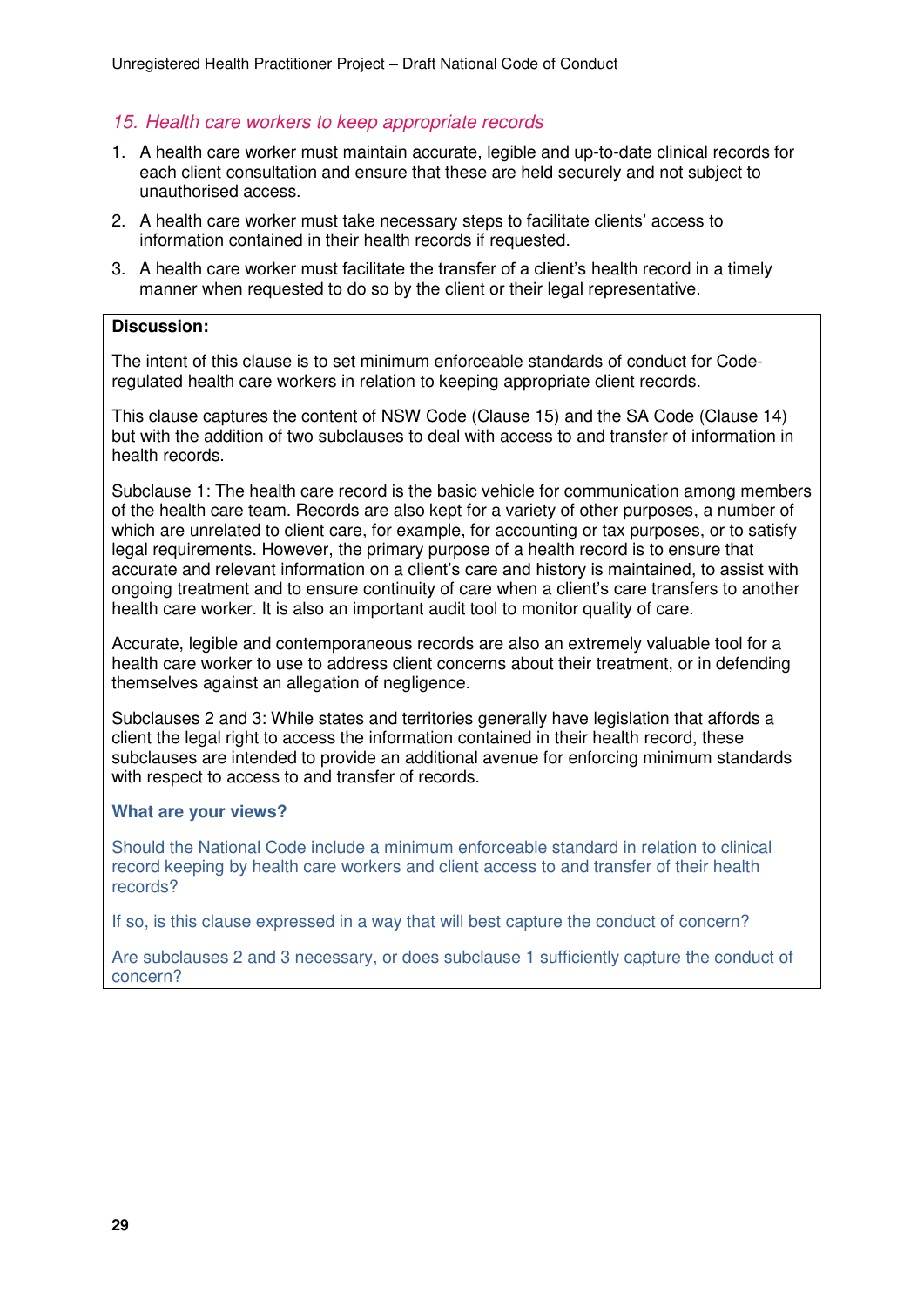#### <span id="page-29-0"></span>*16. Health care workers to be covered by appropriate insurance*

A health care worker must ensure that appropriate indemnity insurance arrangements are in place in relation to his or her practice.

#### **Discussion:**

The intent of this clause is to set a minimum enforceable standard that requires all Coderegulated health care workers to hold, or be covered by appropriate professional indemnity insurance.

This clause is based on the NSW Code (Clause 16) and the SA Code (Clause 15).

Appropriate indemnity insurance ensures that clients who are injured as a result of misadventure associated with health care are able to receive fair and sustainable compensation. The costs to a seriously injured client can be substantial and in the absence of adequate compensation through insurance arrangements, these costs are born by the individual and their family and by the community, due to additional calls on the social security system, the public health care system and other government services. The health care worker concerned may also bear significant, possibly financially crippling costs associated with defending legal action and in payment of compensation to an injured client.

As the National Code is intended to cover a wide range of health care workers with different risk profiles, it is not appropriate for the National Code to specify the level of insurance cover that would be required. Code-regulated health care workers who are employees would be expected to be covered by their employer's insurance arrangements. Those who are in independent private practice would be expected to hold insurance in their own name and to ensure that their level of cover is adequate for the type of health services they provide and the associated level of risk. Advice is generally available from professional associations on such matters.

#### **What are your views?**

Should the National Code include a minimum enforceable standard in relation to the professional indemnity insurance obligations of health care workers?

If so, is this clause expressed in a way that will best capture the conduct of concern?

Is this clause likely to impose unreasonable compliance costs on health care workers?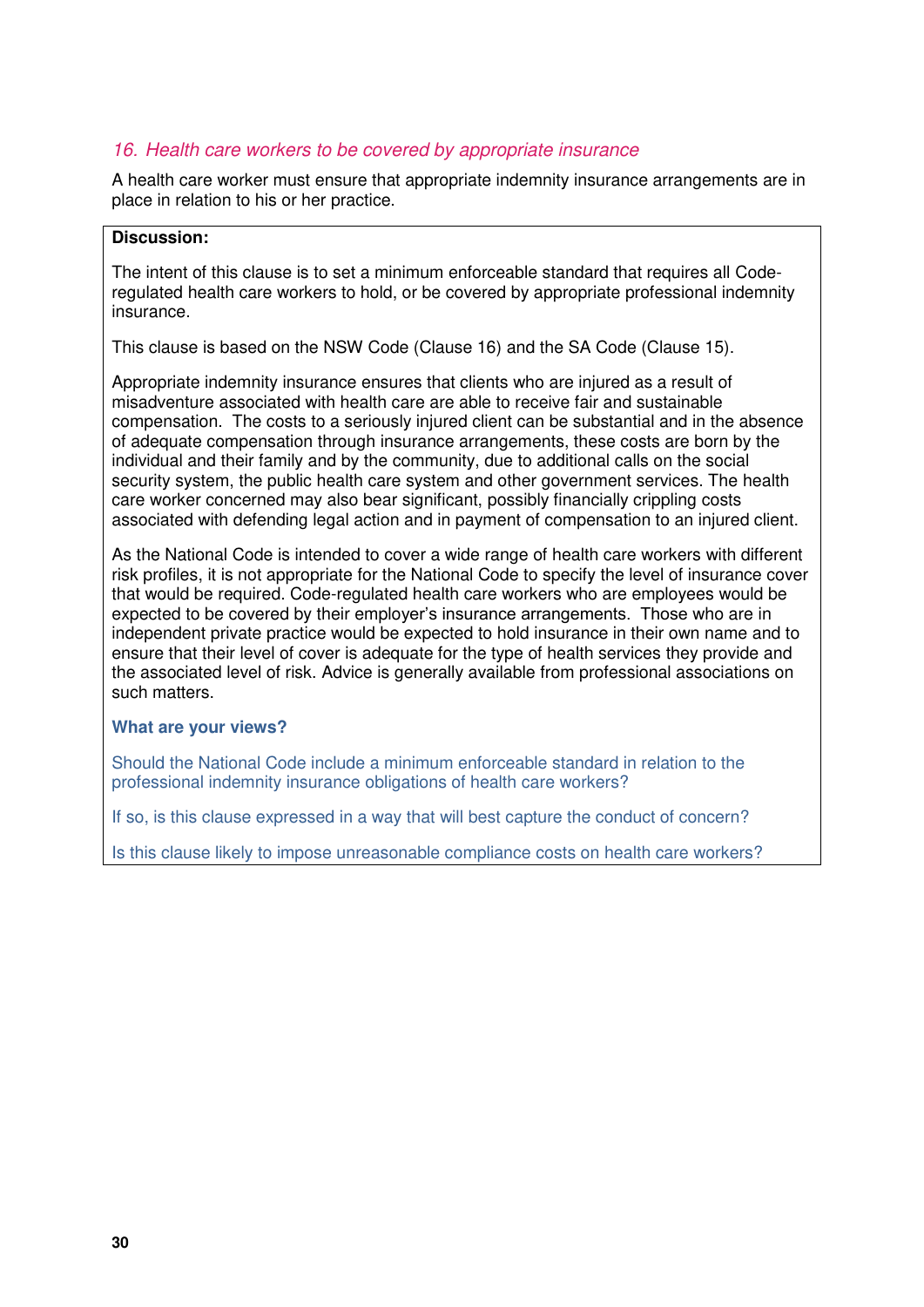#### <span id="page-30-0"></span>*17. Health care workers to display code and other information*

- 1. A health care worker must display a copy of each of the following documents at all premises where the health care worker carries on his or her practice:
	- a) a copy of this Code of Conduct
	- b) any relevant qualifications that the health care worker possesses
	- c) a document that gives information about the way in which clients may make a complaint to [insert name of state or territory health complaints entity].
- 2. Copies of those documents must be displayed in a position and manner that makes them easily visible to clients entering the relevant premises.
- 3. This clause does not apply to any of the following premises:
	- a) the premises of any entity within the public health system (as defined in the [insert name of relevant state or territory legislation])
	- b) private health facilities (as defined in [insert name of relevant state or territory legislation])
	- c) premises of the linsert name of ambulance servicel as defined in (linsert name of relevant state or territory legislation])
	- d) premises of approved aged care service providers (within the meaning of the *[Aged](http://www.comlaw.gov.au/)  [Care Act 1997](http://www.comlaw.gov.au/)* (Cth)).

#### **Discussion:**

The intent of this clause is to require Code-regulated health care workers to display information that informs clients of the standard of service the health care worker is required to meet, and the avenue available to the client in the event that the standards are not met.

This clause is based on the NSW Code (Clause 17) except that subclause (1) has been expanded to require that health care workers display any relevant qualifications, as in the introductory paragraphs of the SA Code.

Requiring Code-regulated health care workers to display qualifications increases transparency and provides additional information to clients, placing the onus on the health care worker to provide such information, rather than on clients to ask.

#### **What are your views?**

Should the National Code include a minimum enforceable standard in relation to display of the National Code, qualifications and avenues for complaint? If so, is this clause expressed in a way that will achieve this intent?

Should there be a requirement, as in the SA Code, for health care workers to display their qualifications?

Are the exemptions to the requirement to display the National Code and qualifications appropriate?

Where exemptions apply, should there be a requirement to display the Code electronically, for example, on a website?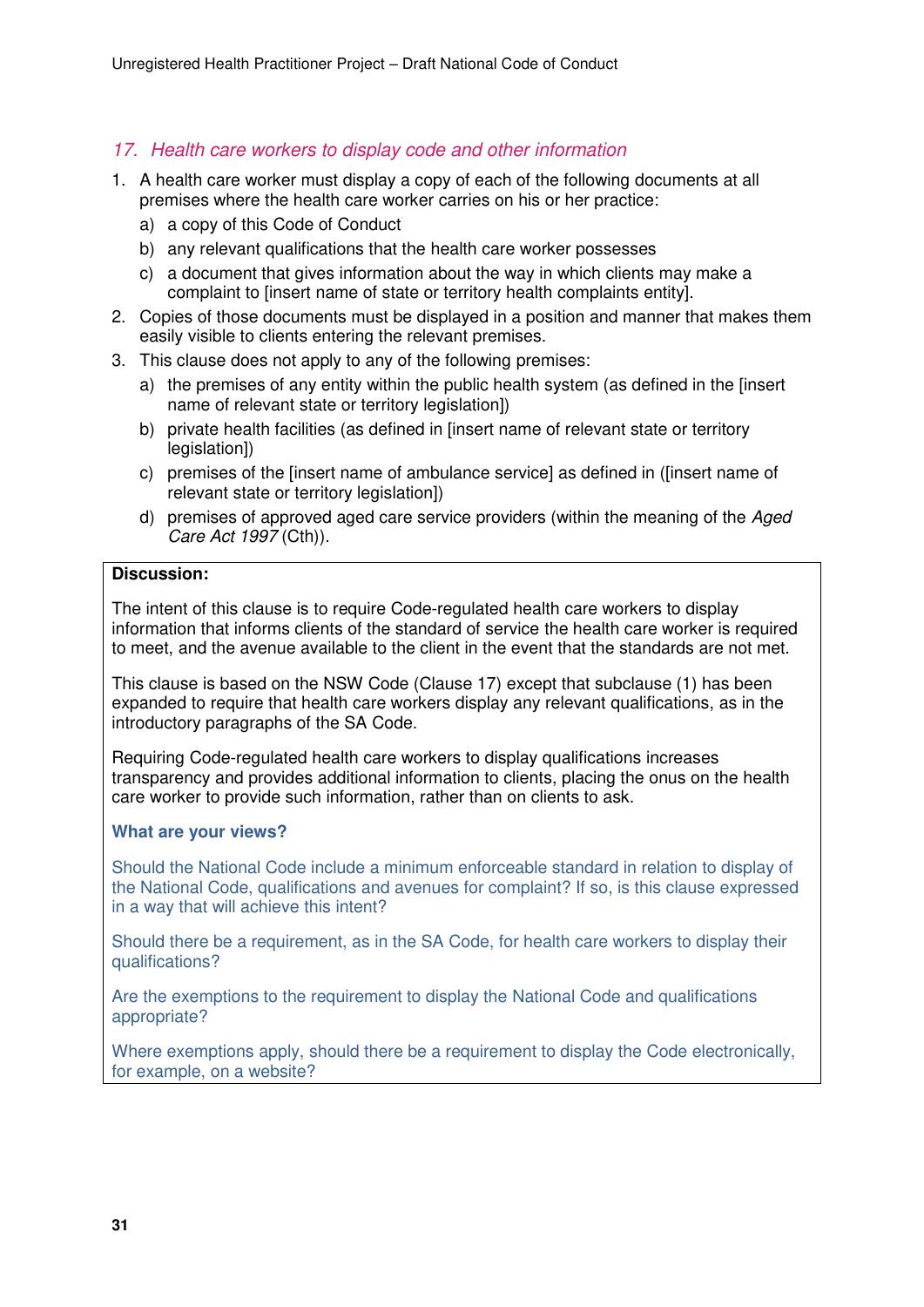## <span id="page-31-0"></span>2.3 Items not included in the draft National Code of Conduct

#### *1. Sale and supply of optical appliances*

Clause 18 of the NSW Code sets a minimum enforceable standard in relation to the sale and supply of optical appliances in NSW. This clause has not been included in this draft National Code.

#### **Discussion:**

A restriction on the sale and supply of optical appliances is contained in Clause 18 the NSW Code but is not in the SA Code. An equivalent of Clause 18 has not been included in the draft National Code.

It is intended that the National Code set minimum enforceable standards that are generally applicable to all Code-regulated health care workers. The sale and supply of optical appliances is dealt with differently in each state and territory, and regulation of this area of practice is considered best left to each state and territory to determine.

#### **What are your views?**

Is this an acceptable approach to dealing with regulation of the sale and supply of optical appliances?

#### *2. Health care workers required to have a clinical basis for treatments*

Clause 11 of the NSW Code and Clause 10 of the SA Code of Conduct states 'A health practitioner must have an adequate clinical basis for treatment'. This clause has not been included in this draft National Code.

#### **Discussion:**

There are a number of clauses in this draft National Code that address how health service users can be well informed about the nature of the treatments they are considering, and to deal with health care workers who attempt to mislead about the scientific basis or otherwise of their treatments. For instance:

Clause 8 of this draft National Code is framed to protect health service users from Coderegulated health care workers who attempt to exploit vulnerable clients by making claims to cure certain serious illnesses.

Clause 9 of this draft National Code is framed to protect health service users from Coderegulated health care workers who make false claims about the efficacy of a treatment.

The term 'adequate clinical basis' is not defined in the NSW or SA Codes. However, the term 'clinical basis' with respect to the provision of a health care service is generally taken to mean that there is an evidence-base or well documented peer-reviewed assessment of the efficacy of a particular treatment, in accordance with the scientific method.

Determining what is 'evidence based' and an 'adequate clinical basis' is problematic. For instance, it is often assumed that the treatments offered by medical and allied health professionals are evidence based and that those offered by complementary or alternative medicine practitioners are not. However, this is not always the case.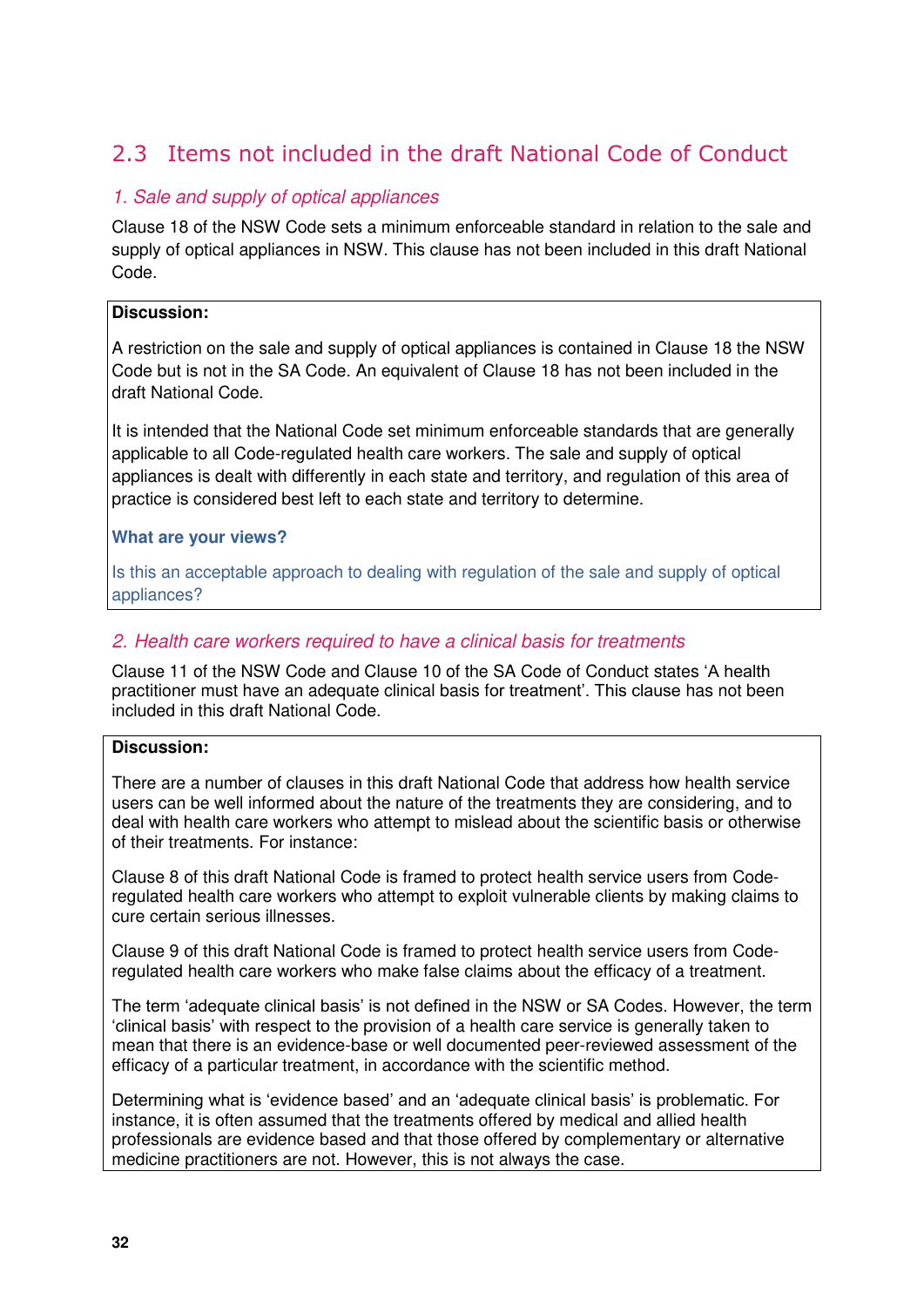There are gaps in the evidence base for both orthodox and unorthodox treatments. On the one hand, due to factors such as the limits of technology or research capability at the time a treatment regime became embedded, many conventional treatments may be only loosely based on evidence. Were such treatments subjected to the modern gold standard of randomised controlled clinical trials, they may be shown not to have 'an adequate clinical basis'. On the other hand, many health care workers who operate under alternative paradigms are applying the scientific method to test their treatments. Even in well researched fields, recent reports suggest that confirmation bias has contributed to a lack of critical appraisal of what are now widely adopted health guidelines, despite the existence of contradictory evidence. Such reports highlight the subjectivity of evidence-based practice.

There are many health care workers who operate under a paradigm that is different to the dominant paradigm of Western biomedicine. It is not intended that the National Code be applied to prevent such health care workers from continuing to offer their services to the public, or to restrict the choices available to consumers. Consumers are entitled to choose to use health services that do not have a strong evidence base, or those that operate under a different paradigm to that of Western biomedicine.

Of the nine professional codes of practice reviewed, only one included a requirement that a treatment should have an adequate clinical or evidential basis - the Dietitians Association of Australia's *Statement of Ethical Practice*. The former Medical Board of Victoria, in their *Guide for Medical Practitioners* (1999), contained guidance for medical practitioners who provided alternative or complementary therapies as an adjunct to conventional medical treatments. The guide advised practitioners that 'Special care must be taken to inform patients when therapy is unproven and to fully inform patients of any risks associated with such therapy.' This statement recognises the lack of high quality evidence regarding the safety and efficacy of some forms of complementary medicine, without seeking to restrict consumers' rights to access it.

During the 2011 consultation on *Options for the Regulation of Unregistered Practitioners,* a number of submissions voiced objections to regulatory schemes which 'legitimise quackery'. The terms 'pseudo-medicine' and 'pseudo-science' were also used to distinguish complementary medicine from 'legitimate' or 'science-based' medicine. The distinctions are not so easy to draw in practice. If this clause is included in the National Code, there is a risk that health care workers could be subject to frivolous or vexatious complaints simply on the basis that the complainant has an ideological objection to complementary medicine.

#### **What are your views?**

Is the proposed approach adopted in this draft National Code appropriate given the complexities of determining what treatments do and do not have 'an adequate clinical basis'?

Should the National Code include an additional clause along the following lines 'A health care worker must take special care when a treatment they are offering to a client is experimental or unproven, to inform the client of any risks associated with the treatment'? If so, how should complexities with identifying which treatments are 'unproven' be dealt with?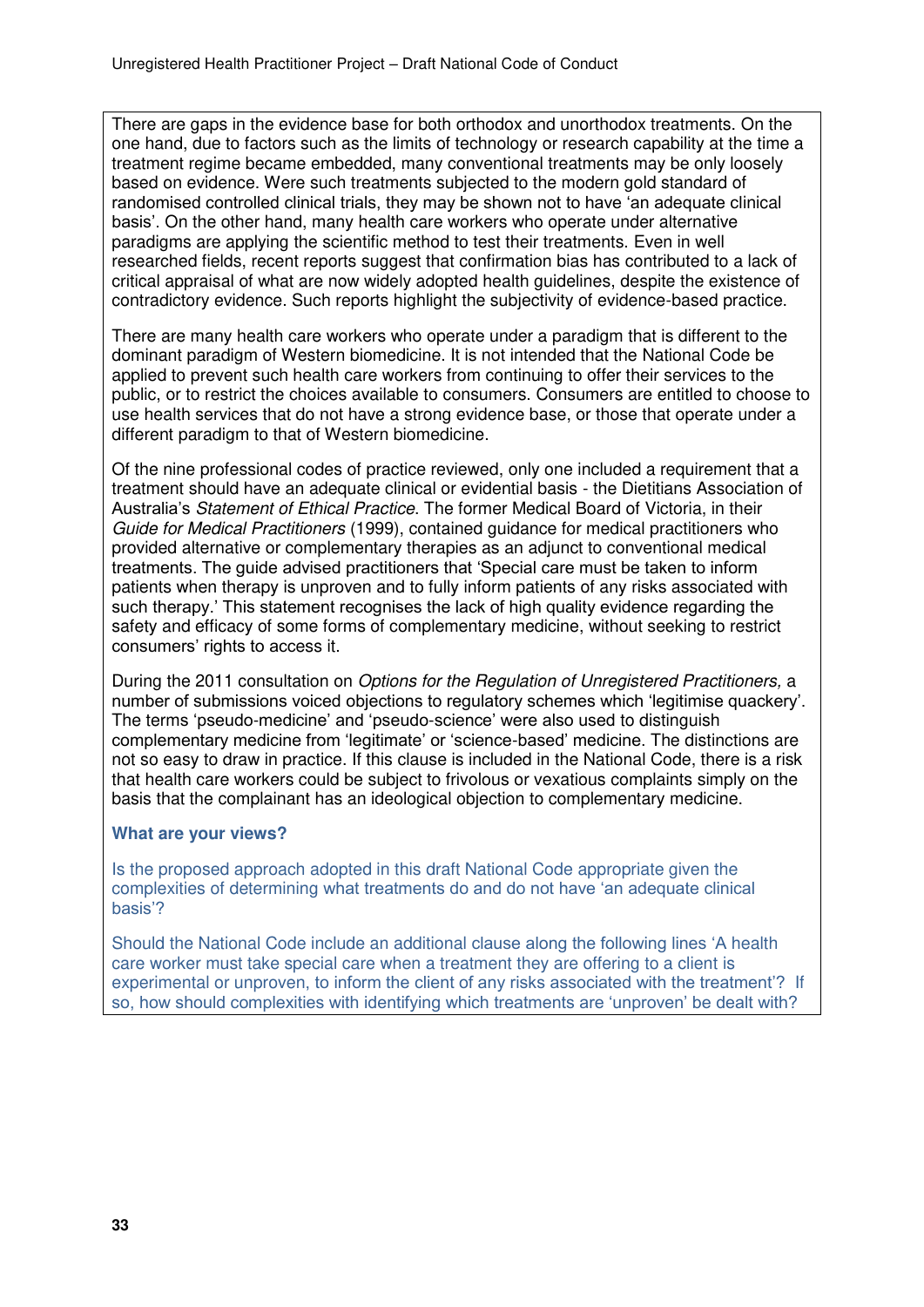## <span id="page-33-0"></span>3. Implementation - Legislation

### <span id="page-33-1"></span>3.1 Overview

Health Ministers have asked AHMAC to undertake a public consultation on the terms of the first national Code of Conduct and on the proposed policy parameters to underpin nationally consistent implementation of the National Code.

This section identifies for discussion the key policy parameters that need to be settled in order for states and territories to give effect to the National Code of Conduct.

Similarities and differences in state and territory health complaints legislation are identified and the implications for implementation of a National Code are discussed.

Comment is invited on the extent to which there is a need for national uniformity in the legislation that gives effect to the National Code in each state and territory. Where national uniformity is considered desirable, comment is also invited on the preferred approach.

The key policy parameters addressed below are:

- Scope of application of the National Code
- Terminology
- Who can make a complaint
- Grounds for making a complaint
- Timeframe for lodging a complaint  $\bullet$
- $\bullet$ Commissioner's 'own motion' powers
- Interim prohibition orders
- Who is empowered to issue prohibition orders  $\bullet$
- Grounds for issuing a prohibition order  $\bullet$
- Application of a 'fit and proper' person test  $\bullet$
- Publication of prohibition orders and public statements
- Application of interstate prohibition orders
- Right of review of prohibition orders  $\bullet$
- Penalties for breach of a prohibition order
- Information sharing powers  $\bullet$
- Powers to monitor compliance with prohibition orders  $\bullet$
- Regulation making powers and the role of the Code.  $\bullet$

#### <span id="page-33-2"></span>3.2 Scope of application of the National Code

There are two ways in which the scope of application of the National Code will be set in legislation. Firstly, by the definitions contained in the National Code, which describe the types of providers and services that are to be covered by the National Code. Secondly, by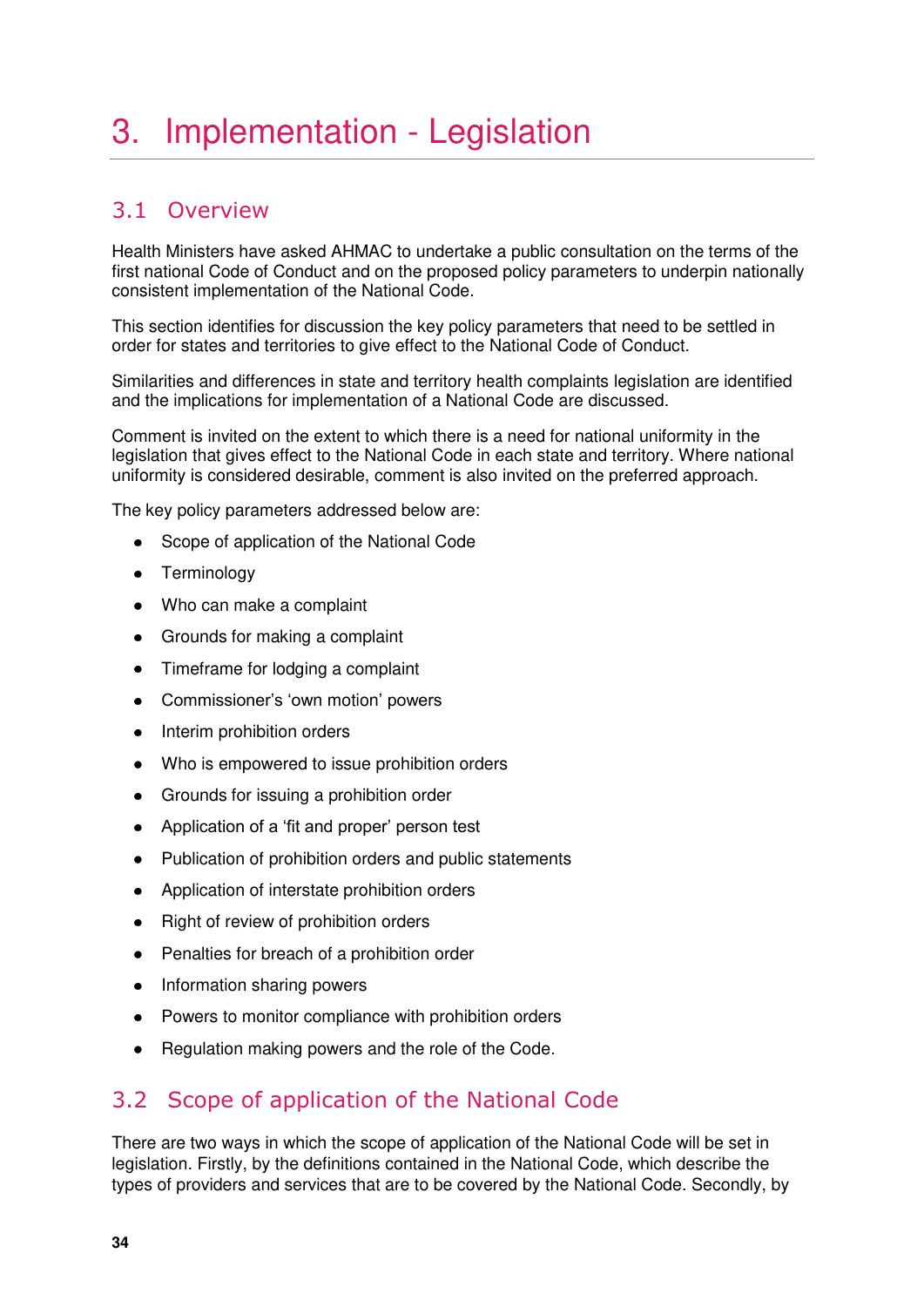the provisions of the legislation which confer powers on the relevant health complaints entity to administer and enforce the National Code.

In particular, how key terms such as 'health care worker' (or equivalent term) and 'health service' are defined in legislation will determine the scope of application of the National Code.

There is considerable variability across state and territory legislation in the definition of key terms that determine the general scope of powers of each health complaints entity.

For instance, a range of terms are used in state and territory legislation, including:

- Health service
- Health service provider  $\bullet$
- Provider  $\bullet$
- Registered provider  $\bullet$
- Health practitioner
- Health professional  $\bullet$
- Nationally registered health practitioner  $\bullet$
- Registered health practitioner  $\bullet$
- Unregistered health practitioner

Appendix 2.1 and Appendix 2.2 set out the various state and territory legislative provisions that are relevant to this consultation. While there is some commonality across jurisdictions in how key terms are framed, there are also significant differences which have consequences for application of the National Code.

These issues of definition are examined below. Definitions of 'health care worker' and 'health service' are proposed for the purposes of this consultation.

#### *Definition of a 'health care worker'*

In order to apply the National Code of Conduct, each jurisdiction's legislation will need to identify and define the class of persons who are to be subject to the Code.

The NSW and SA Codes use the term 'unregistered health practitioner' to describe and define the class of persons subject to their Codes.

During the 2011 consultation on *Options for the regulation of unregistered health practitioners*, some stakeholders expressed strong objections to use of the term 'unregistered health practitioner' to describe persons expected to be subject to the proposed National Code. They argued that:

- use of such a term did not accurately represent the level of regulation many practitioners are subject to
- many of the 'unregistered' professions have rigorous self-regulatory regimes, including codes of conduct and disciplinary procedures
- use of the term 'unregistered' implied a lack of professionalism and performance  $\bullet$ oversight within the profession.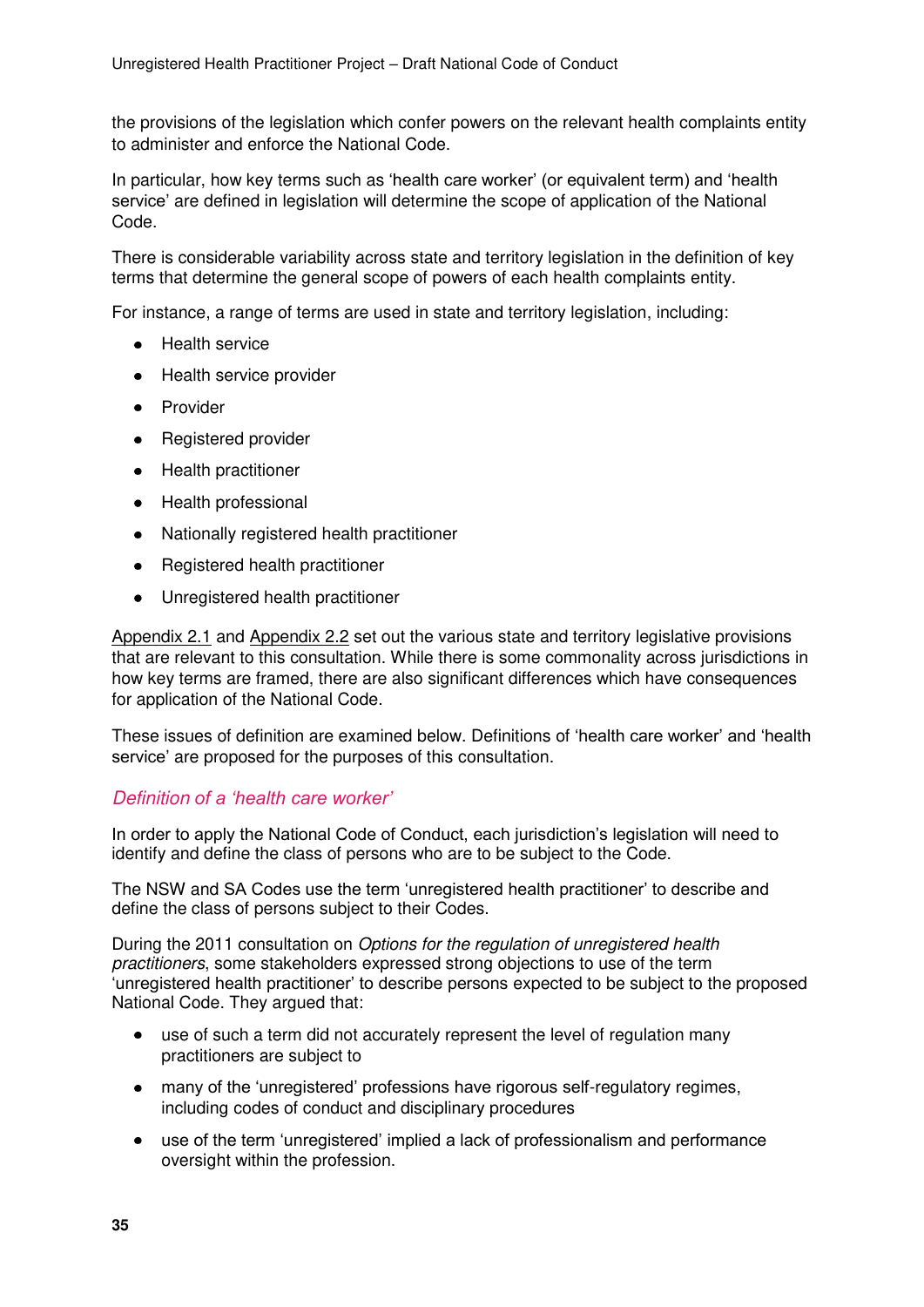Terminology is important because of the image it presents to the public. Use of the term 'unregistered' may be problematic, not only for the reasons given above, but also because, as in NSW and South Australia, the scope of the regime is intended to cover registered health practitioners to the extent that they practise beyond the usual scope of practice of their (registered) health profession. Use of the term 'unregistered' when the Code applies to registered health practitioners in certain circumstances may be a source of confusion.

Some have also expressed the view that the terminology 'health practitioner' implies a minimum educational requirement or level of qualification. The term 'health care worker' is intended to make clear that the National Code will apply to those who provide 'care' and 'support' in a health setting, as well as those who provide 'treatment' in independent practice.

On the other hand, some are of the view that use of the term 'unregistered health practitioner' most clearly differentiates between those providers and types of treatment and services that are intended to be captured by this regime, and those that are regulated under the National Law (and therefore out of scope).

Views are sought on suitable terminology for describing the class or classes of person to be captured by the Code regime. One option is to describe such persons as 'health care workers', to distinguish them from health practitioners regulated under the National Registration and Accreditation Scheme. There may be other options.

#### **What are your views?**

What terminology is preferred to identify and define the class or classes of person who are to be subject to the National Code of Conduct?

Is the term 'unregistered health practitioner' appropriate?

Is the term 'health care worker' acceptable, or is another term preferable?

#### *Definition of a 'health service'*

There are considerable differences across jurisdictions as to what constitutes a 'health service'.

Queensland legislation has the broadest definition, capturing services for 'maintaining, improving, restoring or managing peoples' health and wellbeing'. The ACT definition also includes a reference to 'maintaining or improving…comfort or wellbeing'. The South Australian definition is framed to include a service designed to 'promote human health'. The Tasmanian definition refers to services that are provided 'for the benefit of human health', as does the Northern Territory definition that refers to a service provided 'for, or purportedly for, the benefit of the health of a person'.

Arguably such broadly framed definitions that include references to 'wellbeing' capture a range of recreation and lifestyle services, including beauty therapy, personal trainers, fitness instructors, yoga and meditation services, life coaches or even ski instructors.

The NSW and Victorian definitions are somewhat narrower. These definitions state that 'a health service includes…', followed by examples. There is considerable overlap in the list of examples between NSW and Victoria. Use of the word 'includes' means that the list of examples is not meant to be all inclusive in that there may be other services that the responsible health complaints entity determines to be health services that are not listed in the definitions.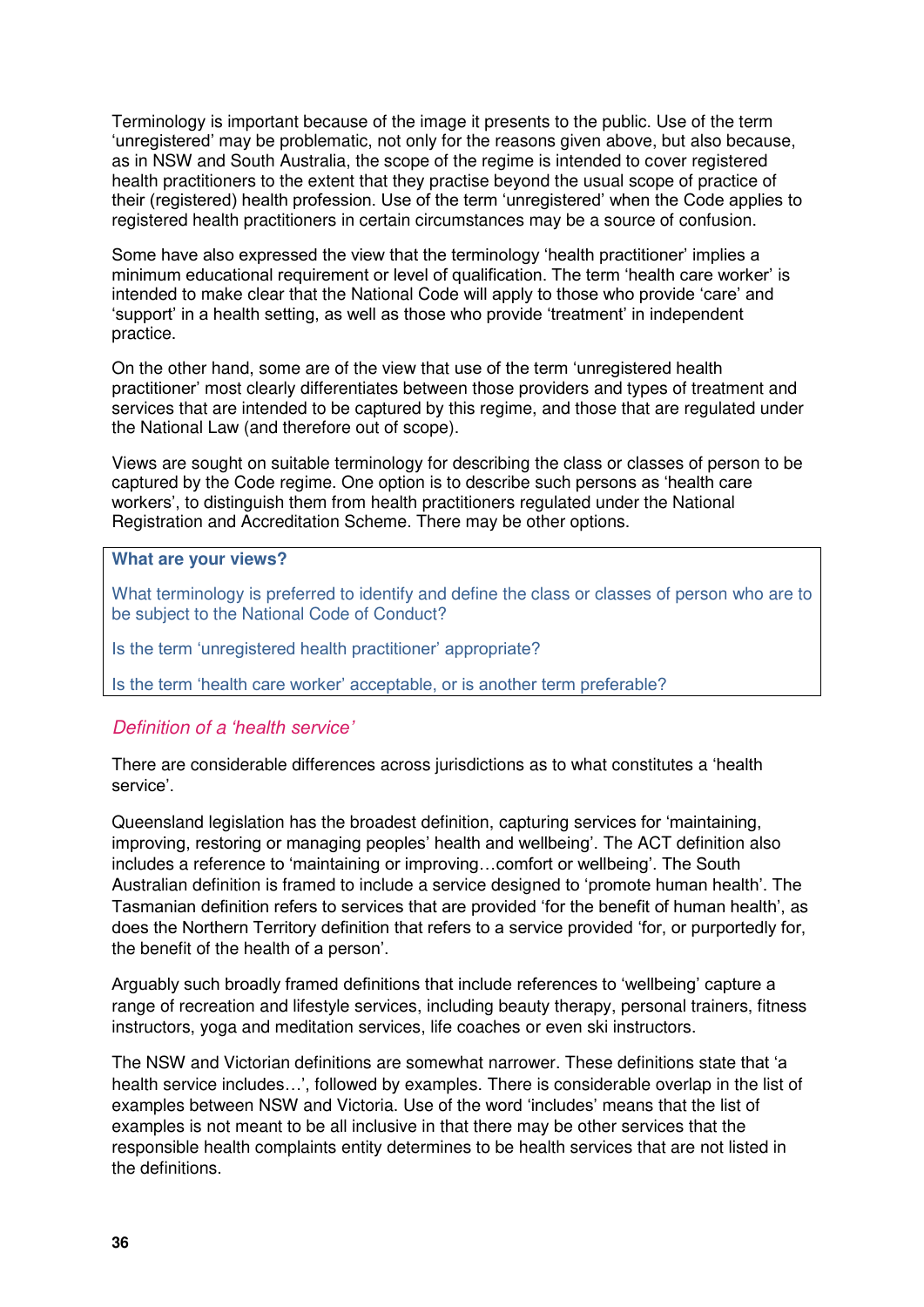The Western Australian definition does not list specific types of service, rather it refers to services provided 'by way of' diagnosis or treatment of a disorder, preventative care, palliative care and so on. The Director of the Western Australian Health and Disability Services Complaints Office has advised that in applying the definition, procedures carried out by a cosmetic surgeon, unless reconstructive, would not be considered a 'health service'; likewise any cosmetic or beauty therapy treatments carried out by a health care worker would not be considered a health service.

*Boundary between 'health care' and 'social care': S*ome legislative definitions do not distinguish between health care and social care services, in that they capture services provided to support activities of daily living for those in accommodation support services, as well as those services such as wound management or medication administration that are provided within or as part of that accommodation services and are more clearly health services. For instance, the Tasmanian definition captures services provided 'for the accommodation of persons who are aged or have a physical or mental dysfunction'. The South Australian definition also captures accommodation services for such persons, including 'social, welfare, recreation or leisure services' delivered as part of such accommodation services. Such definitions arguably capture everything that happens in accommodation services for people with intellectual disability, including services provided to people in supported independent living.

*How administrative support services are dealt with:* A related issue is how administrative and other support services that are delivered as part of a health service are dealt with. Most state and territory definitions capture such services in some way although the terminology used varies. Administrative and other support services are variously described as 'welfare', 'administrative', 'ancillary' or 'support' services that are 'directly related to' (NT); 'necessary to implement' (NSW); 'if provided as part of' (Tas); 'where those services affect' (Vic); 'complementary to' (WA) the provision of a health service.

A few definitions include specific reference to 'laboratory services', while most do not. The Tasmanian definition requires the laboratory services to be 'provided in support of a health service' whereas the South Australian definition does not include such a qualifier.

*Geographic limitations:* The ACT and Northern Territory definitions require the health service to be provided within their respective territories. The definitions in other jurisdictions do not specifically limit where the health service is provided. This may mean that a health care worker based in one jurisdiction who provides a service via telemedicine to a client in another jurisdiction may be captured within the definitions in both.

*Inclusions and exclusions:* Most state and territory definitions make provision for a service to be defined as a 'health service' by prescribing it in regulation.

Most definitions do not specifically mention volunteers. In the Northern Territory and the ACT, the definition of 'provider' makes specific reference to a volunteer who provides a health service. In South Australia, volunteers are not specifically captured in the definition of health service providers, but are defined separately. The South Australian legislation exempts volunteers from the complaints process in the event that a complaint 'relates to an act or omission of a volunteer while working for another person or body'. In such circumstances, the complaint is taken to be a complaint against the other person or body.

The South Australian definition of a health service specifically excludes 'the process of writing, or the content of, a health status report'.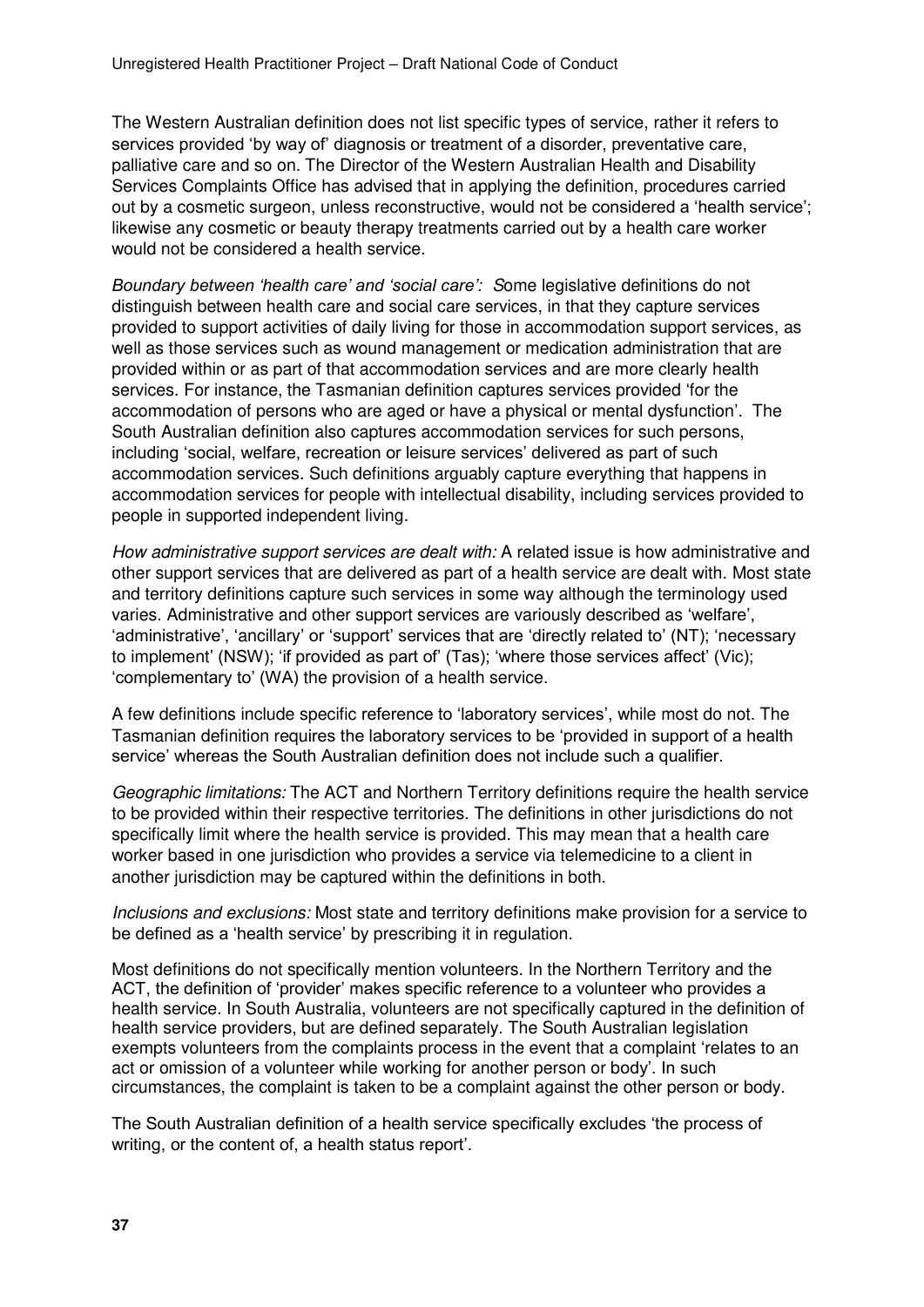## *Discussion*

Differences in definition reflect in part differences in the scope of powers of state and territory health complaints entities. For instance, in South Australia, the Commissioner receives and deals with complaints about both health and community services. In Western Australia, the scope of the regime covers complaints about both health and disability services.

Differences in application of the regime across jurisdictions raise a number of issues:

*Mutual recognition:* If different definitions of what constitutes a health service are adopted, this may present difficulties for mutual recognition of prohibition orders, that is, the application of prohibition orders across state and territory borders. For instance, a prohibition order issued in one jurisdiction may be open to challenge in a second jurisdiction if the legislative bases for issuing such prohibition orders differ.

*Public education:* Public and health care worker education will be an important element of effective implementation of the regime. If there are differences in how the National Code applies in each jurisdiction, there will be costs incurred for professional associations in educating their members about the different arrangements in each state and territory. Similarly, community education may be more challenging and costly.

*Data collection and reporting:* Making comparisons across jurisdictions in the application of the National Code will be more difficult if data is not collected, maintained and reported in a consistent manner.

These issues raise the threshold question of whether there is a need for consistency in the way the definition of a health service is framed, in order to provide for consistency in application of the National Code across jurisdictions. An agreed national definition of a health service implemented in every state and territory legislation would:

- facilitate consumer and health care worker education
- facilitate application of mutual recognition of prohibition orders across state and territory borders
- enable comparison across jurisdictions of data on complaints handling and prohibition orders, and the performance of the regulatory arrangements in general.

There are three options for dealing with issues of definition of a health service:

*Option 1:* Each jurisdiction determines the scope of application of the National Code and determines its own definition of what constitutes a health service.

*Option 2:* A single national definition of 'health service' is agreed and given effect in each jurisdiction's legislation.

*Option 3:* A single national definition of 'health service' is agreed and implemented in each jurisdiction's legislation, but only for the purposes of application of the National Code of Conduct. This definition would then sit alongside a broader definition of health service that applies for other functions of the health complaints entity under the jurisdiction's complaints legislation.

A single national definition of a 'health service' has been framed for the purposes of this consultation. It has been adapted from the definition that the Australian Law Reform Commission's *Review of Australian Privacy Law and Practice* (ALRC 108) recommended be adopted by the *Privacy Act 1988* (Cth).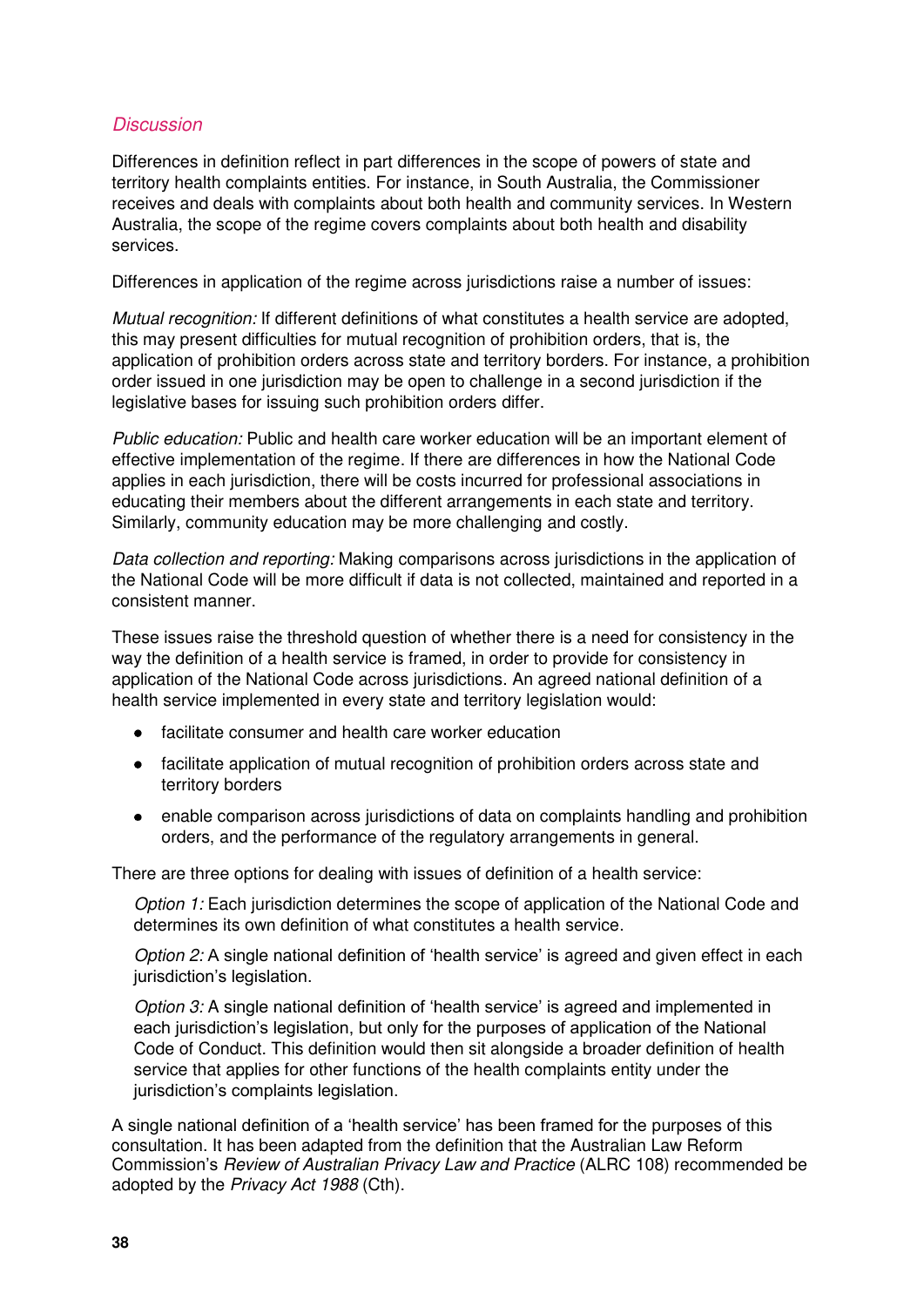*A health service is defined as:* 

*(a) an activity performed in relation to an individual that is intended or claimed (expressly or otherwise) by the individual or the service provider to:* 

*(i) assess, predict, maintain or improve the individual's physical, mental or psychological health or status;* 

*(ii) diagnose the individual's illness, injury or disability; or* 

*(iii) prevent or treat the individual's illness, injury or disability or suspected illness, injury or disability;* 

*(b) a health-related disability, palliative care or aged care service; or*

*(c) a surgical or related service; or* 

*(d) the prescribing or dispensing of a drug, medicinal preparation, aid or piece of equipment for therapeutic use; or* 

*(e) support services necessary to implement any services referred to in paragraphs (a) to (d).* 

Note that two changes have been made to the ALRC recommended definition:

- Clause (d) has been expanded to capture aids and equipment, and medicines prescribed and dispensed by any person, not just a pharmacist; and
- a new Clause (e) has been added.

However, given there are substantial differences between jurisdictions in the scope and application of their complaints systems generally, adoption of a uniform national definition may not be achievable without considerable reworking of complaints arrangements in some jurisdictions.

#### **What are your views?**

How important is national consistency in the scope of application of the National Code of Conduct, particularly with respect to the definition of what constitutes a 'health service'?

If consistency is considered necessary, how should 'health service' and 'health care worker' be defined?

Is there a need to include a reference to 'volunteer' in the definition of provider/health service provider?

# 3.3 Application of a 'fit and proper person' test

Currently there are limited legislative powers under the NSW and South Australian regimes to take action to protect the public from future harm in circumstances where a person's conduct unconnected with their provision of health services suggests that they are not 'fit and proper' to provide health services. There is extensive case law on what constitutes 'fit and proper' and the circumstances in which a fit and proper person test has been applied to health practitioners.

In NSW, the Health Care Complaints Commission (HCCC) is able to issue a prohibition order where a health practitioner has committed a 'relevant offence'. A relevant offence is defined to include offences under:

Part 7 of the *[Public Health Act 2010](http://www.austlii.edu.au/au/legis/nsw/consol_act/pha2010126/)* (NSW)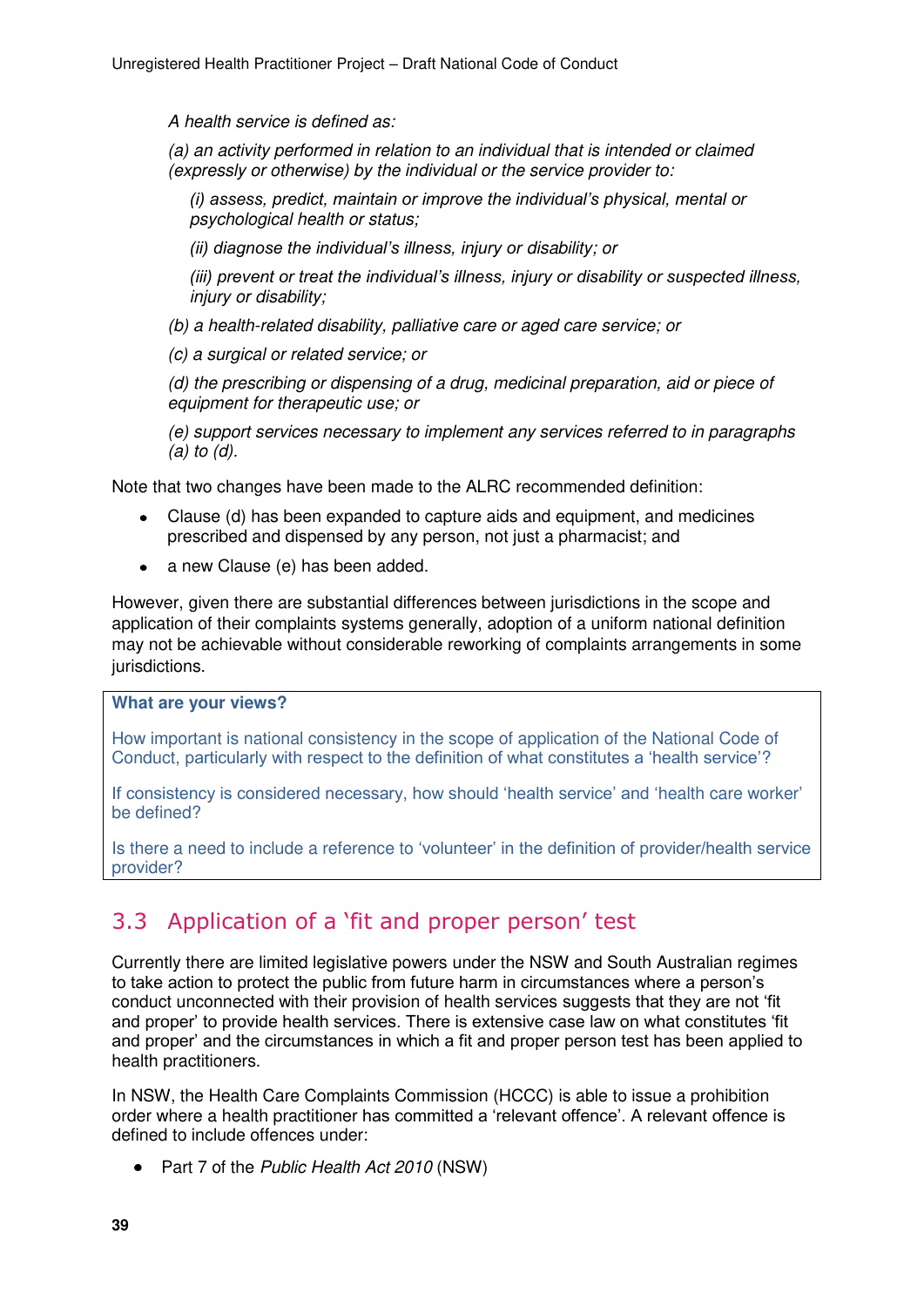- *[Fair Trading Act 1987](http://www.austlii.edu.au/au/legis/nsw/consol_act/fta1987117/)* (Cth)
- *[Competition and Consumer Act 2010](http://www.austlii.edu.au/au/legis/cth/consol_act/caca2010265/)* (Cth) (that relates to the provision of health services).

Similarly, in South Australia, 'prescribed offence' is defined to include offences under:

- Australian Consumer Law (SA)
- Part 3 of the *Criminal Law Consolidation Act 1935* (SA)
- *Public Health Act 2011* (SA).

The NSW HCCC has advised of a gap in the powers of the Commissioner, in circumstances where the public may be at risk but where no breach of the Code of Conduct has been found on investigation. Such circumstances might include, for example, where an unregistered health practitioner has been convicted of a serious sex or violence offence, for instance, possession of child pornography. Although the NSW Commissioner would be able to investigate such persons on his own motion or in response to a complaint, if there is no evidence that the person has breached the Code, the Commissioner has no grounds on which to issue a prohibition order, even where he considers the public to be at risk.

There may be similar limitations under the Queensland Code regime. Under the Queensland *Health Ombudsman Act 2013*, prohibition orders are issued by the Queensland Civil and Administrative Tribunal (QCAT). In issuing a prohibition order, QCAT must decide whether, based on the health practitioner's health, conduct or performance, the practitioner poses a serious risk to the public. Arguably, like the NSW HCCC, QCAT would not have the power to issue a prohibition order on the basis of conduct that occurs outside of the person's practice.

In the SA Code regime, the powers of the Commissioner are slightly broader in that a conviction for an offence under the Criminal Code of South Australia would then trigger the Commissioner's powers to issue a prohibition order, if the public were at serious risk of harm. This provision might be relied upon in the circumstances outlined above.

Another area of concern is where a health practitioner whose registration has been cancelled under the National Law for professional misconduct 're-brands' himself or herself and continues to provide health services using a different title. Examples might include a deregistered psychologist who practises as a psychotherapist or a midwife who practises as a home birth attendant. Unless a prohibition order is issued at the time the practitioner's registration is cancelled, there is no provision for a National Board to go back to the tribunal at a later date to seek a prohibition order.

Under the NSW and SA Code regimes, in the absence of a breach of the Code, there are no powers to issue a prohibition order where a health practitioner's registration has been cancelled under the National Law, or where a person has committed an offence under the National Law, even where there is significant and continuing risk to public health and safety.

There are three options for providing powers for a health complaints entity or tribunal to deal with circumstances where a health care worker has not breached the Code, but has engaged in conduct that would suggest he or she is not fit and proper to provide a health service:

#### *Option 1: Include 'fit and proper person' test in the National Code*

Under this option, a fit and proper person test would be incorporated into the National Code itself, providing grounds for a health complaints entity or tribunal to find a breach of the code, triggering the power to issue a prohibition order.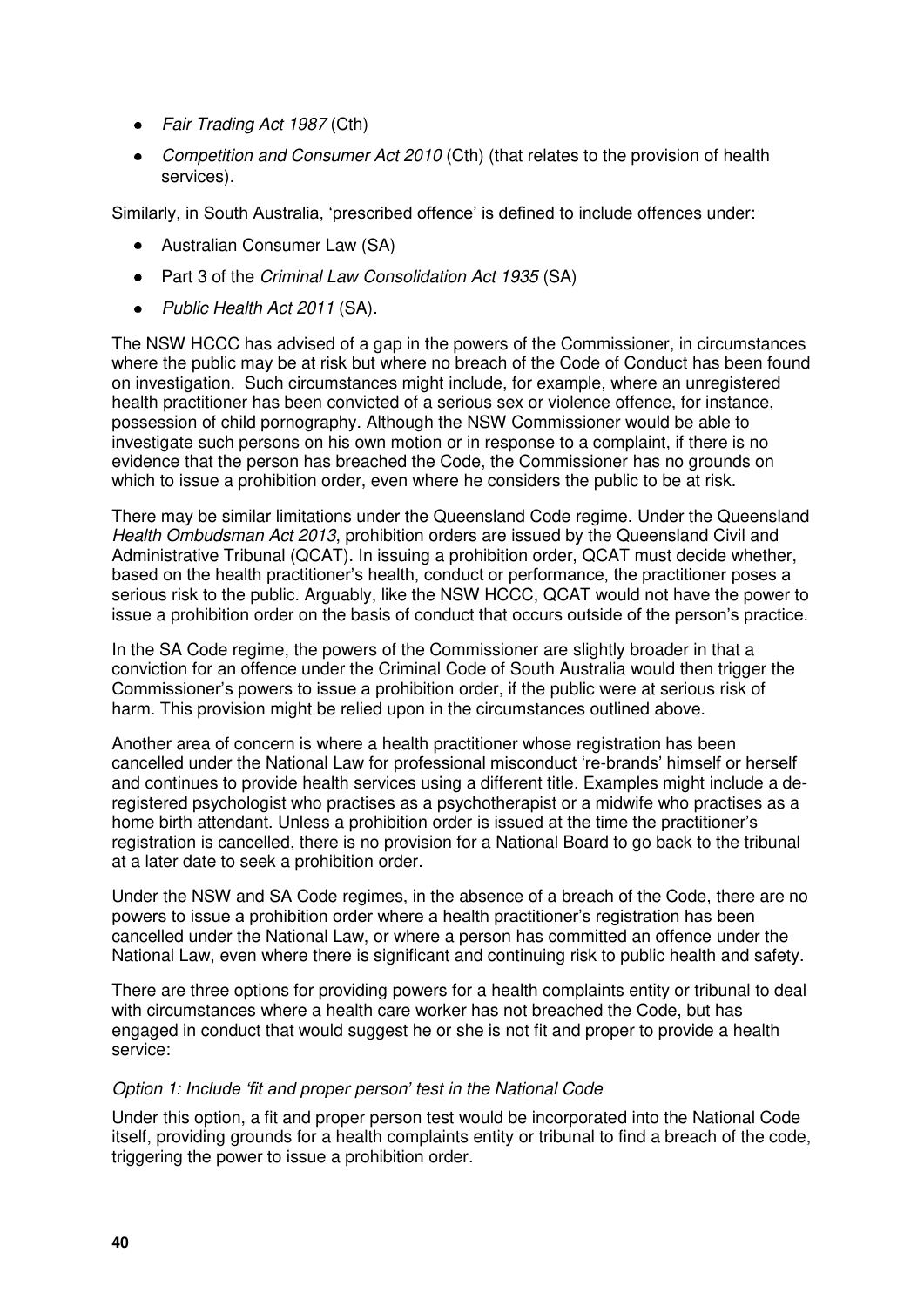## *Option 2:Include legislative powers to apply a 'fit and proper person' test*

NSW and South Australian health complaints legislation currently provide the following grounds for issuing a prohibition order:

- 1. A practitioner must have breached the Code of Conduct for unregistered health practitioners; or
- 2. A health practitioner must be guilty of a relevant/prescribed offence; and
- 3. There is a significant risk to public health and safety.

Under this option, each jurisdiction's legislation would contain provisions that empower the health complaints entity (or tribunal) to issue a prohibition order in circumstances where no breach of the Code of Conduct has occurred, but where a criminal conviction or a pattern of convictions indicates the person is not fit and proper to provide health services, and where the health complaints entity or tribunal reasonably believes there is a serious risk to the public.

#### *Option 3: Expand the list of what constitutes a 'prescribed offence'*

Under this option, the definition of 'prescribed offence' or 'relevant offence' could be expanded in state or territory health complaints legislation to include offences under respective state and territory criminal codes, as well as offences under the National Law. This would enable a prohibition order to be issued even though the Code has not been breached.

#### **What are your views?**

Should there be power to issue a prohibition order on the grounds that a person is not a fit and proper person to provide health services where they present a serious risk to public health and safety?

Is there a preferred option for enabling the application of a fit and proper person test?

Is consistency across jurisdictions considered important in the approach adopted?

# 3.4 Who can make a complaint

Every state and territory health complaints statute contains a provision that establishes who is legally entitled to make a complaint. A health complaints entity cannot accept a complaint and deal with it unless the person making the complaint fits within a category of person under the applicable provision.

Appendix 2.1 sets out the relevant state and territory provisions. There is some variation across states and territories in how these provisions are framed and who is able to make a complaint.

In NSW and Queensland, any person may make a complaint. Both statutes list examples that make clear that lodging complaints is not restricted only to service users and their guardian or representative. Other persons can make complaints, including a practitioner with concerns about another practitioner, a member of parliament or the responsible Director-General or Minister for Health.

In other states and territories, the provisions are narrower, limiting who can make a complaint to service users and their guardian or representative. However, exceptions are provided for in some statutes, giving the responsible health complaints entity the discretion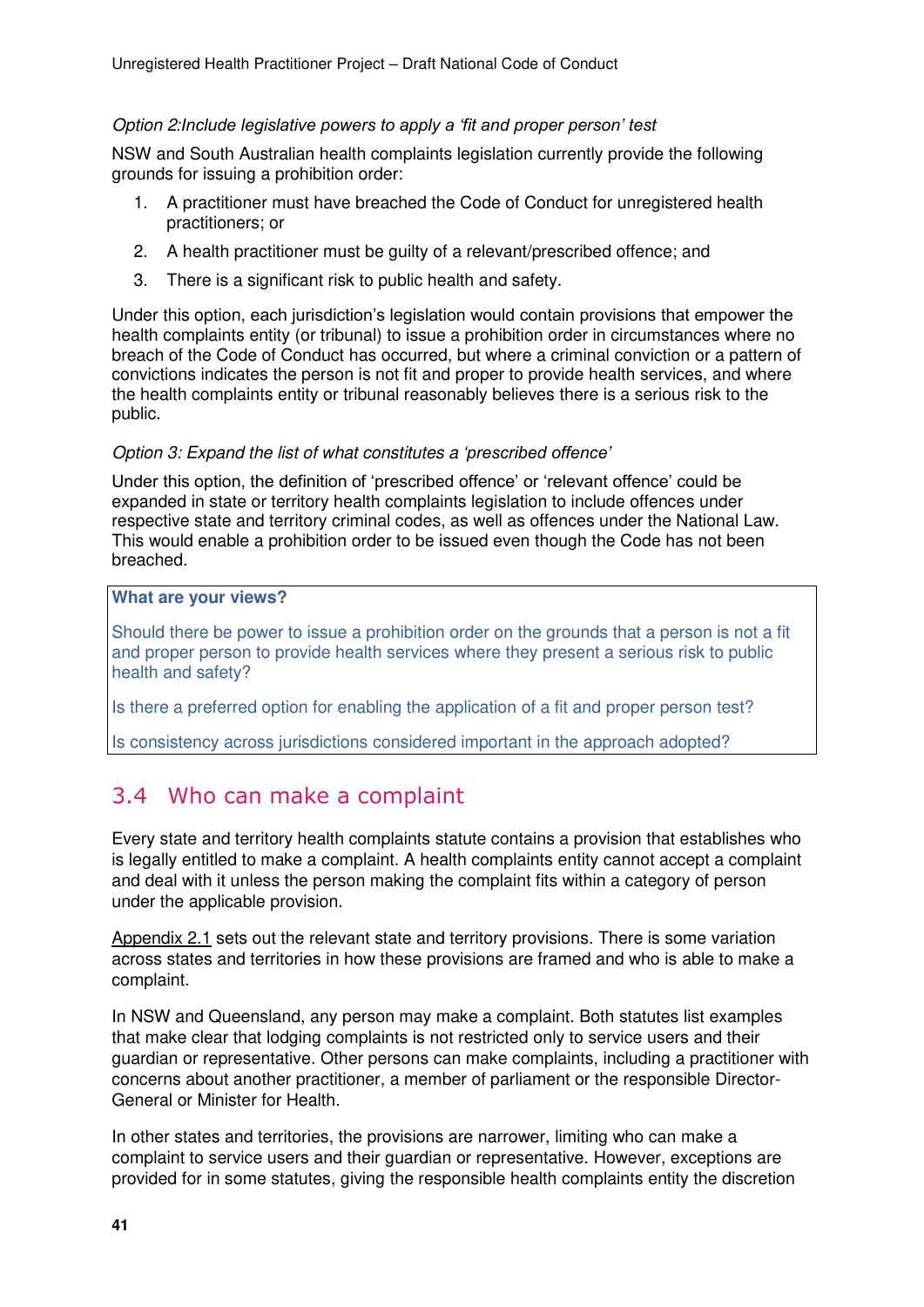to accept and deal with complaints from persons other than service users. For instance, the Tasmanian statute allows the Commissioner to accept a complaint if the Commissioner considers that in the circumstances of the particular case, another person 'should be permitted to make a complaint'. The South Australian statute similarly provides discretion for the Commissioner to accept a complaint from any other person 'in the public interest'.

**What are your views?** 

How important is national consistency in who may make a complaint?

If consistency is considered important, is there a preferred approach for specifying in legislation who may make a complaint - for instance 'any person may make a complaint' (as in NSW and Queensland) or persons other than service users and their representatives, but with the discretion of the Commissioner following application of a public interest test?

# 3.5 Commissioner's 'own motion' powers

Some state and territory health complaints statutes contains provisions that enable the health complaints entity to investigate a matter that is not the subject of a complaint, or to keep dealing with a matter even where the complainant has withdrawn the complaint. The mechanism through which this is achieved is different in each jurisdiction.

For instance, the Queensland Ombudsman may carry out an investigation of a complaint, a systemic issue, or 'another matter, if the ombudsman considers an investigation of the matter is relevant to achieving an object of this Act'. In South Australia, the Commissioner may investigate 'on his or her own motion, any other matter relating to the provision of health or community services in South Australia'. Similarly, in Tasmania the Commissioner can investigate 'on his or her own motion, any other matter relating to the provision of health services in Tasmania'. In the ACT, the commission may, on its own initiative, consider an act or service about which a complaint could be made but has not, or any other matter related to the commission's functions. This is called 'commission-initiated consideration'.

In Northern Territory the Commissioner has the power to investigate an issue or question arising from a complaint or group of complaints, if it appears to the Commissioner to be a significant issue of public health or safety or public interest, or a significant question as to the practice and procedures of a provider.

No own motion powers are available to the health complaints entities in the Northern Territory, Victoria or Western Australia, although there are powers for Health Ministers in the North Territory and Western Australia to refer matters for investigation.

#### **What are your views?**

How important is national consistency with respect to the power for a health complaints entity to initiate an investigation of a matter on its own motion, without a complaint?

If consistency is considered important, should every state and territory health complaints entity have such 'own motion' powers?

# 3.6 Grounds for making a complaint

Every state and territory health complaints statute contains provisions that establish the grounds for making a complaint, that is, what a complaint may be about. Such provisions are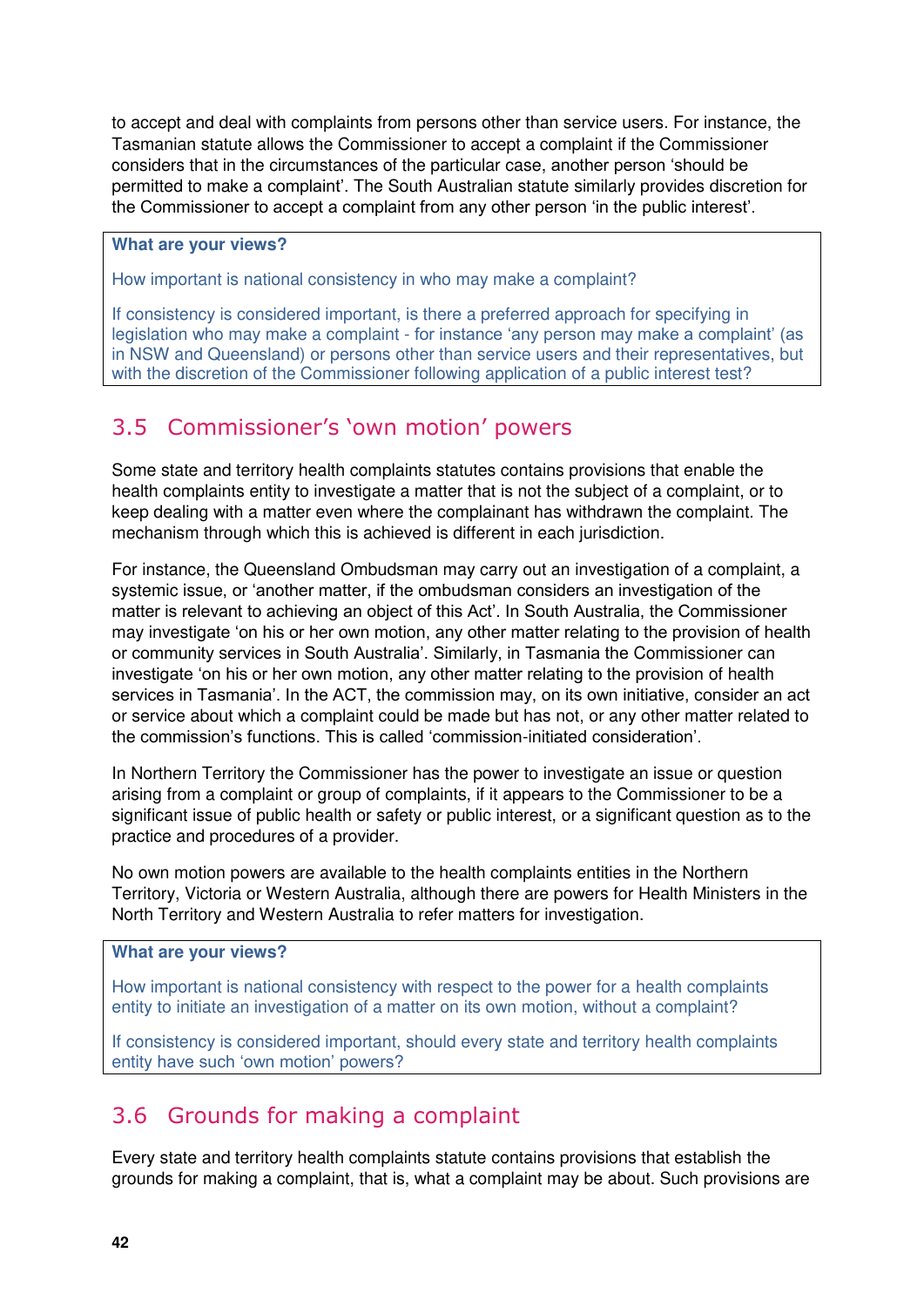generally framed to enable the health complaints entity to determine whether a complaint is 'within jurisdiction' or not.

There is some variation across states and territories in how these provisions are framed and what types of complaint they capture. There are three different approaches.

In NSW and Queensland, the provisions are quite brief, and terms are used that mirror to an extent those used in the National Law that apply to registered practitioners. In Queensland, the provision states simply that 'A health service complaint is a complaint about a health service or other service provided by a health service provider', and gives some examples that include: 'the health, conduct or performance of a health care worker while providing a health service' (terms used in the National Law). The NSW statute says that a complaint may be about 'the professional conduct of a health practitioner', including any alleged breach by the practitioner of the Code of Conduct that is made by regulation in that state.

In statutes of Northern Territory, South Australia, Tasmania, Victoria and Western Australia, the grounds for making a complaint are that the health service provider (which includes an individual health practitioner) has 'acted unreasonably'. Most statutes then set out an extensive list of examples of where, for the purposes of lodging a complaint, a provider might be considered to have 'acted unreasonably'. These include: failing to provide a health service; discontinuing provision of a health service; failing to exercise due skill and care; failing to provide adequate information or informed consent; and unreasonably disclosing information to a third person.

In ACT, a person may complain to the Commission about a health service that 'is not being provided appropriately' or is inconsistent with 'the health code', the 'health provision principles' or with 'a generally accepted standard of health service delivery expected of providers of the same kind as the provider'.

Some jurisdictions also refer to other standards documents or legislation, such as the 'health code' and the National Standards for Mental Health Services in ACT, the 'Carers Charter' in Northern Territory and Western Australia, the 'Charter' in South Australia and Tasmania.

There are advantages and disadvantages of each approach. A threshold question is whether national uniformity in the grounds for making a complaint about a Code-regulated health care worker is necessary and desirable. If so, there may be advantages in adopting the same terminology as that which applies to registered health practitioners under the National Law, such as references to 'professional conduct' and 'health, performance and conduct'.

#### **What are your views?**

How important is national consistency in the grounds for making a complaint?

If consistency is considered important, is there a preferred approach for defining the grounds for making a complaint and what terminology is preferred?

# 3.7 Timeframe for lodging a complaint

Some state and territory health complaints statutes specify the time limit within which a complaint must be lodged, and others do not. For instance, in South Australia a complaint must be made within two years from the day on which the complainant first had notice of the circumstances giving rise to the complaint, however the Commissioner has broad discretion to extend the period in a particular case. The same time limit applies in Western Australia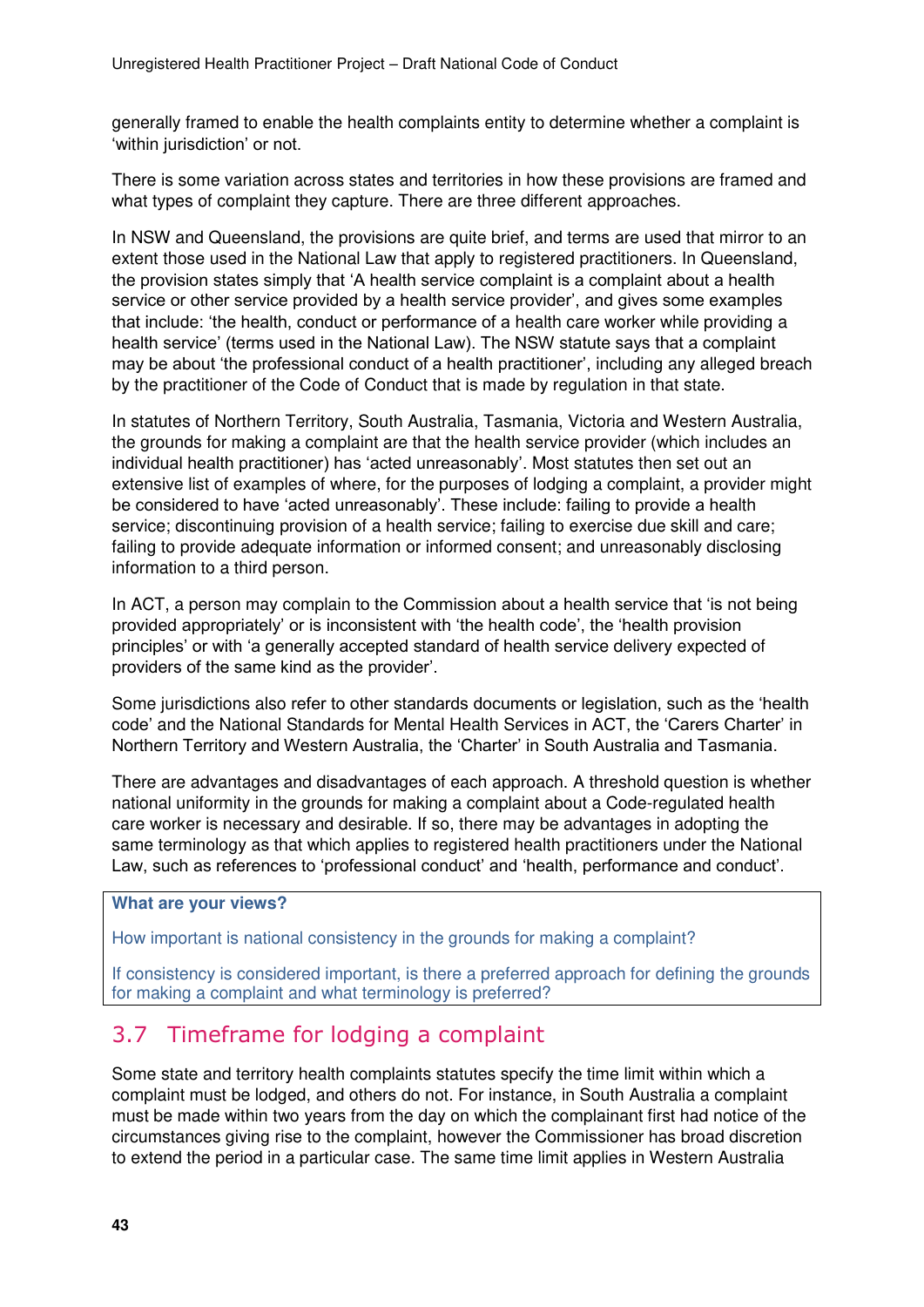and the Northern Territory, 'unless there is good reason for delay'. In Victoria, the time limit is 12 months, again 'unless there is good reason for delay'.

In NSW, Queensland, ACT and Tasmania, no time limit is specified in legislation.

Views are sought on whether there is a need for national consistency with respect to the time frame for lodging a complaint, and if so, whether a time limit should be specified, what this should be, and whether there should be discretion for the health complaints entity to accept complaints beyond the time limit and in what circumstances.

#### **What are your views?**

How important is national consistency in relation to the timeframe within which a complaint must be lodged?

If consistency is considered important, is there a preferred approach, that is, should a time limit be specified, and if so, what should it be and should there be discretion to extend it and in what circumstances?

# 3.8 Interim prohibition orders

In the three states that have enacted enforceable statutory Code regimes, the responsible health complaints entity has the power to issue an interim prohibition order. However, different approaches have been taken in statute with respect to the grounds on which an interim order may be made, the process for issuing the order, and the maximum time period for which the order applies.

In NSW, the grounds for issuing an interim prohibition order are:

- during an investigation, and
- the Commissioner has formed a reasonable belief that the practitioner has breached the code of conduct, and
- is of the opinion that the practitioner poses a serious risk to the health or safety of members of the public, and
- the making of an interim order is necessary to protect the health or safety of members of the public.

An interim order in NSW may be made for a maximum period of 8 weeks.

In South Australia the grounds for issuing an interim order are:

- a reasonable belief that the code has been breached, OR that the practitioner has 'committed a prescribed offence' and
- that action is necessary to protect the health or safety of members of the public.

An interim order may be made for a maximum period of 12 weeks.

In Queensland, the Health Ombudsman has the power to issue an interim prohibition order, if he or she is satisfied, on reasonable grounds, that the practitioner poses serious risk to persons because of the practitioner's health, conduct or performance. The statute includes examples of serious risk that include financial exploitation and making false and misleading claims about qualifications or the benefits of treatment. No maximum period is specified for issuing an order. Instead, an interim order is in place until it is revoked by the Ombudsman, or set aside by the tribunal.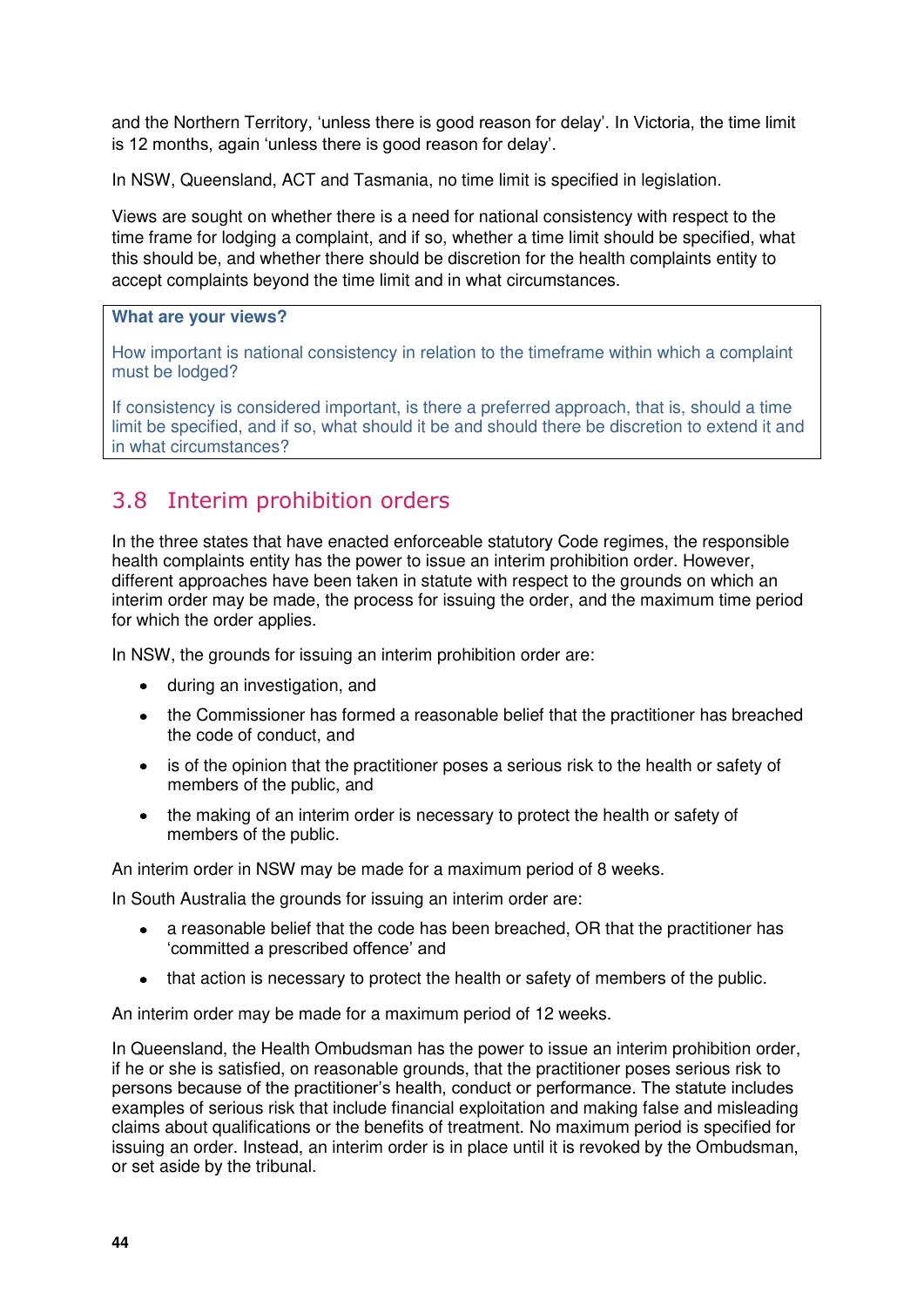The grounds that apply in South Australia are, arguably, wider than those in NSW and Queensland, to the extent that the Commissioner can issue an interim order where a practitioner has committed a 'prescribed offence', which includes offences under the criminal law in that state.

In Queensland, a 'show cause' process is required, either before or at the time the interim order is issued. Under this process, the Ombudsman must give notice of the order (or proposed order) to the practitioner, and afford the practitioner the right to make submissions orally or in writing. In NSW and South Australia, the respective commissioners must give notice of the order to the practitioner at the time it is issued, but no 'show cause' process is specified.

#### **What are your views?**

How important is national consistency with respect to the issuing of interim prohibition orders?

If consistency is considered important, what is the preferred approach with respect to the grounds for issuing an interim order, the process and the maximum time period?

# 3.9 Who is empowered to issue prohibition orders

In NSW and South Australia, the responsible commissioner both investigates and issues prohibition orders and interim prohibition orders. In Queensland, the Health Ombudsman is empowered to issue interim prohibition orders only, and it is the Queensland Civil and Administrative Tribunal (QCAT) which issues the ongoing prohibition orders, following a hearing.

The NSW and South Australian statutes do not specify that an unregistered health practitioner must be afforded the right to a hearing before a prohibition order is issued. However, the right of practitioners to procedural fairness is protected in NSW and South Australia in two ways. First, the NSW and South Australian commissioners have advised that as a matter of procedure, where the responsible Commissioner is considering issuing a prohibition order, the practitioner is afforded the right to be heard before the Commissioner makes a decision. Second, a practitioner who is aggrieved by a decision of the responsible Commissioner to issue a prohibition order has a right of appeal, in NSW to the Administrative Decisions Tribunal, and in South Australia to the Administrative and Disciplinary Division of the District Court.

Using the same entity to both investigate/prosecute breaches and impose sanctions (prohibition orders) has strengths and weaknesses. On the one hand, it allows a health complaints entity to respond quickly and effectively to public health risks presented by unregistered practitioners, more quickly than if the health complaints entity was required to prepare and prosecute a case before a tribunal or court to obtain a prohibition order. On the other hand, it treats registered and unregistered practitioners differently. Under the National Law, there is a 'separation of powers' between those who investigate and prosecute breaches of professional standards (the Australian Health Practitioner Regulation Agency), and those who hear and adjudicate matters and impose sanctions (a state or territory tribunal).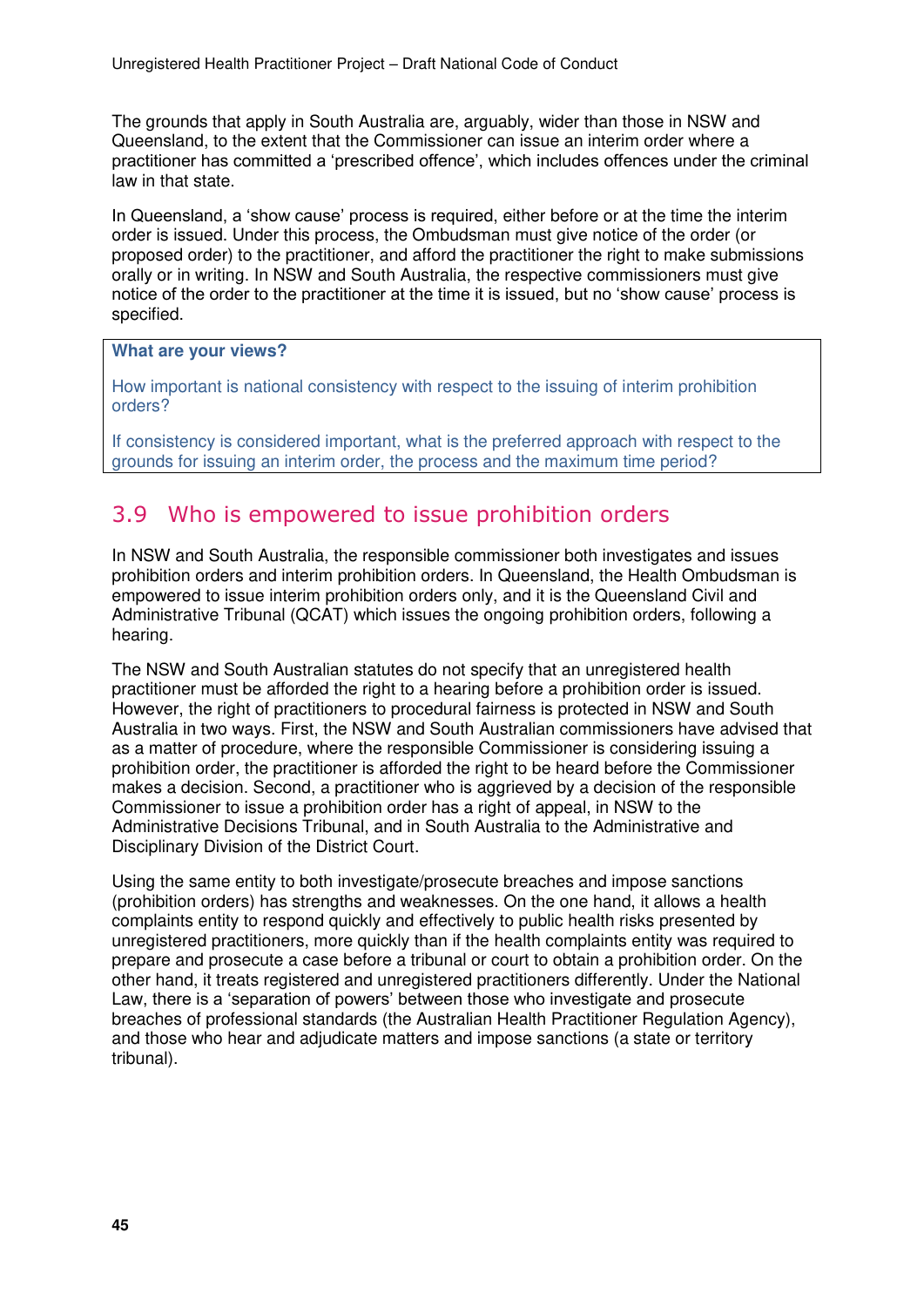#### **What are your views?**

How important is national consistency with respect to the body that is conferred with powers to issue prohibition orders?

If consistency is considered important, which body should have the power to issue ongoing prohibition orders, the Commissioner or a tribunal?

# 3.10 Grounds for issuing prohibition orders

In the three states that have implemented an enforceable statutory code of conduct regime for unregistered health practitioners, different approaches have been taken in statute with respect to the grounds that must be met before a prohibition order may be issued.

In NSW, the grounds for issuing a prohibition order are:

- an investigation has been completed in accordance with the Act,
- the Commission finds the practitioner has breached the code of conduct or committed a 'relevant offence', AND
- is of the opinion that the practitioner poses a serious risk to the health or safety of members of the public.

In South Australia, while the terminology is slightly different ('prescribed offence' instead of 'relevant offence' and 'unacceptable risk' instead of 'serious risk'), the grounds are much the same. Arguably the term 'unacceptable risk' gives greater discretion to the South Australian commissioner than 'serious risk' in NSW.

In Queensland, the grounds for issuing a prohibition order are different. The tribunal may make a prohibition order where it decides the practitioner 'poses serious risk to persons' because of the practitioner's 'health, conduct or performance'. As with the interim prohibition orders, the statute lists examples such as: practising while intoxicated by alcohol or drugs; financial exploitation; sexual or improper personal relationships; discouraging a person from seeking clinically accepted care; and making false or misleading claims about qualifications or health benefits of a particular health service. While the tribunal is not required to find a breach of a code of conduct before it issues a prohibition order, it 'may have regard to a prescribed conduct document'. On the one hand this approach gives more discretion to the tribunal. On the other hand, by omitting any reference to 'prescribed offences' as a ground for issuing a prohibition order, arguably it limits the tribunal to considering matters that arise only in the course of the person's health practice.

**What are your views?** 

How important is national consistency in the grounds for issuing a prohibition order?

If consistency is considered important, is there a preferred approach?

# 3.11 Publication of prohibition orders and public statements

In the three states that have implemented an enforceable Code regime for unregistered health practitioners, different approaches have been taken in statute with respect to the powers of the health complaints entity to issue public statements and warnings.

In NSW the Commission has the power to publish a 'public statement...in a manner determined by the Commission identifying and giving warnings or information about the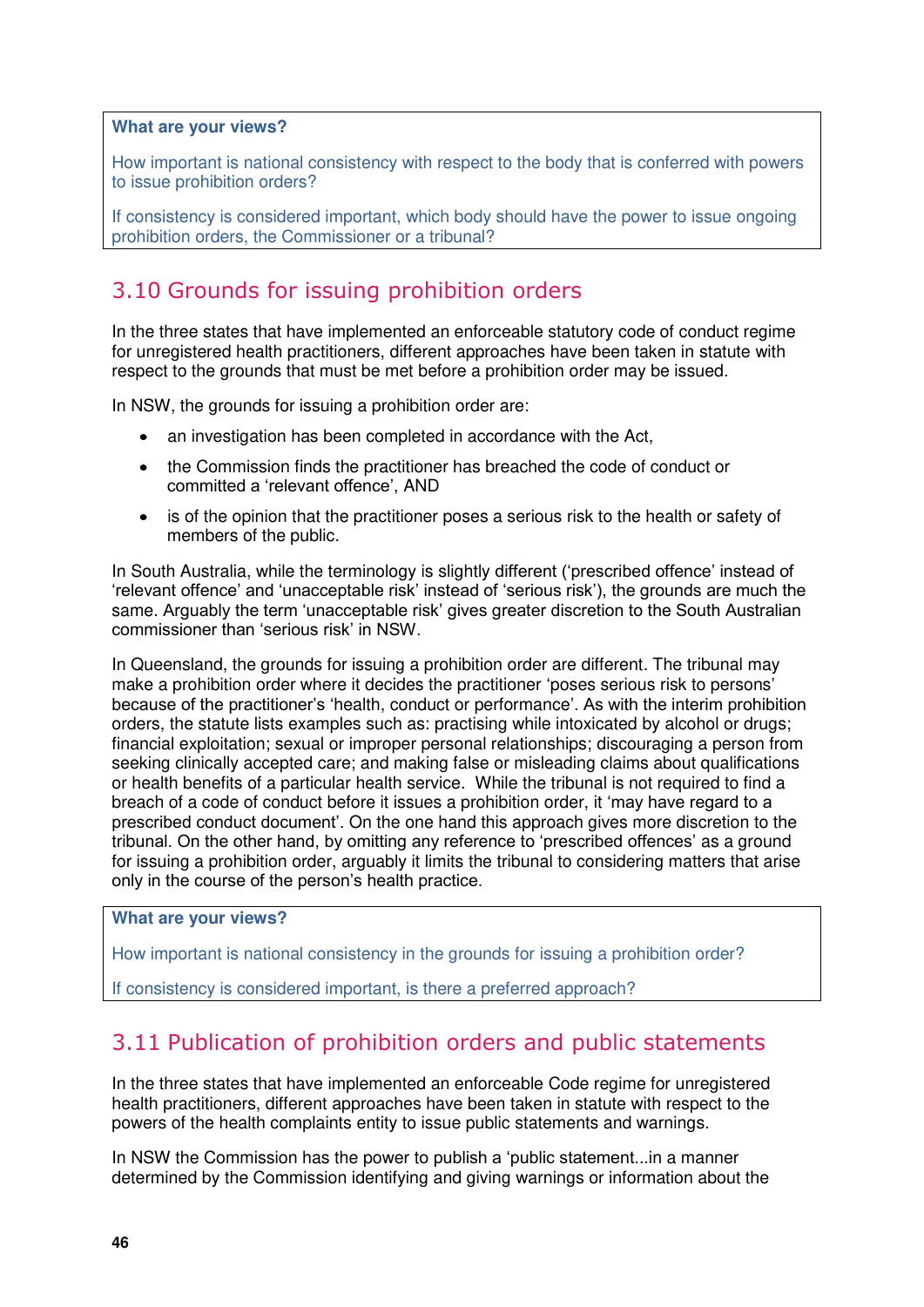health practitioner and the health services provided by the health practitioner'. The Commission has the power to amend or revise a public statement.

In South Australia, the Commissioner has the power when an order is made to 'publish a public statement, in a manner determined by the Commissioner, identifying the prescribed health service provider and giving warnings or other such information as the Commissioner considers appropriate in relation to the health services...'. The Commissioner may vary or revoke an order.

In Queensland, the Health Ombudsman 'must' publish on a publicly accessible website of the Ombudsman a specified list of information about 'each current prohibition order'. This information is: the name of the health practitioner, the day the order took effect, and the details of the order.

The NSW and South Australian publication powers are, arguably, broader than in Queensland, to the extent that they enable a public statement to be issued that includes information that is not contained in a prohibition order.

The Queensland Health Ombudsman has powers to publish both interim prohibition orders and prohibition orders. There is no specific provision in the NSW and South Australian statutes that empower the respective commissioners to publish interim prohibition orders.

#### **What are your views?**

How important is national consistency in the publication of public statements that include the details of prohibition orders issued?

If consistency is considered important, is there a preferred approach?

# 3.12 Application of interstate prohibition orders

The Queensland statute was enacted in 2013 and includes provisions to enable prohibition orders issued interstate to be applied in Queensland. The statute includes powers for the Queensland Ombudsman to publish 'corresponding interstate orders', including interim prohibition orders. A 'corresponding interstate order' is one that is 'prescribed by regulation' and is made under a law of another state or territory and corresponds or substantially corresponds to an order made under the Queensland Health Ombudsman Act.

There are no similar provisions in NSW or South Australian statutes that enable prohibition orders issued by interstate HCEs or tribunals to apply in NSW or South Australia.

The approach adopted in Queensland requires that a regulation be made for an interstate issued prohibition order to apply in Queensland. Given that regulations have not yet been made, it is not known whether the Queensland regulation will prescribe classes of prohibition order, such as those issued under specified provisions of relevant interstate statutes, or whether each prohibition order that is issued will need to be separately prescribed by regulation before it applies in Queensland.

Under mutual recognition legislation that applied to registered health practitioners prior to enactment of the National Law, if a practitioner's registration was cancelled or suspended in one jurisdiction, or had conditions attached, the cancellation, suspension or conditions applied automatically in all other states and territories without the need for additional administrative or regulatory action. This provided a streamlined mechanism for protecting the public.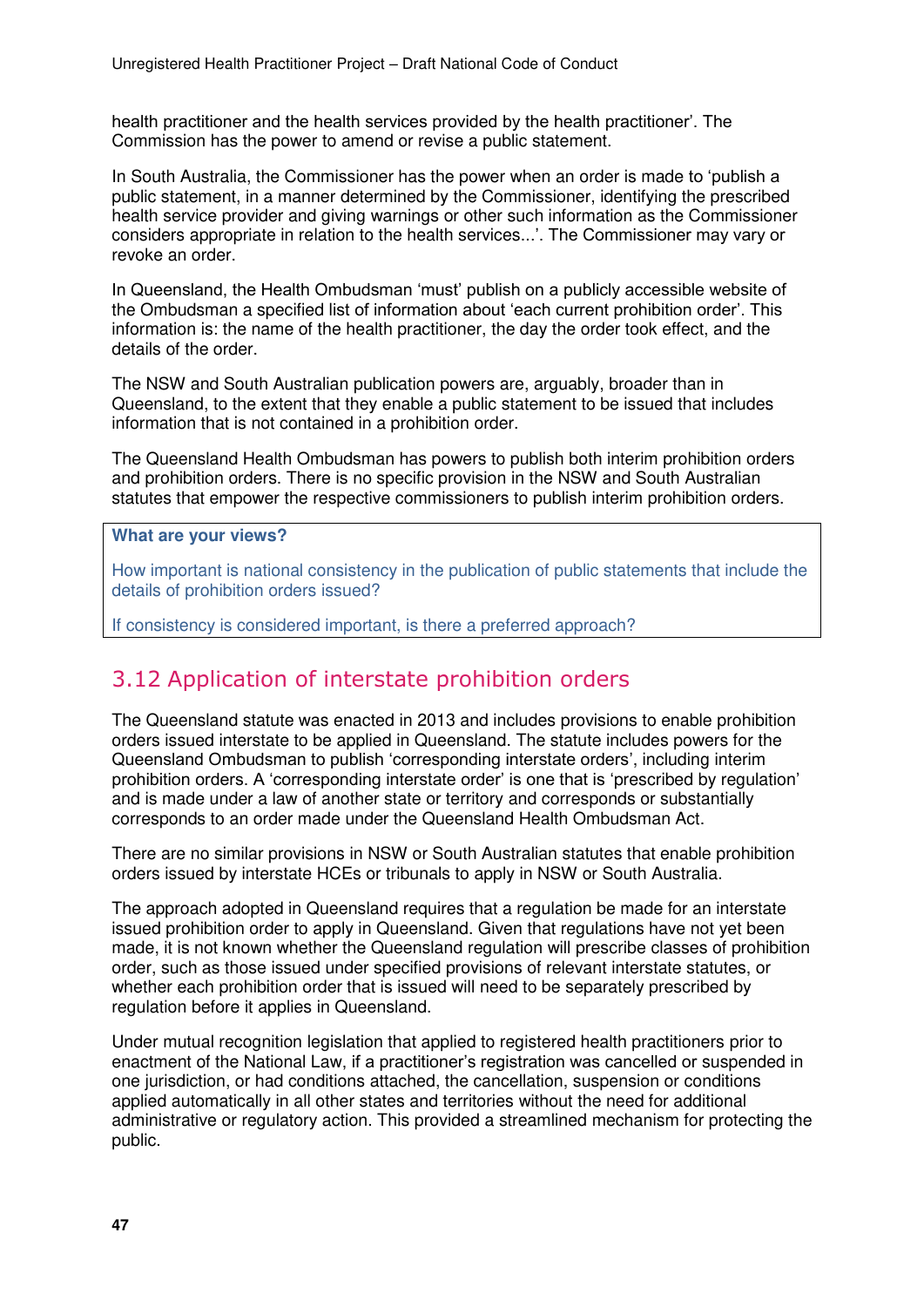#### **What are your views?**

How important is national consistency in achieving application across Australia of prohibition orders and interim prohibition orders issued in each state and territory?

If consistency is considered important, is there a preferred approach for achieving mutual recognition of prohibition orders?

# 3.13 Right of review of a prohibition order

As outlined earlier, a practitioner who is aggrieved by a decision by a health complaints entity to issue a prohibition order has a right of appeal, in NSW to the Administrative Decisions Tribunal, and in South Australia to the Administrative and Disciplinary Division of the District Court.

In Queensland, the tribunal has powers to review an interim prohibition order issued by the Health Ombudsman. Appeals arising from a tribunal issued prohibition order lie to the Court of Appeal in Queensland.

The time period within which an application for review or appeal must be lodged is 28 days in NSW and Queensland, and within one month (or an extended period, at the discretion of the District Court) in South Australia.

#### **What are your views?**

How important is national consistency with respect to review rights for practitioners who are subject to a prohibition order?

If consistency is considered important, is there a preferred approach?

# 3.14 Penalties for breach of a prohibition order

In the three states that have implemented an enforceable statutory Code regime for unregistered health practitioners, different approaches have been taken in legislation with respect to the penalties that apply for breach of a prohibition order or interim prohibition order.

In NSW, the maximum penalty for breach of a prohibition order is 200 penalty units (\$22,000) or imprisonment for 12 months or both. There are also offences for failing to inform a prospective client or their guardian prior to treatment of the terms of the order that applies, and failing to include details of the order in any advertising. The penalty for each of these offences is 100 (\$11,000) penalty units or imprisonment for 6 months or both.

In South Australia, the maximum penalty is a fine of \$10,000 or imprisonment for two years, or both.

In Queensland, the penalty for breach of a prohibition order or interim prohibition order is 200 penalty units. A penalty unit under the *Penalties and Sentencing Act* (Qld) is currently set at \$110, making the maximum fine applicable \$22,000.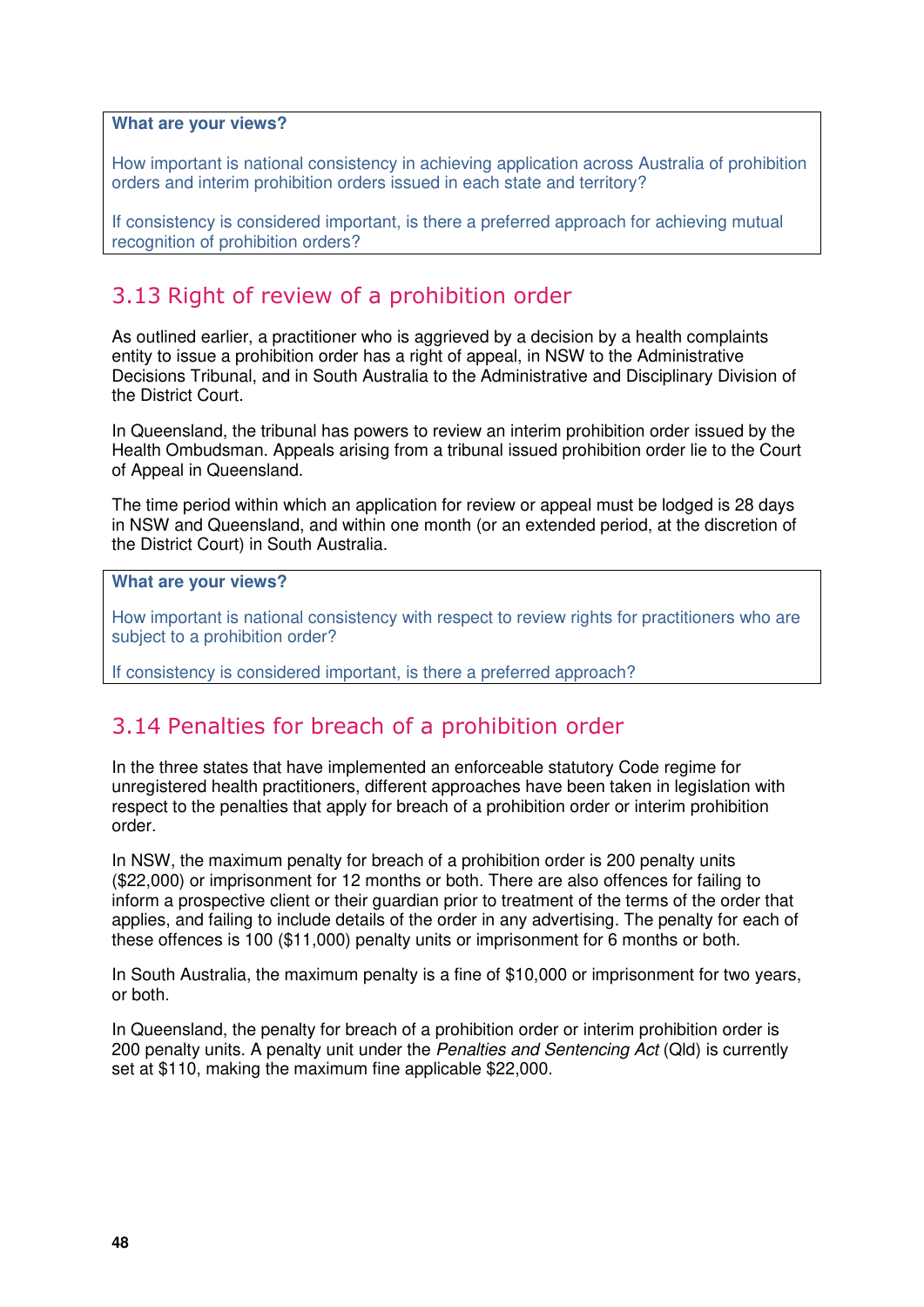#### **What are your views?**

How important is national consistency with respect to the offences and penalties that apply for breach of a prohibition order?

If consistency is considered important, what is the preferred approach?

# 3.15 Powers to monitor compliance with prohibition orders

In NSW, South Australia and Queensland statutes, there are no specific powers for a health complaints entity to monitor the compliance of an individual practitioner with the terms of a prohibition order or interim prohibition order. The number of prohibition orders issued each year is small, and the NSW and SA commissioners have advised that compliance has not been a particular problem to date.

The NSW HCCC has advised that limited monitoring of compliance is undertaken and that a few breaches have been detected primarily by complainants and others notifying the HCCC. When the HCCC has been notified of a breach, swift action has been taken to address the breach. If the breach is serious, the HCCC has powers to initiate a prosecution through the Magistrates Court. To date, one prosecution has been initiated for breach of a prohibition order.

Arguably a prohibition order that attaches conditions to a practitioner's practice could contain conditions that require the practitioner to regularly report their compliance to the health complaints commissioner, thus enabling monitoring of compliance. This would require resourcing.

**What are your views?** 

How important is national consistency with respect to powers to monitor practitioner compliance with prohibition orders issued?

If consistency is considered important, is there a preferred approach?

# 3.16 Information sharing powers

In South Australia and Queensland, legislative provisions regulate the sharing of information with other health complaints entities and regulators. While the provisions are worded differently, the effect is similar, to enable the sharing of confidential information between health complaints commissions, including information with respect to investigations and prohibition orders.

The South Australian Commissioner has the power to 'assist, and provide information to, a person concerned in the administration or enforcement of a law of the State, or a law of the Commonwealth or another state or territory of the Commonwealth, for purposes related to the administration or operation of that other law.'

The Queensland *Ombudsman Act 2013* contains a provision that requires confidentiality of information under the regime, and specifies the circumstances under which confidential information may be disclosed and to whom. These provisions enable confidential information to be disclosed 'to a government entity with functions that correspond to the functions of the health ombudsman under this Act'.

The NSW *Health Care Complaints Commission Act 1993* contains a provision which allows the HCCC or a member of staff of the HCCC to disclose information in exercising a function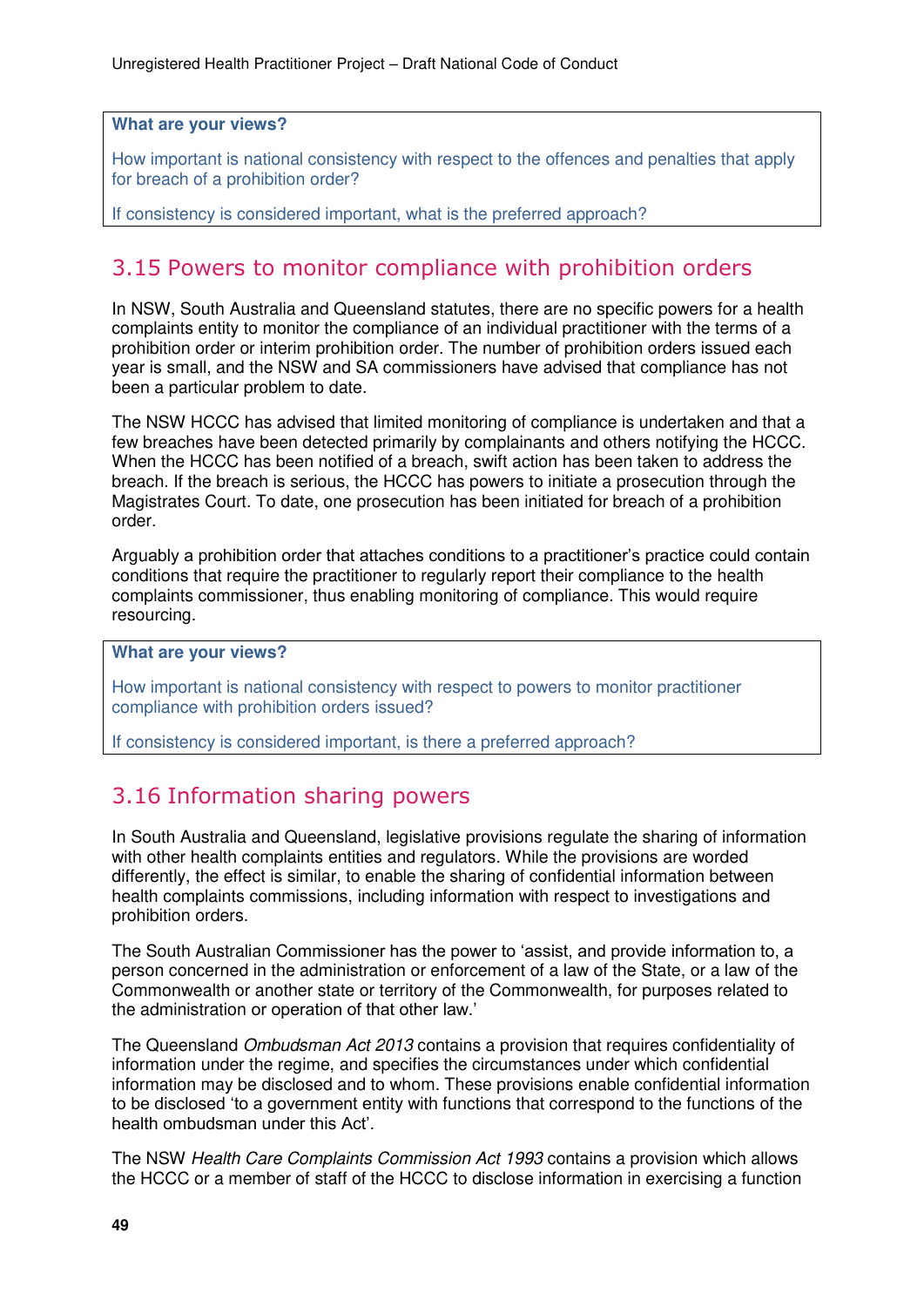of the Act to certain individuals and organisations, including any person or body regulating health service providers in Australia, any authority regulating health service providers in Australia and any investigating or prosecuting authority established by or under legislation.

## **What are your views?**

How important is national consistency with respect to the sharing of confidential information between HCEs and with other regulators?

If consistency is considered important, what is the preferred approach?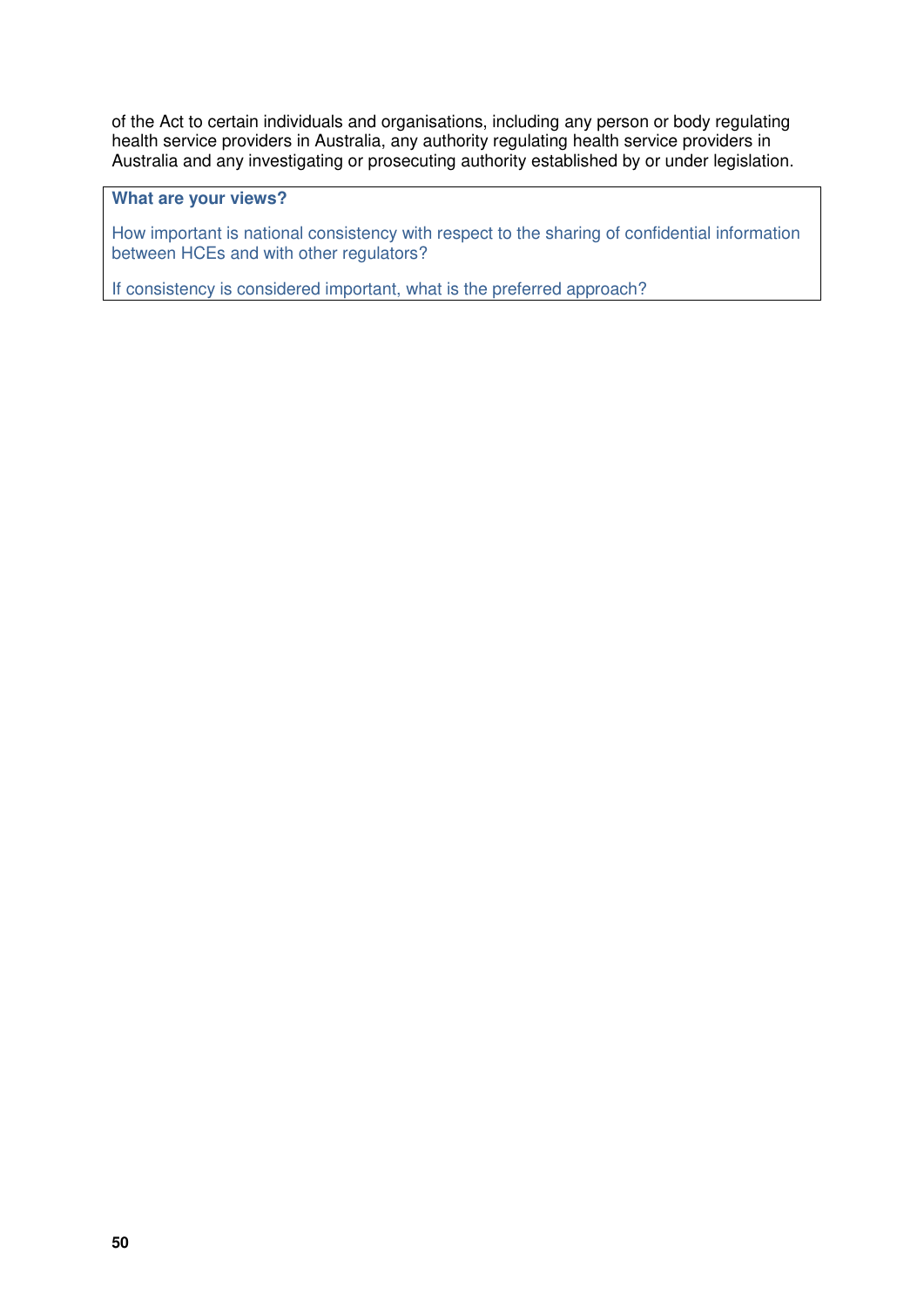# 4. Implementation – Administrative arrangements

# 4.1 Mutual recognition

Once each state and territory implements the National Code, following receipt and investigation of a complaint about a health care worker, the health complaints entity or tribunal may find that the health care worker has breached the National Code and that he or she poses a risk to the health or safety of members of the public. If the health complaints entity or tribunal finds that the health care worker's continued practice poses a risk to the health and safety of members of the public, the health complaints entity or tribunal may issue a prohibition order against that health care worker and make a public statement about the order issued.

It is intended that a prohibition order issued in one state or territory will apply in every other state or territory. To ensure that information about prohibition orders is readily accessible to members of the public and other health service providers including employers, it is proposed that prohibition orders be published and accessible nationally.

There are a number of options for ensuring timely public access to prohibition orders nationally.

# *Option 1*

Under this option, each health complaints entity would be responsible for maintaining its own list of prohibition orders, accessible through its website. Each list would contain links to the lists of prohibition orders issued by health complaints entities in other states and territories.

A statement on each website could explain the operation of mutual recognition arrangements (that is, that prohibition orders issued in one jurisdiction apply in all jurisdictions; and the implications for health care workers practising or attempting to practise in more than one jurisdiction).

The advantage of this option is that it is relatively low cost, as it would make use of existing systems already in place in individual jurisdictions. The disadvantages are that members of the public would not be able to access a single national list of all prohibition orders at the one website, and the format of the information contained on each jurisdiction's website may differ sufficiently to cause confusion.

# *Option 2*

Under this option, one state or territory would agree to host the national list of prohibition orders. Other jurisdictions would be responsible for providing information on prohibition orders in a timely manner. This option would require protocols to be established between health complaints entities for sharing information, including:

- an agreed format for publication of prohibition orders
- $\bullet$ a possible template for presentation of material
- minimum content for published orders  $\bullet$
- timing for provision of information  $\bullet$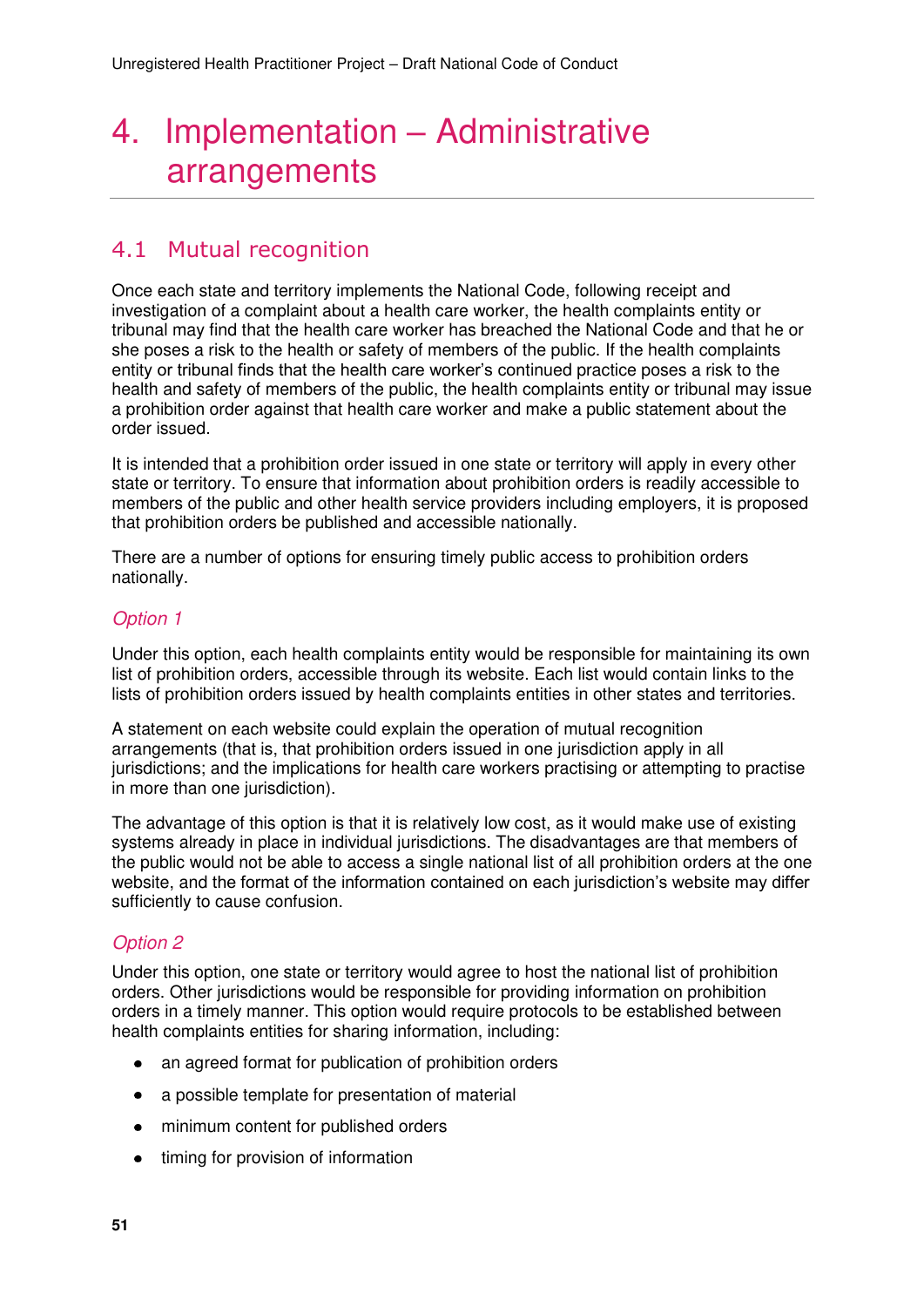arrangements for publication of interim prohibition orders.  $\bullet$ 

The advantages of this option are that members of the public would be able to access a single national list of prohibition orders in one place, in a format that is uniform as far as possible. The disadvantage is that it would require a single health complaints entity to assume responsibility for maintaining the national register. Although operational costs could be shared by all health complaints entities, it is likely that the hosting jurisdiction would incur higher incidental costs.

# *Option 3*

Under this option a common web portal would operate to enable public access to all decisions and prohibition orders made in participating states and territories. The web portal could be hosted on the server of one commission for technical maintenance. Each commission would provide a link to the portal from its own website. This would allow for comprehensive, comparable and searchable information to be provided to the public.

The portal would include a content management system where authorised users from each health complaints entity could access the portal to add information. Each health complaints entity would be responsible for ensuring accurate and up-to-date information was maintained on the site relating to all decisions and orders issued in that jurisdiction. Any costs incurred could be shared among the health complaints entity.

Once a decision was made and an order issued, the authorised officer from the relevant health complaints entity would be responsible for uploading the information to the web portal within a reasonable timeframe (for example, within one week of a decision being made).

The web portal would specify the minimum information to be provided by each health complaints entity, which could include:

- Name and surname of the health care worker
- Profession or area of service provided
- Summary of order
- Date of decision
- Link to full decision

The website could include an index of decision by year, and a search function or index by first and last name and area of service.

The advantages of this option are that the public would have access to a comprehensive national list of prohibition orders in one place in a uniform format. As the portal would be purpose-designed, it could contain usability features such as search fields and links to external websites (such as tribunal sites) containing full decisions. In this option, all jurisdictions would assume equal responsibility for maintaining the register. The disadvantages of this option are that the start-up costs would be greatest, and it relies on all health complaints entities presenting information in an agreed format for prohibition orders, to agreed timeframes. There would also be no external 'oversight' to ensure that accuracy and timeliness are being maintained.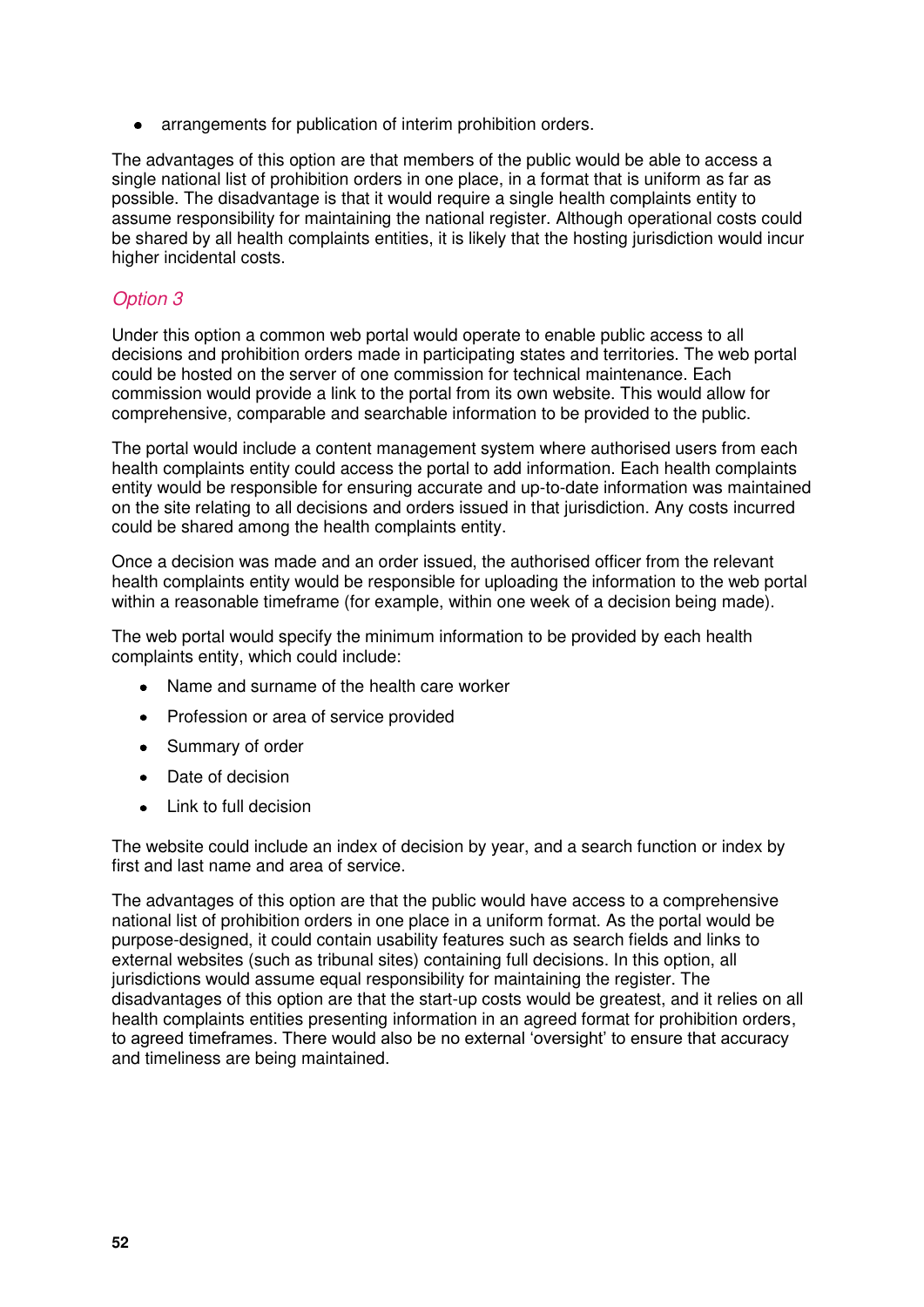# **What are your views?**

What is the preferred option for facilitating public access to information about prohibition orders that are issued in each state and territory?

Are there any issues that need to be considered when designing and implementing such arrangements?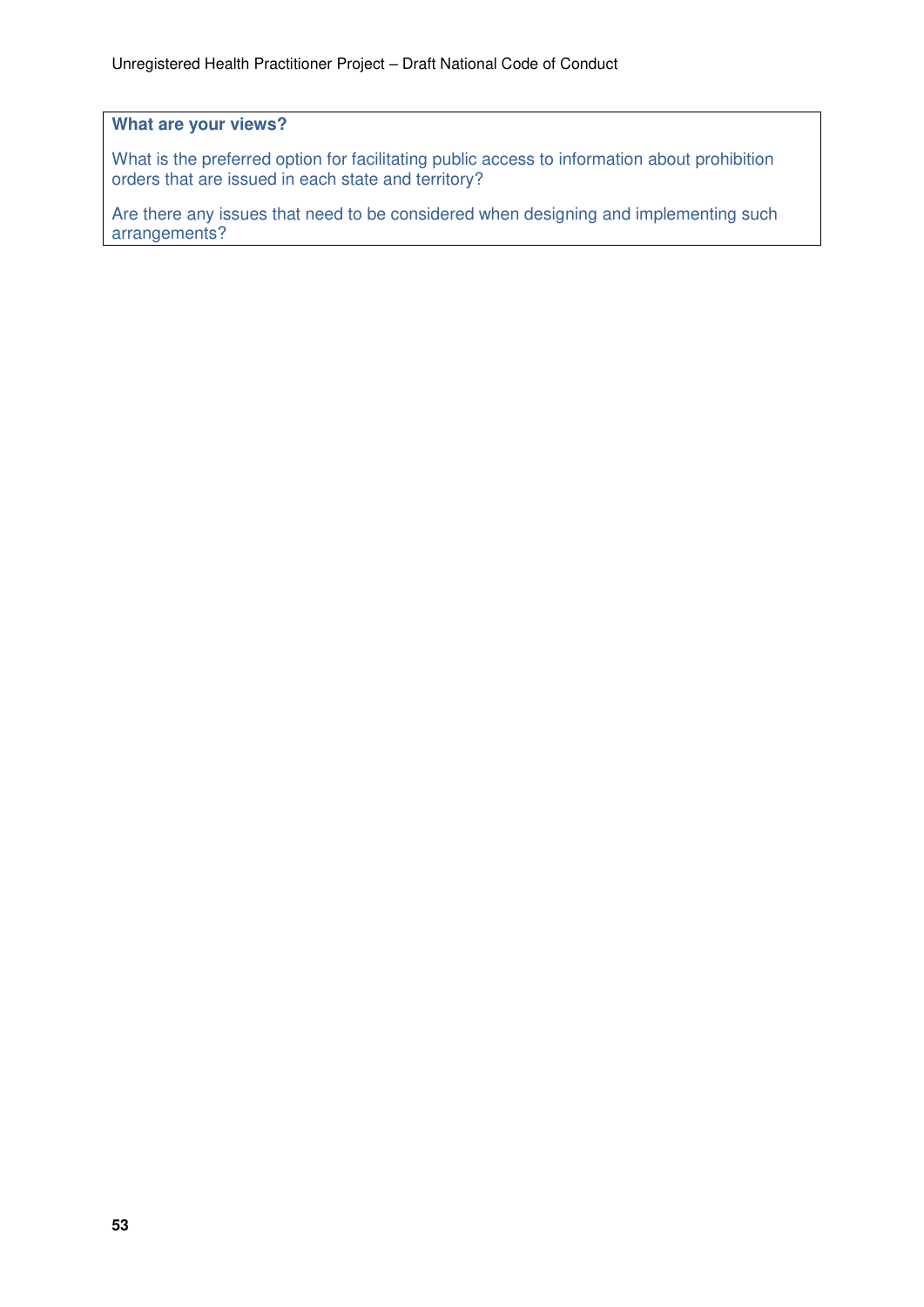# Appendix 1 - Draft National Code of Conduct for Health Care **Workers**

## *Definitions*

*health care worker* means a natural person who provides a health service.

*health service* is a service defined as a health service under relevant State or Territory law for the purposes of application of this Code of Conduct.

*health complaints entity* means an entity established under state or territory legislation whose functions include conciliating, investigating and resolving complaints made against health service providers and investigating failures in the health system.

## *Application of this Code*

This Code applies to the provision of health services by:

- 1. health care workers who are not subject to the scheme for registration under the *Health Practitioner Regulation National Law*, including de-registered practitioners, and
- 2. health care workers who are registered health practitioners under the Health Practitioner Regulation National Law and who provide health services that are unrelated to their registration.

#### *1. Health care workers to provide services in a safe and ethical manner*

- 1. A health care worker must provide health services in a safe and ethical manner.
- 2. Without limiting subclause 1, health care workers must comply with the following:
	- a) A health care worker must maintain the necessary competence in his or her field of practice
	- b) A health care worker must not provide health care of a type that is outside his or her experience or training, or provide services that he or she is not qualified to provide
	- c) A health care worker must only prescribe treatments or appliances that serve the needs of clients
	- d) A health care worker must recognise the limitations of the treatment he or she can provide and refer clients to other competent health care workers in appropriate circumstances
	- e) A health care worker must recommend to clients that additional opinions and services be sought, where appropriate
	- f) A health care worker must assist a client to find other appropriate health care services, if required and practicable
	- g) A health care worker must encourage clients to inform their treating medical practitioner (if any) of the treatments or care being provided
	- h) A health care worker must have a sound understanding of any possible adverse interactions between the therapies and treatments being provided or prescribed and any other medications or treatments, whether prescribed or not, that he or she is, or should be, aware that a client is taking or receiving, and advise the client of these interactions.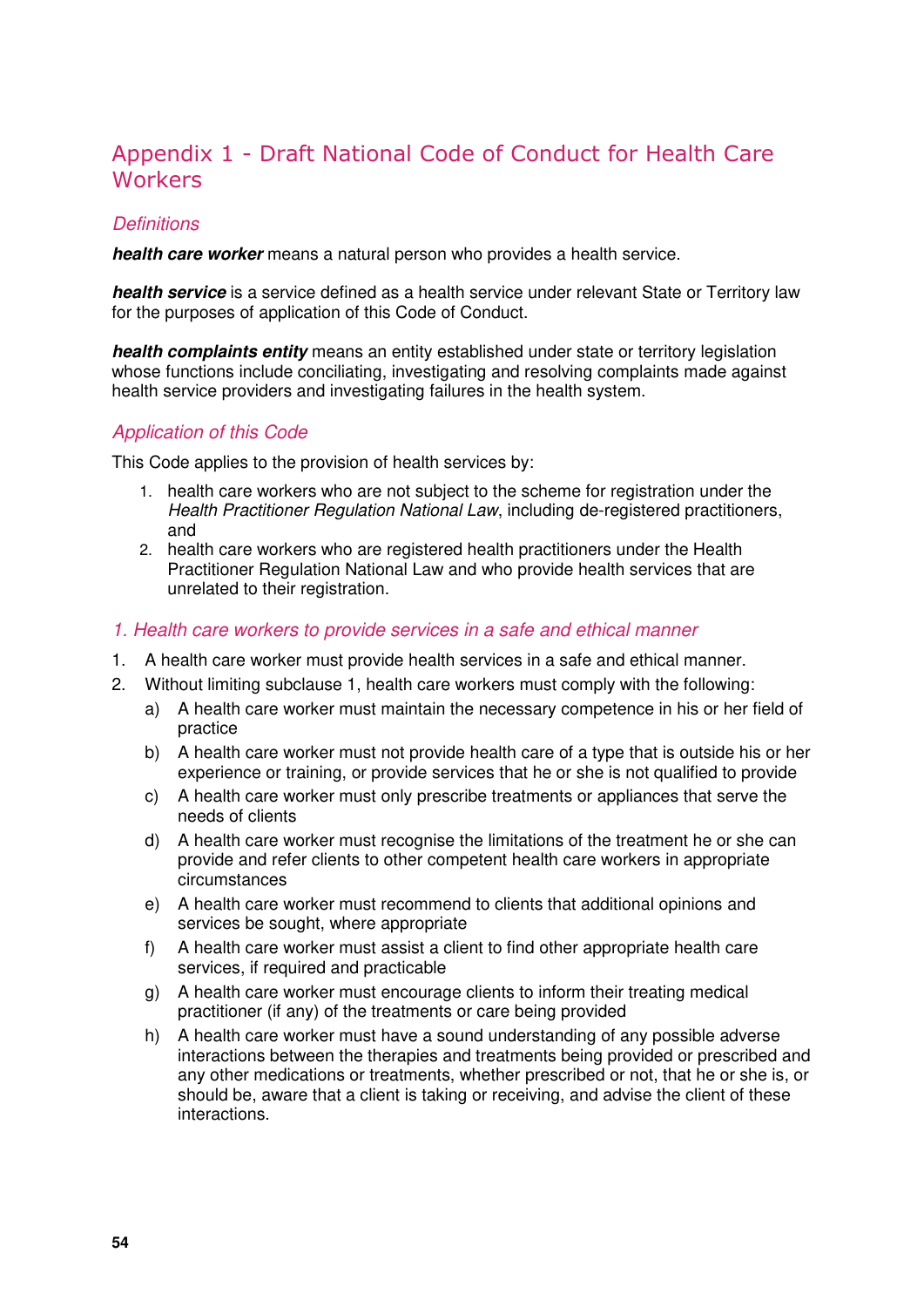# *2. Health care workers to obtain consent*

Prior to commencing a treatment or service, a health care worker must explain to a client the treatments or services he or she is planning to provide, including any risks involved, and obtain the consent of the client, guardian or other relevant person.

## *3. Appropriate conduct in relation to treatment advice*

- 1. A health care worker must accept the right of his or her clients to make informed choices in relation to their health care, including the right to refuse treatment.
- 2. A health care worker must not attempt to dissuade a client from seeking or continuing medical treatment.
- 3. A health care worker must communicate and co-operate with colleagues and other health care workers and agencies in the best interests of their clients.

## *4. Health care workers to report concerns about the conduct of other health care workers*

A health care worker who reasonably believes that another health care worker has placed or is placing clients at serious risk of harm in the course of providing treatment or care must refer the matter to [Insert name of relevant state or territory health complaints entity].

## *5. Health care workers to take appropriate action in response to adverse events*

- 1. A health care worker must take appropriate and timely measures to minimise harm to clients when an adverse event occurs in the course of providing treatment or care.
- 2. Without limiting subclause (1), a health care worker must:
	- e) ensure that appropriate first aid is available to deal with any adverse event
	- f) obtain appropriate emergency assistance in the event of any serious adverse event
	- g) promptly disclose the adverse event to the client and take appropriate remedial steps to reduce the risk of recurrence.
	- h) report the adverse event to the relevant authority, where appropriate.

## *6. Health care workers to adopt standard precautions for infection control*

- 1. A health care worker must adopt standard precautions for the control of infection in the course of providing treatment or care.
- 2. Without limiting subclause (1), a health care worker who carries out skin penetration or other invasive procedure must comply with the [insert reference to the relevant state or territory law] under which such procedures are regulated.

#### *7. Health care workers diagnosed with infectious medical conditions*

- 1. A health care worker who has been diagnosed with a medical condition that can be passed on to clients must ensure that he or she practises in a manner that does not put clients at risk.
- 2. Without limiting subclause (1), a health care worker who has been diagnosed with a medical condition that can be passed on to clients should take and follow advice from an appropriate medical practitioner on the necessary steps to be taken to modify his or her practice to avoid the possibility of transmitting that condition to clients.

#### *8. Health care workers not to make claims to cure certain serious illnesses*

1. A health care worker must not claim or represent that he or she is qualified, able or willing to cure cancer or other life threatening or terminal illnesses.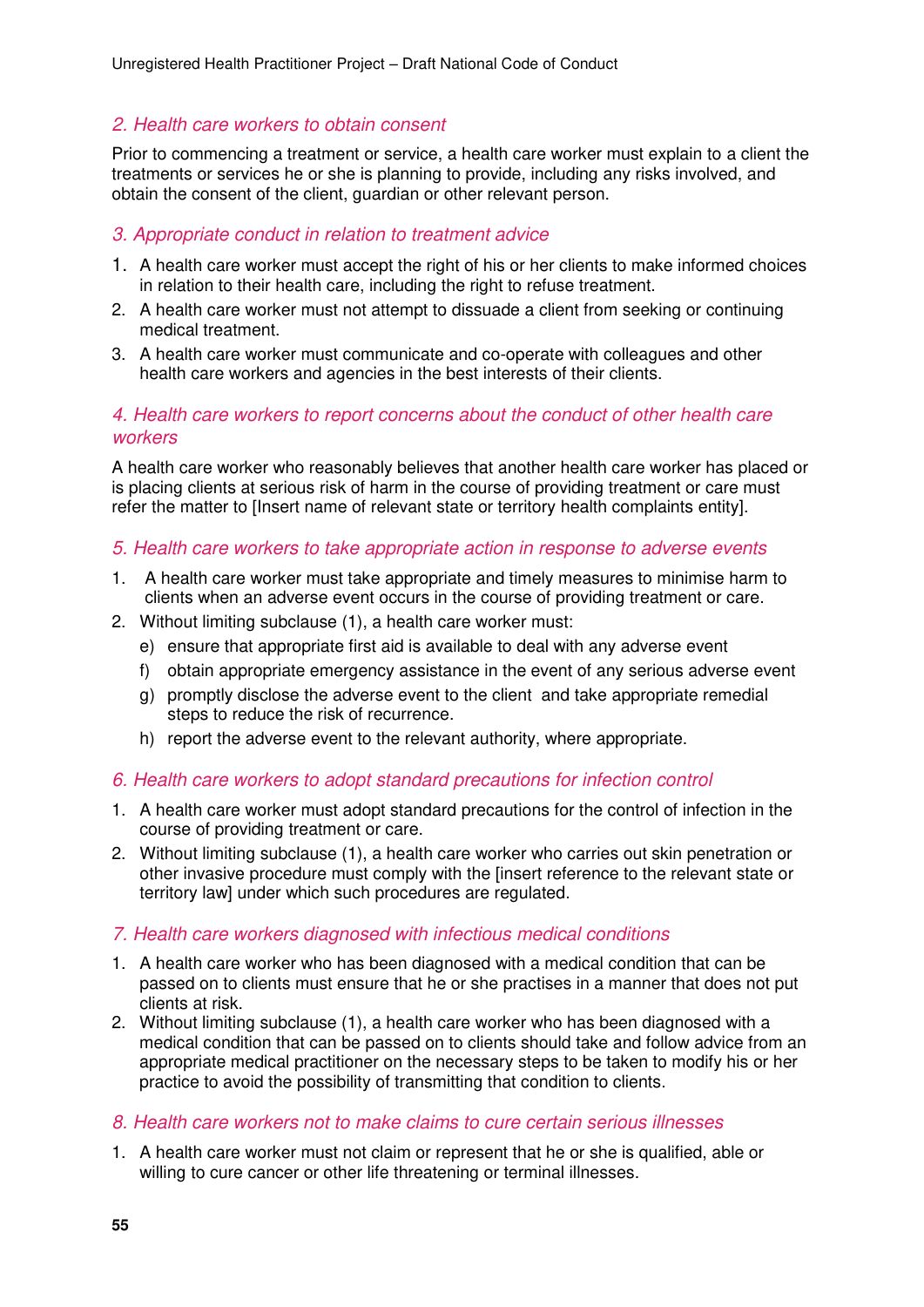- 2. A health care worker who claims to be able to treat or alleviate the symptoms of cancer or other life threatening or terminal illnesses must be able to substantiate such claims.
- *9. Health care workers not to misinform their clients*
- 1. A health care worker must not engage in any form of misinformation or misrepresentation in relation to the products or services he or she provides or the qualifications, training or professional affiliations he or she holds.
- 2. Without limiting subclause (1):
	- a. a health care worker must not use his or her possession of a particular qualification to mislead or deceive clients or the public as to his or her competence in a field of practice or ability to provide treatment
	- b. a health care worker must provide truthful information as to his or her qualifications, training or professional affiliations
	- c. a health care worker must not make claims either directly to clients or in advertising or promotional materials about the efficacy of treatment or services he or she provides if those claims cannot be substantiated.

## *10. Health care workers not to practise under the influence of alcohol or drugs*

- 1. A health care worker must not provide treatment or care to clients while under the influence of alcohol or unlawful drugs.
- 2. A health care worker who is taking prescribed medication must obtain advice from the prescribing health practitioner or dispensing pharmacist on the impact of the medication on his or her ability to practise and must refrain from treating or caring for clients in circumstances where his or her capacity is or may be impaired.

## *11. Health care workers with certain mental or physical impairment*

- 1. A health care worker must not provide treatment or care to clients while suffering from a physical or mental impairment, disability, condition or disorder (including an addiction to alcohol or a drug, whether or not prescribed) that places or is likely to place clients at risk of harm.
- 2. Without limiting subclause (1), if a health care worker has a mental or physical impairment that could place clients at risk, the health care worker must seek advice from a suitably qualified health practitioner to determine whether, and in what ways, he or she should modify his or her practice, including stopping practice if necessary.

## *12. Health care workers not to financially exploit clients*

- 1. A health care worker must not financially exploit their clients.
- 2. Without limiting subclause (1):
	- a) a health care worker must only provide services or treatments to clients that are designed to maintain or improve clients' health or wellbeing
	- b) a health care worker must not accept or offer financial inducements or gifts as a part of client referral arrangements with other health care workers
	- c) a health care worker must not accept financial inducements or gifts from the suppliers of medicines or other therapeutic goods or devices
	- d) a health care worker must not ask clients to give, lend or bequeath money or gifts that will benefit the health care worker directly or indirectly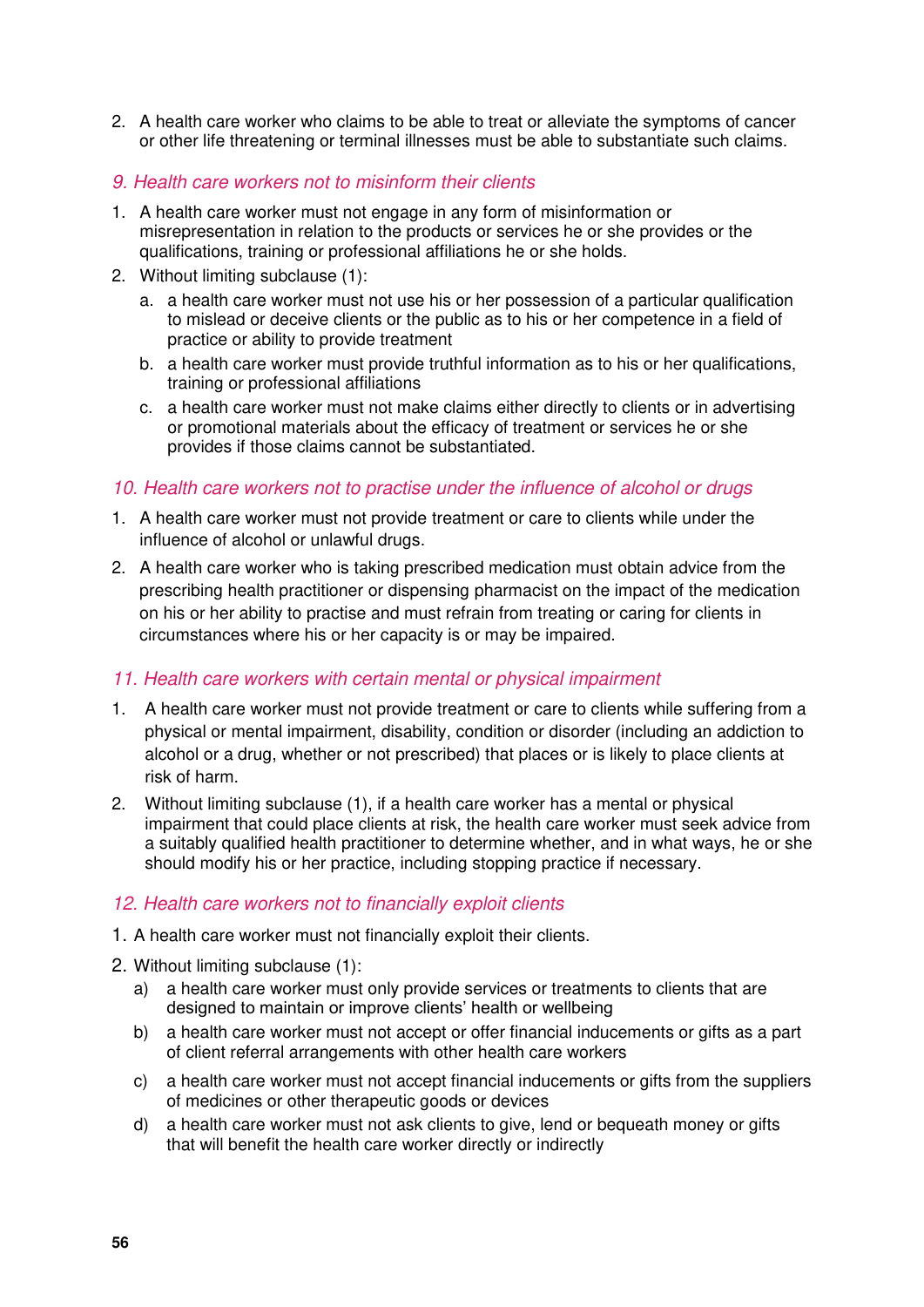## *13. Health care workers not to engage in sexual misconduct*

- 1. A health care worker must not engage in behaviour of a sexual or close personal nature with a client.
- 2. A health care worker must not engage in a sexual or other close personal, physical or emotional relationship with a client.
- 3. Before engaging in a sexual or other close personal, physical or emotional relationship with a former client, a health care worker should ensure that a reasonable period of time has elapsed since the conclusion of the therapeutic relationship.

## *14. Health care workers to comply with relevant privacy laws*

A health care worker must comply with the relevant privacy laws that apply to clients' health information, including the *Privacy Act 1988* (Cth) and the [insert name of relevant state or territory legislation]

## *15. Health care workers to keep appropriate records*

- 1. A health care worker must maintain accurate, legible and up-to-date clinical records for each client consultation and ensure that these are held securely and not subject to unauthorised access.
- 2. A health care worker must take necessary steps to facilitate clients' access to information contained in their health records if requested.
- 3. A health care worker must facilitate the transfer of a client's health record in a timely manner when requested to do so by the client or their legal representative.

#### *16. Health care workers to be covered by appropriate insurance*

A health care worker must ensure that appropriate indemnity insurance arrangements are in place in relation to his or her practice.

#### *17. Health care workers to display code and other information*

- 1. A health care worker must display a copy of each of the following documents at all premises where the health care worker carries on his or her practice:
	- a) a copy of this Code of Conduct
	- b) any relevant qualifications that the health care worker possesses
	- c) a document that gives information about the way in which clients may make a complaint to [insert name of state or territory health complaints entity].
- 2. Copies of those documents must be displayed in a position and manner that makes them easily visible to clients entering the relevant premises.
- 3. This clause does not apply to any of the following premises:
	- a) the premises of any entity within the public health system (as defined in the linsert name of relevant state or territory legislation])
	- b) private health facilities (as defined in [insert name of relevant state or territory legislation])
	- c) premises of the [insert name of ambulance service] as defined in ([insert name of relevant state or territory legislation])
	- d) premises of approved aged care service providers (within the meaning of the *[Aged](http://www.comlaw.gov.au/)  [Care Act 1997](http://www.comlaw.gov.au/)* (Cth)).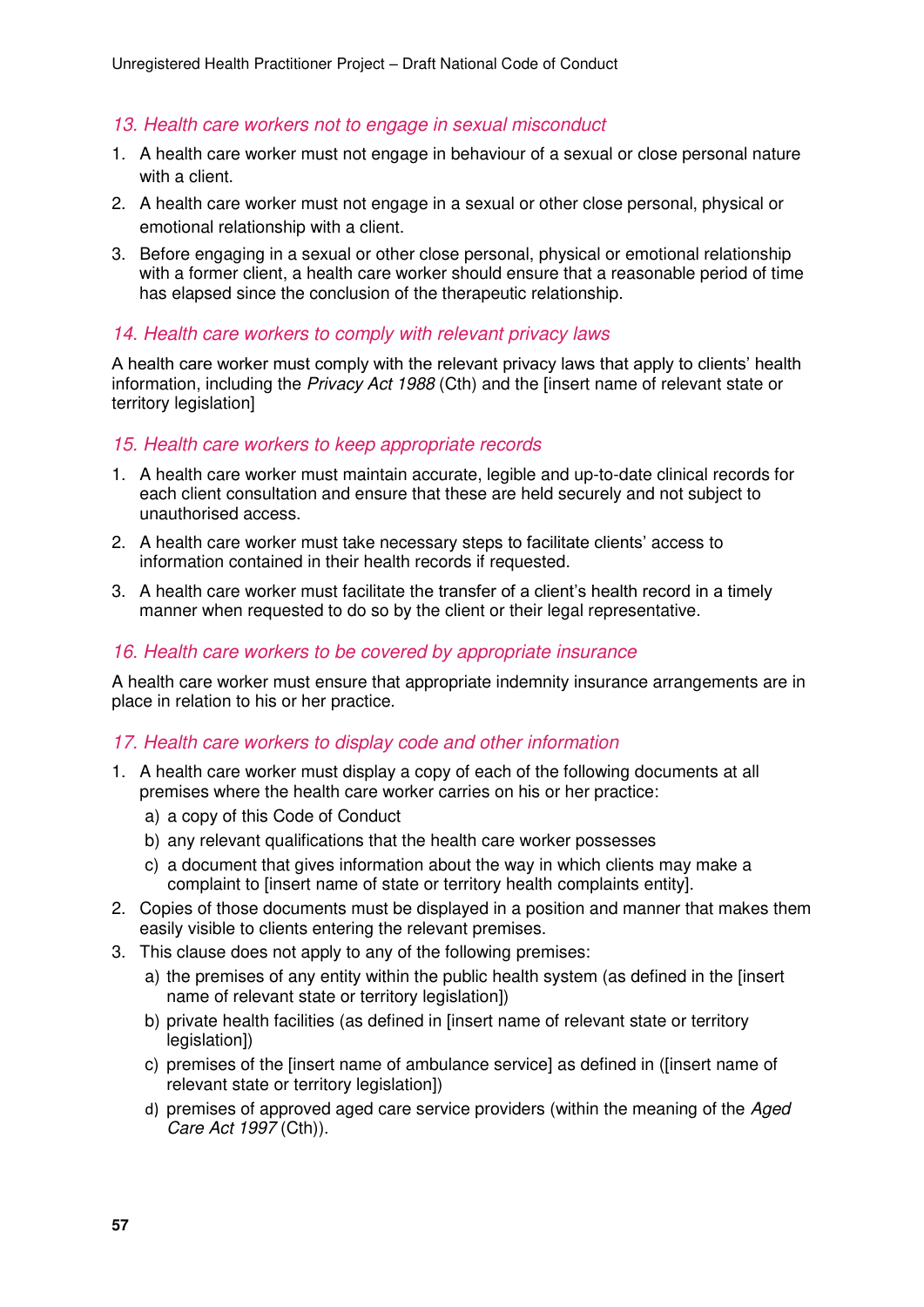|  |  |  | Appendix 2.1 - State and Territory health complaints legislation - comparison of provisions |
|--|--|--|---------------------------------------------------------------------------------------------|
|--|--|--|---------------------------------------------------------------------------------------------|

| <b>Jurisdiction</b>                                                                                                                                                | <b>Commissioner</b>                              | Definition of a health service                                                                                                                                                                                                                                                                                                                                                                                                                                                                                                                                                                                                                                                                                                                                                                                                                                                                                                                                                                                                             | Who can make a complaint                                                                                                                                                                                                                                                             | Matters that may be the subject<br>of a complaint                                                                                                                                                                                                                                                                                                                                                                                                                                                                                                                    | <b>Own motion powers</b>                                                                                                                                                                                                                                                                                |
|--------------------------------------------------------------------------------------------------------------------------------------------------------------------|--------------------------------------------------|--------------------------------------------------------------------------------------------------------------------------------------------------------------------------------------------------------------------------------------------------------------------------------------------------------------------------------------------------------------------------------------------------------------------------------------------------------------------------------------------------------------------------------------------------------------------------------------------------------------------------------------------------------------------------------------------------------------------------------------------------------------------------------------------------------------------------------------------------------------------------------------------------------------------------------------------------------------------------------------------------------------------------------------------|--------------------------------------------------------------------------------------------------------------------------------------------------------------------------------------------------------------------------------------------------------------------------------------|----------------------------------------------------------------------------------------------------------------------------------------------------------------------------------------------------------------------------------------------------------------------------------------------------------------------------------------------------------------------------------------------------------------------------------------------------------------------------------------------------------------------------------------------------------------------|---------------------------------------------------------------------------------------------------------------------------------------------------------------------------------------------------------------------------------------------------------------------------------------------------------|
| <b>ACT</b><br>Human Rights<br><b>Commission Act</b><br>2005<br>Health<br>Professionals<br>Act 2004<br><b>Health Records</b><br>(Privacy and<br>Access) Act<br>1997 | <b>Health Services</b><br>Commissioner           | <b>health service</b> is a service provided<br>in the ACT to someone (the service<br>user) for any of the following<br>purposes:<br>(a) assessing, recording, maintaining<br>or improving the physical, mental or<br>emotional health, comfort or wellbeing<br>of the service<br>user;<br>(b) diagnosing or treating an illness,<br>disability, disorder or condition of the<br>service user.<br>(2) In applying this Act in relation to a<br>health professional who is a veterinary<br>surgeon, a <i>health service</i> is a service<br>provided to an animal (the service<br><b>user</b> ) for any of the purposes<br>mentioned in subsection $(1)$ $(a)$ or $(b)$ .<br>(3) A health service includes-<br>(a) a service provided by a health<br>professional or health practitioner in<br>the professional's capacity as a health<br>professional or health practitioner;<br>and<br>(b) a service provided specifically for<br>carers of people receiving health<br>services or carers of people with<br>physical or mental conditions. | Under the Human Rights<br>Commission Act, when the<br>complaint is a health services<br>complaint - anyone.                                                                                                                                                                          | Health service complaint:<br>The service is not being<br>provided appropriately or is not<br>being provided.<br>The person complaining<br>believes that the provider of<br>the service has acted<br>inconsistently with specified<br>standards:<br>• the health code or health<br>provision principles;<br>• a generally accepted<br>standard of health service<br>delivery expected of<br>providers of the same kind;<br>any standard of practice<br>applying to the provider<br>under the National Law or<br>the or the Health<br>Professionals Act 2004<br>(ACT). | The commission may, on its<br>own initiative, consider an act<br>or service about which a<br>person could make, but has<br>not made, a complaint under<br>this Act; or any other matter<br>related to the commission's<br>functions.                                                                    |
| <b>New South</b><br>Wales<br><b>Health Care</b><br><b>Complaints Act</b><br>1993                                                                                   | <b>Health Care</b><br>Complaints<br>Commissioner | "health service" includes the<br>following services, whether provided<br>as public or private services:<br>(a) medical, hospital, nursing and<br>midwifery services,<br>(b) dental services,<br>(c) mental health services,<br>(d) pharmaceutical services,<br>(e) ambulance services,<br>(f) community health services,                                                                                                                                                                                                                                                                                                                                                                                                                                                                                                                                                                                                                                                                                                                   | A complaint may be made by<br>any person including, in<br>particular, the following:<br>• the client concerned<br>• a parent or quardian of the<br>client concerned<br>• a person chosen by the<br>client concerned as his or<br>her representative for the<br>purpose of making the | The professional conduct of a<br>health practitioner (including<br>any alleged breach by the<br>health practitioner of Division 1<br>or 3 of Part 7 of the <i>Public</i><br>Health Act 2010 or of a code of<br>conduct prescribed under<br>section 100 of that Act).<br>A health service which affects                                                                                                                                                                                                                                                               | The Commissioner may<br>initiate a complaint under if it<br>appears to the Commissioner<br>that the matter that is the<br>subject of the complaint:<br>• raises a significant issue of<br>public health or safety, or<br>• raises a significant<br>question regarding a<br>health service that affects, |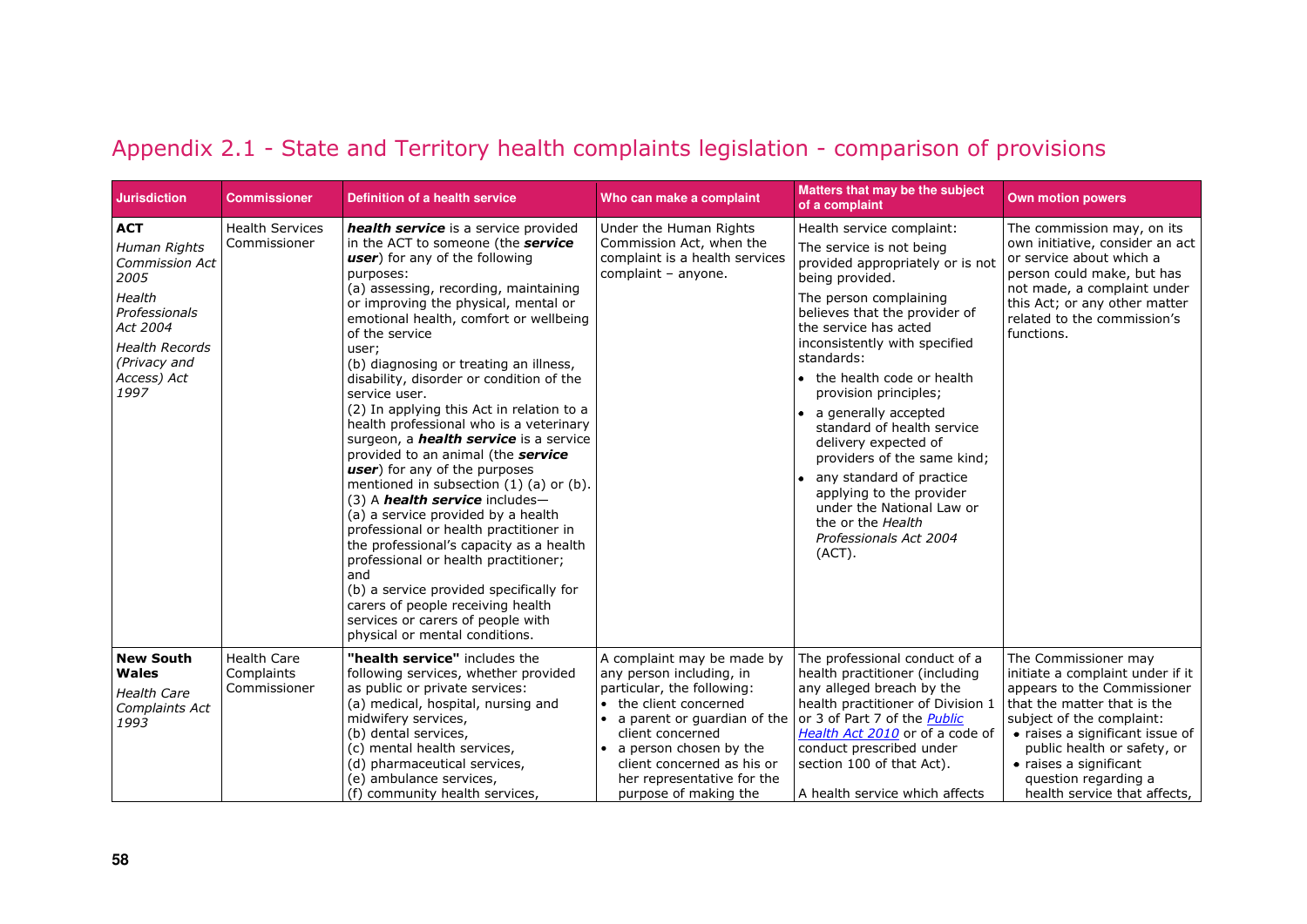| <b>Jurisdiction</b>                                                                                 | <b>Commissioner</b>                                               | Definition of a health service                                                                                                                                                                                                                                                                                                                                                                                                                                                                                                                                                                                                                                                                                                                                                                   | Who can make a complaint                                                                                                                                                                                                                                                                                                                                                                                                                                                                                                | Matters that may be the subject<br>of a complaint                                                                                                                                                                                                                                                                                                                                                                                                                                                        | <b>Own motion powers</b>                                                                                                                                                                                                                                                                                                                                                                                                                                                                                                                                                           |
|-----------------------------------------------------------------------------------------------------|-------------------------------------------------------------------|--------------------------------------------------------------------------------------------------------------------------------------------------------------------------------------------------------------------------------------------------------------------------------------------------------------------------------------------------------------------------------------------------------------------------------------------------------------------------------------------------------------------------------------------------------------------------------------------------------------------------------------------------------------------------------------------------------------------------------------------------------------------------------------------------|-------------------------------------------------------------------------------------------------------------------------------------------------------------------------------------------------------------------------------------------------------------------------------------------------------------------------------------------------------------------------------------------------------------------------------------------------------------------------------------------------------------------------|----------------------------------------------------------------------------------------------------------------------------------------------------------------------------------------------------------------------------------------------------------------------------------------------------------------------------------------------------------------------------------------------------------------------------------------------------------------------------------------------------------|------------------------------------------------------------------------------------------------------------------------------------------------------------------------------------------------------------------------------------------------------------------------------------------------------------------------------------------------------------------------------------------------------------------------------------------------------------------------------------------------------------------------------------------------------------------------------------|
|                                                                                                     |                                                                   | (g) health education services,<br>(h) welfare services necessary to<br>implement any services referred to in<br>paragraphs $(a)-(g)$ ,<br>(i) services provided in connection<br>with Aboriginal and Torres Strait<br>Islander health practices and medical<br>radiation practices,<br>(j) Chinese medicine, chiropractic,<br>occupational therapy, optometry,<br>osteopathy, physiotherapy, podiatry<br>and psychology services,<br>(j1) optical dispensing, dietitian,<br>massage therapy, naturopathy,<br>acupuncture, speech therapy,<br>audiology and audiometry services,<br>(k) services provided in other<br>alternative health care fields,<br>(k1) forensic pathology services,<br>(I) a service prescribed by the<br>regulations as a health service for the<br>purposes of this Act. | complaint<br>a health service provider<br>a member of Parliament<br>$\bullet$<br>the Director-General<br>• the Minister.                                                                                                                                                                                                                                                                                                                                                                                                | the clinical management or<br>care of an individual client.                                                                                                                                                                                                                                                                                                                                                                                                                                              | or is likely to affect, the<br>clinical management or<br>care of an individual client,<br>or<br>• if substantiated, would<br>provide grounds for<br>disciplinary action against<br>a health practitioner, or be<br>found to involve gross<br>negligence on the part of a<br>health practitioner, or<br>result in the health<br>practitioner being found<br>guilty of an offence under<br>the Public Health Act 2010                                                                                                                                                                |
| <b>Northern</b><br><b>Territory</b><br>Health and<br>Community<br><b>Services</b><br>Complaints Act | Health and<br>Community<br>Services<br>Complaints<br>Commissioner | <b>health service</b> means a service<br>provided or to be provided in the<br>Territory for, or purportedly for, the<br>benefit of the health of a person and<br>includes:<br>(a) a service specified by the<br>Regulations as being a health service;<br>and<br>(b) an administrative service directly<br>related to a health service; but does<br>not include a service specified by the<br>Regulations as not being a health<br>service.                                                                                                                                                                                                                                                                                                                                                      | A user of a health or<br>community service or in some<br>cases, their representative.<br>The Minister or the Chief<br>Executive of the agency<br>responsible for the<br>administration of the Public<br>and Environmental Health<br>Act.<br>In some cases, a person the<br>Commissioner is satisfied has<br>sufficient interest in the<br>subject matter of the<br>complaint.<br>A health or community<br>service provider.<br>Any other person, or any<br>body, that, in the opinion of<br>the Commissioner, should be | That a provider acted<br>unreasonably:<br>• in providing a health service<br>or community service or<br>• by not providing a health<br>service or community<br>service, or<br>• in the manner of providing a<br>health service or community<br>service;<br>• by denying or restricting a<br>user access to his or her<br>records;<br>• not making available to a<br>user information about the<br>user's condition that the<br>provider was able to make<br>available;<br>• in disclosing information in | The Commissioner may<br>investigate a complaint if it is<br>referred by the Minister or<br>the Legislative Assembly.<br>The Minister or Legislative<br>Assembly may refer to the<br>Commissioner any matter<br>relating to a health service or<br>community service.<br>The Commissioner may, as he<br>or she thinks fit, investigate<br>an issue or question arising<br>from a complaint or a group<br>of complaints if it appears to<br>the Commissioner:<br>• to be a significant issue of<br>public health or safety or<br>public interest; or<br>to be a significant question |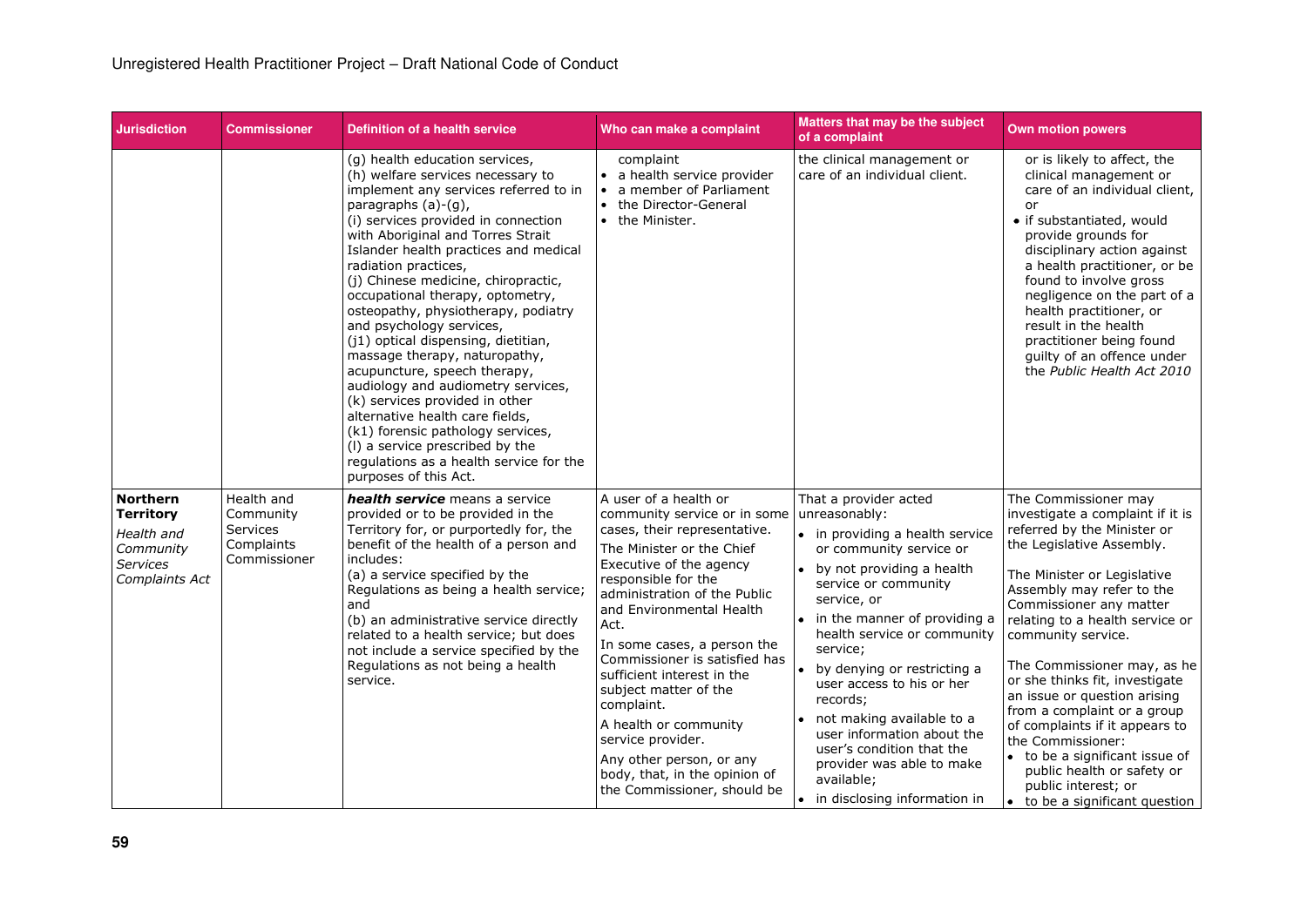| <b>Jurisdiction</b>                           | <b>Commissioner</b> | Definition of a health service                                                                                                                                                                                                                                                                                                                                                                                                                                                                                                                                                                                                                                | Who can make a complaint                                                                                                                                                                                                                                                                                                                                                                  | Matters that may be the subject<br>of a complaint                                                                                                                                                                                                                                                                                                                                                                                                                                                                                                                                                                                                                                             | <b>Own motion powers</b>                                                                                                                                                                                                                                                                                                                                 |
|-----------------------------------------------|---------------------|---------------------------------------------------------------------------------------------------------------------------------------------------------------------------------------------------------------------------------------------------------------------------------------------------------------------------------------------------------------------------------------------------------------------------------------------------------------------------------------------------------------------------------------------------------------------------------------------------------------------------------------------------------------|-------------------------------------------------------------------------------------------------------------------------------------------------------------------------------------------------------------------------------------------------------------------------------------------------------------------------------------------------------------------------------------------|-----------------------------------------------------------------------------------------------------------------------------------------------------------------------------------------------------------------------------------------------------------------------------------------------------------------------------------------------------------------------------------------------------------------------------------------------------------------------------------------------------------------------------------------------------------------------------------------------------------------------------------------------------------------------------------------------|----------------------------------------------------------------------------------------------------------------------------------------------------------------------------------------------------------------------------------------------------------------------------------------------------------------------------------------------------------|
|                                               |                     |                                                                                                                                                                                                                                                                                                                                                                                                                                                                                                                                                                                                                                                               | able to make a particular<br>complaint in the public<br>interest.                                                                                                                                                                                                                                                                                                                         | relation to a user<br>That the provision of a health<br>service or community service<br>or a part of a health service or<br>community service was not<br>necessary;<br>That a provider or manager<br>acted unreasonably in respect<br>of a complaint made by a user<br>about the provider's action not<br>taking, or causing to be taken,<br>proper action in relation to the<br>complaint; or not properly<br>investigating the complaint or<br>causing it to be properly<br>investigated.<br>That a provider acted in<br>disregard of, or in a manner<br>inconsistent with the Code,<br>Regulations etc.<br>That an applicable organisation<br>failed to comply with the Carers<br>Charter. | as to the practice and<br>procedures of a provider.                                                                                                                                                                                                                                                                                                      |
| Queensland<br>Health<br>Ombudsman<br>Act 2013 | Health<br>Ombudsman | $(1)$ A <b>health service</b> is a service that<br>is, or purports to be, a service for<br>maintaining, improving, restoring or<br>managing people's health and<br>wellbeing.<br>(2) A health service may be provided<br>to a person at any place including a<br>hospital, residential care facility,<br>community health facility or home.<br>(3) A health service includes a support<br>service for a service mentioned in<br>subsection (1).<br>(4) Also, without limiting subsection<br>$(1)$ , a health service includes-<br>(a) a service dealing with public<br>health, including a program or activity<br>$for-$<br>(i) the prevention and control of | Any person may make a<br>health service complaint.<br>For example:<br>• an individual to whom a<br>health service is provided<br>a parent, guardian or other<br>$\bullet$<br>representative of an<br>individual to whom<br>a health service is<br>provided<br>a health practitioner with<br>$\bullet$<br>concerns about the health,<br>conduct or performance of<br>another practitioner. | A health service or other<br>service provided by a health<br>service provider.<br>For example:<br>• the health, conduct or<br>performance of a health<br>practitioner while providing a<br>health service<br>• the treatment or care<br>provided to an individual by<br>a health service organisation<br>or employee of a health<br>service organisation<br>the adequacy of a response<br>by a health service provider<br>to a complaint made to the<br>provider about a particular<br>service provided by an                                                                                                                                                                                 | The health ombudsman may<br>carry out an investigation of a<br>systemic issue relating to the<br>provision of a health service,<br>including an issue affecting<br>the quality of a health<br>service; or another matter, if<br>the health ombudsman<br>considers an investigation of<br>the matter is relevant to<br>achieving an object of the<br>Act. |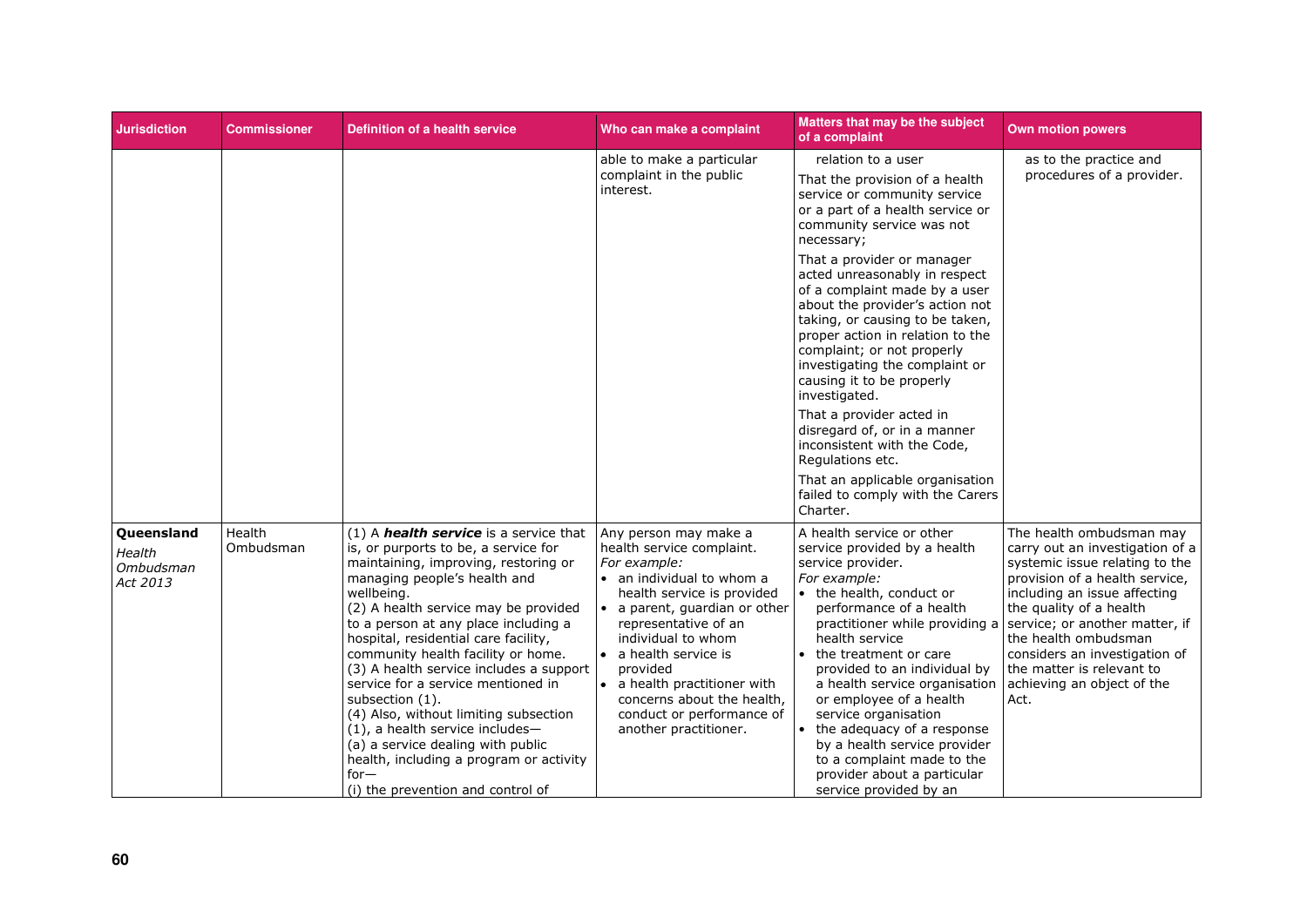| <b>Jurisdiction</b>                                                                        | <b>Commissioner</b>                                               | Definition of a health service                                                                                                                                                                                                                                                                                                                                                                                                                                                                                                                                                                                                                                                                                                                                                                                                                                                                                                                                                          | Who can make a complaint                                                                                                                                                                                                                                                                                                                                                                                                                                      | Matters that may be the subject<br>of a complaint                                                                                                                                                                                                                                                                                                                                                                                                                                                                                                                                                                                                                                                                                                                | <b>Own motion powers</b>                                                                                                                                                                                                                                                                                                                                                                                                                                                                                                                       |
|--------------------------------------------------------------------------------------------|-------------------------------------------------------------------|-----------------------------------------------------------------------------------------------------------------------------------------------------------------------------------------------------------------------------------------------------------------------------------------------------------------------------------------------------------------------------------------------------------------------------------------------------------------------------------------------------------------------------------------------------------------------------------------------------------------------------------------------------------------------------------------------------------------------------------------------------------------------------------------------------------------------------------------------------------------------------------------------------------------------------------------------------------------------------------------|---------------------------------------------------------------------------------------------------------------------------------------------------------------------------------------------------------------------------------------------------------------------------------------------------------------------------------------------------------------------------------------------------------------------------------------------------------------|------------------------------------------------------------------------------------------------------------------------------------------------------------------------------------------------------------------------------------------------------------------------------------------------------------------------------------------------------------------------------------------------------------------------------------------------------------------------------------------------------------------------------------------------------------------------------------------------------------------------------------------------------------------------------------------------------------------------------------------------------------------|------------------------------------------------------------------------------------------------------------------------------------------------------------------------------------------------------------------------------------------------------------------------------------------------------------------------------------------------------------------------------------------------------------------------------------------------------------------------------------------------------------------------------------------------|
|                                                                                            |                                                                   | disease or sickness;<br>or<br>(ii) the prevention of injury; or<br>(iii) the protection and promotion of<br>health; and<br>Example of health service mentioned<br>in paragraph $(a)$ - a cancer screening<br>program<br>(b) a service providing alternative or<br>complementary medicine; and<br>(c) a service prescribed under a<br>regulation to be a health service.<br>(5) A health service does not include a<br>service prescribed under a regulation<br>not to be a health service.                                                                                                                                                                                                                                                                                                                                                                                                                                                                                              |                                                                                                                                                                                                                                                                                                                                                                                                                                                               | employee of the provider<br>• the level of compliance by a<br>health service provider with<br>accepted standards of<br>professional conduct, having<br>regard to any relevant<br>prescribed conduct<br>documents                                                                                                                                                                                                                                                                                                                                                                                                                                                                                                                                                 |                                                                                                                                                                                                                                                                                                                                                                                                                                                                                                                                                |
| South<br>Australia<br>Health and<br>Community<br><b>Services</b><br>Complaints<br>Act 2004 | Health and<br>Community<br>Services<br>Complaints<br>Commissioner | <b>health service</b> means-<br>(a) a service designed to benefit or<br>promote human health; or<br>(b) a service provided in association<br>with the use of premises for the care,<br>treatment or accommodation of<br>persons who are aged or who have a<br>physical disability or mental<br>dysfunction; or<br>(c) a diagnostic or screening service;<br>or<br>(d) an ambulance service; or<br>(e) a service to treat or prevent<br>illness, injury, disease or disability; or<br>(f) a service provided by a health<br>professional; or<br>(g) a service involving the provision<br>of information relating to the<br>promotion or provision of health care<br>or health education; or<br>(h) a service of a class included<br>within the ambit of this definition by<br>the regulations; or<br>(i) a social, welfare, recreational or<br>leisure service if provided as part of a<br>service referred to in a preceding<br>paragraph; or<br>(j) an administration service directly | A user of a health or<br>community service or in<br>some cases, their<br>representative.<br>An MP or the Minister or the<br>Chief Executive of the<br>Department.<br>In some cases, a person<br>approved by the<br>Commissioner.<br>In some cases, a health or<br>community service provider<br>Any other person, or any<br>body, that, in the opinion of<br>the Commissioner, should be<br>able to make a particular<br>complaint in the public<br>interest. | That a health or community<br>service provider:<br>Has acted unreasonably:<br>by not providing a health or<br>community service;<br>in the manner of providing a<br>health or community<br>service;<br>• denying or restricting a<br>user's access to records<br>relating to the user;<br>in not making available to a<br>$\bullet$<br>health or community service<br>user information about the<br>user's condition that the<br>health service provider was<br>able to make available;<br>in disclosing information in<br>relation to a health or<br>community service user to a<br>third person;<br>by failing to provide a health<br>or community service user<br>with sufficient information or<br>a reasonable opportunity to<br>make an informed decision; | The Commissioner may<br>investigate-<br>• any matter specified in a<br>written direction given by<br>the Minister<br>• an issue or question<br>arising from a complaint if<br>it appears to the<br>Commissioner to be a<br>significant issue of public<br>safety, interest or<br>importance or to be a<br>significant question as to<br>the practice of a health or<br>community service<br>provider<br>· on his or her own motion,<br>any other matter relating<br>to the provision of health<br>or community services in<br>South Australia. |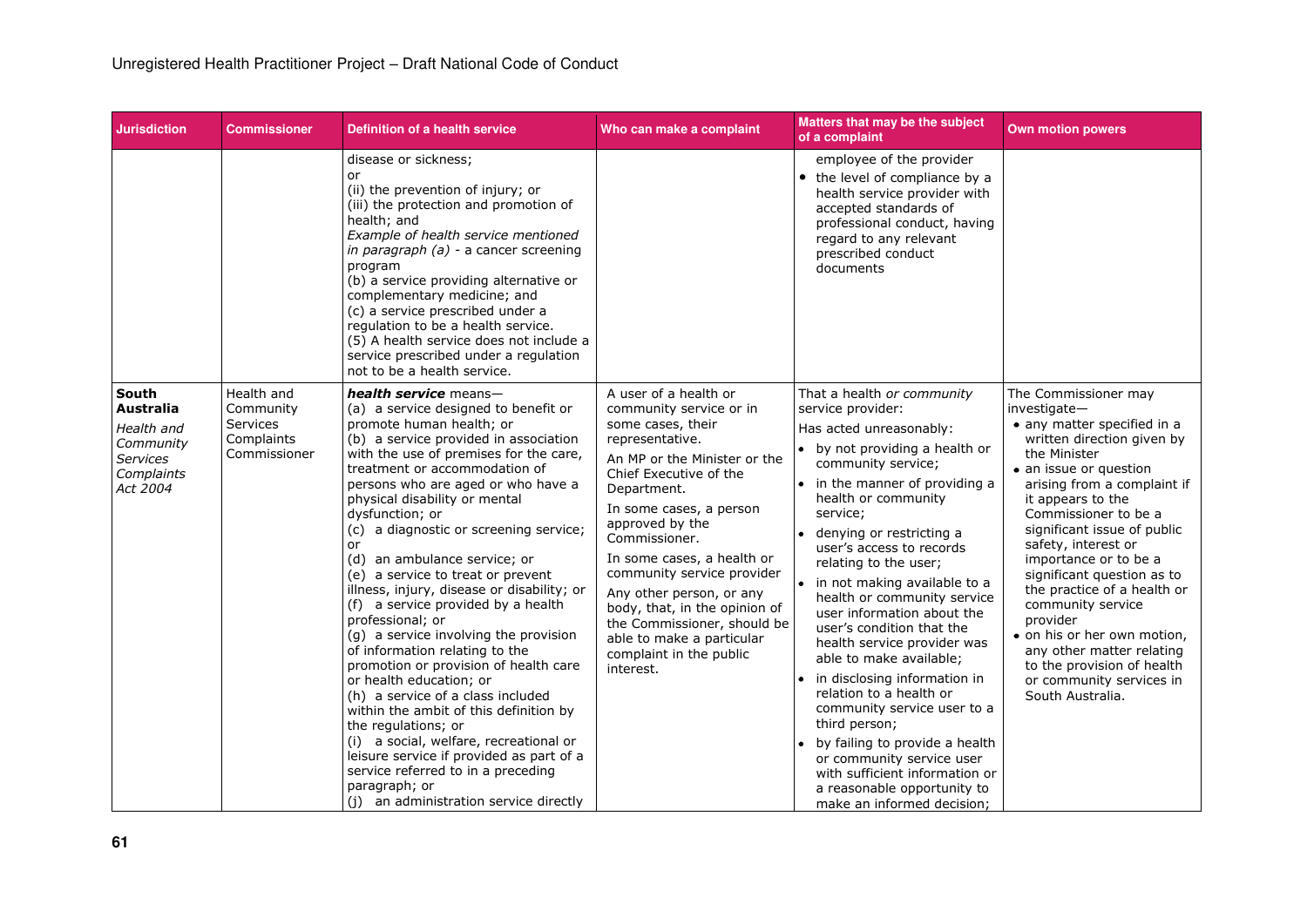| <b>Jurisdiction</b>                          | <b>Commissioner</b>                  | Definition of a health service                                                                                                                                                                                                                                                                                                                                                                                                                                                                                                                                                                                                                                                                      | Who can make a complaint                                                                                                                                                                                                                           | Matters that may be the subject<br>of a complaint                                                                                                                                                                                                                                                                                                                                                                                                                                                                                                                                                                                                                                                                                                                                                                                                                                                                                                                   | <b>Own motion powers</b>                                                                                                                                                                               |
|----------------------------------------------|--------------------------------------|-----------------------------------------------------------------------------------------------------------------------------------------------------------------------------------------------------------------------------------------------------------------------------------------------------------------------------------------------------------------------------------------------------------------------------------------------------------------------------------------------------------------------------------------------------------------------------------------------------------------------------------------------------------------------------------------------------|----------------------------------------------------------------------------------------------------------------------------------------------------------------------------------------------------------------------------------------------------|---------------------------------------------------------------------------------------------------------------------------------------------------------------------------------------------------------------------------------------------------------------------------------------------------------------------------------------------------------------------------------------------------------------------------------------------------------------------------------------------------------------------------------------------------------------------------------------------------------------------------------------------------------------------------------------------------------------------------------------------------------------------------------------------------------------------------------------------------------------------------------------------------------------------------------------------------------------------|--------------------------------------------------------------------------------------------------------------------------------------------------------------------------------------------------------|
|                                              |                                      | related to a service referred to in a<br>preceding paragraph,<br>but does not include-<br>(k) the process of writing, or the<br>content of, a health status report;<br>(I) a service of a class excluded from<br>the ambit of this definition by the<br>requlations;<br>The following are examples of health<br>services:<br>• a service provided at a hospital,<br>health institution or aged care<br>facility;<br>• a medical, dental, pharmaceutical,<br>mental health, community health or<br>environmental health service;<br>• a laboratory service;<br>a laundry, dry cleaning, catering or<br>other support service provided in a<br>hospital, health institution or aged<br>care facility. |                                                                                                                                                                                                                                                    | or otherwise provided<br>inadequate information<br>about treatment, prognosis,<br>further advice and education<br>etc.<br>by not taking proper action<br>in relation to a complaint<br>made to him or her by the<br>user about a provider's<br>action of a kind referred to<br>in this section;<br>Has provided all or part of a<br>health or community service<br>that was not necessary or was<br>inappropriate.<br>Has failed to exercise due skill.<br>Has failed to treat a health or<br>community service user in an<br>appropriate professional<br>manner.<br>Has failed to respect a health<br>or community service user's<br>privacy or dignity.<br>Has acted in any other manner<br>that is inconsistent with the<br>Charter of Health and<br><b>Community Services Rights;</b><br>Has acted in any other manner<br>that did not conform with the<br>generally accepted standard of<br>service delivery expected of a<br>provider of the kind of service. |                                                                                                                                                                                                        |
| Tasmania<br>Health<br>Complaints Act<br>1995 | Health<br>Complaints<br>Commissioner | <b>health service</b> means -<br>(a) a service provided to a person for,<br>or purportedly for, the benefit of<br>human health -<br>(i) including services specified in Part<br>1 of Schedule 1; but<br>(ii) excluding services specified in Part<br>2 of Schedule 1; or<br>(b) an administrative service directly                                                                                                                                                                                                                                                                                                                                                                                  | A user of a health or<br>community service or in some $ $ as acted unreasonably:<br>cases, their representative.<br>A minister, the Health<br>Minister or the Secretary of<br>the Health Department.<br>In some cases, a person<br>approved by the | That a health service provider:<br>• by not providing or health<br>service;<br>• in the manner of providing a<br>health service;<br>• by denying or restricting                                                                                                                                                                                                                                                                                                                                                                                                                                                                                                                                                                                                                                                                                                                                                                                                     | The Commissioner may<br>investigate<br>• any matter specified in a<br>written direction given by<br>the Health Minister;<br>• an issue or question<br>arising from a complaint if<br>it appears to the |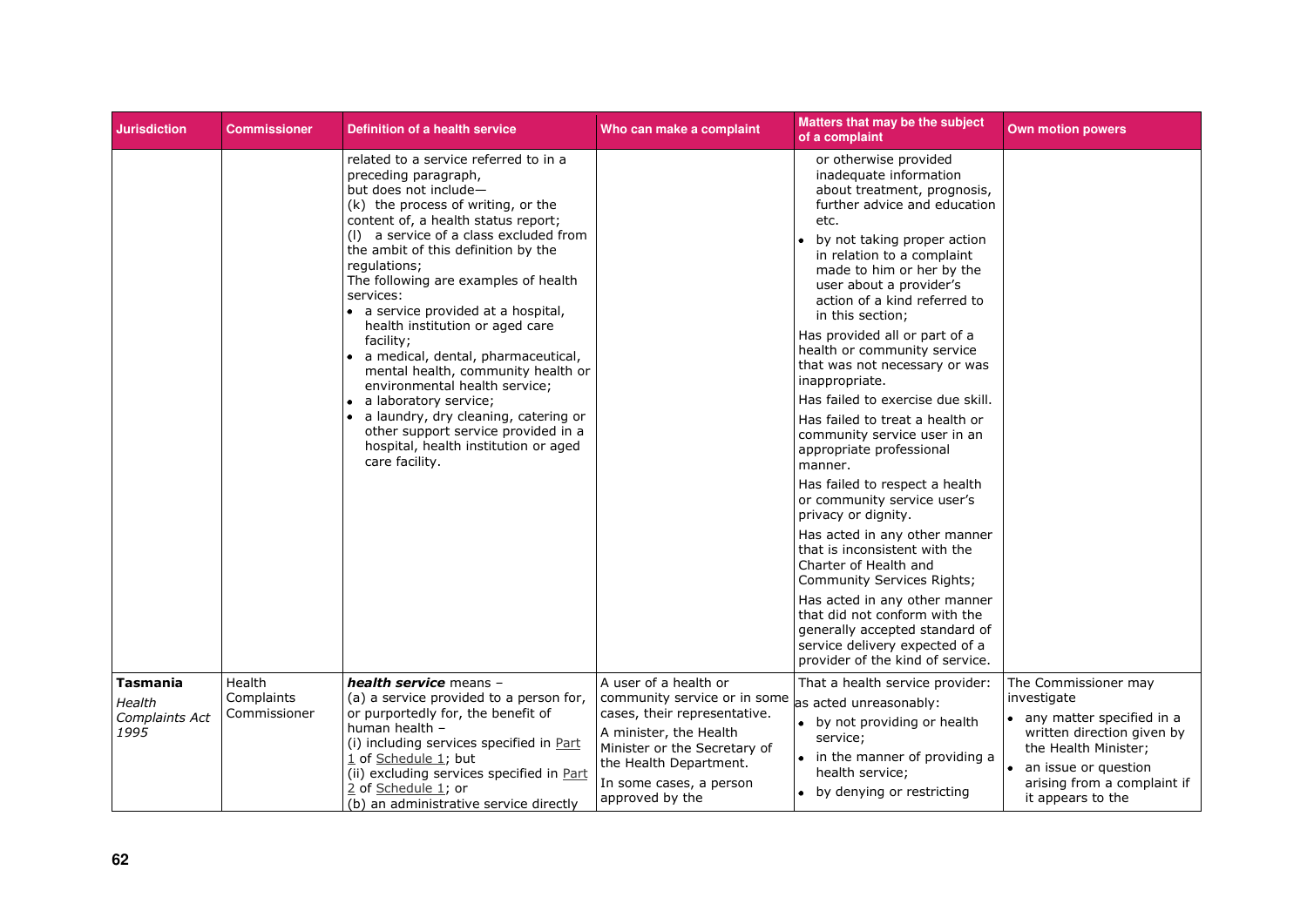| <b>Jurisdiction</b> | <b>Commissioner</b> | Definition of a health service                                                                                                                                                                                                                                                                                                                                                                                                                                                                                                                                                                                                                                                                                                                                                                                                                                                                                                                                                                                                                                                                                                                                                                                                                                                                                                                                                                                                                                                                                                                                       | Who can make a complaint                                                                                                                                                                             | Matters that may be the subject<br>of a complaint                                                                                                                                                                                                                                                                                                                                                                                                                                                                                                                                                                                                                                                                                                                                                      | <b>Own motion powers</b>                                                                                                                                                                                                                                                                    |
|---------------------|---------------------|----------------------------------------------------------------------------------------------------------------------------------------------------------------------------------------------------------------------------------------------------------------------------------------------------------------------------------------------------------------------------------------------------------------------------------------------------------------------------------------------------------------------------------------------------------------------------------------------------------------------------------------------------------------------------------------------------------------------------------------------------------------------------------------------------------------------------------------------------------------------------------------------------------------------------------------------------------------------------------------------------------------------------------------------------------------------------------------------------------------------------------------------------------------------------------------------------------------------------------------------------------------------------------------------------------------------------------------------------------------------------------------------------------------------------------------------------------------------------------------------------------------------------------------------------------------------|------------------------------------------------------------------------------------------------------------------------------------------------------------------------------------------------------|--------------------------------------------------------------------------------------------------------------------------------------------------------------------------------------------------------------------------------------------------------------------------------------------------------------------------------------------------------------------------------------------------------------------------------------------------------------------------------------------------------------------------------------------------------------------------------------------------------------------------------------------------------------------------------------------------------------------------------------------------------------------------------------------------------|---------------------------------------------------------------------------------------------------------------------------------------------------------------------------------------------------------------------------------------------------------------------------------------------|
|                     |                     | related to a health service specified in<br>paragraph (a);<br>PART 1 - Services that are health<br>services<br>1. A service provided at a hospital,<br>health institution or nursing home.<br>2. A medical, dental, pharmaceutical,<br>mental health, community health,<br>environmental health or specialized<br>health service or a service related to<br>such a service.<br>3. A service provided for the care,<br>treatment or accommodation of<br>persons who are aged or have a<br>physical disability or mental<br>dysfunction.<br>4. A laboratory service provided in<br>support of a health service.<br>5. A laundry, dry cleaning, catering or<br>other support service provided to a<br>hospital, health institution, nursing<br>home or premises for the care,<br>treatment or accommodation of<br>persons who are aged or have a<br>physical disability or mental<br>dysfunction, if the service affects the<br>care or treatment of a patient or a<br>resident.<br>6. A social work, welfare, recreational<br>or leisure service, if provided as part<br>of a health service.<br>7. An ambulance service.<br>8. Any other service provided by a<br>provider for, or purportedly for, the<br>care or treatment of another person.<br>9. A service provided by an<br>audiologist, audiometrist, optical<br>dispenser, dietitian, prosthetist, dental<br>prosthetist, psychotherapist, medical<br>radiation science professional,<br>podiatrist, therapeutic counsellor or<br>any other service of a professional or<br>technical nature provided for, or | Commissioner.<br>In some cases, a health<br>service provider.<br>Any other person, or any<br>body, that, in the opinion of<br>the Commissioner, should be<br>able to make a particular<br>complaint. | access to records relating to<br>the user or other information<br>about the user's condition;<br>or<br>• in disclosing information in<br>relation to a health service<br>user;<br>• by not taking proper action<br>in relation to a complaint.<br>Provided a health service or of<br>part of a health service was not<br>necessary;<br>Failed to exercise due skill;<br>Failed to treat a user in an<br>appropriate professional<br>manner or user's privacy or<br>dignity;<br>Failed to provide user with<br>sufficient information or a<br>reasonable opportunity to make<br>an informed decision; or<br>otherwise provided inadequate<br>information about treatment,<br>prognosis, further advice and<br>education etc.<br>Acted in any other manner that<br>was inconsistent with the<br>Charter. | Commissioner to be a<br>significant issue of public<br>safety or public interest; or<br>to be a significant question<br>as to the practice of a<br>health service provider<br>on his or her own motion,<br>any other matter relating<br>to the provision of health<br>services in Tasmania. |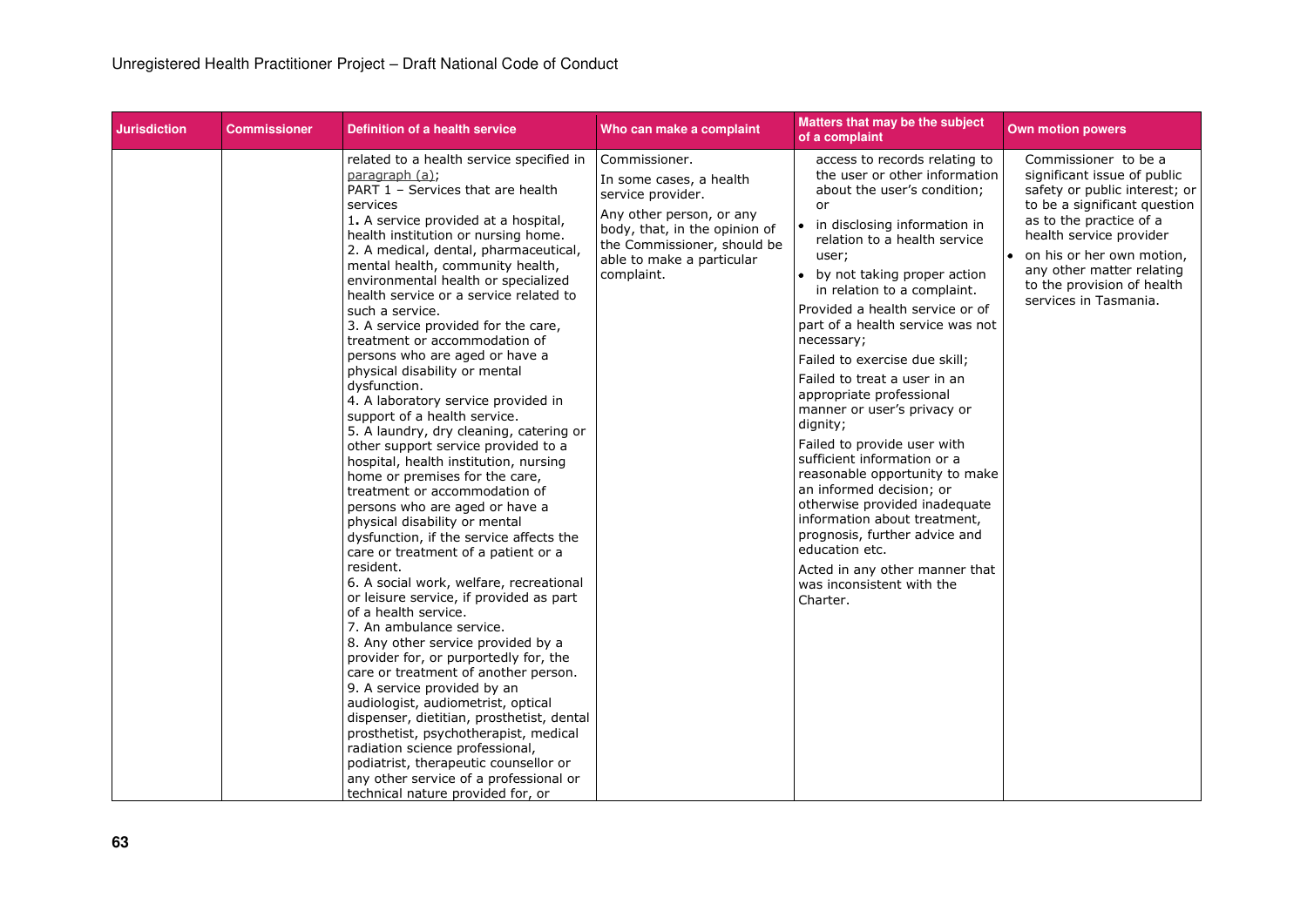| <b>Jurisdiction</b>                                                                                                 | <b>Commissioner</b>                    | Definition of a health service                                                                                                                                                                                                                                                                                                                                                                                                                                                                                                                                                                                                                                                                                                                                                                                                                                 | Who can make a complaint                                                                                                                                                                                                                                                                                                                    | Matters that may be the subject<br>of a complaint                                                                                                                                                                                                                                                                                                                                                                                  | <b>Own motion powers</b> |
|---------------------------------------------------------------------------------------------------------------------|----------------------------------------|----------------------------------------------------------------------------------------------------------------------------------------------------------------------------------------------------------------------------------------------------------------------------------------------------------------------------------------------------------------------------------------------------------------------------------------------------------------------------------------------------------------------------------------------------------------------------------------------------------------------------------------------------------------------------------------------------------------------------------------------------------------------------------------------------------------------------------------------------------------|---------------------------------------------------------------------------------------------------------------------------------------------------------------------------------------------------------------------------------------------------------------------------------------------------------------------------------------------|------------------------------------------------------------------------------------------------------------------------------------------------------------------------------------------------------------------------------------------------------------------------------------------------------------------------------------------------------------------------------------------------------------------------------------|--------------------------|
|                                                                                                                     |                                        | purportedly for, the care or treatment<br>of another person or in support of a<br>health service.<br>10. A service provided by a<br>practitioner of massage, naturopathy<br>or acupuncture or in another natural<br>or alternative health care or diagnostic<br>field.<br>11. The provision of information<br>relating to the promotion or provision<br>of health care or to health education.<br>11A. A service provided at a hospital<br>or health institution for the temporary<br>storage of human remains as defined<br>in the Burial and Cremation Act 2002.<br>12. Any other service provided by a<br>person registered by a registration<br>board.<br>PART 2 - Services that are not Health<br><b>Services</b><br>The provision of an opinion or the<br>making of a decision for the purposes<br>of a claim under the Workers<br>Compensation Act 1988 |                                                                                                                                                                                                                                                                                                                                             |                                                                                                                                                                                                                                                                                                                                                                                                                                    |                          |
| Victoria<br><b>Health Services</b><br>(Conciliation<br>and Review)<br>Act 1987<br><b>Health Records</b><br>Act 2001 | <b>Health Services</b><br>Commissioner | health service includes any of the<br>following<br>services-<br>(a) medical, hospital and nursing<br>services;<br>(b) dental services;<br>(c) psychiatric services;<br>(d) pharmaceutical services;<br>(e) ambulance services;<br>(f) community health services;<br>(g) health education services;<br>(h) welfare and social work services<br>necessary to implement any services<br>referred to in paragraphs (a) to $(g)$ ;<br>(ha) therapeutic counselling and<br>psychotherapeutic services;<br>(hb) laundry, cleaning and catering<br>services, where those services affect<br>health care or treatment of a person                                                                                                                                                                                                                                       | A user or their<br>representative.<br>In some cases, a provider<br>may complain on behalf of a<br>user.<br>In some cases, a person with<br>sufficient interest in the<br>matter who is recognised by<br>the Commissioner as a user's<br>representative, when the user<br>has died or is otherwise<br>unable to appoint a<br>representative. | That a provider of a health<br>service (person or body or<br>institution etc) has acted<br>unreasonably:<br>• by providing or not providing<br>a health service for the user:<br>or<br>• in the manner of providing a<br>health service.<br>That a health care institution<br>has acted unreasonably by not<br>properly investigating or not<br>taking proper action in relation<br>to a complaint made to it about<br>a provider. | No own motion powers     |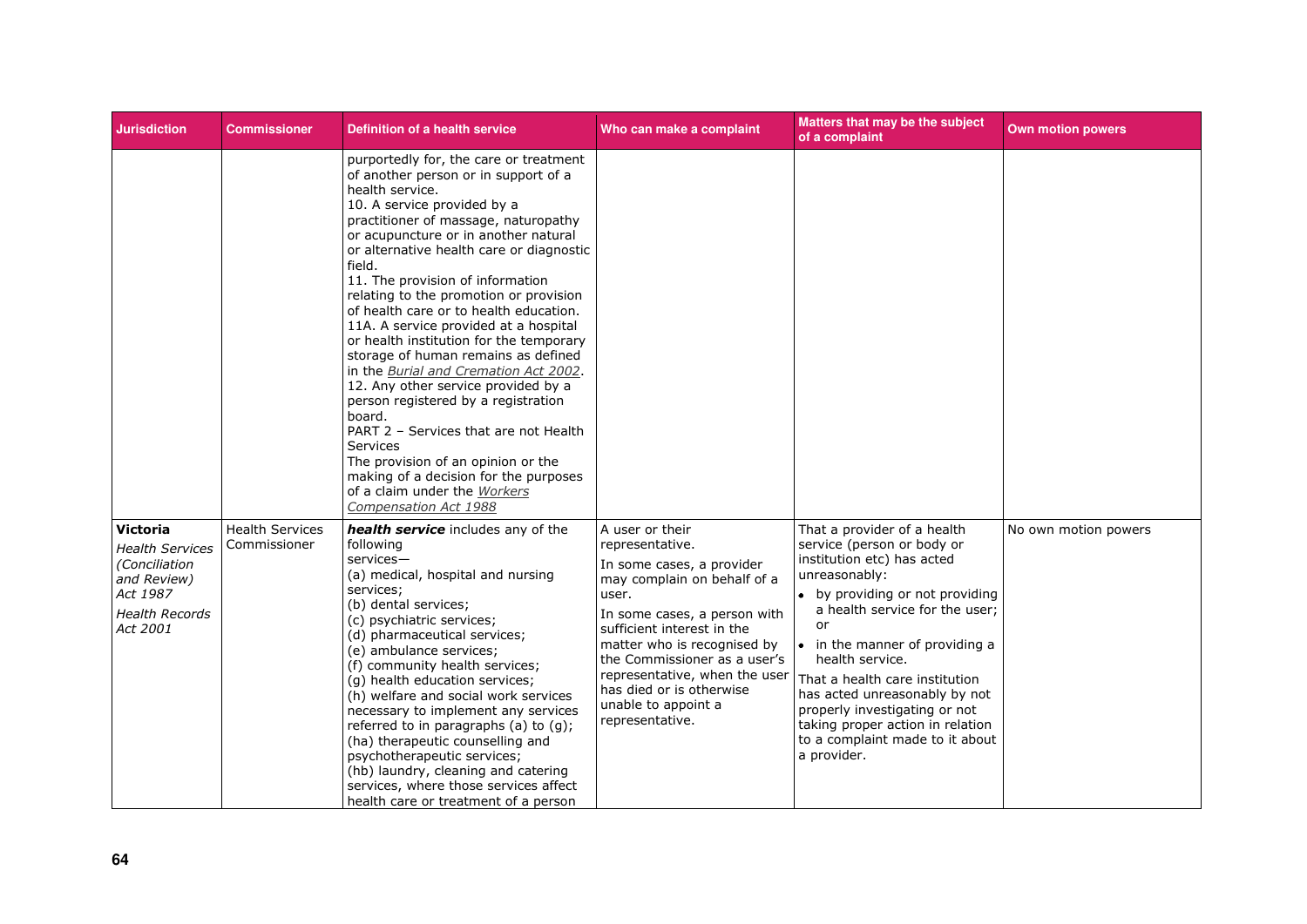| <b>Jurisdiction</b>                                                                        | <b>Commissioner</b>                                                 | Definition of a health service                                                                                                                                                                                                                                                                                                                                                                                                                                                                                                                                                                                                                                                                                                                                                                                                         | Who can make a complaint                                                                              | Matters that may be the subject<br>of a complaint                                                                                                                                                                                                                                                                                                                                                                                                                                                       | <b>Own motion powers</b>                                                                                                                                                                                                             |
|--------------------------------------------------------------------------------------------|---------------------------------------------------------------------|----------------------------------------------------------------------------------------------------------------------------------------------------------------------------------------------------------------------------------------------------------------------------------------------------------------------------------------------------------------------------------------------------------------------------------------------------------------------------------------------------------------------------------------------------------------------------------------------------------------------------------------------------------------------------------------------------------------------------------------------------------------------------------------------------------------------------------------|-------------------------------------------------------------------------------------------------------|---------------------------------------------------------------------------------------------------------------------------------------------------------------------------------------------------------------------------------------------------------------------------------------------------------------------------------------------------------------------------------------------------------------------------------------------------------------------------------------------------------|--------------------------------------------------------------------------------------------------------------------------------------------------------------------------------------------------------------------------------------|
|                                                                                            |                                                                     | using or receiving a service referred to<br>in this definition;<br>(i) services provided by chiropodists,<br>chiropractors, osteopaths, dietitians,<br>optometrists, audiologists,<br>audiometrists, prosthetists,<br>physiotherapists and psychologists;<br>(j) services provided by optical<br>dispensers, masseurs, occupational<br>therapists and speech therapists;<br>(k) services provided by practitioners<br>of naturopathy, acupuncture and in<br>other alternative health care fields;<br>(ka) services provided by Chinese<br>herbal medicine practitioners,<br>acupuncturists and Chinese herbal<br>dispensers;<br>(I) a service prescribed as a health<br>service for the purposes of this Act-<br>and includes any service provided by<br>the Department of Health and the<br>Secretary to the Department of<br>Health. |                                                                                                       |                                                                                                                                                                                                                                                                                                                                                                                                                                                                                                         |                                                                                                                                                                                                                                      |
| Western<br>Australia<br><b>Health Services</b><br>(Conciliation<br>and Review)<br>Act 1995 | Director, Health<br>and Disability<br>Services<br>Complaints Office | health service means any service<br>provided by way of $-$<br>(a) diagnosis or treatment of physical<br>or mental disorder or suspected<br>disorder; and<br>(b) health care, including palliative<br>health care; and<br>(c) a preventive health care<br>programme, including a screening or<br>immunization programme; and<br>(d) medical or epidemiological<br>research, and includes any -<br>(e) ambulance service; and<br>(f) welfare service that is<br>complementary to a health service;<br>and<br>(g) service coming within paragraph<br>(a), (b) or (c) that is provided by a<br>person who advertises or holds<br>himself or herself out as a person who                                                                                                                                                                    | A user, a user's recognised<br>representative or in some<br>cases, a provider of a health<br>service. | A public provider has acted<br>unreasonably in providing not<br>providing a health service for<br>the user;<br>A provider has acted<br>unreasonably in the manner of<br>providing a health service for<br>the user:<br>• by denying or restricting the<br>user's access to records kept<br>by the provider and relating<br>to the user;<br>• in disclosing or using<br>theusers health records or<br>confidential information<br>about the user;<br>A manager has acted<br>unreasonably in respect of a | The Director may investigate<br>a complaint under the<br>direction of the Health<br>Minister if the Minister is of<br>the opinion that the health or<br>welfare of any person may be<br>at risk, or it is in the public<br>interest. |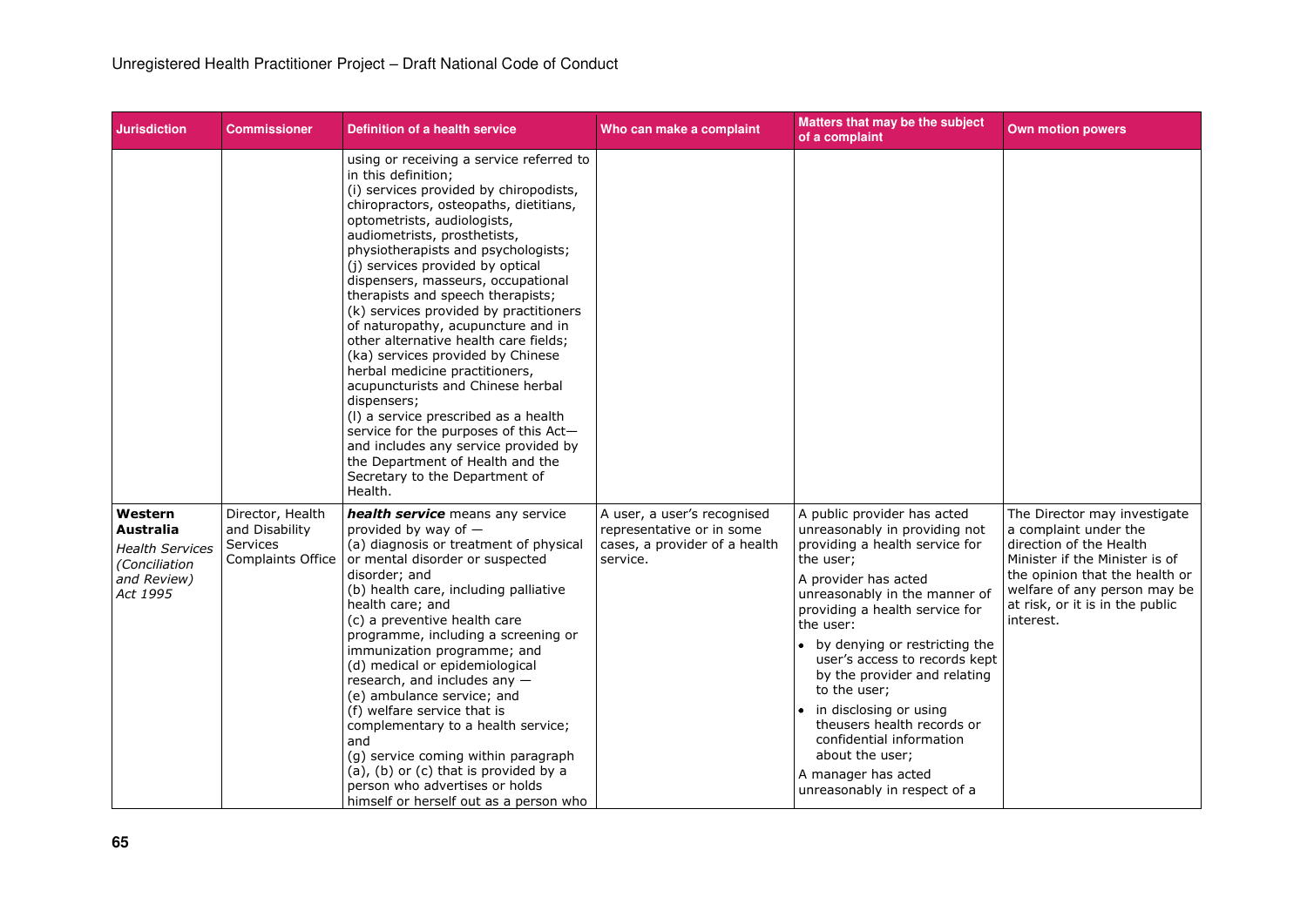| <b>Jurisdiction</b> | <b>Commissioner</b> | Definition of a health service                                                                                        | Who can make a complaint | Matters that may be the subject<br>of a complaint                                                                                                                                                                                                                                          | Own motion powers |
|---------------------|---------------------|-----------------------------------------------------------------------------------------------------------------------|--------------------------|--------------------------------------------------------------------------------------------------------------------------------------------------------------------------------------------------------------------------------------------------------------------------------------------|-------------------|
|                     |                     | provides any health care or treatment;<br>and<br>(h) prescribed service, but does not<br>include an excluded service. |                          | complaint made to an<br>institution by a user about a<br>provider's action which is of a<br>kind mentioned in<br>paragraphs (a) to (e) by not<br>properly investigating the<br>complaint or causing it to be<br>properly investigated; or not<br>taking proper action on the<br>complaint; |                   |
|                     |                     |                                                                                                                       |                          | A provider has acted<br>unreasonably by charging the<br>user an excessive fee; or<br>otherwise acted unreasonably<br>with respect to a fee;                                                                                                                                                |                   |
|                     |                     |                                                                                                                       |                          | A provider that is an applicable<br>organisation as defined in<br>section 4 of the Carers<br>Recognition Act 2004 has failed<br>to comply with the Carers<br>Charter as defined in that<br>section.                                                                                        |                   |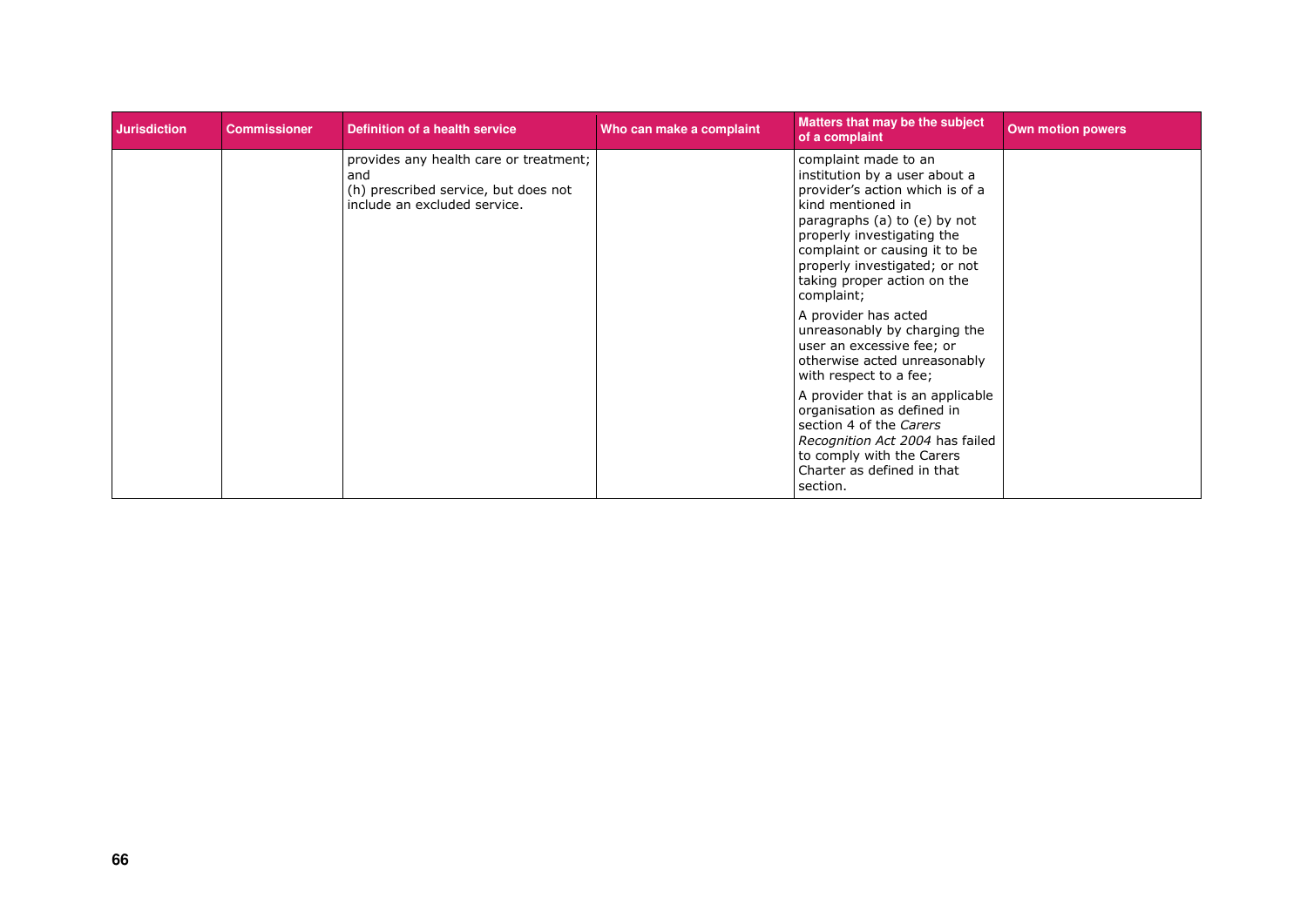# Appendix 2.2 - Comparison of enforcement powers - NSW, SA and Qld

| <b>Jurisdiction</b>                                                       | <b>Interim prohibition</b><br>orders                                                                                                                                                                                                                                                                                                                                                                                                                                                                                                                                                                                                                                                                                                                                                                                                                                                                                                                                                                                                                     | <b>Prohibition orders</b>                                                                                                                                                                                                                                                                                                                                                                                                                                                                                                                                                                                                                                                                                                 | <b>Power to publish</b>                                                                                                                                                                                                                                                                                                                                                                                       | <b>Right of appeal</b>                                                                                                                                                                                                                                                                     | <b>Relevant/prescribed</b><br><b>offences</b>                                                                                                                                                                                                                                       |
|---------------------------------------------------------------------------|----------------------------------------------------------------------------------------------------------------------------------------------------------------------------------------------------------------------------------------------------------------------------------------------------------------------------------------------------------------------------------------------------------------------------------------------------------------------------------------------------------------------------------------------------------------------------------------------------------------------------------------------------------------------------------------------------------------------------------------------------------------------------------------------------------------------------------------------------------------------------------------------------------------------------------------------------------------------------------------------------------------------------------------------------------|---------------------------------------------------------------------------------------------------------------------------------------------------------------------------------------------------------------------------------------------------------------------------------------------------------------------------------------------------------------------------------------------------------------------------------------------------------------------------------------------------------------------------------------------------------------------------------------------------------------------------------------------------------------------------------------------------------------------------|---------------------------------------------------------------------------------------------------------------------------------------------------------------------------------------------------------------------------------------------------------------------------------------------------------------------------------------------------------------------------------------------------------------|--------------------------------------------------------------------------------------------------------------------------------------------------------------------------------------------------------------------------------------------------------------------------------------------|-------------------------------------------------------------------------------------------------------------------------------------------------------------------------------------------------------------------------------------------------------------------------------------|
| <b>New South</b><br>Wales<br><b>Health Care</b><br>Complaints Act<br>1993 | The Commission may,<br>during any investigation of<br>a complaint against an<br>unregistered health<br>practitioner, make an<br>interim prohibition order in<br>respect of the unregistered<br>health practitioner, if it has<br>a reasonable belief that the<br>health practitioner has<br>breached a code of conduct<br>for unregistered health<br>practitioners, and it is of the<br>opinion that the health<br>practitioner poses a serious<br>risk to the health or safety<br>of members of the public,<br>and that an interim<br>prohibition order is<br>necessary to protect the<br>health or safety of members<br>of the public.<br>An interim prohibition order<br>may do one or both of the<br>following:<br>prohibit the health<br>practitioner from<br>providing health services<br>or specified health<br>services<br>place conditions on the<br>provision of health<br>services or specified<br>health services by the<br>health practitioner.<br>An interim prohibition order<br>remains in force for a period<br>of 8 weeks or a shorter | The Commission may issue a<br>prohibition order if, following<br>an investigation, it finds that<br>the health practitioner has<br>breached the Code of<br>Conduct, or has been<br>convicted of a relevant<br>offence, and the<br>Commissioner believes that<br>the health practitioner poses<br>a risk to the health or safety<br>of members of the public.<br>A prohibition order may<br>prohibit the health<br>practitioner from providing<br>health services or specified<br>health services for the period<br>specified in the order, or<br>permanently; or places<br>conditions on the provision of<br>health services or specified<br>health services for the period<br>specified in the order, or<br>permanently. | The Commissioner may issue a<br>public statement identifying<br>and giving warnings or<br>information about the health<br>practitioner and health services<br>provided by the health<br>practitioner. Public statements<br>may be issues after an<br>investigation, even if a<br>prohibition order is not issued.<br>There appears to be no power<br>to publish information on<br>interim prohibition orders. | Appeals may be made to the<br>administrative decisions<br>tribunal about a decision that<br>the practitioner has breached<br>the Code of Conduct, about a<br>public statement or about a<br>prohibition order. Appeals<br>much be made within 28 days<br>of practitioner receiving notice. | 'relevant offence' means:<br>(a) an offence under Part<br>7 of the Public Health Act<br>2010, or<br>(b) an offence under the<br>Fair Trading Act 1987 or<br>the Competition and<br>Consumer Act 2010 of the<br>Commonwealth that<br>relates to the provision of<br>health services. |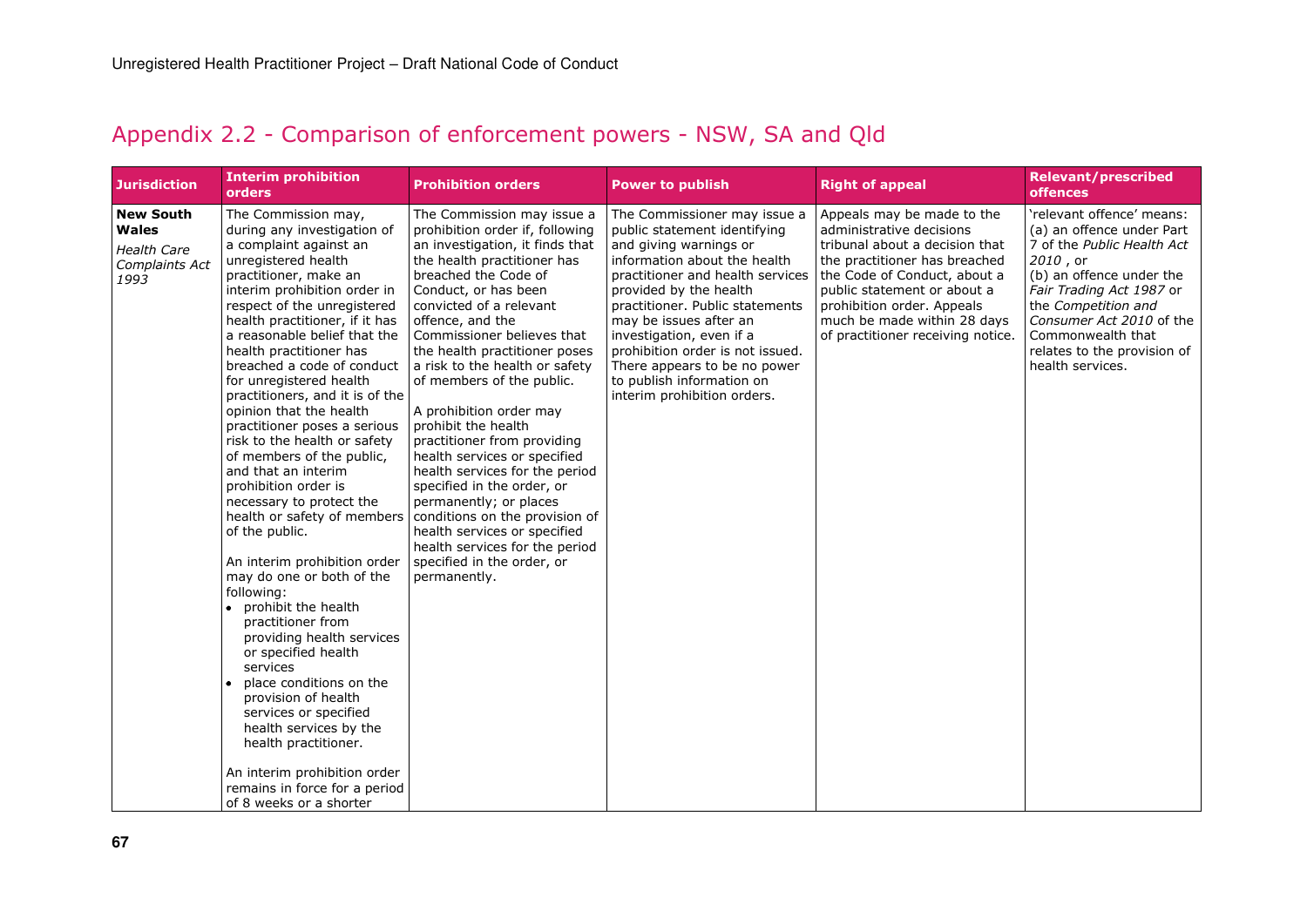| <b>Jurisdiction</b>                           | <b>Interim prohibition</b><br>orders                                                                                                                                                                                                                                                                                                                                                                                                                                                                                                                                                                                                                                                                                                                                                                       | <b>Prohibition orders</b>                                                                                                                                                                                                                                                                                                                                                                                                                                                                                                                                                                                                                                                                                                                                                                                                                                                                                                                                                                                                | <b>Power to publish</b>                                                                                                                                                                                                                                                                                                                                                                                                                                                                                                                                                                                                                                                                                                                                                                                               | <b>Right of appeal</b>                                                                                                                                                                                                                                                                                                                                                                                                                                                                                                                                               | <b>Relevant/prescribed</b><br><b>offences</b>                                             |
|-----------------------------------------------|------------------------------------------------------------------------------------------------------------------------------------------------------------------------------------------------------------------------------------------------------------------------------------------------------------------------------------------------------------------------------------------------------------------------------------------------------------------------------------------------------------------------------------------------------------------------------------------------------------------------------------------------------------------------------------------------------------------------------------------------------------------------------------------------------------|--------------------------------------------------------------------------------------------------------------------------------------------------------------------------------------------------------------------------------------------------------------------------------------------------------------------------------------------------------------------------------------------------------------------------------------------------------------------------------------------------------------------------------------------------------------------------------------------------------------------------------------------------------------------------------------------------------------------------------------------------------------------------------------------------------------------------------------------------------------------------------------------------------------------------------------------------------------------------------------------------------------------------|-----------------------------------------------------------------------------------------------------------------------------------------------------------------------------------------------------------------------------------------------------------------------------------------------------------------------------------------------------------------------------------------------------------------------------------------------------------------------------------------------------------------------------------------------------------------------------------------------------------------------------------------------------------------------------------------------------------------------------------------------------------------------------------------------------------------------|----------------------------------------------------------------------------------------------------------------------------------------------------------------------------------------------------------------------------------------------------------------------------------------------------------------------------------------------------------------------------------------------------------------------------------------------------------------------------------------------------------------------------------------------------------------------|-------------------------------------------------------------------------------------------|
|                                               | period specified in the<br>order.                                                                                                                                                                                                                                                                                                                                                                                                                                                                                                                                                                                                                                                                                                                                                                          |                                                                                                                                                                                                                                                                                                                                                                                                                                                                                                                                                                                                                                                                                                                                                                                                                                                                                                                                                                                                                          |                                                                                                                                                                                                                                                                                                                                                                                                                                                                                                                                                                                                                                                                                                                                                                                                                       |                                                                                                                                                                                                                                                                                                                                                                                                                                                                                                                                                                      |                                                                                           |
| Queensland<br>Health<br>Ombudsman<br>Act 2013 | The health ombudsman<br>may issue an interim<br>prohibition order which<br>prohibits the practitioner<br>from providing any health<br>service or a stated health<br>service; or imposes stated<br>restrictions on the provision<br>of any health service, or a<br>stated health service, by<br>the practitioner.<br>The health ombudsman<br>may issue an interim<br>prohibition if the health<br>ombudsman is that because<br>of the practitioner's health,<br>conduct or performance,<br>the practitioner poses a<br>serious risk to the public;<br>and it is necessary to issue<br>the order to protect public<br>health or safety.<br>The health ombudsman<br>may issue an interim<br>prohibition order at any<br>time, whether or not a<br>complaint has been made in<br>relation to the practitioner. | Prohibition orders are issued<br>by OCAT if the tribunal<br>decides that, because of the<br>health practitioner's health,<br>conduct or performance, the<br>practitioner poses a serious<br>risk to the public.<br><b>Examples include:</b><br>• practising the profession<br>unsafely, incompetently or<br>while intoxicated<br>• financially exploiting<br>clients<br>engaging in a sexual or<br>$\bullet$<br>improper personal<br>relationships with clients<br>discouraging clients from<br>seeking clinically accepted<br>care or treatment<br>$\bullet$ making false or misleading<br>claims.<br>QCAT may have regard to a<br>prescribed conduct document,<br>for example a Code of<br>Conduct, but is not required<br>to consider such a document.<br>A prohibition order may<br>prohibit the practitioner from<br>providing any health service<br>or a stated health service; or<br>impose stated restrictions on<br>the provision of any health<br>service, or a stated health<br>service, by the practitioner. | The health ombudsman must<br>publish, on a publicly accessible<br>website of the health<br>ombudsman, the following<br>information about each current<br>prohibition order (including<br>interim prohibition orders)<br>• the name of the health<br>practitioner<br>• the day the order took effect<br>the details of the order.<br>$\bullet$<br>The health ombudsman must<br>also publish, on a publicly<br>accessible website of the health<br>ombudsman, information about<br>corresponding interstate<br>interim orders of which the<br>health ombudsman is aware.<br>The health ombudsman may<br>publish, on a publicly accessible<br>website or in another way the<br>health ombudsman considers<br>appropriate, information about<br>a decision of QCAT relating to<br>an unregistered health<br>practitioner. | If the health ombudsman<br>decides to issue an interim<br>prohibition order to a health<br>practitioner, the practitioner<br>may apply, as provided under<br>the QCAT Act, to QCAT for a<br>review of the decision. An<br>application to QCAT for a<br>review of the decision may be<br>made within 28 days after that<br>notice is given.<br>Applications for review of a<br>prohibition order made by<br>QCAT must be made within 28<br>days after notice of the order is<br>given, as provided under the<br>QCAT Act. Appeals are made to<br>the Court of Appeal. | There are no relevant or<br>prescribed offences<br>referred to in the Act.                |
| South<br><b>Australia</b><br>Health and       | The Commissioner may<br>issue an interim probation<br>order if an investigation into<br>a health practitioner has                                                                                                                                                                                                                                                                                                                                                                                                                                                                                                                                                                                                                                                                                          | The Commissioner issue a<br>prohibition order if, after an<br>investigation, if the<br>Commissioner is satisfied that   manner determined by the                                                                                                                                                                                                                                                                                                                                                                                                                                                                                                                                                                                                                                                                                                                                                                                                                                                                         | The Commissioner may publish<br>a public statement in relation<br>to a health practitioner, in a                                                                                                                                                                                                                                                                                                                                                                                                                                                                                                                                                                                                                                                                                                                      | A health practitioner may<br>appeal against an interim<br>prohibition order, a prohibition<br>order or a public statement.                                                                                                                                                                                                                                                                                                                                                                                                                                           | 'Prescribed offence' is<br>defined to include<br>offences under:<br>• Australian Consumer |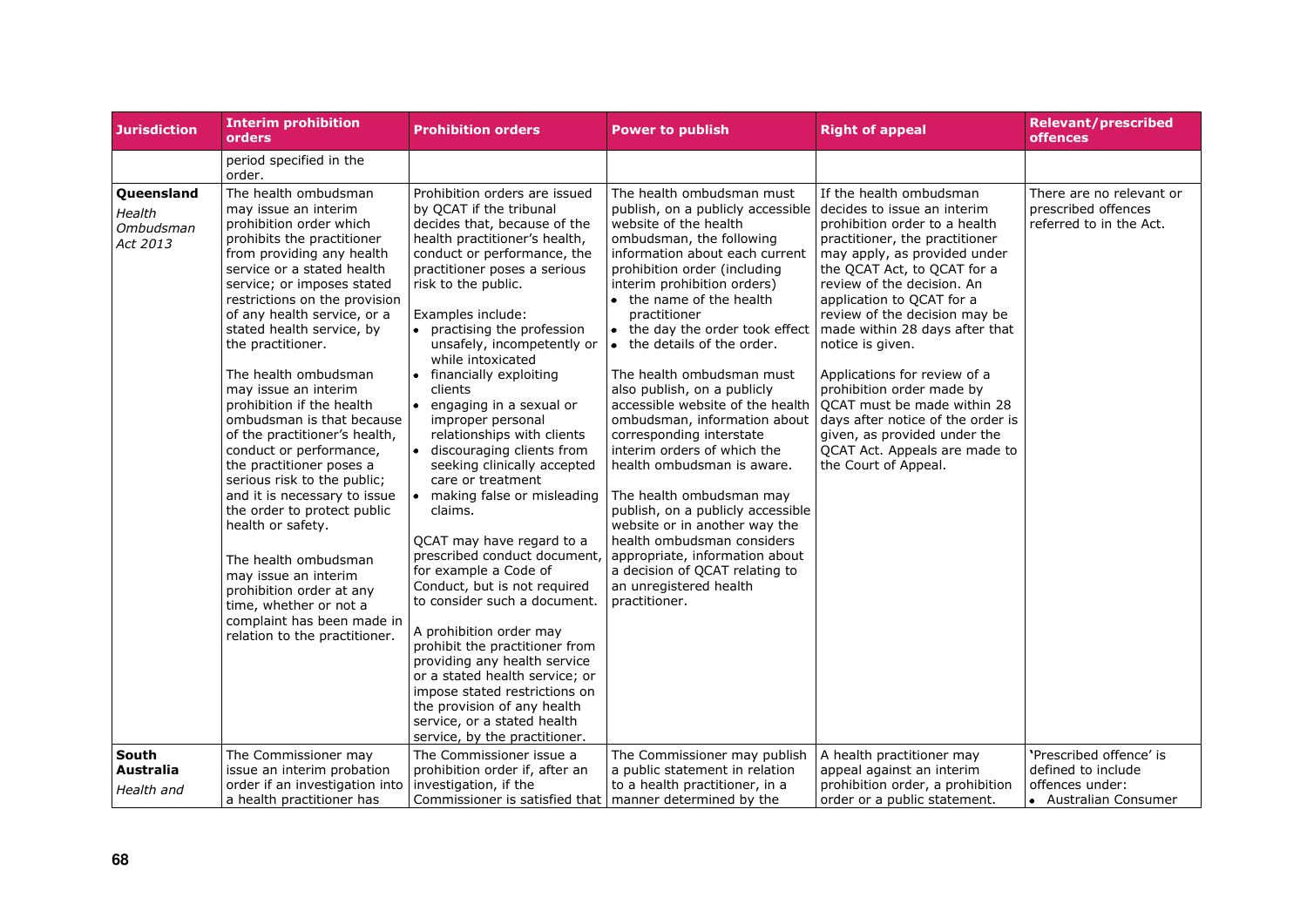| <b>Jurisdiction</b>                                    | <b>Interim prohibition</b><br><b>orders</b>                                                                                                                                                                                                                                                                                                                                                                                                                                                                                                                                                                                                                                                                              | <b>Prohibition orders</b>                                                                                                                                                                                                                                                                                                                                                                                                                                                                                                                                                                                                                                                                                                                                       | <b>Power to publish</b>                                                                                                                                   | <b>Right of appeal</b>                                                                                                                                                                                                                                          | <b>Relevant/prescribed</b><br><b>offences</b>                                                                      |
|--------------------------------------------------------|--------------------------------------------------------------------------------------------------------------------------------------------------------------------------------------------------------------------------------------------------------------------------------------------------------------------------------------------------------------------------------------------------------------------------------------------------------------------------------------------------------------------------------------------------------------------------------------------------------------------------------------------------------------------------------------------------------------------------|-----------------------------------------------------------------------------------------------------------------------------------------------------------------------------------------------------------------------------------------------------------------------------------------------------------------------------------------------------------------------------------------------------------------------------------------------------------------------------------------------------------------------------------------------------------------------------------------------------------------------------------------------------------------------------------------------------------------------------------------------------------------|-----------------------------------------------------------------------------------------------------------------------------------------------------------|-----------------------------------------------------------------------------------------------------------------------------------------------------------------------------------------------------------------------------------------------------------------|--------------------------------------------------------------------------------------------------------------------|
| Community<br><b>Services</b><br>Complaints<br>Act 2004 | commenced, and the<br>Commissioner has a<br>reasonable belief that the<br>practitioner has breached a<br>Code of Conduct or<br>committed a prescribed<br>offence and, in the opinion<br>of the Commissioner, action<br>necessary to protect the<br>health or safety of members<br>of the public.<br>The Commissioner may<br>make an order prohibiting<br>the practitioner from<br>providing health services, or<br>specified health services,<br>for a period of 12 weeks or<br>shorter, or make an order<br>imposing conditions on the<br>provision of health services,<br>or specified health services,<br>for a period of 12 weeks or<br>shorter.<br>The Commissioner may at<br>any time vary or revoke the<br>order. | the health practitioner has<br>breached the Code of<br>Conduct or been found guilty<br>of a prescribed offence; and<br>in the opinion of the<br>Commissioner the practitioner<br>poses an unacceptable risk to<br>the health or safety of<br>members of the public.<br>The Commissioner make an<br>order prohibiting the<br>prescribed health service<br>provider from providing<br>health services, or specified<br>health services, for a period<br>specified<br>in the order, or indefinitely;<br>or make an order imposing<br>conditions on the provision of<br>health services, or specified<br>health services,<br>by the practitioner for a<br>specified period, or<br>indefinitely.<br>The Commissioner may at<br>any time vary or revoke the<br>order. | Commissioner, identifying the<br>health practitioner and giving<br>warnings or such other<br>information as the<br>Commissioner considers<br>appropriate. | The appeal must be made to<br>the Administrative and<br>Disciplinary Division of the<br>District Court within 1 month<br>after notification.<br>On an appeal, the Court may<br>confirm, vary or revoke an<br>order or publication the subject<br>of the appeal. | Law (SA)<br>• Part 3 of the Criminal<br>Law Consolidation Act<br>1935 (SA)<br>• Public Health Act 2011<br>$(SA)$ . |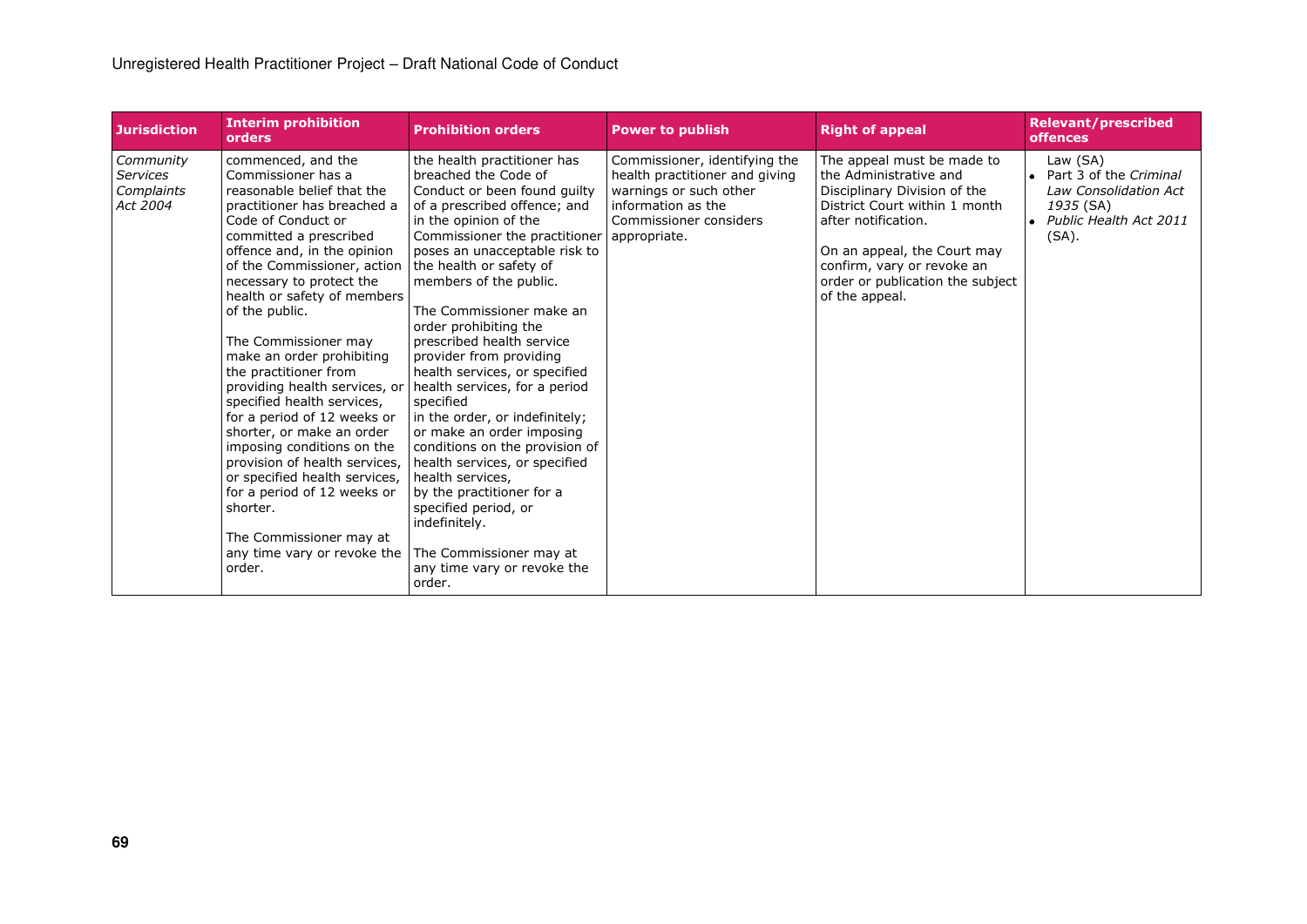# Appendix 3 - NSW Code of Conduct for unregistered health practitioners

*Made under the Public Health (General) Regulation 2002, Schedule 3* 

# *1 Definitions*

In this code of conduct:

*health practitioner* and *health service* have the same meaning as in the Health Care Complaints Act 1993.

Note. The *Health Care Complaints Act 1993* defines those terms as follows:

*health practitioner* means a natural person who provides a health service (whether or not the person is registered under the Health Practitioner Regulation National Law).

*health service* includes the following services, whether provided as public or private services:

- (a) medical, hospital and nursing services,
- (b) dental services,
- (c) mental health services,
- (d) pharmaceutical services,
- (e) ambulance services,
- (f) community health services,
- (g) health education services,
- (h) welfare services necessary to implement any services referred to in paragraphs  $(a)$ – $(g)$ ,
- (i) services provided by podiatrists, chiropractors, osteopaths, optometrists, physiotherapists, and psychologists,
- (j) services provided by optical dispensers, dietitians, masseurs, naturopaths, acupuncturists, occupational therapists, speech therapists, audiologists, audiometrists and radiographers,
- (k) services provided in other alternative health care fields,
- (l) forensic pathology services,
- (m) a service prescribed by the regulations as a health service for the purposes of the *Health Care Complaints Act 1993*.

## *2 Application of code of conduct*

This code of **conduct** applies to the provision of health services by:

- (a) health practitioners who are not required to be registered under the Health Practitioner Regulation National Law (including de-registered health practitioners), and
- (b) health practitioners who are registered under the Health Practitioner Regulation National Law who provide health services that are unrelated to their registration.

**Note.** Health practitioners may be subject to other requirements relating to the provision of health services to which this Code applies, including, for example, requirements imposed by Part 2A of the Act and the regulations under the Act relating to skin penetration procedures.

#### *3 Health practitioners to provide services in safe and ethical manner*

- (1) A health practitioner must provide health services in a safe and ethical manner.
- (2) Without limiting subclause (1), health practitioners must comply with the following principles:
	- (a) a health practitioner must maintain the necessary competence in his or her field of practice,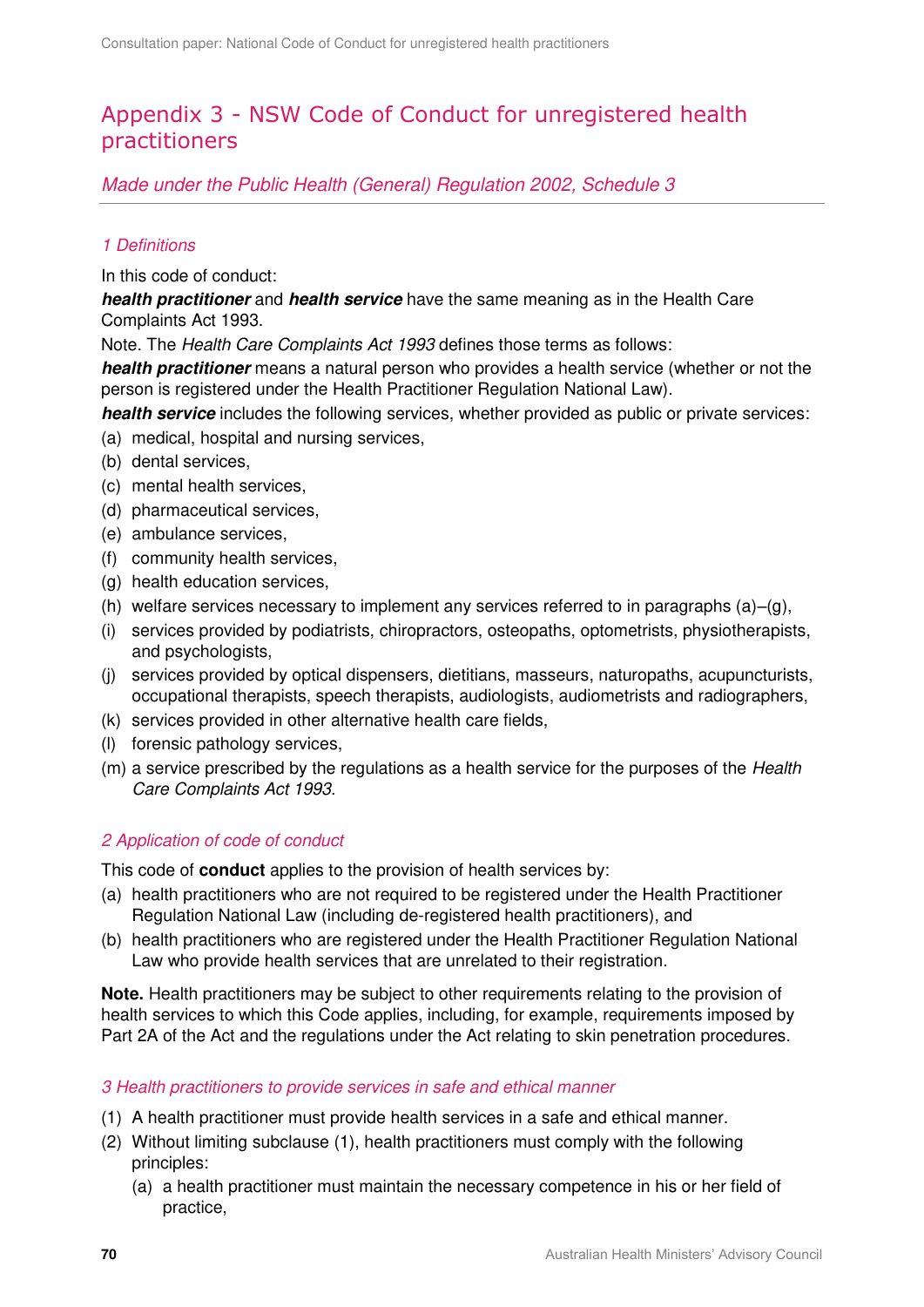- (b) a health practitioner must not provide health care of a type that is outside his or her experience or training,
	- (b1) a health practitioner must not provide services that he or she is not qualified to provide,
	- (b2) a health practitioner must not use his or her possession of particular qualifications to mislead or deceive his or her clients as to his or her competence in his or her field of practice or ability to provide treatment,
- (c) a health practitioner must prescribe only treatments or appliances that serve the needs of the client,
- (d) a health practitioner must recognise the limitations of the treatment he or she can provide and refer clients to other competent health practitioners in appropriate circumstances,
- (e) a health practitioner must recommend to his or her clients that additional opinions and services be sought, where appropriate,
- (f) a health practitioner must assist his or her clients to find other appropriate health care professionals, if required and practicable,
- (g) a health practitioner must encourage his or her clients to inform their treating medical practitioner (if any) of the treatments they are receiving,
- (h) a health practitioner must have a sound understanding of any adverse interactions between the therapies and treatments he or she provides or prescribes and any other medications or treatments, whether prescribed or not, that the health practitioner is aware the client is taking or receiving,
- (i) a health practitioner must ensure that appropriate first aid is available to deal with any misadventure during a client consultation,
- (j) a health practitioner must obtain appropriate emergency assistance (for example, from the Ambulance Service) in the event of any serious misadventure during a client consultation.

## *4 Health practitioners diagnosed with infectious medical condition*

- (1) A health practitioner who has been diagnosed with a medical condition that can be passed on to clients must ensure that he or she practises in a manner that does not put clients at risk.
- (2) Without limiting subclause (1), a health practitioner who has been diagnosed with a medical condition that can be passed on to clients should take and follow advice from an appropriate medical practitioner on the steps to be taken to modify his or her practice to avoid the possibility of transmitting that condition to clients.

## *5 Health practitioners not to make claims to cure certain serious illnesses*

- (1) A health practitioner must not hold himself or herself out as qualified, able or willing to cure cancer and other terminal illnesses.
- (2) A health practitioner may make a claim as to his or her ability or willingness to treat or alleviate the symptoms of those illnesses if that claim can be substantiated.

## *6 Health practitioners to adopt standard precautions for infection control*

- (1) A health practitioner must adopt standard precautions for the control of infection in his or her practice.
- (2) Without limiting subclause (1), a health practitioner who carries out a skin penetration procedure within the meaning of section 51 (3) of the Act must comply with the relevant regulations under the Act in relation to the carrying out of the procedure.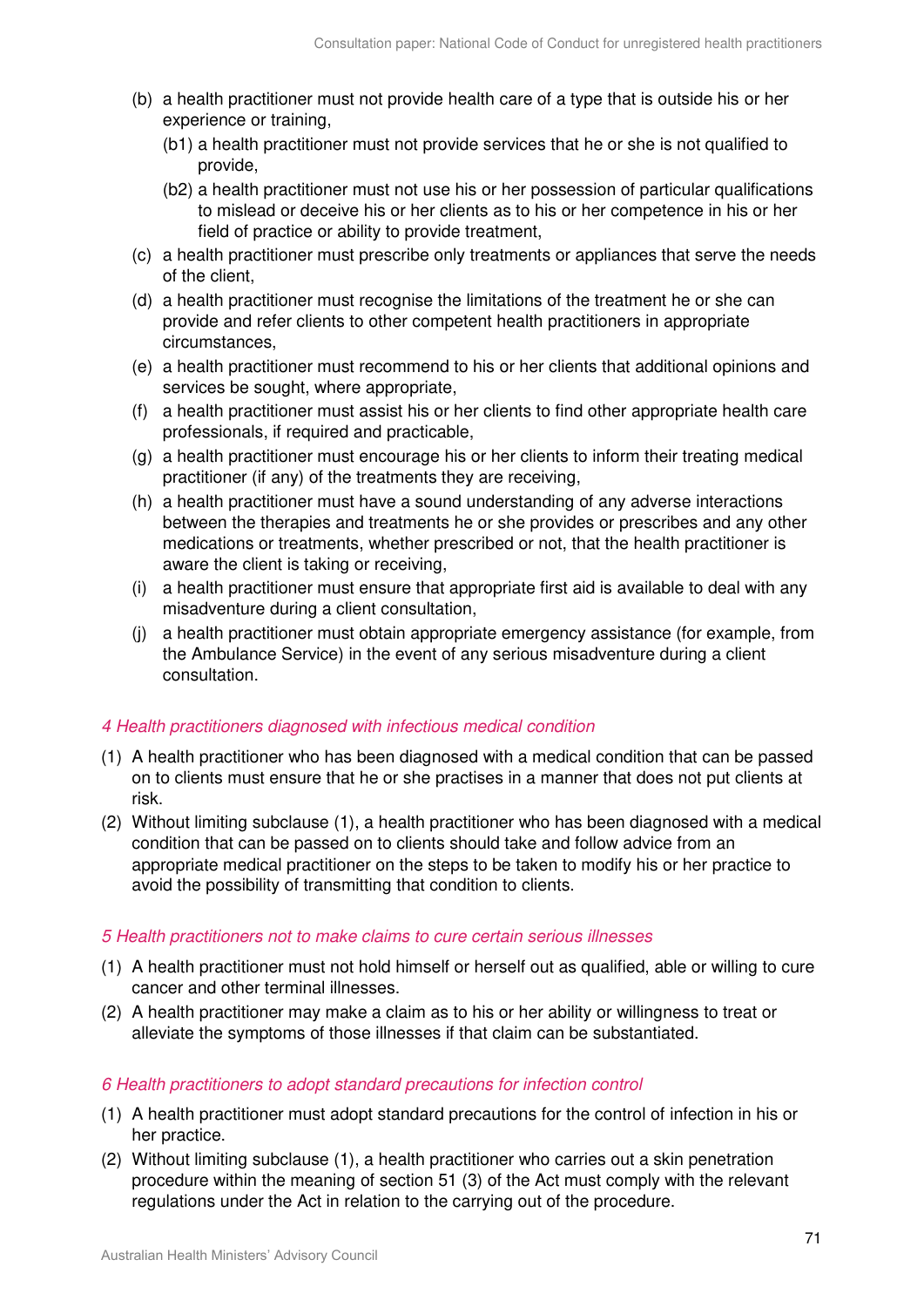## *7 Appropriate conduct in relation to treatment advice*

- (1) A health practitioner must not attempt to dissuade clients from seeking or continuing with treatment by a registered medical practitioner.
- (2) A health practitioner must accept the right of his or her clients to make informed choices in relation to their health care.
- (3) A health practitioner should communicate and co-operate with colleagues and other health care practitioners and agencies in the best interests of their clients.
- (4) A health practitioner who has serious concerns about the treatment provided to any of his or her clients by another health practitioner must refer the matter to the Health Care Complaints Commission.

#### *8 Health practitioners not to practise under influence or alcohol or drugs*

- (1) A health practitioner must not practise under the influence of alcohol or unlawful drugs.
- (2) A health practitioner who is taking prescribed medication must obtain advice from the prescribing health practitioner on the impact of the medication on his or her ability to practice and must refrain from treating clients in circumstances where his or her ability is or may be impaired.

#### *9 Health practitioners not to practise with certain physical or mental conditions*

A health practitioner must not practise while suffering from a physical or mental impairment, disability, condition or disorder (including an addiction to alcohol or a drug, whether or not prescribed) that detrimentally affects, or is likely to detrimentally affect, his or her ability to practise or that places clients at risk of harm.

#### *10 Health practitioners not to financially exploit clients*

- (1) A health practitioner must not accept financial inducements or gifts for referring clients to other health practitioners or to the suppliers of medications or therapeutic goods or devices.
- (2) A health practitioner must not offer financial inducements or gifts in return for client referrals from other health practitioners.
- (3) A health practitioner must not provide services and treatments to clients unless they are designed to maintain or improve the clients' health or wellbeing.

#### *11 Health practitioners required to have clinical basis for treatments*

A health practitioner must not diagnose or treat an illness or condition without an adequate clinical basis.

#### *12 Health practitioners not to misinform their clients*

- (1) A health practitioner must not engage in any form of misinformation or misrepresentation in relation to the products or services he or she provides or as to his or her qualifications, training or professional affiliations.
- (2) A health practitioner must provide truthful information as to his or her qualifications, training or professional affiliations if asked by a client.
- (3) A health practitioner must not make claims, either directly or in advertising or promotional material, about the efficacy of treatment or services provided if those claims cannot be substantiated.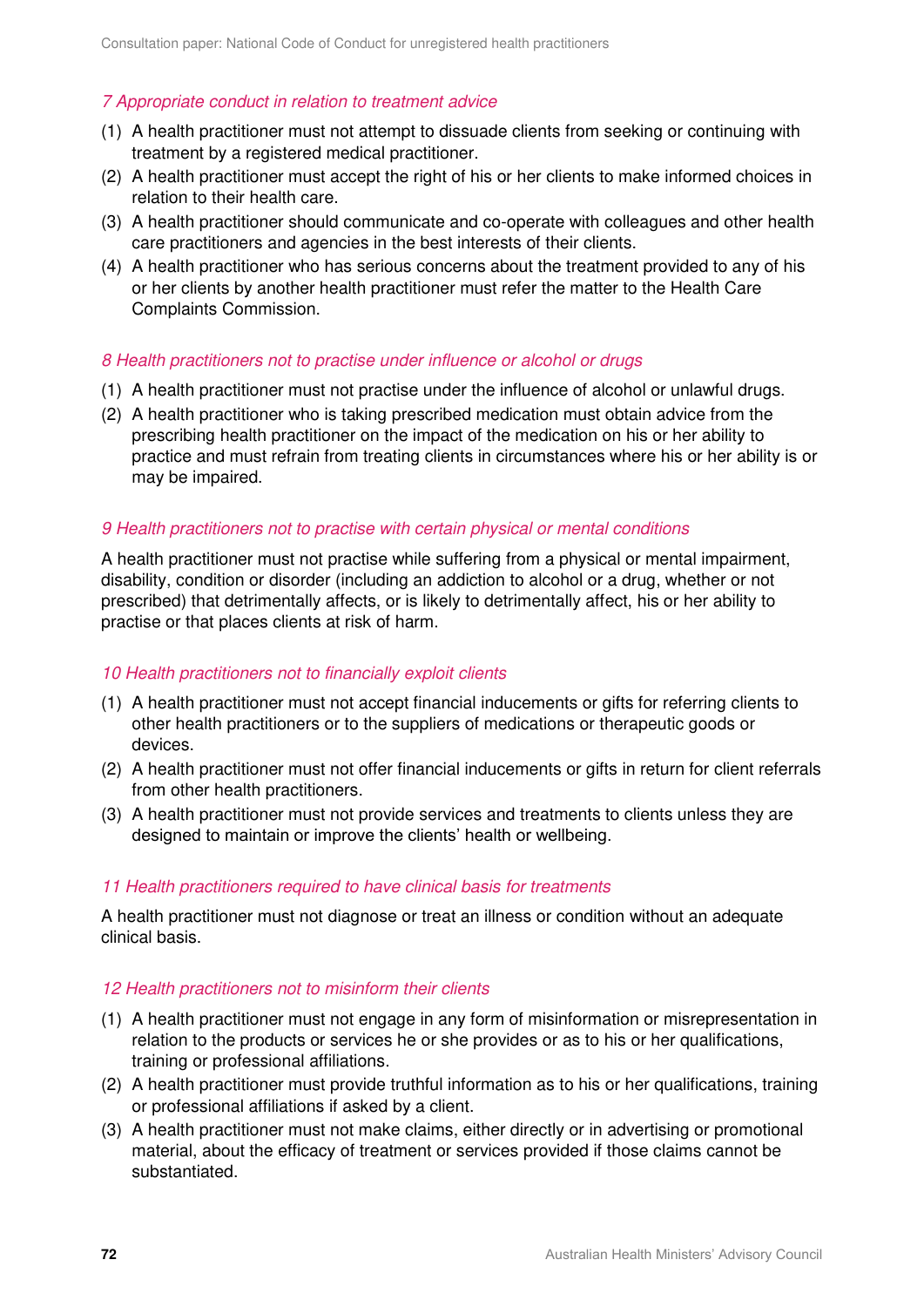## *13 Health practitioners not to engage in sexual or improper personal relationship with client*

- (1) A health practitioner must not engage in a sexual or other close personal relationship with a client.
- (2) Before engaging in a sexual or other close personal relationship with a former client, a health practitioner must ensure that a suitable period of time has elapsed since the conclusion of their therapeutic relationship.

## *14 Health practitioners to comply with relevant privacy laws*

A health practitioner must comply with the relevant legislation of the State or the Commonwealth relating to his or her clients' personal information.

## *15 Health practitioners to keep appropriate records*

A health practitioner must maintain accurate, legible and contemporaneous clinical records for each client consultation.

## *16 Health practitioners to keep appropriate insurance*

A health practitioner should ensure that appropriate indemnity insurance arrangements are in place in relation to his or her practice.

## *17 Certain health practitioners to display code and other information*

- (1) A health practitioner must display a copy of each of the following documents at all premises where the health practitioner carries on his or her practice:
	- (a) this code of conduct,
	- (b) a document that gives information about the way in which clients may make a complaint to the Health Care Complaints Commission, being a document in a form approved by the Director-General of the Department of Health.
- (2) Copies of those documents must be displayed in a position and manner that makes them easily visible to clients entering the relevant premises.
- (3) This clause does not apply to any of the following premises:
	- (a) the premises of any body within the public health system (as defined in section 6 of the *Health Services Act 1997*),
	- (b) private hospitals or day procedure centres (as defined in the *Private Hospitals and Day Procedure Centres Act 1988*),
	- (c) premises of the Ambulance Service of NSW (as defined in the *Health Services Act 1997*),
	- (d) premises of approved providers (within the meaning of the *Aged Care Act 1997* of the Commonwealth).

## *18 Sale and supply of optical appliances*

- (1) A health practitioner must not sell or supply an optical appliance (other than cosmetic contact lenses) to a person unless he or she does so in accordance with a prescription from a person authorised to prescribe the optical appliance under section 122 of the Health Practitioner Regulation National Law.
- (2) A health practitioner must not sell or supply contact lenses to a person unless he or she:
	- (a) was licensed under the *Optical Dispensers Act 1963* immediately before its repeal, or
	- (b) has a Certificate IV in optical dispensing or an equivalent qualification.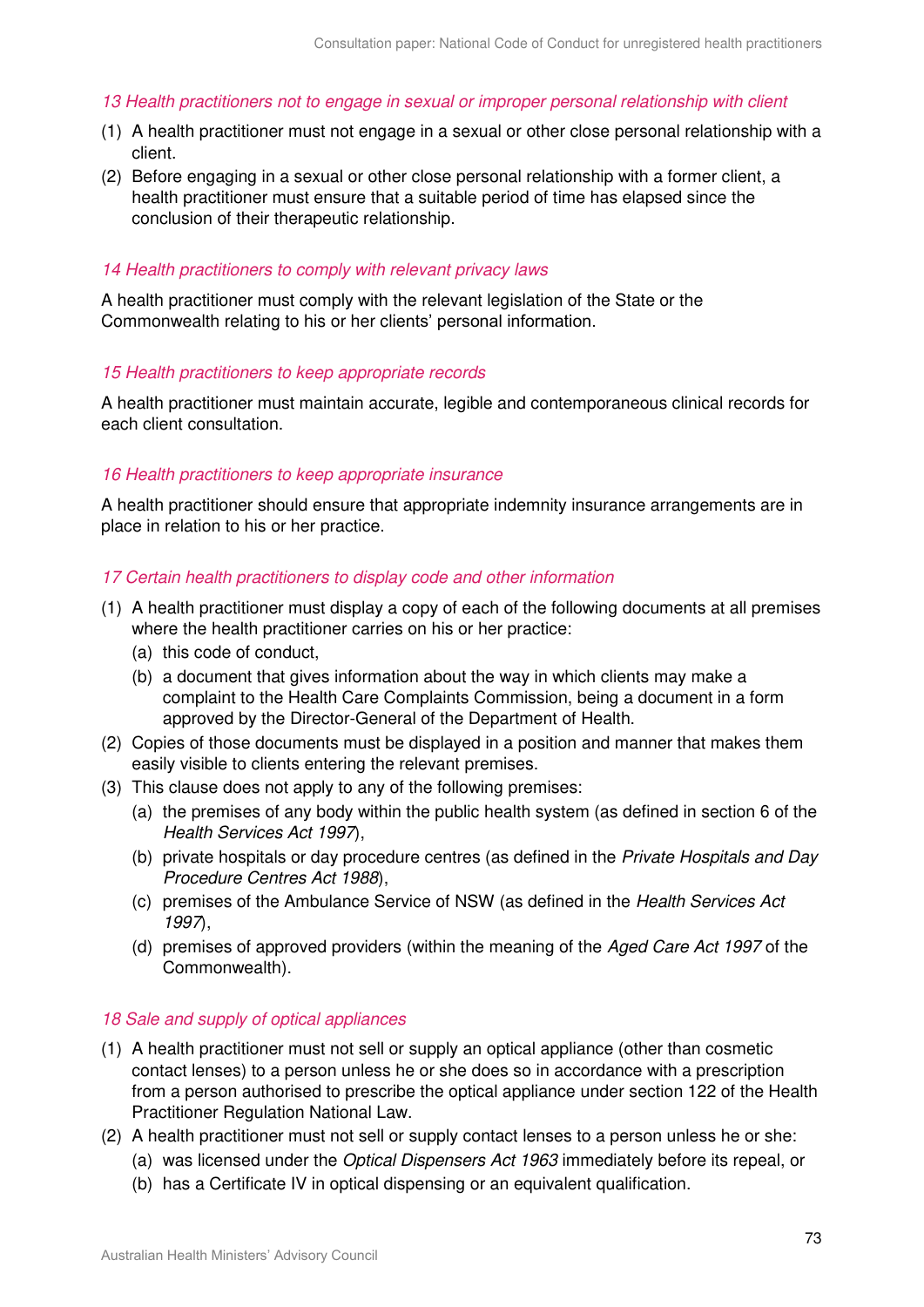- (3) A health practitioner who sells or supplies contact lenses to a person must provide the person with written information about the care, handling and wearing of contact lenses, including advice about possible adverse reactions to wearing contact lenses.
- (4) This clause does not apply to the sale or supply of the following:
	- (a) hand-held magnifiers,
	- (b) corrective lenses designed for use only in diving masks or swimming goggles,
	- (c) ready made spectacles that:
		- (i) are designed to alleviate the effects of presbyopia only, and
		- (ii) comprise 2 lenses of equal power, being a power of plus one dioptre or more but not exceeding plus 3.5 dioptres.
- (5) In this clause:

*cosmetic* contact lenses means contact lenses that are not designed to correct, remedy or relieve any refractive abnormality or defect of sight.

*optical appliance* has the same meaning as it has in section 122 of the Health Practitioner Regulation National Law.

## *Concerned about your health care?*

The Code of Conduct for unregistered health practitioners sets out what you can expect from your provider. If you are concerned about the health service that was provided to you or your next of kin, talk to the practitioner immediately. In most cases the health service provider will try to resolve them.

If you are not satisfied with the provider's response, contact the Inquiry Service of the Health Care Complaints Commission on (02) 9219 7444 or toll free on 1800 043 159 for a confidential discussion. If your complaint is about sexual or physical assault or relates to the immediate health or safety of a person, you should contact the Commission immediately.

# **What is the Health Care Complaints Commission?**

The Health Care Complaints Commission is an independent body dealing with complaints about health services to protect the public health and safety.

## **Service in other languages**

The Commission uses interpreting services to assist people whose first language is not English. If you need an interpreter, please contact the Translating and Interpreting Service (TIS National) on 131 450 and ask to be connected to the Health Care Complaints Commission on 1800 043 159 (9.00 am to 5.00 pm Monday to Friday).

## **More information**

For more information about the Health Care Complaints Commission, please visit the website www.hccc.nsw.gov.au.

# **Contact the Health Care Complaints Commission**

Office address: Level 13, 323 Castlereagh Street, SYDNEY NSW 2000 Post address: Locked Mail Bag 18, STRAWBERRY HILLS NSW 2012

Telephone: (02) 9219 7444 Toll Free in NSW: 1800 043 159 Fax: (02) 9281 4585 E-mail: hccc@hccc.nsw.gov.au

People using telephone typewriters please call (02) 9219 7555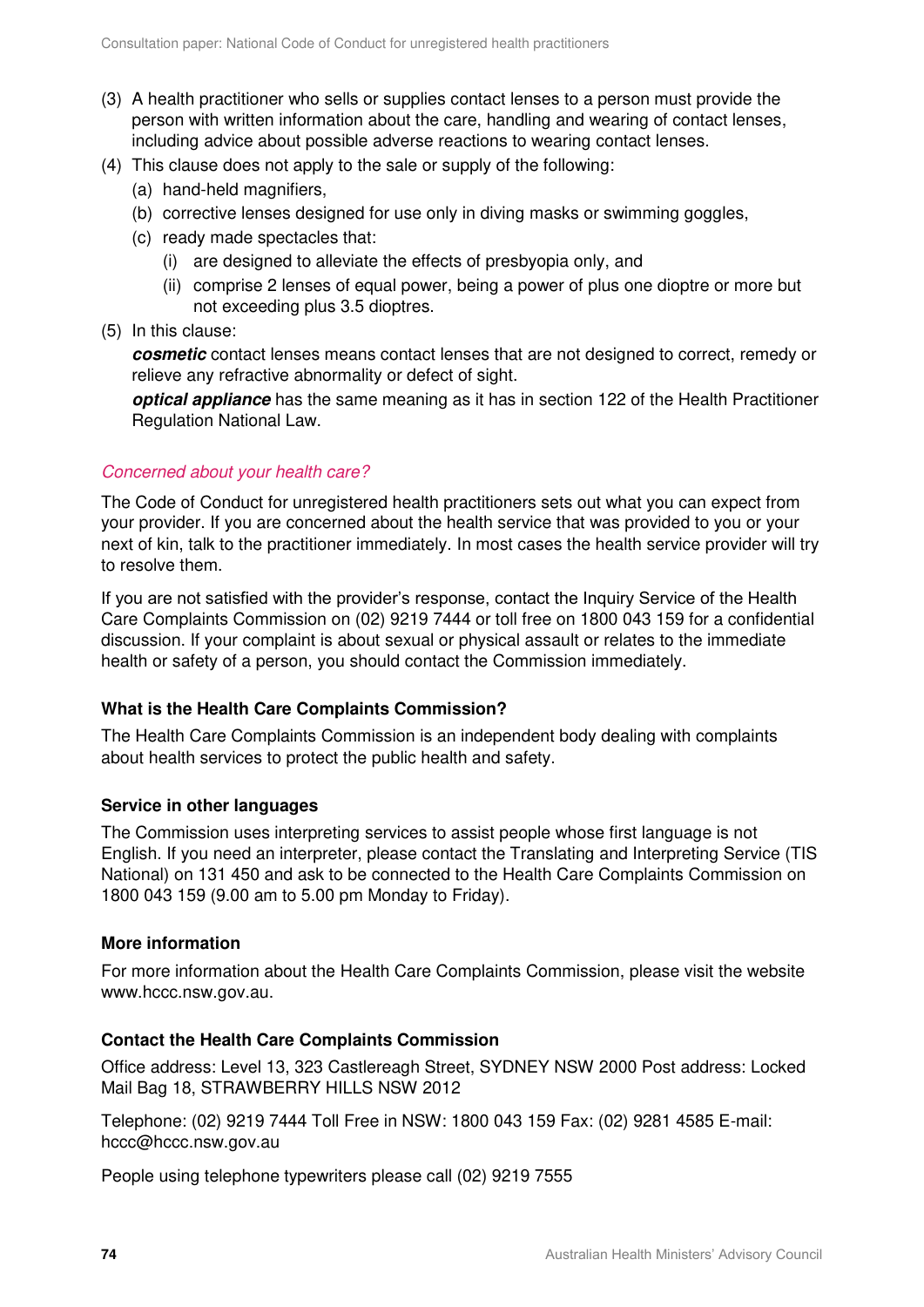# Appendix 4 - SA Code of Conduct for unregistered health practitioners

*Made under the Health and Community Services Complaints Variation Regulation 2013, Schedule 2* 

## **Code of Conduct for Unregistered Health Practitioners**

## **Made under the Health and Community Services Complaints Regulations 2005**

Unless exempt by the Regulations all unregistered health practitioners must display this Code of Conduct and the information for clients about how a complaint may be made to the Health and Community Services Complaints Commissioner. If an unregistered health practitioner has relevant qualifications, these qualifications must also be displayed. All of these documents must be displayed in a position and manner that makes them easily visible and accessible to a person entering the relevant premises.

This requirement to display material does not apply to the following premises:

- Premises of any hospital, whether public or private (within the meaning of the *Health Care Act 2008*).
- Premises of any health care service established or licensed under the *Health Care Act 2008.*
- Premises of any day procedure centre.
- Premises of the SA Ambulance Service Incorporated.
- Premises of an approved aged care services provider (within the meaning of the *Aged Care Act 1997* of the Commonwealth).

# **Schedule 2 − Code of Conduct for Unregistered Health Practitioners**

## **1 − Preliminary**

What is an unregistered health practitioner?

An unregistered health practitioner is someone who provides a health service and who doesn't have to be registered with a registration authority in order to provide his or her service.

In this schedule an unregistered health practitioner is called a health practitioner.

In this schedule a service user is called a client.

## **2 − Health practitioners to provide services in a safe and ethical manner**

This code requires that health practitioners provide services in a safe and ethical manner. This means that the health practitioner must:

- (a) Maintain a reasonable level of competence in his or her field of practice.
- (b) Not provide health services that are outside his or her experience or training.
- (c) Not use his or her qualifications to mislead or deceive clients about his or her competence to provide a particular treatment.
- (d) Only prescribe treatment or devices that serve the needs of the client.
- (e) Recognise the limitations of treatments they can provide and, where appropriate, refer clients to other competent health service providers.
- (f) Recommend that a client seek additional opinions or services where appropriate.
- (g) Assist a client to find other suitable health care professionals where appropriate.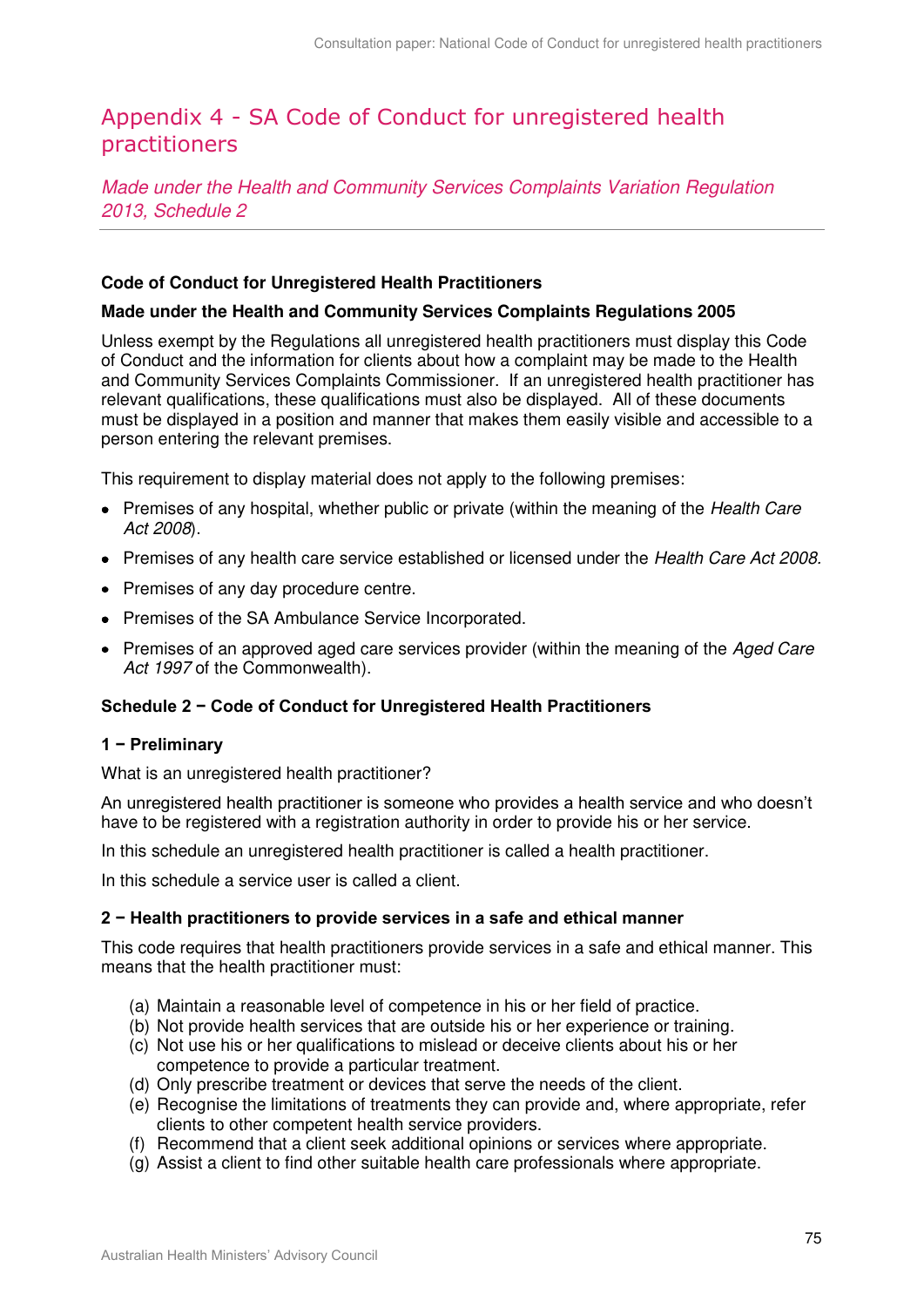- (h) Encourage a client to inform his or her medical practitioner (if any) of treatment received from the health practitioner.
- (i) Have a sound understanding of any adverse interaction between the therapies and treatments provided or prescribed and any other medications or treatments the client might be taking or receiving.
- (j) Ensure that appropriate first aid is available if needed during a consultation.
- (k) Obtain appropriate emergency assistance (such as an ambulance service) in the event of any serious misadventure or outcome during a consultation.

#### **3 − Health practitioners diagnosed with infectious medical condition**

- (1) Health practitioners who have been diagnosed with an infectious medical condition must:
- (2) Ensure that any services provided do not put the client at risk.
- (3) Take and follow advice from an appropriate medical practitioner regarding steps to avoid the possibility of transmission to clients.

#### **4 − Health practitioners not to make claims to cure certain serious illnesses**

- (1) The health practitioner must not claim to be qualified, able or willing to cure cancer or other terminal illnesses.
- (2) Health practitioners must not claim the ability to treat, alleviate or cure serious illnesses unless the claim can be substantiated.

#### **5 − Health practitioners to take precautions for infection control**

Health practitioners must take appropriate precautions for the control of infection while providing a service.

#### **6 − Appropriate conduct in relation to treatment advice**

- (1) Health practitioners must not attempt to dissuade a client from seeking or continuing treatment by a registered medical practitioner.
- (2) The health practitioner must accept a client's right to make an informed choice in relation to his or her own health care.
- (3) Health practitioners should communicate and cooperate with colleagues and other health care practitioners and agencies in the best interests of the client.
- (4) Health practitioners who have serious concerns about the treatment provided to a client by another health practitioner must refer the matter to the Health and Community Services Complaints Commissioner.

## **7 − Health practitioners not to practise under influence of alcohol or drugs**

- (1) Health practitioner must not provide services while intoxicated by alcohol or any other substance.
- (2) The health practitioner on prescribed medication must obtain advice from the prescribing health practitioner on the impact that medication might have on his or her ability to practise and must not treat a client if his or her ability might be impaired.

#### **8 − Health practitioners not to practise with certain physical or mental conditions**

A health practitioner must not provide a service while physically or mentally impaired, including if he or she is impaired by addiction to alcohol or a drug, or if his or her impairment may lead to the client being harmed.

#### **9 − Health practitioners not to financially exploit clients**

Health practitioners must not:

(1) Accept a financial inducement or gift for referring a client to another health practitioner or supplier of medications or therapeutic goods or devices.